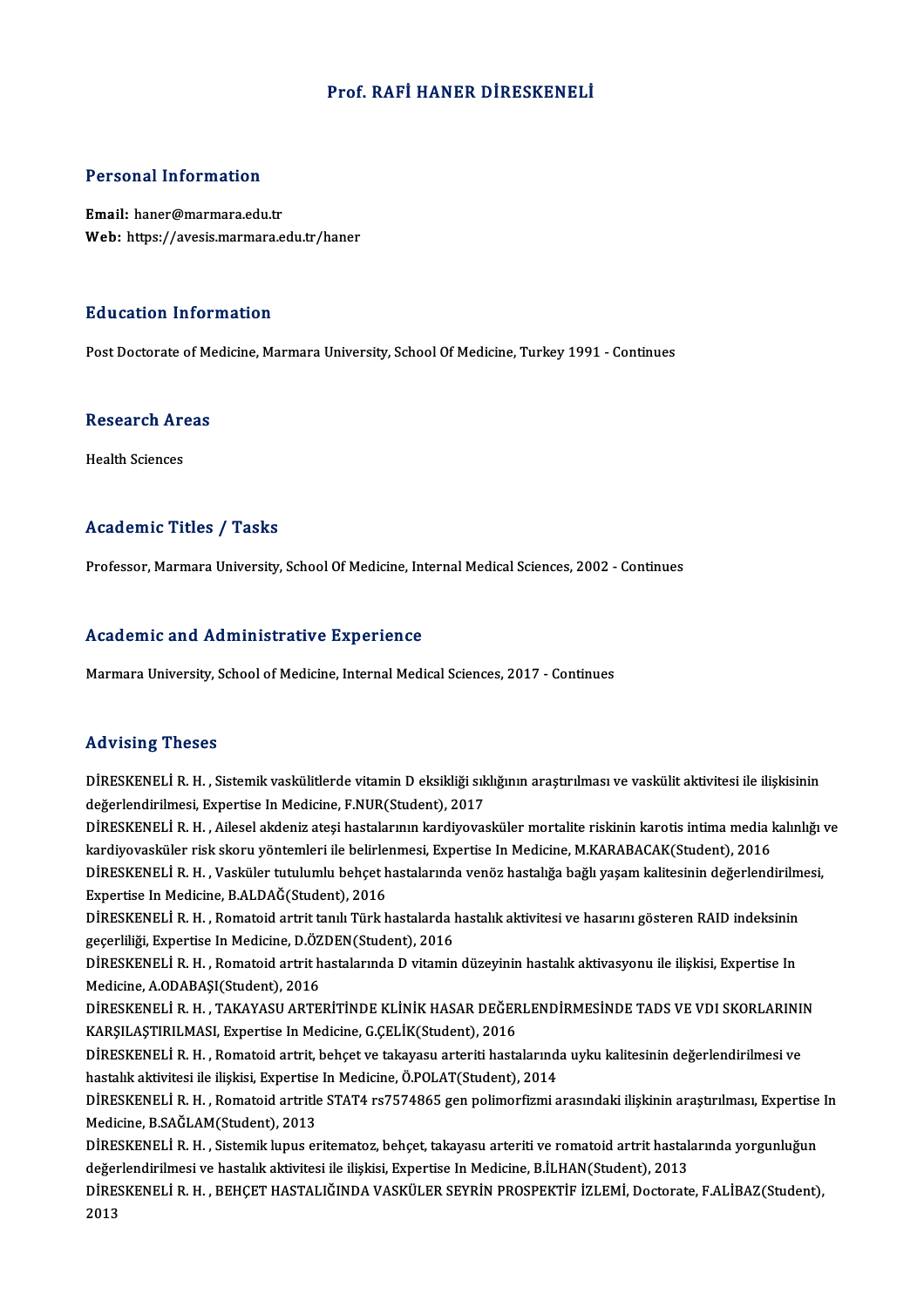DİRESKENELİ R. H. , Türkiyede inflamatuar romatizmal hastalıklarda PTPN22 gen polimorfizmi varlığı, Expertise In<br>Modisine N SAHİN(Student), 2009 DİRESKENELİ R. H. , Türkiyede infla<br>Medicine, N.ŞAHİN(Student), 2008<br>DİRESKENELİ R. H. , Aileri Akdeniz DİRESKENELİ R. H. , Türkiyede inflamatuar romatizmal hastalıklarda PTPN22 gen polimorfizmi varlığı, Expertise In<br>Medicine, N.ŞAHİN(Student), 2008<br>DİRESKENELİ R. H. , Ailevi Akdeniz Ateşi (FMF) ile ilişkili nokta mutasyonla

Medicine, N.ŞAHİN(Student), 2008<br>DİRESKENELİ R. H. , Ailevi Akdeniz Ateşi (FMF) ile ilişkili nokta mutasy<br>amiloidozu ile ilişkisi, Expertise In Medicine, M.PAMİR(Student), 2001<br>DİRESKENELİ R. H., Kontrol Türk populasyonund

DİRESKENELİ R. H. , Ailevi Akdeniz Ateşi (FMF) ile ilişkili nokta mutasyonlarının (MEFV) sekonder amiloidoz ve FMF amiloidozu ile ilişkisi, Expertise In Medicine, M.PAMİR(Student), 2001<br>DİRESKENELİ R. H. , Kontrol Türk pop amiloidozu ile ilişkisi, Expertise In Medicine, M.PAMİR(S<br>DİRESKENELİ R. H. , Kontrol Türk populasyonunda aile<br>sıklığı, Expertise In Medicine, M.PAMİR(Student), 1999

#### Articles Published in Journals That Entered SCI, SSCI and AHCI Indexes

rticles Published in Journals That Entered SCI, SSCI and AHCI Indexes<br>I. Metabolic syndrome is associated with increased cardiovascular risk and disease damage in patients<br>with Takayaay artenitic with Tabhonou in jour<br>Metabolic syndrome is a<br>with Takayasu arteritis.<br>Seğlem B. Keymaz Tabre S Metabolic syndrome is associated with increased cardiovascular risk and disease damage in pat<br>with Takayasu arteritis.<br>Sağlam B., Kaymaz-Tahra S., Kenar G., Kocaer S., Omma A., Erden A., Kara M., Yazıcı A., Cefle A., Gerçi wit<mark>h Takayasu arteritis.</mark><br>Sağlam B., Kaymaz-Tahra S., Kenar G., Kocaer S., Omma A., Erden A., Kara M<br>International journal of rheumatic diseases, 2022 (Journal Indexed in SCI)<br>Pulmanary Endanterestemy in Petients with Ant

International journal of rheumatic diseases, 2022 (Journal Indexed in SCI)

II. Pulmonary Endarterectomy in Patients with Antiphospholipid Syndrome-Associated Chronic<br>Thromboembolic Pulmonary Hypertension. Pulmonary Endarterectomy in Patients with Antiphospholipid Syndrome-Associated Chronic<br>Thromboembolic Pulmonary Hypertension.<br>Taş S., Antal A., Durusoy A. F. , Yanartaş M., Yıldız K., Olgun Yıldızeli Ş., Kocakaya D., Mutlu Thromboembolic<br>Taş S., Antal A., Duru<br>Direskeneli H., et al.<br>Anatalian iournal af Taş S., Antal A., Durusoy A. F. , Yanartaş M., Yıldız K., Olgun Yıldızeli Ş., Kocakaya D., Mutlu B., Alibaz-<br>Direskeneli H., et al.<br>Anatolian journal of cardiology, vol.26, no.5, pp.394-400, 2022 (Journal Indexed in SCI Ex

- Direskeneli H., et al.<br>Anatolian journal of cardiology, vol.26, no.5, pp.394-400, 2022 (Journal Indexed in SCI Expanded)<br>III. Fibroscan detection of fatty liver and liver fibrosis in patients with systemic lupus erythemato Anatolian journal of cardiology, vol.26, no.5, pp.394-400, 2022 (Journal Indexed in SCI Expanded)<br>Fibroscan detection of fatty liver and liver fibrosis in patients with systemic lupus erythematosu<br>Yetginoglu O., Atas D. B. Fibroscan detection of fatty liver and liver fibrosis in p.<br>Yetginoglu O., Atas D. B. , Yilmaz Y., Velioglu A., Arikan H., Alibaz<br>Lupus, vol.31, no.6, pp.723-729, 2022 (Journal Indexed in SCI)<br>Vessular Peheat's disease: a Yetginoglu O., Atas D. B., Yilmaz Y., Velioglu A., Arikan H., Alibaz-Oner F., Direskenel:<br>Lupus, vol.31, no.6, pp.723-729, 2022 (Journal Indexed in SCI)<br>IV. Vascular Behçet's disease: a comparative study from Turkey and Fr
- Lupus, vol.31, no.6, pp.723-729, 2022 (Journal Indexed in SCI)<br>Vascular Behçet's disease: a comparative study from Turkey and France.<br>Alibaz-Oner F., Vautier M., Aksoy A., Mirouse A., Le Joncour A., Cacoub P., Ilgin C., Sa Vascular Behçet's disease: a comparative study from Turkey and France<br>Alibaz-Oner F., Vautier M., Aksoy A., Mirouse A., Le Joncour A., Cacoub P., Ilgin C., S.<br>Clinical and experimental rheumatology, 2022 (Journal Indexed i Alibaz-Oner F., Vautier M., Aksoy A., Mirouse A., Le Joncour A., Cacoub P., Ilgin C., Saadoun D., Direskeneli H.<br>Clinical and experimental rheumatology, 2022 (Journal Indexed in SCI Expanded)<br>V. Prediction of subclinical l
- Clinical and experimental rheumatology, 2022 (Journal Indexed in SCI Expanded)<br>Prediction of subclinical left ventricular dysfunction by speckle-tracking<br>patients with anti-neutrophil cytoplasmic antibody--associated vascu Prediction of subclinical left ventricular dysfunction by speckle-tracking echocardiography in<br>patients with anti-neutrophil cytoplasmic antibody--associated vasculitis<br>Izgi T. N. , Atas D. B. , ATAŞ H., Akaslan D., Ilgin patients with anti-neutrophil cytoplasmic antibody--associated vasculitis<br>Izgi T. N. , Atas D. B. , ATAŞ H., Akaslan D., Ilgin C., VELİOĞLU A., ARIKAN İ. H. , Alibaz-Oner F., DİRESKENELİ R. H. ,<br>TUĞLULAR Z. S. , et al. Izgi T. N. , Atas D. B. , ATAŞ H., Akaslan D., Ilgin C., VELİOĞLU A., .<br>TUĞLULAR Z. S. , et al.<br>ARCHIVES OF RHEUMATOLOGY, 2021 (Journal Indexed in SCI)<br>Presponav in Teksysev's arteritis bas a birb risk of bun

- VI. Pregnancy in Takayasu's arteritis has a high risk of hypertension-related fetomaternal ARCHIVES OF RHEUMATOLOGY, 2021 (Journal Indexed in SCI)<br>Pregnancy in Takayasu's arteritis has a high risk of hyper<br>complications: A retrospective study of a Turkish cohort.<br>Cênonii M.C. Kayman Tahra S. Kara M. Kasar C. Yaw Pregnancy in Takayasu's arteritis has a high risk of hypertension-related fetomaternal<br>complications: A retrospective study of a Turkish cohort.<br>Gönenli M. G. , Kaymaz Tahra S., Kara M., Keser G., Yazıcı A., Erden A., Omma complications: A retrospective study of a Turkish cohort.<br>Gönenli M. G. , Kaymaz Tahra S., Kara M., Keser G., Yazıcı A., Erden A., Omma<br>International journal of rheumatic diseases, 2021 (Journal Indexed in SCI)<br>The evaluat Gönenli M. G. , Kaymaz Tahra S., Kara M., Keser G., Yazıcı A., Erden A., Omma A., Gerçik Ö., Akar S., Aksu K., et al.<br>International journal of rheumatic diseases, 2021 (Journal Indexed in SCI)<br>VII. The evaluation of right
- International journa<br>The evaluation of<br>sclerosis patients<br>Domirci M. ÖZPEN S sclerosis patients

Demirci M., ÖZBEN SADIÇ B., SÜNBÜL M., Cincin A., Gurel Y. E. , Guctekin T. B. , Dogan Z., Sahinkaya Y., DİRESKENELİ<br>R. H. , Tigen K., et al. Demirci M., ÖZBEN SADIÇ B., SÜNBÜL M., Cincin A., Gurel Y. E. , Guctekin T. B. , Dogan Z., Sahink:<br>R. H. , Tigen K., et al.<br>JOURNAL OF CLINICAL ULTRASOUND, vol.49, no.9, pp.895-902, 2021 (Journal Indexed in SCI)<br>Predistars

- VIII. Predictors for the Risk and Severity of Post Thrombotic Syndrome in Vascular Behcet's Disease. JOURNAL OF CLINICAL ULTRASOUND, vol.49, no.9, pp.895-902, 2021 (Journal Indexed in SCI)<br>Predictors for the Risk and Severity of Post Thrombotic Syndrome in Vascular Behcet's<br>Aksoy A., Çolak S., Yağız B., Coşkun B. N. , Omm Predictors for the Risk and Severity of Post Thrombotic Syndrome in Vascular Behcet's Disease.<br>Aksoy A., Çolak S., Yağız B., Coşkun B. N. , Omma A., Yıldız Y., Sarı A., Ataş N., Ilgın C., Karadağ Ö., et al<br>Journal of vascu Aksoy A., Çolak S., Yağız B., Coşkun B. N. , Omma A., Yıldız Y., Sarı A., Ataş N., Ilgın C., Karadağ Ö., et al.<br>Journal of vascular surgery. Venous and lymphatic disorders, vol.9, pp.1451-1459, 2021 (Journal In<br>IX. FRAX sc
- Journal of vascular surgery. Venous and lymphatic disorders, vol.9, pp.1451-1459, 2021 (Journ<br>FRAX scores are increased in patients with ANCA-associated vasculitis.<br>Cetin B., Cetin E. A. , Arikan H., Velioglu A., Alibaz-On FRAX scores are increased in patients with ANCA-associated vasculitis.<br>Cetin B., Cetin E. A. , Arikan H., Velioglu A., Alibaz-Oner F., Direskeneli H., Tuglular S., Asicioglu E.<br>International urology and nephrology, vol.53, Cetin B., Cetin E. A. , Arikan H., Velioglu A., Alibaz-Oner F., Direskeneli H., Tuglular S., Asicioglu E.<br>International urology and nephrology, vol.53, no.11, pp.2333-2339, 2021 (Journal Indexed in SCI Expande<br>X. The preva

### International urology and nephrology, vol.53, no.11, pp.2<br>The prevalence of non-vascular pulmonary manife<br>Retrospective multi-centred Turkish cohort study.<br>Verisi A. Kaymar Tabre S. Ordamin Jaik O. Kara M. Alpay The prevalence of non-vascular pulmonary manifestations in Takayasu's Arteritis patients: A<br>Retrospective multi-centred Turkish cohort study.<br>Yazici A., Kaymaz-Tahra S., Ozdemir Isik O., Kara M., Alpay-Kanitez N., Gerçik O Retrospective multi-centred Turkish cohort study.<br>Yazici A., Kaymaz-Tahra S., Ozdemir Isik O., Kara M., Alpay-Kanitez N., Gerçik O., Omma A.<br>Yasar Bilgin N. S. , et al.<br>Scandinavian journal of rheumatology, pp.1-5, 2021 (J Yazici A., Kaymaz-Tahra S., Ozdemir Isik O., Kara M., Alpay-Kanitez N., Gerçik O., Omma A.,<br>Yasar Bilgin N. S. , et al.<br>Scandinavian journal of rheumatology, pp.1-5, 2021 (Journal Indexed in SCI Expanded)<br>Biologia treatmen

XI. Biologic treatments in Takayasu's Arteritis: A comparative study of tumor necrosis factor inhibitors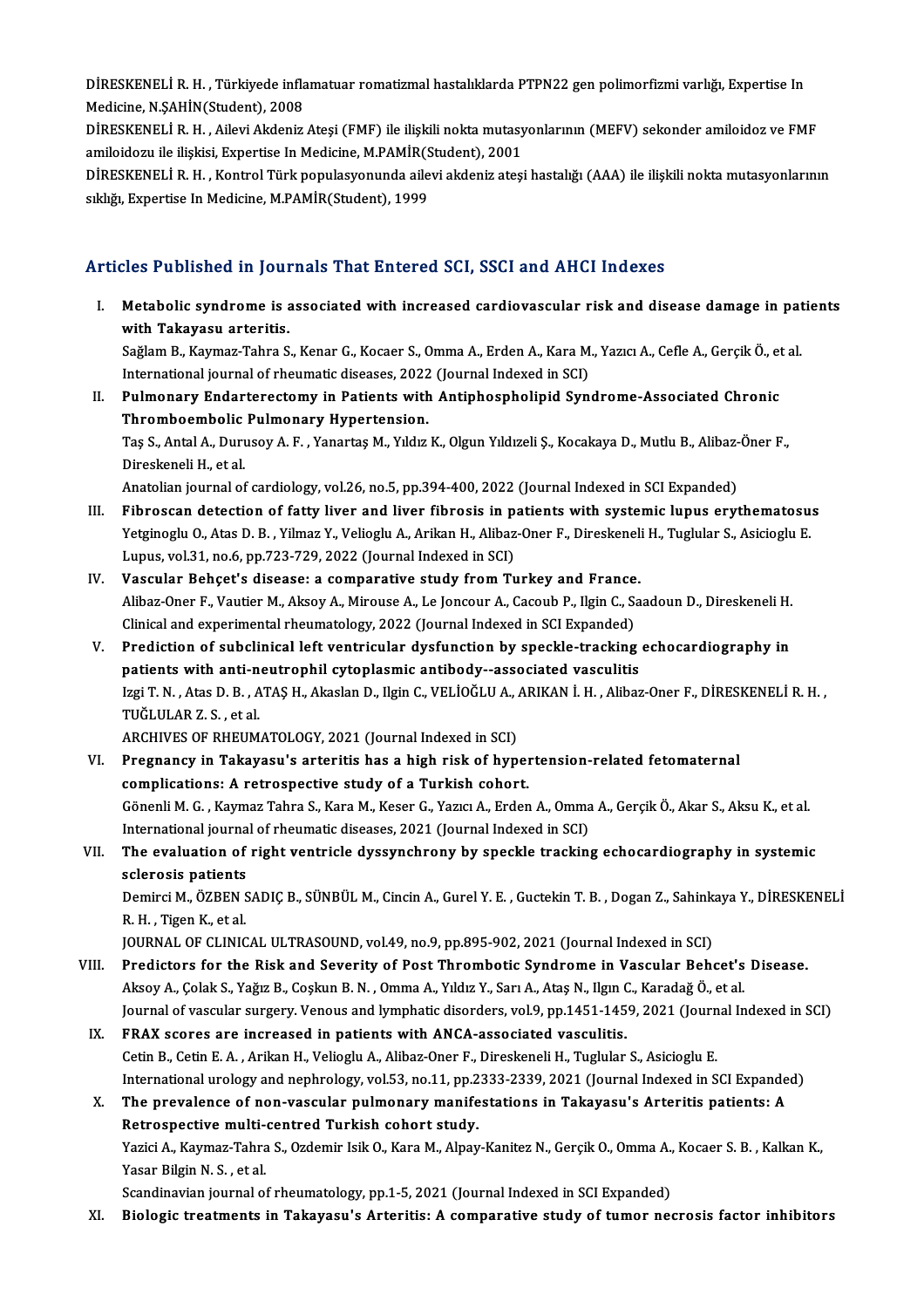#### and tocilizumab.

and tocilizumab.<br>Alibaz-Oner F., Kaymaz-Tahra S., Bayındır Ö., Yazici A., Ince B., Kalkan K., Kanıtez N. A. , Kocaer S. B. , Yasar Bilge N.<br>S. Omma A. et al. and tocilizumab<br>Alibaz-Oner F., Kay<br>S. , Omma A., et al.<br>Seminare in erthri Alibaz-Oner F., Kaymaz-Tahra S., Bayındır Ö., Yazici A., Ince B., Kalkan K., Kanıtez N. A. , Kocaer S. B. , Yasar Bi<br>S. , Omma A., et al.<br>Seminars in arthritis and rheumatism, vol.51, no.6, pp.1224-1229, 2021 (Journal Inde

- S. , Omma A., et al.<br>Seminars in arthritis and rheumatism, vol.51, no.6, pp.1224-1229, 2021 (Journal Indexed in SCI Expa<br>XII. Pathogenesis of Behçet's Syndrome: Genetic, Environmental and Immunological Factors.<br>Mattioli L. Seminars in arthritis and rheumatism, vol.51, no.6, pp.1224-1229, 2021 (Journal Indexed in SCI Expanded)<br>Pathogenesis of Behçet's Syndrome: Genetic, Environmental and Immunological Factors.<br>Mattioli I., Bettiol A., Saruhan Pathogenesis of Behçet's Syndrome: Genetic, Environmental an<br>Mattioli I., Bettiol A., Saruhan-Direskeneli G., Direskeneli H., Emmi G.<br>Frontiers in medicine, vol.8, pp.713052, 2021 (Journal Indexed in SCI)<br>HADS depression s
- Mattioli I., Bettiol A., Saruhan-Direskeneli G., Direskeneli H., Emmi G.<br>Frontiers in medicine, vol.8, pp.713052, 2021 (Journal Indexed in SCI)<br>XIII. HADS-depression score is a mediator for illness perception and daily lif Frontiers in medicine, vol.8, pp.713052, 2021 (Journal Indexed in SCI)<br>HADS-depression score is a mediator for illness perception and arteritis. HADS-depression score is a mediator for illness perception and daily life impairment in Takayasu'<br>arteritis.<br>Erdal S., Nalbantoğlu B., Gür M. B. , Yıldırım M., Kılıçarslan A., Kaymaz-Tahra S., Alibaz-Öner F., Yay M., Mumcu

<mark>arteritis.</mark><br>Erdal S., Nalba<br>Direskeneli H.<br>Clinical rhoum Erdal S., Nalbantoğlu B., Gür M. B. , Yıldırım M., Kılıçarslan A., Kaymaz-Tahra<br>Direskeneli H.<br>Clinical rheumatology, vol.40, pp.4109-4116, 2021 (Journal Indexed in SCI)<br>Association of vonous thromboembolis svents with ski

Direskeneli H.<br>Clinical rheumatology, vol.40, pp.4109-4116, 2021 (Journal Indexed in SCI)<br>XIV. Association of venous thromboembolic events with skin, pulmonary and kidney involvement in Clinical rheumatology, vol.40, pp.4109-4116, 2021 (Journ<br>Association of venous thromboembolic events wit<br>ANCA-associated vasculitis: a multinational study.<br>Meiseeu S. Kronbichler A. Meiseeu E. Pulaneu N. Graec Association of venous thromboembolic events with skin, pulmonary and kidney involvement in<br>ANCA-associated vasculitis: a multinational study.<br>Moiseev S., Kronbichler A., Makarov E., Bulanov N., Crnogorac M., Direskeneli H.

ANCA-associate<br>Moiseev S., Kronl<br>Guillevin L., et al.<br>Phoumatology (C Moiseev S., Kronbichler A., Makarov E., Bulanov N., Crnogorac M., Direskeneli H., Galesic<br>Guillevin L., et al.<br>Rheumatology (Oxford, England), vol.60, pp.4654-4661, 2021 (Journal Indexed in SCI)<br>Assessment of Televasu, ent

Guillevin L., et al.<br>Rheumatology (Oxford, England), vol.60, pp.4654-4661, 2021 (Journal Indexed in SCI)<br>XV. Assessment of Takayasu arteritis in routine practice with PETVAS, an 18F-FDG PET quantitative Rheumatology<br>Assessment<br>scoring tool.<br>Kaymar Tahna Assessment of Takayasu arteritis in routine practice with PETVAS, an 18F-FDG P<br>scoring tool.<br>Kaymaz Tahra S., Özgüven S., Ünal A.U. , Alibaz Öner F., Öneş T., Erdil T. Y. , Direskeneli R. H.<br>Turkish journal of modisel scie

scoring tool.<br>Kaymaz Tahra S., Özgüven S., Ünal A. U. , Alibaz Öner F., Öneş T., Erdil T. Y. , Dir<br>Turkish journal of medical sciences, 2021 (Journal Indexed in SCI Expanded)<br>Multimodal, Annroach of Isolated Pulmonary Vasc

Turkish journal of medical sciences, 2021 (Journal Indexed in SCI Expanded)<br>XVI. Multimodal Approach of Isolated Pulmonary Vasculitis: A Single-Institution Experience. Turkish journal of medical sciences, 2021 (Journal Indexed in SCI Expanded)<br>Multimodal Approach of Isolated Pulmonary Vasculitis: A Single-Institution Experience.<br>Yanartaş M., Karakoç A. Z. , Zengin A., Taş S., Olgun Yildi Multi<mark>modal Appro</mark><br>Yanartaş M., Karako<br>Direskeneli H., et al.<br>The Annals of thora Yanartaş M., Karakoç A. Z. , Zengin A., Taş S., Olgun Yildizeli Ş., Mutlu B. L. ,<br>Direskeneli H., et al.<br>The Annals of thoracic surgery, 2021 (Journal Indexed in SCI Expanded)<br>Annamilast for anal ulsers associated with act

The Annals of thoracic surgery, 2021 (Journal Indexed in SCI Expanded)

- Direskeneli H., et al.<br>The Annals of thoracic surgery, 2021 (Journal Indexed in SCI Expanded)<br>XVII. Apremilast for oral ulcers associated with active Behçet's syndrome over 68 weeks: long-term<br>results from a phase 3 random Apremilast for oral ulcers associated with active Behçet's syndrome over 68 weeks: long-term<br>results from a phase 3 randomised clinical trial.<br>Hatemi G., Mahr A., Takeno M., Kim D. Y. , Saadoun D., Direskeneli H., Melikoğl results from a phase 3 randomised clinical trial.<br>Hatemi G., Mahr A., Takeno M., Kim D. Y. , Saadoun D., Direskeneli H., Melikoğlu M., Cheng S., McCue S., Par<br>Clinical and experimental rheumatology, vol.39, no.5, pp.80-87, Hatemi G., Mahr A., Takeno M., Kim D. Y. , Saadoun D., Direskeneli H., Melikoğlu M., Cheng S., McCue S., Paris M., et<br>Clinical and experimental rheumatology, vol.39, no.5, pp.80-87, 2021 (Journal Indexed in SCI Expanded)<br>X
- Clinical and experimental rheumatology, vol.39, no.5, pp.80-87, 2021 (Journal Indexed in SCI Expanded)<br>Risk of tuberculosis is increased in Behçet's disease compared to other rheumatological disorders<br>after anti-TNFα trea Risk of tuberculosis is increased in Behçet's disease compared to other rheumatological disord<br>after anti-TNFα treatments: a case series and review of the literature<br>Gazel Ü., Kocakaya D., TopÇu İ. H. , KarataŞ H. Ö. , Ka after anti-TNFo<br>Gazel Ü., Kocakay<br>Dİreskenelİ R. H.<br>Turkish iaunnal e Gazel Ü., Kocakaya D., TopÇu İ. H. , KarataŞ H. Ö. , Karabacak M., AtagÜndÜz M. P. , İnanÇ G. N. , Alİbaz Öner<br>Dİreskenelİ R. H.<br>Turkish journal of medical sciences, vol.51, no.4, pp.1689-1694, 2021 (Journal Indexed in SCI Direskeneli R. H.<br>Turkish journal of medical sciences, vol.51, no.4, pp.1689-1694, 2021 (Journal Indexed in SCI Expanded)<br>XIX. Myocardial involvement in Behcet's disease may be higher in patients with Neuro-Behcet's diseas Turkish journal of medical sciences, vol.51, no.4, pp.1689-1694, 2021 (Journal Indexed in SCI Expanded)

Myocardial involvement in Behcet's disease may be higher in patients with Neuro-Behcet's disease<br>speckle tracking echocardiographic study<br>SÜNBÜL M., MİDİ İ., KUTLUĞ AĞAÇKIRAN S., ENGİN E., Ucem S., ALİBAZ ÖNER F., SAYAR N. speckle tracking echocardiographic study<br>SÜNBÜL M., MİDİ İ., KUTLUĞ AĞAÇKIRAN S., EN<br>ÖZBEN SADIÇ B. SÜNBÜL M., MİDİ İ., KUTLUĞ AĞAÇKIRAN S., ENGİN E., Ucem S., ALİBAZ ÖNER F., SAYAR N., DİRESKENELİ R. H.,

ACTA CARDIOLOGICA, 2021 (Journal Indexed in SCI)

- XX. The Assessment of Presenteeism and Activity Impairment in Behcet's Syndrome and Recurrent<br>Aphthous Stomatitis: A multicentre Study. The Assessment of Presenteeism and Activity Impairment in Behcet's Syndrome and Recurrent<br>Aphthous Stomatitis: A multicentre Study.<br>Karacayli U., Adesanya A., Aksoy A., Belem J. M. F. M. , Cardin N. B. , Sarı F. B. , Beyha Aphthous Stomati<br>Karacayli U., Adesan<br>Alibaz-Öner F., et al.<br>Phoumatology (Ovf Karacayli U., Adesanya A., Aksoy A., Belem J. M. F. M. , Cardin N. B. , Sarı F. B.<br>Alibaz-Öner F., et al.<br>Rheumatology (Oxford, England), 2021 (Journal Indexed in SCI Expanded)<br>The prevelence of metabolis syndrome is incre Alibaz-Öner F., et al.<br>Rheumatology (Oxford, England), 2021 (Journal Indexed in SCI Expanded)<br>XXI. The prevalence of metabolic syndrome is increased in patients with anti-neutrophil cytoplasmic<br>antihody associated yeog
- Rheumatology (Oxford, England), 2<br>The prevalence of metabolic sy<br>antibody-associated vasculitis. The prevalence of metabolic syndrome is increased in patients with anti-neutrophil cy<br>antibody-associated vasculitis.<br>Atas D. B. , Atas H., İzgi T. N. , Velioglu A., Arikan H., Oner F., Direskeneli H., Tuglular S., Asiciog

antibody-associated vasculitis.<br>Atas D. B. , Atas H., İzgi T. N. , Velioglu A., Arikan H., Oner F., Direskeneli H., Tuglular S., Asicioglu E.<br>International urology and nephrology, vol.53, no.7, pp.1427-1434, 2021 (Journal Atas D. B. , Atas H., İzgi T. N. , Velioglu A., Arikan H., Oner F., Direskeneli H., Tuglular S., Asicioglu E.<br>International urology and nephrology, vol.53, no.7, pp.1427-1434, 2021 (Journal Indexed in SCI Expanded)<br>XXII. G

International urology and nephrology, vol.53, no.7, pp.1427-1434, 20<br>Genetic association of a gain of function interferon gamma re<br>the intergenic region LNCAROD/DKK1 with Behçet's disease.<br>Ortiz Fernández L. Coit B. Vilmaz Genetic association of a gain of function interferon gamma receptor 1 (IFNGR1) polymorphism and<br>the intergenic region LNCAROD/DKK1 with Behçet's disease.<br>Ortiz Fernández L., Coit P., Yilmaz V., Yentür S. P. , Alibaz-Oner F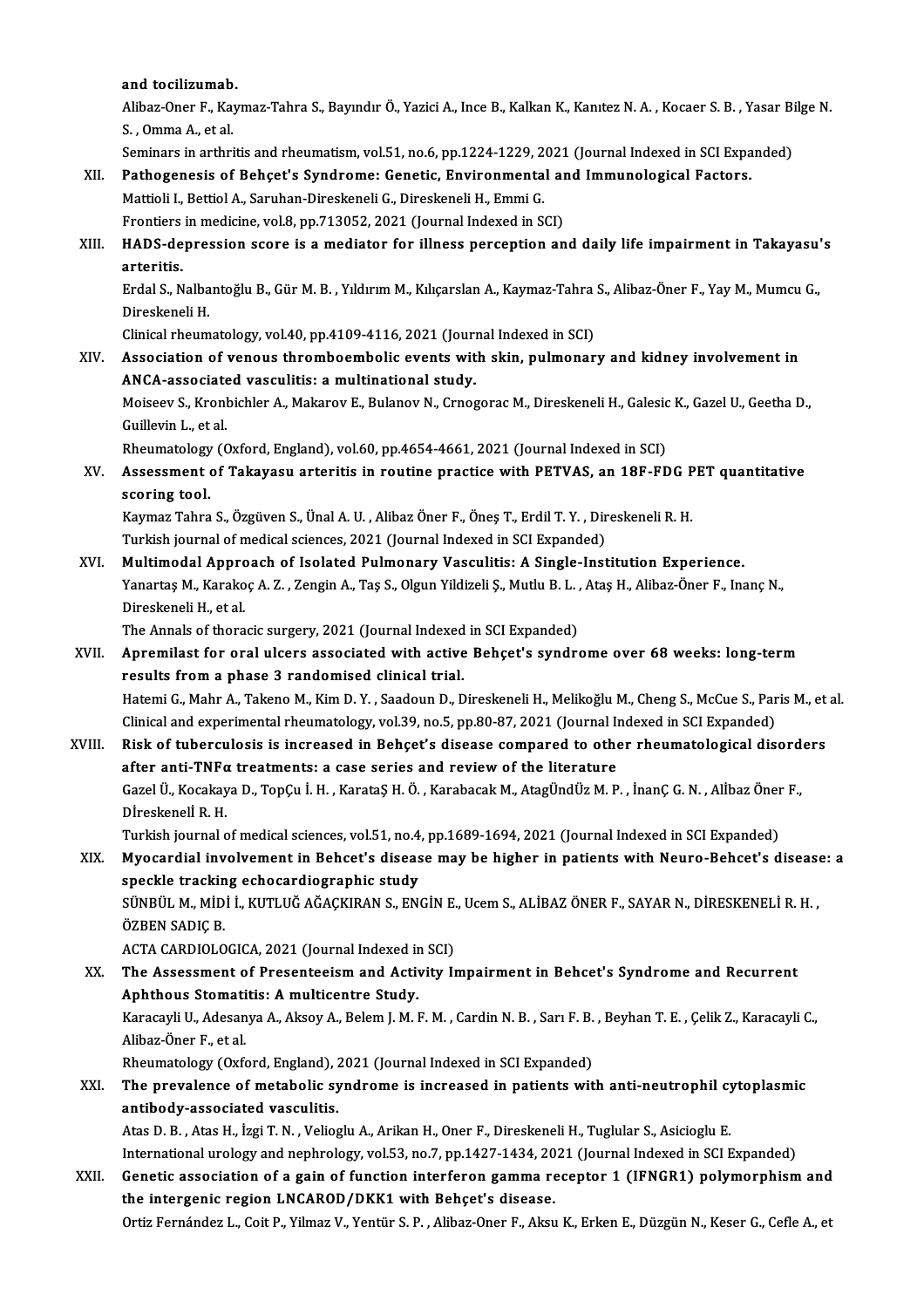al.

|         | al.                                                                                                                                                              |
|---------|------------------------------------------------------------------------------------------------------------------------------------------------------------------|
|         | Arthritis & rheumatology (Hoboken, N.J.), vol.73, pp.1244-1252, 2021 (Journal Indexed in SCI)                                                                    |
| XXIII.  | DAILY ACTIVITY IMPAIRMENT IS MEDIATED BY BOTH ORAL DRYNESS AND ORAL HEALTH RELATED                                                                               |
|         | QUALITY OF LIFE IN PATIENTS WITH PRIMARY SJOGREN'S SYNDROME                                                                                                      |
|         | Yenisoy Y., Kapusuz A., Cakir E. N., Abacar K., Tatli I., Ture-Ozdemir F., Yay M., Karacayli U., Inanc N., DİRESKENELİ                                           |
|         | R.H., et al.                                                                                                                                                     |
|         | ANNALS OF THE RHEUMATIC DISEASES, vol.80, pp.1028, 2021 (Journal Indexed in SCI)<br>PSYCHOMETRIC PROPERTIES OF OUTCOME MEASUREMENT INSTRUMENTS FOR LARGE VESSEL  |
| XXIV.   | <b>VASCULITIS: A SYSTEMATIC LITERATURE REVIEW</b>                                                                                                                |
|         | Boleto G., Berti A., Merkel P. A., Aydin S., DİRESKENELİ R. H., Dejaco C., Carmona L., Ramiro S.                                                                 |
|         | ANNALS OF THE RHEUMATIC DISEASES, vol.80, pp.1213, 2021 (Journal Indexed in SCI)                                                                                 |
| XXV.    | Advances in the Treatment of Behcet's Disease                                                                                                                    |
|         | ALİBAZ ÖNER F., DİRESKENELİ R.H.                                                                                                                                 |
|         | CURRENT RHEUMATOLOGY REPORTS, vol.23, no.6, 2021 (Journal Indexed in SCI)                                                                                        |
| XXVI.   | EULAR SJOGREN'S SYNDROME PATIENT REPORTED INDEX-FATIGUE SCORE AND HADS-DEPRESSION                                                                                |
|         | SCORE MEDIATE IDENTITY SCORE OF ILLNESS PERCEPTION QUESTIONNAIRE IN PATIENTS WITH                                                                                |
|         | PRIMARY SJOGREN'S SYNDROME                                                                                                                                       |
|         | Kapusuz A., Abacar K., Yenisoy Y., Tatli I., Cakir E. N., Ture-Ozdemir F., Yay M., Karacayli U., DİRESKENELİ R.H.,                                               |
|         | Inanc N, et al.                                                                                                                                                  |
|         | ANNALS OF THE RHEUMATIC DISEASES, vol.80, pp.1467, 2021 (Journal Indexed in SCI)                                                                                 |
| XXVII.  | Hepatitis B reactivation under biologic therapy in patients with HBsAg negative phase of chronic                                                                 |
|         | <b>HBV</b> infection                                                                                                                                             |
|         | Ergenc I., Kani H. T., Karabacak M., Ozer E. C., Mehdiyev S., Jafarov F., Abacar K. Y., Agackiran S. K., Sevik G. S.,                                            |
|         | Oner F.A., et al.                                                                                                                                                |
|         | JOURNAL OF CROHNS & COLITIS, vol.15, 2021 (Journal Indexed in SCI)                                                                                               |
| XXVIII. | FIBROSCAN DETECTION OF FATTY LIVER AND LIVER FIBROSIS IN SYSTEMIC LUPUS                                                                                          |
|         | <b>ERYTHEMATOSUS</b>                                                                                                                                             |
|         | YETGİNOĞLU Ö., Atas D. B., VELİOĞLU A., ARIKAN İ. H., YILMAZ Y., ALİBAZ ÖNER F., DİRESKENELİ R. H.,                                                              |
|         | TUĞLULAR Z. S., AŞICIOĞLU E.                                                                                                                                     |
|         | NEPHROLOGY DIALYSIS TRANSPLANTATION, vol.36, pp.172, 2021 (Journal Indexed in SCI)                                                                               |
| XXIX.   | Secukinumab and infectious adverse effects: A real-life experience of 63 psoriasis patients                                                                      |
|         | Ergun T., SEÇKİN GENÇOSMANOĞLU D., DEMİR G., DİRESKENELİ R. H.                                                                                                   |
|         | AUSTRALASIAN JOURNAL OF DERMATOLOGY, 2021 (Journal Indexed in SCI)                                                                                               |
| XXX.    | Elevated serum TREM-1 is associated with periodontitis and disease activity in rheumatoid arthritis.                                                             |
|         | Inanc N., Mumcu G., Can M., Yay M., Silbereisen A., Manoil D., Direskeneli H., Bostanci N.<br>Scientific reports, vol.11, pp.2888, 2021 (Journal Indexed in SCI) |
| XXXI.   | Femoral vein wall thickness measurement: A new diagnostic tool for Behçet's disease.                                                                             |
|         | Alibaz-Oner F., Ergelen R., Yıldız Y., Aldag M., Yazici A., Cefle A., Koç E., Artım E., Mumcu G., Ergun T., et al.                                               |
|         | Rheumatology (Oxford, England), vol.60, no.1, pp.288-296, 2021 (Journal Indexed in SCI Expanded)                                                                 |
| XXXII.  | Identification of susceptibility loci for Takayasu arteritis through a large multi-ancestral genome-                                                             |
|         | wide association study.                                                                                                                                          |
|         | Ortiz-Fernández L., Saruhan-Direskeneli G., Alibaz-Oner F., Kaymaz-Tahra S., Coit P., Kong X., Kiprianos A. P.,                                                  |
|         | Maughan R. T., Aydin S. Z., Aksu K., et al.                                                                                                                      |
|         | American journal of human genetics, vol.108, pp.84-99, 2021 (Journal Indexed in SCI)                                                                             |
| XXXIII. | Apremilast for oral ulcers associated with active Behcet's syndrome over 68 weeks: long-term                                                                     |
|         | results from a phase 3 randomised clinical trial                                                                                                                 |
|         | Hatemi G., Mahr A., Takeno M., Kim D.Y., Saadoun D., DİRESKENELİ R.H., Melikoglu M., Cheng S., Mccue S., Paris M.,                                               |
|         | et al                                                                                                                                                            |
|         | CLINICAL AND EXPERIMENTAL RHEUMATOLOGY, vol.39, no.5, 2021 (Journal Indexed in SCI)                                                                              |
| XXXIV   | Autoimmunity in Psoriatic Arthritis: Pathophysiological and Clinical Aspects.                                                                                    |
|         | Emmungİl H., İlgen U., Dİreskenelİ R. H.                                                                                                                         |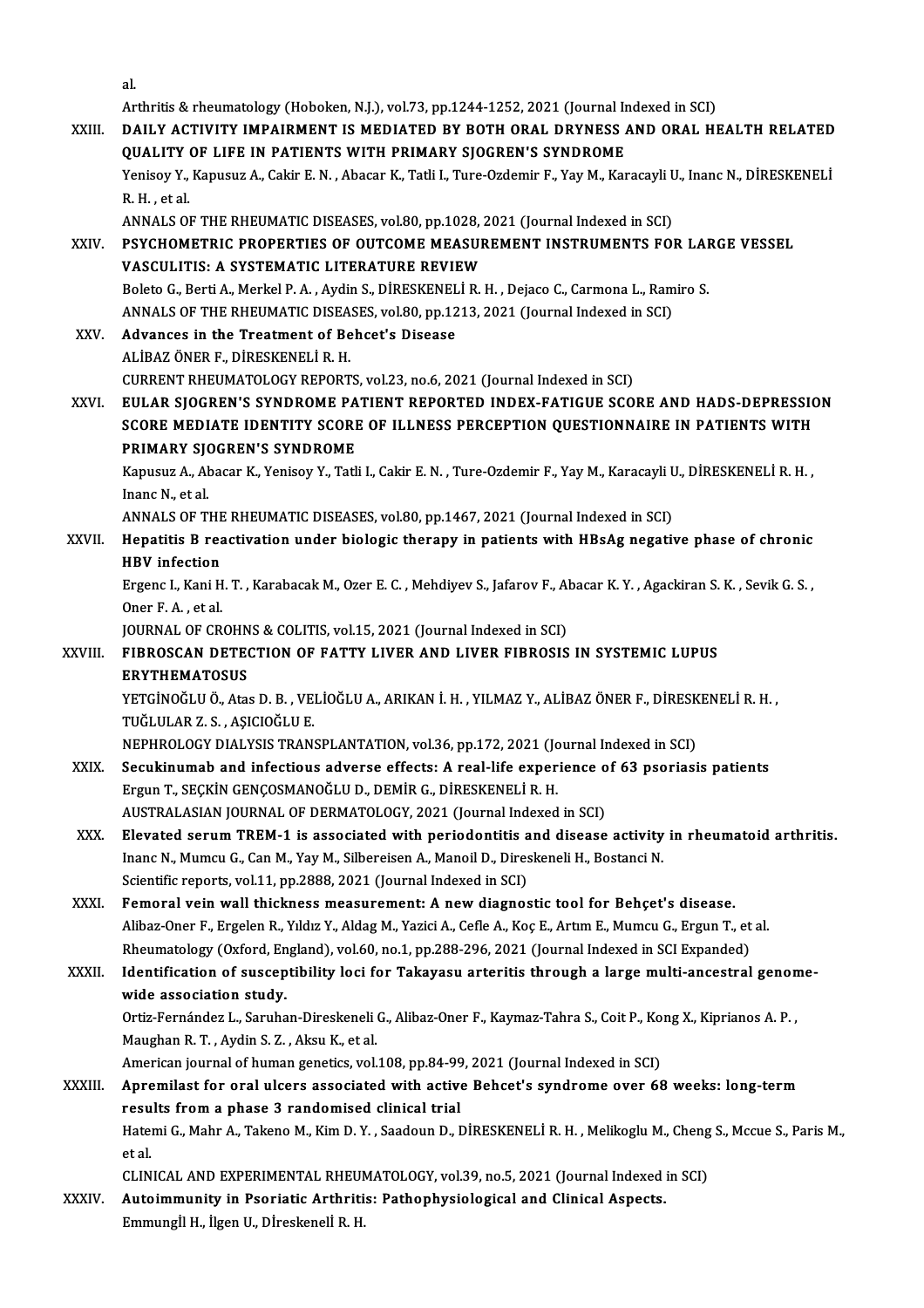Turkish journal of medical sciences, vol.51, pp.1601-1614, 2021 (Journal Indexed in SCI) XXXV. Childhood-onset versus adult-onset Takayasu arteritis: A study of 141 patients fromTurkey. KarabacakM.,Kaymaz-Tahra S.,ŞahinS.,YıldızM.,AdroviçA.,BarutK.,DireskeneliH.,KasapçopurÖ.,Alibaz-Öner F. Childhood-onset versus adult-onset Takayasu arteritis: A study of 141 patient<br>Karabacak M., Kaymaz-Tahra S., Șahin S., Yıldız M., Adroviç A., Barut K., Direskeneli H., Kas<br>Seminars in arthritis and rheumatism, vol.51, pp.1 XXXVI. Are Salivary Gland Ultrasonography Scores Associated with Salivary Flow Rates and Oral Health-<br>related Quality of Life in Sjögren Syndrome? Seminars in arthritis and rheumatism, vol.51, pp.19<br>Are Salivary Gland Ultrasonography Scores A<br>related Quality of Life in Sjögren Syndrome?<br>Vakinkaya V. Mumey C. Özdemir E. Kurus B. Ünal Are Salivary Gland Ultrasonography Scores Associated with Salivary Flow Ra<br>related Quality of Life in Sjögren Syndrome?<br>Yalcinkaya Y., Mumcu G., Özdemir F., Kuruş R., Ünal A., Direskeneli H., Bruyn G., Inanc N.<br>The Journal related Quality of Life in Sjögren Syndrome?<br>Yalcinkaya Y., Mumcu G., Özdemir F., Kuruş R., Ünal A., Direskeneli H., Bruyn G., Inan<br>The Journal of rheumatology, vol.47, pp.1774-1779, 2020 (Journal Indexed in SCI)<br>Moderatio Yalcinkaya Y., Mumcu G., Özdemir F., Kuruş R., Ünal A., Direskeneli H., Bruyn G., Inanc N.<br>The Journal of rheumatology, vol.47, pp.1774-1779, 2020 (Journal Indexed in SCI)<br>XXXVII. Moderation analysis exploring associations The Journal of rheumatology, vol.47, pp.1774-1779<br>Moderation analysis exploring associations **b**<br>syndrome: A multicenter study from Turkey.<br>MUMCU.C. You M. Karasayi U. Alsoy A. Tas M. N. Moderation analysis exploring associations between age and mucocutaneous activity in Behçet's<br>syndrome: A multicenter study from Turkey.<br>MUMCU G., Yay M., Karacayli U., Aksoy A., Tas M. N. , Armagan B., Sari A., BOZCA B. C syndrome: A multicenter study from Turkey.<br>MUMCU G., Yay M., Karacayli U., Aksoy A., Tas M. N. , Armagan B., Sari A., BOZCA B. C. , Tekgoz E., Tei<br>et al.<br>The Journal of dermatology, vol.47, no.12, pp.1403-1410, 2020 (Journ MUMCU G., Yay M., Karacayli U., Aksoy A., Tas M. N. , Armagan B., Sari A., BOZCA B. C. , Tekgoz E., Tere<br>et al.<br>The Journal of dermatology, vol.47, no.12, pp.1403-1410, 2020 (Journal Indexed in SCI Expanded)<br>The OMERACT Ce et al.<br>The Journal of dermatology, vol.47, no.12, pp.1403-1410, 2020 (Journal Indexed in SCI Exp<br>XXXVIII. The OMERACT Core Set of Domains for Outcome Measures in Behçet Syndrome. Hatemi G., Meara A., Ozguler Y., Direskeneli H., Mahr A., Shea B., Cam E., Gul A., Yazici Y., Tugwell P., et al.<br>Arthritis care & research, 2020 (Journal Indexed in SCI Expanded) The OMERACT Core Set of Domains for Outcome Measures<br>Hatemi G., Meara A., Ozguler Y., Direskeneli H., Mahr A., Shea B., Can<br>Arthritis care & research, 2020 (Journal Indexed in SCI Expanded)<br>Despeccing insidence and sevenit Hatemi G., Meara A., Ozguler Y., Direskeneli H., Mahr A., Shea B., Cam E., Gul A., Yazici Y., Tugwell P., et al.<br>Arthritis care & research, 2020 (Journal Indexed in SCI Expanded)<br>XXXIX. Decreasing incidence and severity of Arthritis care & research, 2020 (Journal I<br>Decreasing incidence and severity of<br>possibly associated with oral health<br>Mumay C. Alibag Ö. Fraun S.A.T. Direct Decreasing incidence and severity of Behçet's<br>possibly associated with oral health<br>Mumcu G., Alibaz Ö., Ergun S. A. T. , Direskeneli R. H.<br>Turkish iournal of medical sciences wel 50 no SL 2 . possibly associated with oral health<br>Mumcu G., Alibaz Ö., Ergun S. A. T. , Direskeneli R. H.<br>Turkish journal of medical sciences, vol.50, no.SI-2, pp.1587-1590, 2020 (Journal Indexed in SCI Expanded)<br>Femeral Vein Well Thie Mumcu G., Alibaz Ö., Ergun S. A. T. , Direskeneli R. H.<br>Turkish journal of medical sciences, vol.50, no.SI-2, pp.1587-1590, 2020 (Journal Indexed in SCI Expanded)<br>XL. Femoral Vein Wall Thickness Measurement May Be a Distin Turkish journal of medical sciences, vol.50, no.SI-2, pp.1587-1590, 2020 (Jo<br>Femoral Vein Wall Thickness Measurement May Be a Distinctive Di<br>Behçet's Disease with Intestinal Involvement and Crohn's Disease.<br>Alibaz Oper E. Femoral Vein Wall Thickness Measurement May Be a Distinctive Diagnostic Tool t<br>Behçet's Disease with Intestinal Involvement and Crohn's Disease.<br>Alibaz-Oner F., Ergelen R., Ergenc I., Seven G., Yazıcı A., Cefle A., Bes C., Behçet's Disease with Intestinal Involvement and Crohn<br>Alibaz-Oner F., Ergelen R., Ergenc I., Seven G., Yazıcı A., Cefle A.,<br>Digestive diseases and sciences, 2020 (Journal Indexed in SCI)<br>Navel and known periodental pathes Alibaz-Oner F., Ergelen R., Ergenc I., Seven G., Yazıcı A., Cefle A., Bes C., Atug O., Direskeneli H.<br>Digestive diseases and sciences, 2020 (Journal Indexed in SCI)<br>XLI. Novel and known periodontal pathogens residing in gi Digestive diseases and sciences, 2020 (Journal Indexed in SCI)<br>Novel and known periodontal pathogens residing in gir<br>rheumatoid arthritis Novel and known periodontal pathogens residing in gingival crevicular f<br>rheumatoid arthritis<br>Manoil D., Bostanci N., MUMCU G., Inanc N., Can M., Direskeneli H., Belibasakis G. N.<br>JOUPMAL OF PERJODONTOLOCY, 2020 (Journal In Manoil D., Bostanci N., MUMCU G., Inanc N., Can M., Direskeneli H., Belibasakis G. N.<br>JOURNAL OF PERIODONTOLOGY, 2020 (Journal Indexed in SCI) Manoil D., Bostanci N., MUMCU G., Inanc N., Can M., D<br>JOURNAL OF PERIODONTOLOGY, 2020 (Journal Inde<br>XLII. Assessment of damage in Takayasu's arteritis.<br>Koumer Tabre S. Aliber Oper E. Direckenski H JOURNAL OF PERIODONTOLOGY, 2020 (Journa<br>Assessment of damage in Takayasu's arte<br>Kaymaz-Tahra S., Alibaz-Oner F., Direskeneli H.<br>Seminars in arthritis and rhoumatism vol 50, n Kaymaz-Tahra S., Alibaz-Oner F., Direskeneli H.<br>Seminars in arthritis and rheumatism, vol.50, pp.586-591, 2020 (Journal Indexed in SCI) Kaymaz-Tahra S., Alibaz-Oner F., Direskeneli H.<br>Seminars in arthritis and rheumatism, vol.50, pp.586-591, 2020 (Journal Indexed in SCI)<br>XLIII. Impact of concomitant obstructive sleep apnea on pulmonary involvement and main Seminars in arthritis and rheumatism, vol.50, pp.5<br>Impact of concomitant obstructive sleep apr<br>artery diameter in adults with scleroderma.<br>Velut T. Balsan B. Karakut S. Dinaskanali H. Vak Impact of concomitant obstructive sleep apnea on pulmonar<br>artery diameter in adults with scleroderma.<br>Yakut T., Balcan B., Karakurt S., Direskeneli H., Yalcinkaya Y., Peker Y.<br>Sleep & breething – Schlef & Atmung 2020 (Jeur artery diameter in adults with scleroderma.<br>Yakut T., Balcan B., Karakurt S., Direskeneli H., Yalcinkaya Y., Peker Y.<br>Sleep & breathing = Schlaf & Atmung, 2020 (Journal Indexed in SCI Expanded) XLIV. British Society for Rheumatology guideline on diagnosis and treatment of giant cel arteritis Sleep & breathing = Schlaf & Atmung, 2020 (Journal Indexed in SCI Expanded)<br>British Society for Rheumatology guideline on diagnosis and treatment of giant cell arteritis<br>Mackie S. L. , Dejaco C., Appenzeller S., Camellino ReynoldsG.,de SouzaA.W.S. ,etal. Mackie S. L. , Dejaco C., Appenzeller S., Camellino D., Duftner C<br>Reynolds G., de Souza A. W. S. , et al.<br>RHEUMATOLOGY, vol.59, no.3, 2020 (Journal Indexed in SCI)<br>Pritish Sosiety for Phoumatology guideline on diagnos XLV. British Society for Rheumatology guideline on diagnosis and treatment of giant cell arteritis:<br>executive summary RHEUMATOLOGY, vol.59, no.3, 2020 (Journal Indexed in SCI) British Society for Rheumatology guideline on diagnosis and treatment of giant cell arteritis:<br>executive summary<br>Mackie S. L. , Dejaco C., Appenzeller S., Camellino D., Duftner C., Gonzalez-Chiappe S., Mahr A., Mukhtyar C. executive summary<br>Mackie S. L. , Dejaco C., Appenzeller :<br>Reynolds G., de Souza A. W. S. , et al.<br>PHEUMATOLOCY, vol 59, no 3, nn 49 Mackie S. L. , Dejaco C., Appenzeller S., Camellino D., Duftner C., Gonzalez-C.<br>Reynolds G., de Souza A. W. S. , et al.<br>RHEUMATOLOGY, vol.59, no.3, pp.487-494, 2020 (Journal Indexed in SCI)<br>Damage assessment in adult JaA y Reynolds G., de Souza A. W. S. , et al.<br>RHEUMATOLOGY, vol.59, no.3, pp.487-494, 2020 (Journal Indexed in SCI)<br>XLVI. Damage assessment in adult IgA vasculitis. Cross-sectional results of a multicentre cohort. RHEUMATOLOGY, vol.59, no.3, pp.487-494, 2020 (Journal Indexed in SCI)<br>Damage assessment in adult IgA vasculitis. Cross-sectional results of a multicentre cohor<br>Gazel U., Colak S., Sari A., Cansu D., Yazici A., Cefle A., Be Damage assessment in adult IgA vasculitis. Cross-sectional results of a mu<br>Gazel U., Colak S., Sari A., Cansu D., Yazici A., Cefle A., Bes C., Karadag O., Omma A., Dir<br>Clinical and experimental rheumatology, pp.155-160, 20 Gazel U., Colak S., Sari A., Cansu D., Yazici A., Cefle A., Bes C., Karadag O., Omma A., Direskenel<br>Clinical and experimental rheumatology, pp.155-160, 2020 (Journal Indexed in SCI)<br>XLVII. Predictive factors for work-day l Clinical and experimental rheumatology, pp.155-160, 2020 (Journal Indexed in SCI)<br>Predictive factors for work-day loss in Behçet's syndrome: A multi-center study.<br>MUMCU G., Yay M., AKSOY A., Tas M. N. , ARMAĞAN B., Sari A. Pred<br>MUM<br>et al.<br>Inten International journal of rheumatic diseases, vol.23, no.2, pp.240-246, 2020 (Journal Indexed in SCI Expanded)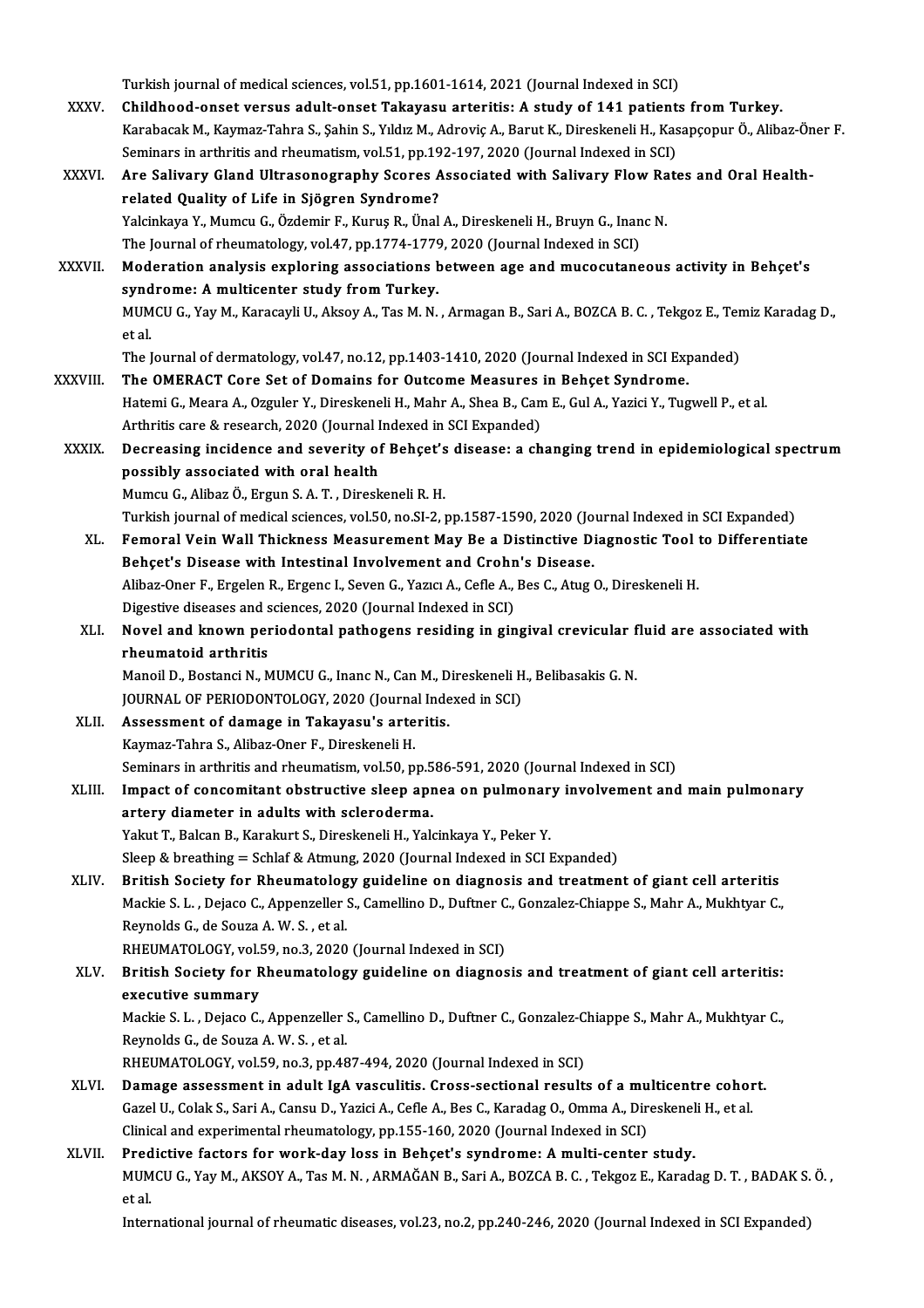XLVIII. Efficacy of TNFα inhibitors for refractory vascular Behçet's disease: A multicenter observational<br>Atudy of 27 patients and a neview of the literature Efficacy of TNF $\alpha$  inhibitors for refractory vascular<br>study of 27 patients and a review of the literature. Efficacy of TNFα inhibitors for refractory vascular Behçet's disease: A multicenter ob<br>study of 27 patients and a review of the literature.<br>Aksoy A., Yazici A., Omma A., Cefle A., Onen F., Tasdemir U., Ergun T., Direskene study of 27 patients and a review of the literature.<br>Aksoy A., Yazici A., Omma A., Cefle A., Onen F., Tasdemir U., Ergun T., Direskeneli H., Alibaz-Oner F.<br>International journal of rheumatic diseases, vol.23, no.2, pp.256-Aksoy A., Yazici A., Omma A., Cefle A., Onen F., Tasdemir U., Ergun T., Direskeneli H., Alibaz-Oner F.<br>International journal of rheumatic diseases, vol.23, no.2, pp.256-261, 2020 (Journal Indexed in SCI Expanded)<br>XLIX. Eff International journal of rheumatic d<br>Efficacy of Apremilast for Oral<br>Results From A Phase III Study<br>Hatomi C. Mahr A. Takana M. Kim I Efficacy of Apremilast for Oral Ulcers Associated With Active Behcet's Syndrome Over 64<br>Results From A Phase III Study<br>Hatemi G., Mahr A., Takeno M., Kim D., Saadoun D., Direskeneli H., Cheng S., Mccue S., Paris M., Yazici Results From A Phase III Study<br>Hatemi G., Mahr A., Takeno M., Kim D., Saadoun D., Direskeneli H., Cheng S., Mccue S., Paris M., Yazici Y.<br>JOURNAL DER DEUTSCHEN DERMATOLOGISCHEN GESELLSCHAFT, vol.18, pp.20-21, 2020 (Journal Hatemi G., Mahr A., Takeno M., Kim D., Saadoun D., Direskeneli H., Cheng S., Mccue S., Paris M., Yazici Y. JOURNAL DER DEUTSCHEN DERMATOLOGISCHEN GESELLSCHAFT, vol.18, pp.20-21, 2020 (Journal Indexed in SCI)<br>SCI)<br>L. Ocular Posterior Segment Involvement in Patients with Antiphospholipid Syndrome and Systemic<br>L. U.D.W. Environmen SCI)<br>Ocular Posterior Segm<br>Lupus Erythematosus<br>Kugukkomurgu E. Unal A Ocular Posterior Segment Involvement in Patients with Antiphospl<br>Lupus Erythematosus<br>Kucukkomurcu E., Unal A. U. , ESEN F., Ozen G., Direskeneli H., Kazokoglu H.<br>OCULAR IMMUNOLOCY AND INELAMMATION vol 29 no 1 nn 96 91 2020 Lupus Erythematosus<br>Kucukkomurcu E., Unal A. U. , ESEN F., Ozen G., Direskeneli H., Kazokoglu H.<br>OCULAR IMMUNOLOGY AND INFLAMMATION, vol.28, no.1, pp.86-91, 2020 (Journal Indexed in SCI) Kucukkomurcu E., Unal A. U. , ESEN F., Ozen G., Direskeneli H., Kazokoglu H.<br>OCULAR IMMUNOLOGY AND INFLAMMATION, vol.28, no.1, pp.86-91, 2020 (Journal Indexed in SCI)<br>LI. The assessment of malnutrition and severity of gast OCULAR IMMUNOLOGY AND INFLAMMATION, vol.28, no.1, pp.86-91, 2020 (Journal Indexed in SCI)<br>The assessment of malnutrition and severity of gastrointestinal disease using symptom-bas<br>questionnaires in systemic sclerosis: is i The assessment of malnutrition<br>questionnaires in systemic scler<br>rarefaction at microcirculation?<br>Vekinkaye V. Exturk 7, Unal A, U. T. questionnaires in systemic sclerosis: is it related to severe organ involvement or capillary<br>rarefaction at microcirculation?<br>Yalcinkaya Y., Erturk Z., Unal A.U. , Tahra S.K. , Pehlivan O., Atagunduz P., Direskeneli H., In Yalcinkaya Y., Erturk Z., Unal A. U., Tahra S. K., Pehlivan O., Atagunduz P., Direskeneli H., Inanc N. Yalcinkaya Y., Erturk Z., Unal A. U. , Tahra S. K. , Pehlivan O., Atagunduz P., Direskeneli H., Inanc N.<br>CLINICAL AND EXPERIMENTAL RHEUMATOLOGY, vol.38, no.3, 2020 (Journal Indexed in SCI)<br>LII. Oral ulcer activity assessme CLINICAL AND EXPERIMENTAL RHEUMATOLOG<br>Oral ulcer activity assessment with the com<br>in Behçet's syndrome: a multicentre study.<br>Mumay C. Karagayli Ü. Yay M. Algay A. Tas M. Oral ulcer activity assessment with the composite index according to different treatment mo<br>in Behçet's syndrome: a multicentre study.<br>Mumcu G., Karacayli Ü., Yay M., Aksoy A., Taş M., Armağan B., Sari A., Bozca B., Tekgöz in Behçet's syndrome: a multicentre study.<br>Mumcu G., Karacayli Ü., Yay M., Aksoy A., Taş M., Armağan B., Sari A., Bozca B., Tekgöz E., Karadağ D., et al.<br>Clinical and experimental rheumatology, no.6, pp.98-104, 2019 (Journ Mumcu G., Karacayli Ü., Yay M., Aksoy A., Taş M., Armağan B., Sari A., Bozca B., Tekgöz E., Karadağ D., et al.<br>Clinical and experimental rheumatology, no.6, pp.98-104, 2019 (Journal Indexed in SCI Expanded)<br>LIII. Involveme Clinical and experimental rheumatology,<br>Involvement of Iliofemoral and Axill<br>Risk Factors in Takayasu's Arteritis<br>Kaymag Tabra S. ÖZCÜVEN S. Upal A. U Involvement of Iliofemoral and Axillary Arteries in PET-CT May Be Associated with Athe<br>Risk Factors in Takayasu's Arteritis<br>Kaymaz-Tahra S., ÖZGÜVEN S., Unal A.U. , ALİBAZ ÖNER F., ÖNEŞ T., ERDİL T.Y. , DİRESKENELİ R. H.<br>A Risk Factors in Takayasu's Arteritis<br>Kaymaz-Tahra S., ÖZGÜVEN S., Unal A. U. , ALİBAZ ÖNER F., ÖNEŞ T., EI<br>ARTHRITIS & RHEUMATOLOGY, vol.71, 2019 (Journal Indexed in SCI)<br>Efficesy of TNE alpha Inhibitors for Bofrastory Vos Kaymaz-Tahra S., ÖZGÜVEN S., Unal A. U. , ALİBAZ ÖNER F., ÖNEŞ T., ERDİL T. Y. , DİRESKENELİ R. H.<br>ARTHRITIS & RHEUMATOLOGY, vol.71, 2019 (Journal Indexed in SCI)<br>LIV. Efficacy of TNF alpha Inhibitors for Refractory Vascul ARTHRITIS & RHEUMATOLOGY, vol.71, 2019 (Journal Indexed in SCI)<br>LIV. Efficacy of TNF alpha Inhibitors for Refractory Vascular Behcet's Disease: A Multicenter<br>Observational Study of 27 Patients Efficacy of TNF alpha Inhibitors for Refractory Vascular Behcet's Disease: A Multicenter<br>Observational Study of 27 Patients<br>Aksoy A., YAZICI A., Omma A., ÇEFLE A., ÖNEN F., Tasdemir U., Ergun T., DİRESKENELİ R. H. , ALİBAZ Observational Study of 27 Patients<br>Aksoy A., YAZICI A., Omma A., ÇEFLE A., ÖNEN F., Tasdemir U., Ergun T.<br>ARTHRITIS & RHEUMATOLOGY, vol.71, 2019 (Journal Indexed in SCI)<br>Is the Bisk of Tubersulasis Inspessed in Behest's Di Aksoy A., YAZICI A., Omma A., ÇEFLE A., ÖNEN F., Tasdemir U., Ergun T., DİRESKENELİ R. H. , ALİBAZ ÖNER I<br>ARTHRITIS & RHEUMATOLOGY, vol.71, 2019 (Journal Indexed in SCI)<br>LV. Is the Risk of Tuberculosis Increased in Behcet' ARTHRITIS & RHEUMATOLOGY, vol.71, 2019 (Journal Indexed in SCI)<br>LV. Is the Risk of Tuberculosis Increased in Behcet's Disease Compared to Other Rheumatological<br>Disorders After Anti-TNF-alpha Treatment? Is the Risk of Tuberculosis Increased in Behcet's Disease Compared to Other Rheumatological<br>Disorders After Anti-TNF-alpha Treatment?<br>Gazel U., Kocakaya D., Topcu I., Karatas H., KARABACAK M., Atagunduz P., Inanc N., ALİBA Diso<br>Gaze<br>R.H. Gazel U., Kocakaya D., Topcu I., Karatas H., KARABACAK M., Atagunduz<br>R. H.<br>ARTHRITIS & RHEUMATOLOGY, vol.71, 2019 (Journal Indexed in SCI)<br>Undets en Outseme Measure Develenment in Large vessel Ves R. H.<br>ARTHRITIS & RHEUMATOLOGY, vol.71, 2019 (Journal Indexed in SCI)<br>LVI. Update on Outcome Measure Development in Large-vessel Vasculitis: Report from OMERACT 2018 Aydin S. Z., Robson J. C., Sreih A. G., Hill C., Alibaz-Oner F., Mackie S., Beard S., Gül A., Hatemi G., Kermani T. A., et al. Update on Outcome Measure Development in Large-vessel Vasculitis: Report frequent Aydin S. Z. , Robson J. C. , Sreih A. G. , Hill C., Alibaz-Oner F., Mackie S., Beard S., Gül A., Hater<br>JOURNAL OF RHEUMATOLOGY, vol.46, no.9 LVII. Triggering agents and microbiome as environmental factors on Behcet's syndrome<br>MUMCU G., DİRESKENELİ R. H. **JOURNAL OF RHEUMATOLOGY<br>Triggering agents and micr<br>MUMCU G., DİRESKENELİ R. H.<br>INTERNAL AND EMERCENCY N** INTERNALANDEMERGENCYMEDICINE,vol.14,no.5,pp.653-660,2019 (Journal Indexed inSCI) MUMCU G., DIRESKENELI R. H.<br>INTERNAL AND EMERGENCY MEDICINE, vol.14, no.5, pp.653-660, 2019 (Journal Indexed<br>LVIII. Does illness perception associate with disease symptoms in Behçet's disease?<br>MUMCU C. YAČAR E. Aliber Oper INTERNAL AND EMERGENCY MEDICINE, vol.14, no.5, pp.653-660, 2019 (Journal<br>Does illness perception associate with disease symptoms in Behçet's di<br>MUMCU G., YAĞAR F., Alibaz-Oner F., İNANÇ G.N. , DİRESKENELİ R. H. , ERGÜN T.<br> Does illness perception associate with disease symptoms in Behçet's disease?<br>MUMCU G., YAĞAR F., Alibaz-Oner F., İNANÇ G. N. , DİRESKENELİ R. H. , ERGÜN T.<br>Internal and emergency medicine, vol.14, no.5, pp.691-697, 2019 (J MUMCU G., YAĞAR F., Alibaz-Oner F., İNANÇ G. N. , DİRESKENELİ R. H. , ERGÜN T.<br>Internal and emergency medicine, vol.14, no.5, pp.691-697, 2019 (Journal Indexed in SCI Expanded)<br>LIX. Efficacy of apremilast for oral ulcers a Internal and emergency medicine, vol.14, no.5, pp.691-697, 2019 (Journal Indexed in SCI Expanded) Efficacy of apremilast for oral ulcers associated with active Behcet's syndrome over 64 weeks:<br>results from a phase III study<br>Hatemi G., Mahr A., Takeno M., Kim D., Saadoun D., DİRESKENELİ R. H. , Cheng S., McCue S., Paris results from a phase III study<br>Hatemi G., Mahr A., Takeno M., Kim D., Saadoun D., DİRESI<br>SWISS MEDICAL WEEKLY, 2019 (Journal Indexed in SCI)<br>Qaylar findings and blood flow in patients with Tel Hatemi G., Mahr A., Takeno M., Kim D., Saadoun D., DİRESKENELİ R. H. , Cheng S., McCue S., Paris M., Che<br>SWISS MEDICAL WEEKLY, 2019 (Journal Indexed in SCI)<br>LX. Ocular findings and blood flow in patients with Takayasu arte SWISS MEDICAL WEEKLY, 2019 (Journal Indexed in SCI)<br>LX. Ocular findings and blood flow in patients with Takayasu arteritis: a cross-sectional study<br>ESEN F., ERGELEN R., Alibaz-Oner F., Celik G., Direskeneli H., Kazokoglu H

BRITISH JOURNAL OF OPHTHALMOLOGY, vol.103, no.7, pp.928-932, 2019 (Journal Indexed in SCI)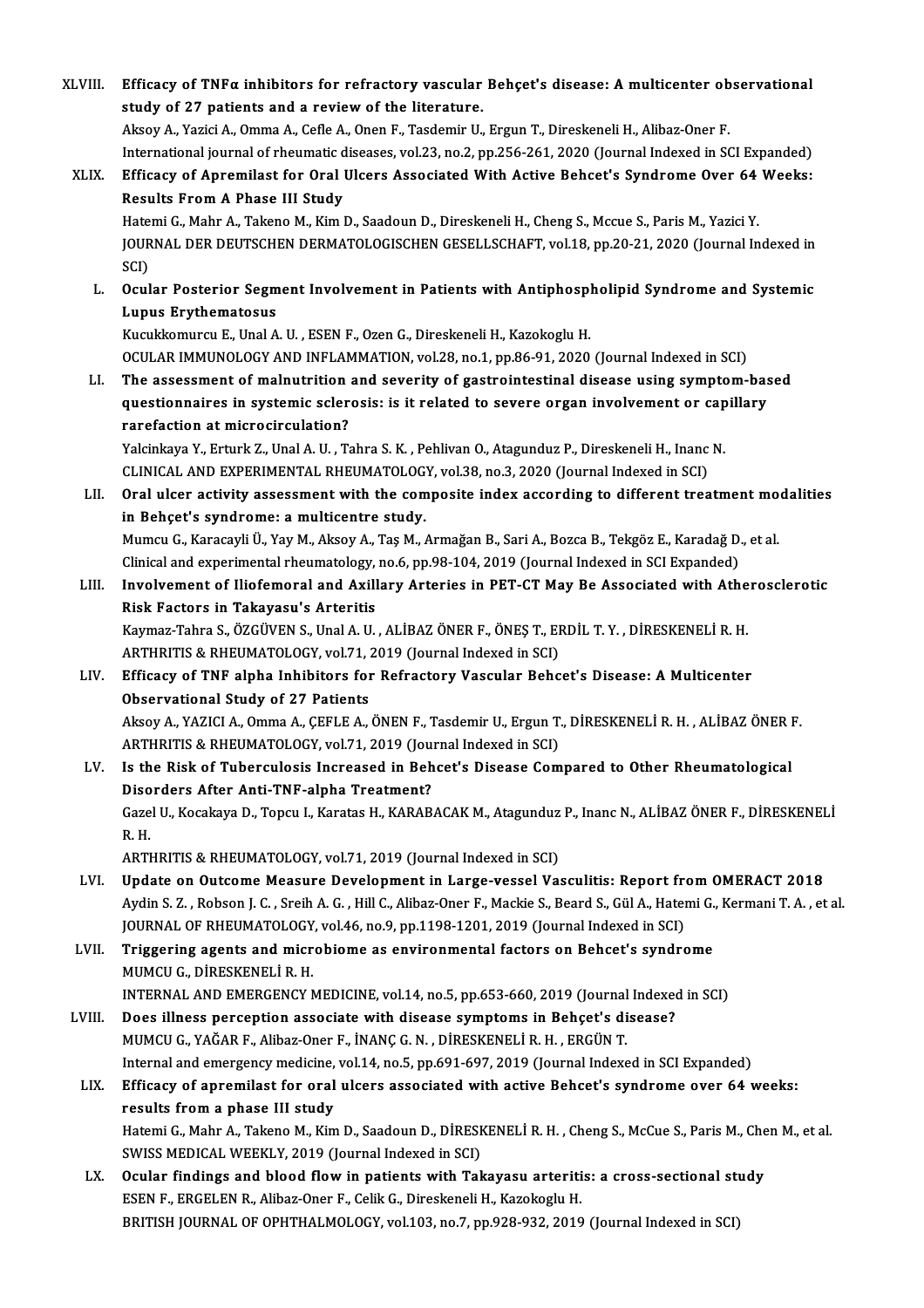| LXI.    | Structural variation of centromeric endogenous retroviruses in human populations and their impact                                               |
|---------|-------------------------------------------------------------------------------------------------------------------------------------------------|
|         | on cutaneous T-cell lymphoma, Sezary syndrome, and HIV infection                                                                                |
|         | Kaplan M. H., Kaminski M., Estes J. M., Gitlin S. D., Zahn J., Elder J. T., Tejasvi T., Gensterblum E., Sawalha A. H.,<br>McGowan J. P., et al. |
|         | BMC MEDICAL GENOMICS, vol.12, 2019 (Journal Indexed in SCI)                                                                                     |
| LXII.   | Venous vessel wall thickness in lower extremity is increased in male patients with Behcet's disease                                             |
|         | Alibaz-Oner F., ERGELEN R., Mutis A., Erturk Z., Asadov R., MUMCU G., Ergun T., Direskeneli H.                                                  |
|         | CLINICAL RHEUMATOLOGY, vol.38, no.5, pp.1447-1451, 2019 (Journal Indexed in SCI)                                                                |
| LXIII.  | Assessment of venous wall thickness with Doppler ultrasonography may be a diagnostic tool for                                                   |
|         | Behcet's disease                                                                                                                                |
|         | Alibaz-Oner F., Direskeneli H.                                                                                                                  |
| LXIV.   | INTERNATIONAL JOURNAL OF RHEUMATIC DISEASES, vol.22, no.5, pp.767-768, 2019 (Journal Indexed in SCI)                                            |
|         | Advanced Glycation End Products, a Potential Link between Psoriasis and Cardiovascular Disease: A<br>Case-control Study.                        |
|         | Ergun T., Yazici V., YAVUZ D., Seckin-Gencosmanoglu D., Ozen G., SALMAN A., Direskeneli H., Inanc N.                                            |
|         | Indian journal of dermatology, vol.64, no.3, pp.201-206, 2019 (Journal Indexed in SCI Expanded)                                                 |
| LXV.    | Oral health is a mediator for disease severity in patients with Behçet's disease: A multiple mediation<br>analysis study.                       |
|         | Yay M., Celik Z., AKSOY A., Alibaz-Oner F., Inanc N., Ergun T., Direskeneli H., MUMCU G.                                                        |
|         | Journal of oral rehabilitation, vol.46, no.4, pp.349-354, 2019 (Journal Indexed in SCI Expanded)                                                |
| LXVI.   | Analysis of the genetic component of systemic sclerosis in Iranian and Turkish populations through                                              |
|         | a genome-wide association study                                                                                                                 |
|         | Gonzalez-Serna D., Lopez-Isac E., Yilmaz N., Gharibdoost F., Jamshidi A., Kavosi H., Poursani S., Farsad F.,                                    |
|         | Direskeneli H., Saruhan-Direskeneli G., et al.                                                                                                  |
|         | RHEUMATOLOGY, vol.58, no.2, pp.289-298, 2019 (Journal Indexed in SCI)                                                                           |
| LXVII.  | Pulmonary hypertension in Takayasu's arteritis: Should be monitored closely                                                                     |
|         | Direskeneli H                                                                                                                                   |
|         | INTERNATIONAL JOURNAL OF CARDIOLOGY, vol.276, pp.238-239, 2019 (Journal Indexed in SCI)                                                         |
| LXVIII. | Long-Term Efficacy of Pegylated Interferon Alpha-2b in Behcet's Uveitis: A Small Case Series                                                    |
|         | Celiker H., Kazokoglu H., Direskeneli H.                                                                                                        |
|         | OCULAR IMMUNOLOGY AND INFLAMMATION, vol.27, no.1, pp.15-22, 2019 (Journal Indexed in SCI)                                                       |
| LXIX.   | The distribution of MEFV mutations in Turkish FMF patients: multicenter study representing results                                              |
|         | of Anatolia<br>Yasar Bilge N. S., Sari I., Solmaz D., Senel S., Emmungil H., KILIÇ L., Yilmaz Oner S., Yildiz F., Yilmaz S., Ersozlu            |
|         | Bozkirli D, et al.                                                                                                                              |
|         | TURKISH JOURNAL OF MEDICAL SCIENCES, vol.49, no.2, pp.472-477, 2019 (Journal Indexed in SCI)                                                    |
| LXX.    | Evaluation of salivary gland ultrasonography in primary Sjogren's syndrome: does it reflect clinical                                            |
|         | activity and outcome of the disease?                                                                                                            |
|         | Inanc N., Ahinkaya Y., MUMCU G., ÖZDEMİR F., Paksoy A., Erturk Z., Direskeneli H., Bruyn G. A.                                                  |
|         | CLINICAL AND EXPERIMENTAL RHEUMATOLOGY, vol.37, no.3, 2019 (Journal Indexed in SCI)                                                             |
| LXXI.   | Evaluation of salivary gland ultrasonography in primary Sjögren'xxs syndrome: does it reflect                                                   |
|         | clinical activity and outcome of the disease?                                                                                                   |
|         | İNANÇ G. N., ŞAHİNKAYA Y., MUMCU G., TÜREÖZDEMİR F., PAKSOY A., ERTÜRK Z., DİRESKENELİ R. H., GA B., GA B.                                      |
|         | CLINICAL EXPERIMENTAL RHEUMATOLOGY, vol.37, pp.140-145, 2019 (Journal Indexed in SCI Expanded)                                                  |
| LXXII.  | Management of vascular Behçet's disease.                                                                                                        |
|         | Alibaz-Oner F., Direskeneli H.                                                                                                                  |
|         | International journal of rheumatic diseases, vol.22, pp.105-108, 2019 (Journal Indexed in SCI)                                                  |
| LXXIII. | IFN-y stimulated dental follicle mesenchymal stem cells regulate activated lymphocyte response in                                               |
|         | rheumatoid arthritis patients in vitro                                                                                                          |
|         | Zibandeh N., Genç D., Inanç G., Direskeneli R. H., Akkoç T.                                                                                     |
|         | Turkish Journal of Medical Sciences, vol.49, no.6, pp.1779-1788, 2019 (Journal Indexed in SCI Expanded)                                         |
|         |                                                                                                                                                 |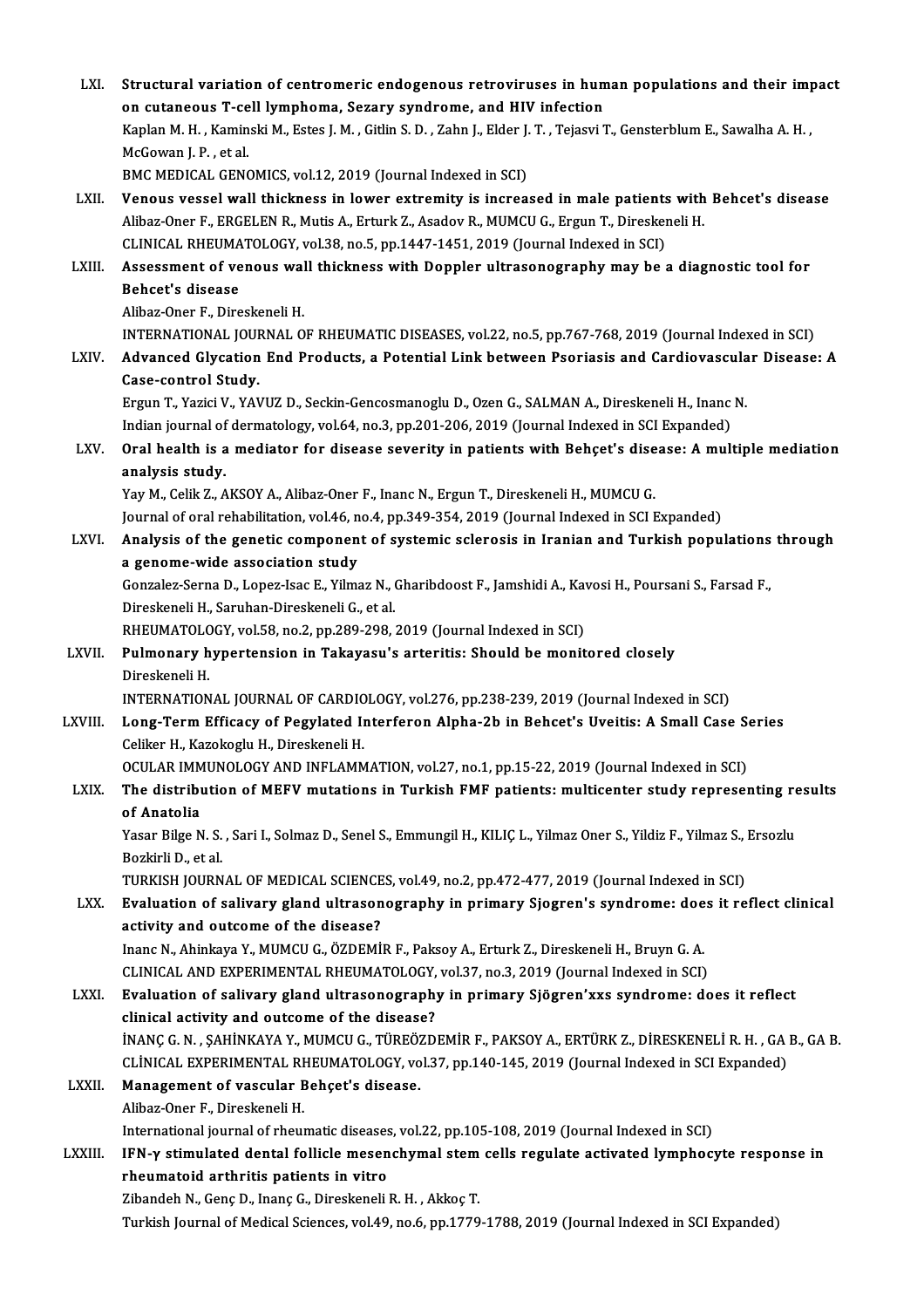| <b>LXXIV</b>  | Certolizumab pegol in the treatment of Takayasu arteritis                                                                                                          |
|---------------|--------------------------------------------------------------------------------------------------------------------------------------------------------------------|
|               | Novikov P. I., Smitienko I. O., Sokolova M. V., Alibaz-Oner F., Kaymaz-Tahra S., Direskeneli H., Moiseev S. V.                                                     |
|               | RHEUMATOLOGY, vol.57, no.12, pp.2101-2105, 2018 (Journal Indexed in SCI)                                                                                           |
| <b>LXXV</b>   | Fatigue in patients with Behcet's syndrome: relationship with quality of life, depression, anxiety,                                                                |
|               | disability and disease activity                                                                                                                                    |
|               | Ilhan B., Can M., Alibaz-Oner F., Yilmaz-Oner S., Polat-Korkmaz O., Ozen G., Mumcu G., Maradit Kremers H.,                                                         |
|               | Direskeneli H.                                                                                                                                                     |
|               | INTERNATIONAL JOURNAL OF RHEUMATIC DISEASES, vol.21, pp.2139-2145, 2018 (Journal Indexed in SCI)                                                                   |
| <b>LXXVI</b>  | Factors Affecting Relapse and Remission in Behcet's Uveitis Treated with Interferon Alpha2a                                                                        |
|               | ÇELİKER ATABERK H., Kazokoglu H., Direskeneli H.                                                                                                                   |
|               | JOURNAL OF OCULAR PHARMACOLOGY AND THERAPEUTICS, vol.35, no.1, pp.58-65, 2018 (Journal Indexed in SCI)                                                             |
| LXXVII.       | Conventional immunosuppressive therapy in severe Behcet's Uveitis: the switch rate to the                                                                          |
|               | biological agents<br>ÇELİKER ATABERK H., Kazokoglu H., Direskeneli H.                                                                                              |
|               | BMC OPHTHALMOLOGY, vol.18, 2018 (Journal Indexed in SCI)                                                                                                           |
| LXXVIII.      | The value of high-sensitive troponin in systemic sclerosis patients                                                                                                |
|               | DEMIRCI M., ÖZBEN SADIÇ B., ÇİNÇİN A. A., GUREL Y. E., SÜNBÜL M., ÖZDİL M. H., SAHİNKAYA Y., ÖZDEMİR B.,                                                           |
|               | DIRESKENELI R. H., TIGEN M. K., et al.                                                                                                                             |
|               | ANATOLIAN JOURNAL OF CARDIOLOGY, 2018 (Journal Indexed in SCI Expanded)                                                                                            |
| <b>LXXIX</b>  | Right ventricle outflow tract fractional shortening: A practical parameterfor the assessment of right                                                              |
|               | ventricular systolic function                                                                                                                                      |
|               | DEMIRCI M., SÜNBÜL M., GUREL Y. E. , ÇİNÇİN A. A. , ÖZDİL M. H. , SAYMAZ S., SAHİNKAYA Y., DİRESKENELİ R. H. ,                                                     |
|               | TİGEN M. K., ÖZBEN SADIÇ B., et al.                                                                                                                                |
|               | ANATOLIAN JOURNAL OF CARDIOLOGY, 2018 (Journal Indexed in SCI Expanded)                                                                                            |
| <b>LXXX</b>   | New Major Organ Involvement Is Lower in Young Male Behcet's Patients Compared to Retrospective                                                                     |
|               | Series: Five-Year Results of a Prospective Cohort                                                                                                                  |
|               | Alibaz-Oner F., ALDAĞ B., Karatay E., MUMCU G., Ergun T., Direskeneli H.                                                                                           |
|               | ARTHRITIS & RHEUMATOLOGY, vol.70, 2018 (Journal Indexed in SCI)                                                                                                    |
| <b>LXXXI</b>  | Correlation between Clinical and Ultrasonographic Remission? the Effect of Non-Inflammatory                                                                        |
|               | Patient-Based Factors on Different Remission Definitions                                                                                                           |
|               | GAZEL Ü., Oner S.Y., Ozen G., Yalcinkaya Y., Atagunduz P., Direskeneli H., Inanc N.                                                                                |
| LXXXII.       | ARTHRITIS & RHEUMATOLOGY, vol.70, 2018 (Journal Indexed in SCI)<br>An Unmet Need for Oral Ulcer Activity in Patients with Behcet's Disease: A Multi-National Study |
|               | MUMCU G., Adesanya A., AKSOY A., Belem J. M. F. M., Cardin N. B., Alibaz-Oner F., Ergun T., Inanc N., Souza A. W. S.,                                              |
|               | Madanat W, et al.                                                                                                                                                  |
|               | ARTHRITIS & RHEUMATOLOGY, vol.70, 2018 (Journal Indexed in SCI)                                                                                                    |
| LXXXIII.      | Predictive Factors for Work-Day Loss in a Multi-Center Study in Behcet's Disease: Indirect Costs for                                                               |
|               | Healthcare                                                                                                                                                         |
|               | Direskeneli H.                                                                                                                                                     |
|               | ARTHRITIS & RHEUMATOLOGY, vol.70, 2018 (Journal Indexed in SCI)                                                                                                    |
| <b>LXXXIV</b> | Long Term Follow-up Results of Takayasu Arteritis Cohort: A Tertiary-Single Center Study                                                                           |
|               | Tahra S. K., Alibaz-Oner F., Direskeneli H.                                                                                                                        |
|               | ARTHRITIS & RHEUMATOLOGY, vol.70, 2018 (Journal Indexed in SCI)                                                                                                    |
| <b>LXXXV</b>  | Mucocutaneous Activity Index As a Patient-Reported Outcome Measure in Behcet's Disease: A Multi-                                                                   |
|               | <b>Center Study from Turkey</b>                                                                                                                                    |
|               | Direskeneli H.                                                                                                                                                     |
|               | ARTHRITIS & RHEUMATOLOGY, vol.70, 2018 (Journal Indexed in SCI)                                                                                                    |
| <b>LXXXVI</b> | Assessment of Damage and Prognosis in Patients with Adult IgA Vasculitis: Retrospective                                                                            |
|               | <b>Multicentered Cohort Study</b>                                                                                                                                  |
|               | Gazel U., Omma A., Sari A., Cansu D. U., YAZICI A., ÇEFLE A., Bes C., KARADAĞ Ö., Direskeneli H., Alibaz-Oner F.                                                   |
|               | ARTHRITIS & RHEUMATOLOGY, vol.70, 2018 (Journal Indexed in SCI)                                                                                                    |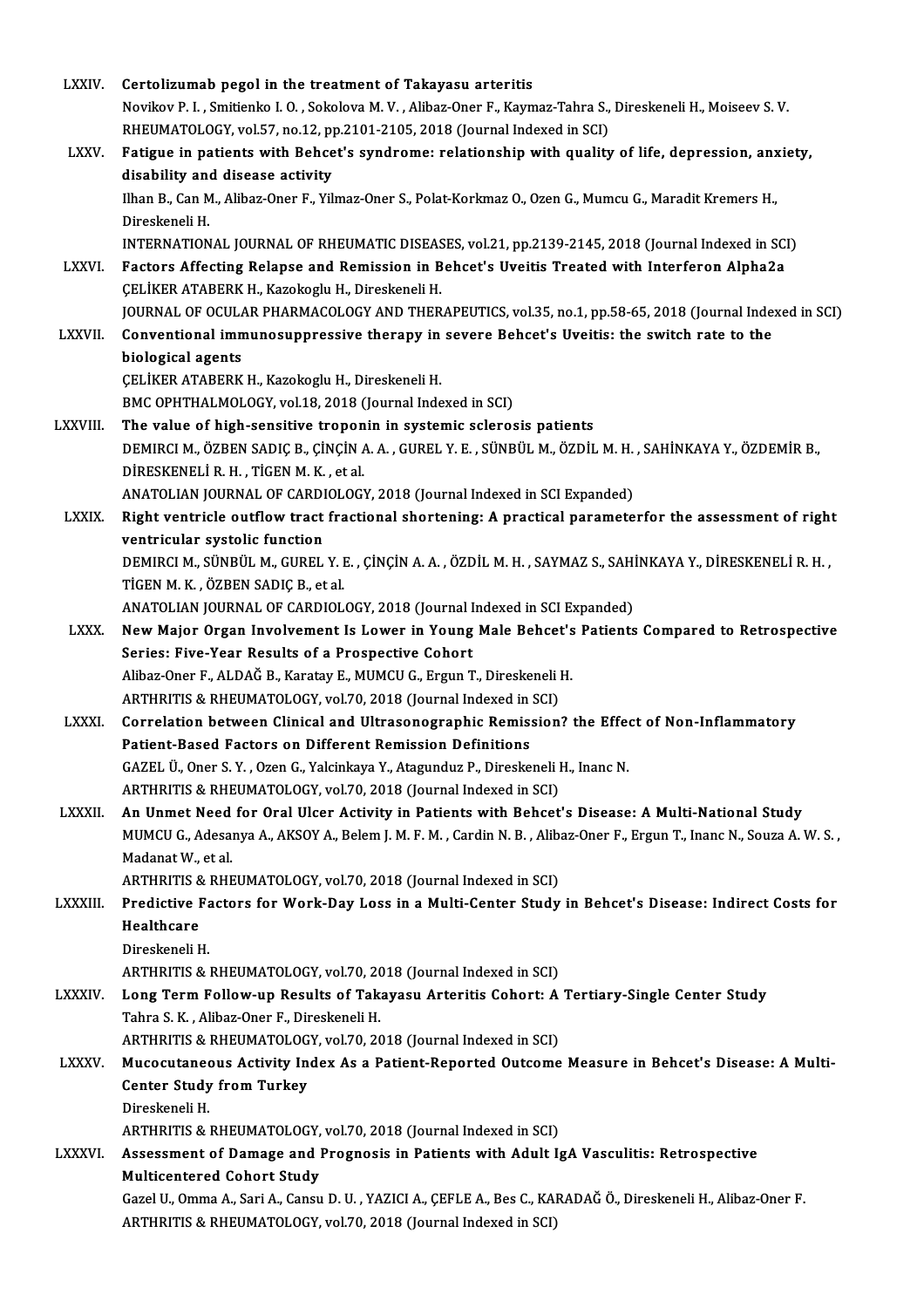| <b>LXXXVII.</b> | Assessment of Severity and Risk Factors of Post-Thrombotic Syndrome in Vascular Behcet Disease:<br><b>Muticentered Retrospective Study</b>                                                                    |
|-----------------|---------------------------------------------------------------------------------------------------------------------------------------------------------------------------------------------------------------|
|                 | AKSOY A., Colak S., Yagiz B., Coskun B. N., Omma A., Bolca N., ERGELEN R., Direskeneli H., Alibaz-Oner F.<br>ARTHRITIS & RHEUMATOLOGY, vol.70, 2018 (Journal Indexed in SCI)                                  |
| LXXXVIII.       | Salivary Flow Rates and Oral Health Related Quality of Life Are Associated with Ultrasonographic                                                                                                              |
|                 | Scoring of the Major Salivary Glands in Sjogren Syndrome                                                                                                                                                      |
|                 | Yalcinkaya Y., MUMCU G., Ozdemir F. T., Erturk Z., Unal A. U., Atagunduz P., Direskeneli H., Inanc N.<br>ARTHRITIS & RHEUMATOLOGY, vol.70, 2018 (Journal Indexed in SCI)                                      |
| <b>LXXXIX</b>   | Venous Vessel Wall Thickness in Lower Extremity Is Increased in Male Behcet's Disease Patients                                                                                                                |
|                 | Alibaz-Oner F., ERGELEN R., MÜTİŞ ALAN A., Erturk Z., Asadov R., Ergun T., Direskeneli H.<br>ARTHRITIS & RHEUMATOLOGY, vol.70, 2018 (Journal Indexed in SCI)                                                  |
| XC.             | An unmet need for oral ulcer activity in patients with Behcet's disease: a multi-national study                                                                                                               |
|                 | MUMCU G., Adesenya A., Aksoy A., Belem J. M. F. M., Cardin N., Alibaz-Oner F., Ergun T., Inanc N., de Souza A. S.,<br>Madanat W, et al.                                                                       |
|                 | CLINICAL AND EXPERIMENTAL RHEUMATOLOGY, vol.36, no.6, 2018 (Journal Indexed in SCI)                                                                                                                           |
| <b>XCI</b>      | The assessment of work productivity and activity impairment in patients with Behcet's disease: a<br>multi-national study                                                                                      |
|                 | MUMCU G., Celik Z., Adesanya A., Aksoy A., Belem J. M. F. M., Cardin N., Alibaz-Oner F., Ergun T., Inanc N., de Souz A.<br>S, et al.                                                                          |
|                 | CLINICAL AND EXPERIMENTAL RHEUMATOLOGY, vol.36, no.6, 2018 (Journal Indexed in SCI)                                                                                                                           |
| XCII.           | Oral health is a mediator for disease severity in patients with Behcet's disease: a Multiple mediation                                                                                                        |
|                 | analysis study                                                                                                                                                                                                |
|                 | MUMCU G., Yay M., Celik Z., Aksoy A., Alibaz-Oner F., Inanc N., Ergun T., Direskeneli H.                                                                                                                      |
|                 | CLINICAL AND EXPERIMENTAL RHEUMATOLOGY, vol.36, no.6, 2018 (Journal Indexed in SCI)                                                                                                                           |
| XCIII.          | Fatigue in systemic lupus erythematosus Association with disease activity, quality of life and<br>psychosocial factors                                                                                        |
|                 | Yilmaz-Oner S., Ilhan B., Can M., Alibaz-Oner F., Polat-Korkmaz O., Ozen G., Mumcu G., Kremers H. M., Tuglular S.,                                                                                            |
|                 | Direskeneli H.                                                                                                                                                                                                |
|                 | ZEITSCHRIFT FUR RHEUMATOLOGIE, vol.76, no.10, pp.913-919, 2017 (Journal Indexed in SCI)                                                                                                                       |
| XCIV.           | Development of a core set of outcome measures for large-vessel vasculitis: Report from OMERACT<br>2016                                                                                                        |
|                 | Sreih A. G., Alibaz-Oner F., Kermani T. A., Aydin S. Z., Cronholm P. F., Davis T., Easley E., Gül A., Mahr A., McAlear C.<br>A, et al.                                                                        |
|                 | Journal of Rheumatology, vol.44, no.12, pp.1933-1937, 2017 (Journal Indexed in SCI Expanded)                                                                                                                  |
| XCV.            | Assessment of disease activity in large-vessel vasculitis: Results of an international delphi exercise<br>Aydin S. Z., Direskeneli H., Merkel P. A.                                                           |
|                 | Journal of Rheumatology, vol.44, no.12, pp.1928-1932, 2017 (Journal Indexed in SCI Expanded)                                                                                                                  |
| XCVI.           | Increased stiffness of median nerve in systemic sclerosis                                                                                                                                                     |
|                 | YAĞCI İ., Kenis-Coskun O., Ozsoy T., Ozen G., Direskeneli H.                                                                                                                                                  |
|                 | BMC Musculoskeletal Disorders, vol.18, no.1, 2017 (Journal Indexed in SCI Expanded)                                                                                                                           |
| XCVII.          | Developing a core set of outcome measures for Behçet Disease: Report from OMERACT 2016<br>Hatemi G., Meara A., Ozguler Y., Direskeneli H., Mahr A., Easley E., Gurcan M., Davis T., Gül A., Yazici Y., et al. |
|                 | Journal of Rheumatology, vol.44, no.11, pp.1750-1753, 2017 (Journal Indexed in SCI Expanded)                                                                                                                  |
| XCVIII.         | Investigation of Poor Prognostic Factors Among Rheumatoid Arthritis Patients in Turkbio Registry                                                                                                              |
|                 | Inanc N., Erturk Z., Ozen G., Dalkilic E., KOCA S. S., CAN G., KARATAŞ A., Pehlivan Y., YAZICI A., ÇEFLE A., et al.                                                                                           |
|                 | ARTHRITIS & RHEUMATOLOGY, vol.69, 2017 (Journal Indexed in SCI)                                                                                                                                               |
| <b>XCIX</b>     | <b>OMERACT Endorsement of Patient-reported Outcome Instruments in Antineutrophil Cytoplasmic</b>                                                                                                              |
|                 | Antibody-associated Vasculitis                                                                                                                                                                                |
|                 | Robson J. C., Tomasson G., Milman N., Ashdown S., Boonen A., Casey G. C., Cronholm P. F., Cuthbertson D., Dawson                                                                                              |
|                 | J., Direskeneli H., et al.<br>JOURNAL OF RHEUMATOLOGY, vol.44, no.10, pp.1529-1535, 2017 (Journal Indexed in SCI)                                                                                             |
|                 |                                                                                                                                                                                                               |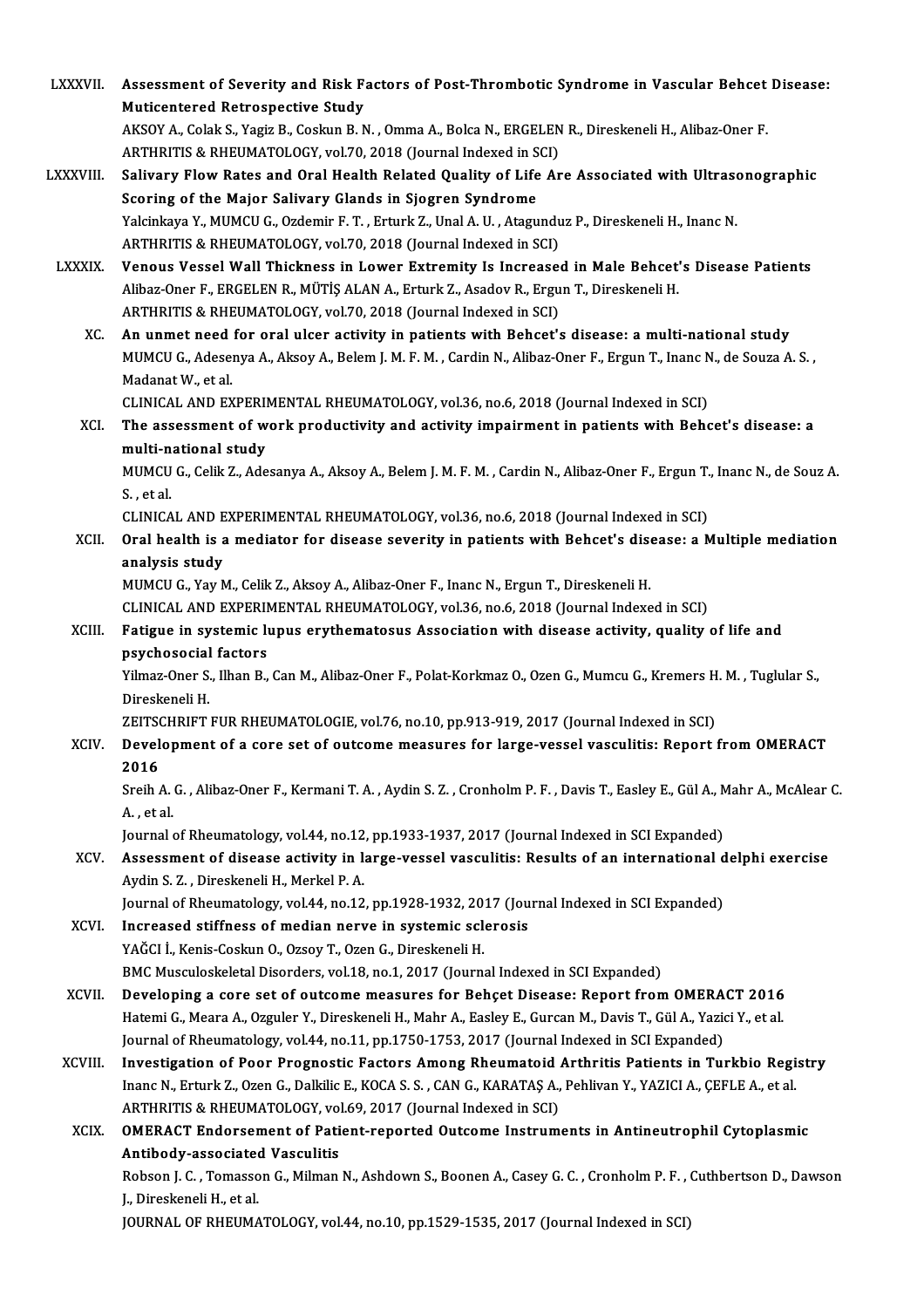| $\mathsf{C}$ | Assessment of Damage and Prognosis in Patients with Adult IgA Vasculitis: Retrospective                                      |
|--------------|------------------------------------------------------------------------------------------------------------------------------|
|              | <b>Multicentered Cohort Study</b>                                                                                            |
|              | Alibaz-Oner F., Omma A., Sari A., KARADAĞ Ö., Cansu D. U. , Bes C., Yildiz F., Oksuz M. F. , Yilmaz S., DOĞRU A., et al.     |
|              | ARTHRITIS & RHEUMATOLOGY, vol.69, 2017 (Journal Indexed in SCI)                                                              |
| CI.          | European League Against Rheumatisms Recommendations for the Use of Imaging in Large Vessel                                   |
|              | <b>Vasculitis in Clinical Practice</b>                                                                                       |
|              | Dejaco C., Ramiro S., Duftner C., Besson F. L., Bley T., Blockmans D., Brouwer E., Cimmino M. A., Clark E., Dasgupta         |
|              | B, et al.                                                                                                                    |
|              | ARTHRITIS & RHEUMATOLOGY, vol.69, 2017 (Journal Indexed in SCI)                                                              |
| CII.         | The Association between Two Non-Invasive Methods for the Assessment of Severity of                                           |
|              | Gastrointestinal Involvement and Malnutrition in Systemic Sclerosis: Self-Reported Questionnaires                            |
|              | and Nail Fold Video-Capillaroscopy                                                                                           |
|              | Yalcinkaya Y., Erturk Z., Pehlivan O., Unal A. U., Atagunduz P., Direskeneli H., Inanc N.                                    |
|              | ARTHRITIS & RHEUMATOLOGY, vol.69, 2017 (Journal Indexed in SCI)                                                              |
| CIII.        | Th17-Inducing Conditions Lead to in vitro Activation of Both Th17 and Th1 Responses in Behcet's                              |
|              | Disease.                                                                                                                     |
|              | Deniz R., Tulunay-Virlan A., Ozdemir F. T., Unal A. U., Ozen G., Alibaz-Oner F., Aydin-Tatli I., MUMCU G., Ergun T.,         |
|              | Direskeneli H.                                                                                                               |
|              | Immunological investigations, vol.46, no.5, pp.518-525, 2017 (Journal Indexed in SCI Expanded)                               |
| CIV.         | Takayasu's Arteritis: A new era is approaching                                                                               |
|              | Direskeneli H.                                                                                                               |
|              | PRESSE MEDICALE, vol.46, 2017 (Journal Indexed in SCI)                                                                       |
| CV.          | A genome-wide association study identifies nucleotide variants at SIGLEC5 and DEFA1A3 as risk loci                           |
|              | for periodontitis                                                                                                            |
|              | Munz M., Willenborg C., Richter G. M., Jockel-Schneider Y., Graetz C., Staufenbiel I., Wellmann J., Berger K., Krone B.,     |
|              | Hoffmann P., et al.                                                                                                          |
|              | HUMAN MOLECULAR GENETICS, vol.26, no.13, pp.2577-2588, 2017 (Journal Indexed in SCI)                                         |
| CVI.         | Patient-reported outcomes in Takayasu's arteritis                                                                            |
|              | Alibaz Oner F. Sreih A. G. . Merkel P. A. . Direskeneli H.                                                                   |
|              | PRESSE MEDICALE, vol.46, 2017 (Journal Indexed in SCI)                                                                       |
| CVII.        | Infliximab-induced cutaneous eruption resembling pityriasis rubra pilaris in a patient with                                  |
|              | Takayasu's arteritis.                                                                                                        |
|              | SALMAN A., Sonmez Y., Sahin H., Unal A. U., Direskeneli H., Cinel L., Ergun T.                                               |
|              | Dermatologic therapy, vol.30, no.3, 2017 (Journal Indexed in SCI Expanded)                                                   |
| CVIII.       | DIAGNOSTIC VALUE OF VOLUME, CONDUCTIVITY AND SCATTER PARAMETERS DETERMINED BY                                                |
|              | UNICEL DXH800 COULTER CELLULAR ANALYZER IN SEPSIS IN COMPARISON TO CHRONIC                                                   |
|              | <b>INFLAMMATORY CASES</b>                                                                                                    |
|              | Cevlik T., Turkal R., Kaya O., Gul F., Yalcinkaya Y., Oguz U., Arslantas M. K., Inanc N., Direskeneli H., ŞİRİKÇİ Ö., et al. |
|              | INTERNATIONAL JOURNAL OF LABORATORY HEMATOLOGY, vol.39, pp.26, 2017 (Journal Indexed in SCI)                                 |
| CIX.         | Analysis of the common genetic component of large-vessel vasculitides through a meta-Immunochip                              |
|              | strategy                                                                                                                     |
|              | David Carmona F., Coit P., Saruhan-Direskeneli G., Hernandez-Rodriguez J., Cid M. C., Solans R., Castaneda S., Vaglio        |
|              | A., Direskeneli H., Merkel P.A., et al.                                                                                      |
|              | SCIENTIFIC REPORTS, vol.7, 2017 (Journal Indexed in SCI)                                                                     |
| CX.          | Assessment of the frequency of cardiovascular risk factors in patients with Takayasu's arteritis                             |
|              | Alibaz-Oner F., Koster M. J., Unal A. U., Yildirim H. G., ÇIKIKÇI C., Schmidt J., Crowson C. S., Makol A., Ytterberg S. R.,  |
|              | Matteson E L, et al.                                                                                                         |
|              | Rheumatology (United Kingdom), vol.56, no.11, pp.1939-1944, 2017 (Journal Indexed in SCI Expanded)                           |
| CXI.         | <b>Intestinal Behcet's Disease</b>                                                                                           |
|              | Hamad R., DİRESKENELİ R. H., Al Saleh J., Khamashta M.                                                                       |
|              | DIGESTIVE INVOLVEMENT IN SYSTEMIC AUTOIMMUNE DISEASES, 2ND EDITION, vol.13, pp.363-375, 2017                                 |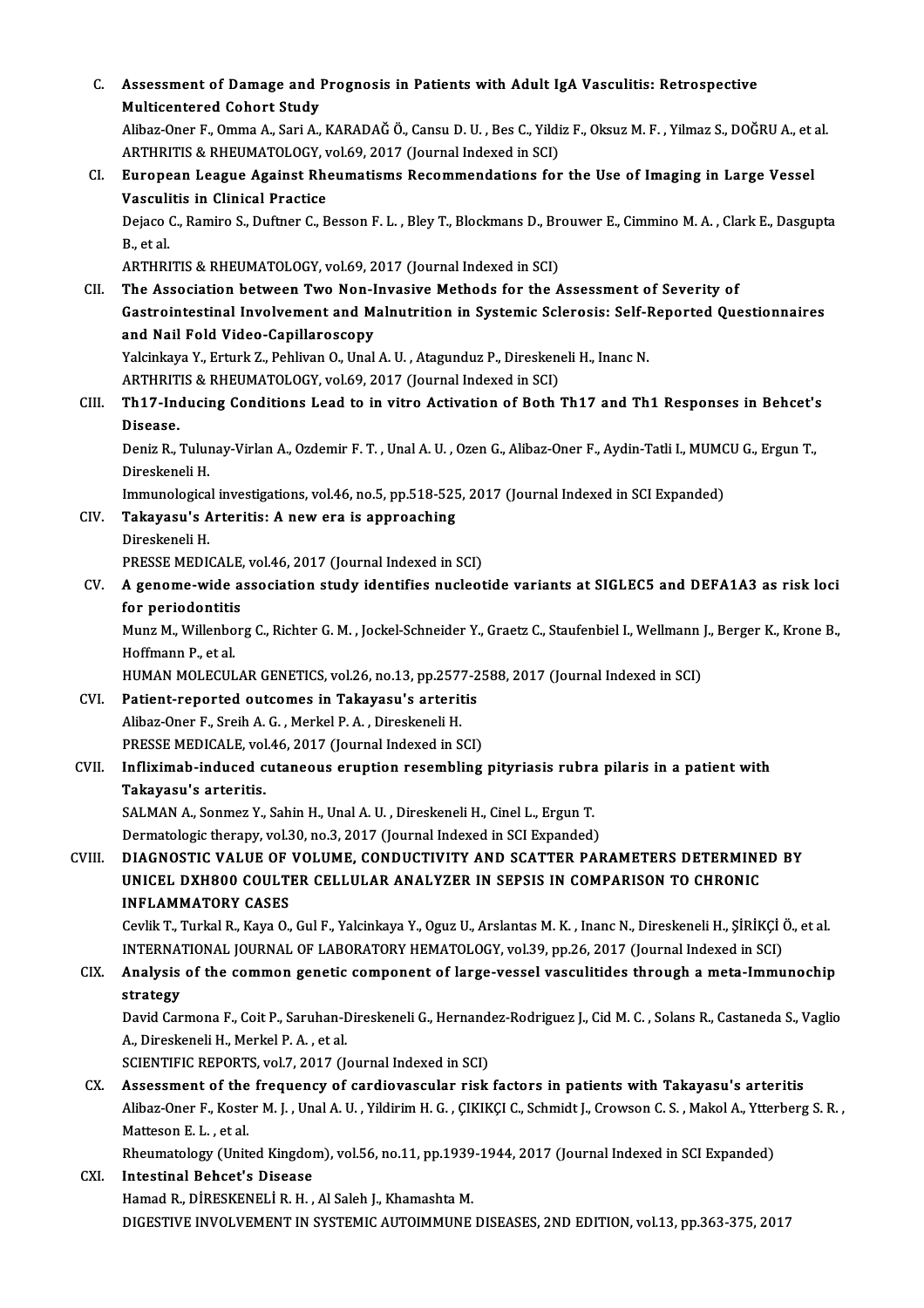(Journal Indexed in SCI)<br>Clinical assessment in

|               | (Journal Indexed in SCI)                                                                                                                                              |
|---------------|-----------------------------------------------------------------------------------------------------------------------------------------------------------------------|
| CXII.         | Clinical assessment in Takayasu's arteritis: major challenges and controversies<br>Direskeneli H.                                                                     |
|               | CLINICAL AND EXPERIMENTAL RHEUMATOLOGY, vol.35, no.1, 2017 (Journal Indexed in SCI)                                                                                   |
| CXIII.        | Could Sublingual Immunotherapy Affect Oral Health in Children with Asthma and/or Allergic Rhinitis                                                                    |
|               | <b>Sensitized to House Dust Mite?</b>                                                                                                                                 |
|               | Kiykim A., MUMCU G., ÖĞÜLÜR İ., Karakoc-Aydiner E., Direskeneli H., BARIŞ S., Cagan H., Ozen A. O.                                                                    |
|               | INTERNATIONAL ARCHIVES OF ALLERGY AND IMMUNOLOGY, vol.174, no.1, pp.52-56, 2017 (Journal Indexed in                                                                   |
|               | SCI)                                                                                                                                                                  |
| CXIV.         | Remarkable damage along with poor quality of life in Takayasu arteritis: cross-sectional results of a                                                                 |
|               | long-term followed-up multicentre cohort                                                                                                                              |
|               | Omma A., Erer B., Karadag O., Yilmaz N., Alibaz-Oner F., Yildiz F., Kalfa M., Kimyon G., Kiraz S., Direskeneli H., et al.                                             |
|               | CLINICAL AND EXPERIMENTAL RHEUMATOLOGY, vol.35, no.1, 2017 (Journal Indexed in SCI)                                                                                   |
| CXV.          | Reply to: Behçet's disease: An MHC-I-opathy?                                                                                                                          |
|               | McGonagle D., Aydin S. Z., Gul A., Mahr A., Direskeneli H.                                                                                                            |
|               | Clinical and Experimental Rheumatology, vol.35, pp.6, 2017 (Journal Indexed in SCI Expanded)                                                                          |
| CXVI.         | Direct and indirect healthcare costs of rheumatoid arthritis patients in Turkey                                                                                       |
|               | Hamuryudan V., Direskeneli H., Ertenli I., Inanc M., Karaaslan Y., Oksel F., Ozbek S., Pay S., Terzioglu E., Tezer D. B.,                                             |
|               | et al.                                                                                                                                                                |
|               | CLINICAL AND EXPERIMENTAL RHEUMATOLOGY, vol.34, no.6, pp.1033-1037, 2016 (Journal Indexed in SCI)                                                                     |
| CXVII.        | Disease Severity and High Attack Frequency Under Colchicine Treatment Is Associated with<br>Increased Carotid Intima Media Thickness in FMF                           |
|               | KARABACAK M., Unal A. U., Ozen G., Erturk Z., Yalcinkaya Y., Komesli Z., Inanc N., Atagunduz P., Direskeneli H                                                        |
|               | ARTHRITIS & RHEUMATOLOGY, vol.68, 2016 (Journal Indexed in SCI)                                                                                                       |
| CXVIII.       | Association Between High Sodium Intake and Subclinical Atherosclerosis in Patients with                                                                               |
|               | <b>Rheumatoid Arthritis</b>                                                                                                                                           |
|               | Ozen G., Unal A. U., Saydam S., SÜNBÜL M., Tigen K., Direskeneli H., Inanc N.                                                                                         |
|               | ARTHRITIS & RHEUMATOLOGY, vol.68, 2016 (Journal Indexed in SCI)                                                                                                       |
| CXIX.         | Subclinical Atherosclerosis in Systemic Sclerosis: Not Less Frequent Than Rheumatoid Arthritis and                                                                    |
|               | Not Detected With Cardiovascular Risk Indices                                                                                                                         |
|               | Ozen G., Inanc N., Unal A. U., Korkmaz F., SÜNBÜL M., ÖZMEN M., AKAR S., Deniz R., Donmez S., Pamuk O. N., et al.                                                     |
|               | ARTHRITIS CARE & RESEARCH, vol.68, no.10, pp.1538-1546, 2016 (Journal Indexed in SCI)                                                                                 |
| CXX.          | 6 Sequencing of 16S rRNA Reveals a Distinct Salivary Microbiome Signature in Behcet's Disease                                                                         |
|               | Coit P., MUMCU G., Ozdemir F. T., Unal A. U., Alpar U., Bostanci N., Ergun T., Direskeneli H., Sawalha A.                                                             |
|               | ARTHRITIS & RHEUMATOLOGY, vol.68, 2016 (Journal Indexed in SCI)                                                                                                       |
| CXXI.         | Increased Post-Thrombotic Syndrome Is Unassociated with Anticoagulant Use in Vascular Behcet's                                                                        |
|               | <b>Disease</b>                                                                                                                                                        |
|               | Alibaz-Oner F., ALDAĞ B., Aldag M., Unal A. U., MÜTİŞ ALAN A., TOPTAŞ T., Ergun T., Direskeneli H.<br>ARTHRITIS & RHEUMATOLOGY, vol.68, 2016 (Journal Indexed in SCI) |
| <b>CXXII</b>  | FDG-PET CT Evaluation By Visual Grading Is Not Sufficiently Discriminative to Assess Disease                                                                          |
|               | Activity in Takayasu's Arteritis Patients with 'Persistent' Disease                                                                                                   |
|               | Unal A. U., DEDE F., ERDİL T. Y., ÖNEŞ T., Alibaz-Oner F., Direskeneli H.                                                                                             |
|               | ARTHRITIS & RHEUMATOLOGY, vol.68, 2016 (Journal Indexed in SCI)                                                                                                       |
| <b>CXXIII</b> | A Nationwide Experience with the Off Label Use of Interleukin 1 Targeting Treatment in Familial                                                                       |
|               | <b>Mediterranean Fever Patients</b>                                                                                                                                   |
|               | AKAR S., Cetin P., KALYONCU U., KARADAĞ Ö., Sari I., Cinar M., Yilmaz S., Onat A. M., Kisacik B., Erden A., et al.                                                    |
|               | ARTHRITIS & RHEUMATOLOGY, vol.68, 2016 (Journal Indexed in SCI)                                                                                                       |
| <b>CXXIV</b>  | Severe neuro-Behcet's disease treated with a combination of immunosuppressives and a TNF-                                                                             |
|               | inhibitor.                                                                                                                                                            |
|               | Korkmaz F., Ozen G., Ünal A., Kahraman K., Tuncer N., Direskeneli H.                                                                                                  |
|               | Acta reumatologica portuguesa, vol.41, pp.367-371, 2016 (Journal Indexed in SCI)                                                                                      |
|               |                                                                                                                                                                       |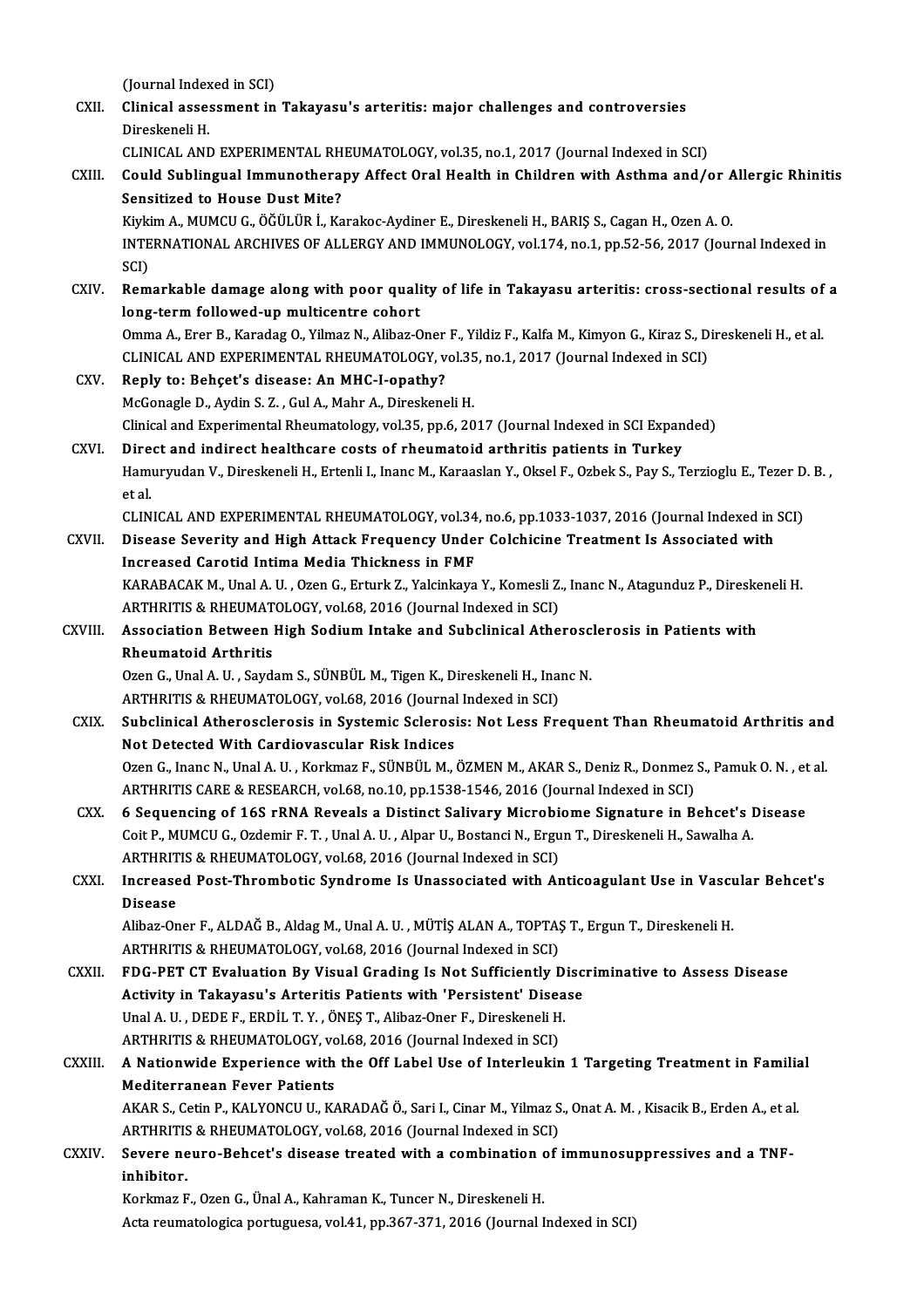| <b>CXXV</b>   | Boolean-Based Remission in Rheumatoid Arthritis Using Physician Versus Patient Global<br>Assessment: Differences in Ultrasonographic Disease Activities, Sustainabilities, and Relapse Rates |
|---------------|----------------------------------------------------------------------------------------------------------------------------------------------------------------------------------------------|
|               | Ozen G., Unal A. U., Direskeneli H., Inanc N.<br>ARTHRITIS & RHEUMATOLOGY, vol.68, 2016 (Journal Indexed in SCI)                                                                             |
| CXXVI.        | Baseline Endothelial Dysfunction Might Predict Immunosuppressive Need in Young, Male Behcet's                                                                                                |
|               | Patients with Early Disease: A Prospective Follow-up                                                                                                                                         |
|               | Alibaz-Oner F., Karatay E., ALDAĞ B., Akpinar I. N., Ergun T., Direskeneli H.                                                                                                                |
|               | ARTHRITIS & RHEUMATOLOGY, vol.68, 2016 (Journal Indexed in SCI)                                                                                                                              |
| <b>CXXVII</b> | Diagnostic Value of MR Enterography As a Complementary Intervention to Colonoscopy in Axial                                                                                                  |
|               | Spondylarthritis Patients with Chronic Non-Bloody Diarrhea                                                                                                                                   |
|               | Ergenc I., Unal A. U., Erturk Z., Oguz G., Yalcinkaya Y., Imeryuz N., ERGELEN R., EKİNCİ G., Inanc N., ÇELİKEL Ç., et al.                                                                    |
|               | ARTHRITIS & RHEUMATOLOGY, vol.68, 2016 (Journal Indexed in SCI)                                                                                                                              |
| CXXVIII.      | Severe neuro-Behcet's disease treated with a combination of immunosuppressives and a TNF-                                                                                                    |
|               | inhibitor                                                                                                                                                                                    |
|               | Korkmaz F. N., Ozen G., Unal A. U., Koytak K. P., Tuncer N., Direskeneli H.                                                                                                                  |
|               | ACTA REUMATOLOGICA PORTUGUESA, vol.41, no.4, pp.367-371, 2016 (Journal Indexed in SCI)                                                                                                       |
| <b>CXXIX</b>  | Identifying Core Domains for BehcEt's Syndrome Trials: An International Physician and Patient<br>Delphi Exercise                                                                             |
|               | Meara A., Ozguler Y., Mahr A., Direskeneli H., Gul A., Yazici Y., Yazici H., Merkel P. A., HATEMI G.                                                                                         |
|               | ARTHRITIS & RHEUMATOLOGY, vol.68, 2016 (Journal Indexed in SCI)                                                                                                                              |
| <b>CXXX</b>   | Dense Genotyping of Immune Related Loci in a Multi-Ethnic Behcet's Disease Cohort Identifies                                                                                                 |
|               | Genetic Associations in a Long Noncoding RNA Near QSOX2, RASIP1/FUT2, and IL12A-AS1                                                                                                          |
|               | Renauer P., Coit P., Hughes T., Ognenovski M., Adler A., Ortiz-Fernandez L., Yilmaz V., AKSU K., DÜZGÜN N., KESER G.,<br>et al.                                                              |
|               | ARTHRITIS & RHEUMATOLOGY, vol.68, 2016 (Journal Indexed in SCI)                                                                                                                              |
| <b>CXXXI</b>  | Vitamin D Levels in Takayasu's Arteritis and a Review of the Literature on Vasculitides                                                                                                      |
|               | Alibaz-Oner F., Asmaz-Haliloglu O., Gogas-Yavuz D., Can M., HAKLAR G., Direskeneli H.                                                                                                        |
|               | JOURNAL OF CLINICAL LABORATORY ANALYSIS, vol.30, no.5, pp.529-533, 2016 (Journal Indexed in SCI)                                                                                             |
| <b>CXXXII</b> | Post-thrombotic syndrome and venous disease-specific quality of life in patients with vascular                                                                                               |
|               | Behçet's disease.                                                                                                                                                                            |
|               | Alibaz-Oner F., ALDAĞ B., Aldag M., Unal A. U., MÜTİŞ ALAN A., TOPTAŞ T., Ergun T., Direskeneli H.                                                                                           |
|               | Journal of vascular surgery. Venous and lymphatic disorders, vol.4, no.3, pp.301-6, 2016 (Journal Indexed in SCI                                                                             |
|               | Expanded)                                                                                                                                                                                    |
| CXXXIII.      | Analysis of Systemic Sclerosis-associated Genes in a Turkish Population                                                                                                                      |
|               | David Carmona F., Onat A. M., Fernandez-Aranguren T., Serrano-Fernandez A., Robledo G., Direskeneli H., Sawalha                                                                              |
|               | A. H., Yavuz S., Martin J.                                                                                                                                                                   |
|               | JOURNAL OF RHEUMATOLOGY, vol.43, no.7, pp.1376-1379, 2016 (Journal Indexed in SCI)                                                                                                           |
| CXXXIV.       | The epidemiology of Takayasu arteritis: a hospital-based study from northwestern part of Turkey                                                                                              |
|               | Saritas F., Donmez S., Direskeneli H., Pamuk O. N.                                                                                                                                           |
|               | RHEUMATOLOGY INTERNATIONAL, vol.36, no.7, pp.911-916, 2016 (Journal Indexed in SCI)                                                                                                          |
| <b>CXXXV</b>  | Risk factors for malignancy in systemic sclerosis patients                                                                                                                                   |
|               | Kasifoglu T., Bilge S. Y., Yildiz F., Ozen G., Pehlivan Y., Yilmaz N., Tarhan F., Yilmaz S., Kucuk A., Emmungil H., et al.                                                                   |
|               | CLINICAL RHEUMATOLOGY, vol.35, no.6, pp.1529-1533, 2016 (Journal Indexed in SCI)                                                                                                             |
| <b>CXXXVI</b> | Evaluation of left atrial volume and function in systemic sclerosis patients using speckle tracking                                                                                          |
|               | and real-time three-dimensional echocardiography                                                                                                                                             |
|               | Atas H., KEPEZ A., Tigen K., Samadov F., Ozen G., Cincin A., SÜNBÜL M., Bozbay M., Direskeneli H., Basaran Y.                                                                                |
|               | ANATOLIAN JOURNAL OF CARDIOLOGY, vol.16, no.5, pp.316-322, 2016 (Journal Indexed in SCI)                                                                                                     |
| CXXXVII.      | Whole Exome Sequencing Identifies Rare Protein-Coding Variants in Behçet's Disease                                                                                                           |
|               | Ognenovski M., Renauer P., Gensterblum E., Kotter I., Xenitidis T., Henes J. C., Casali B., Salvarani C., Direskeneli H.,<br>Kaufman K. M., et al.                                           |
|               | Arthritis and Rheumatology, vol.68, no.5, pp.1272-1280, 2016 (Journal Indexed in SCI Expanded)                                                                                               |
|               |                                                                                                                                                                                              |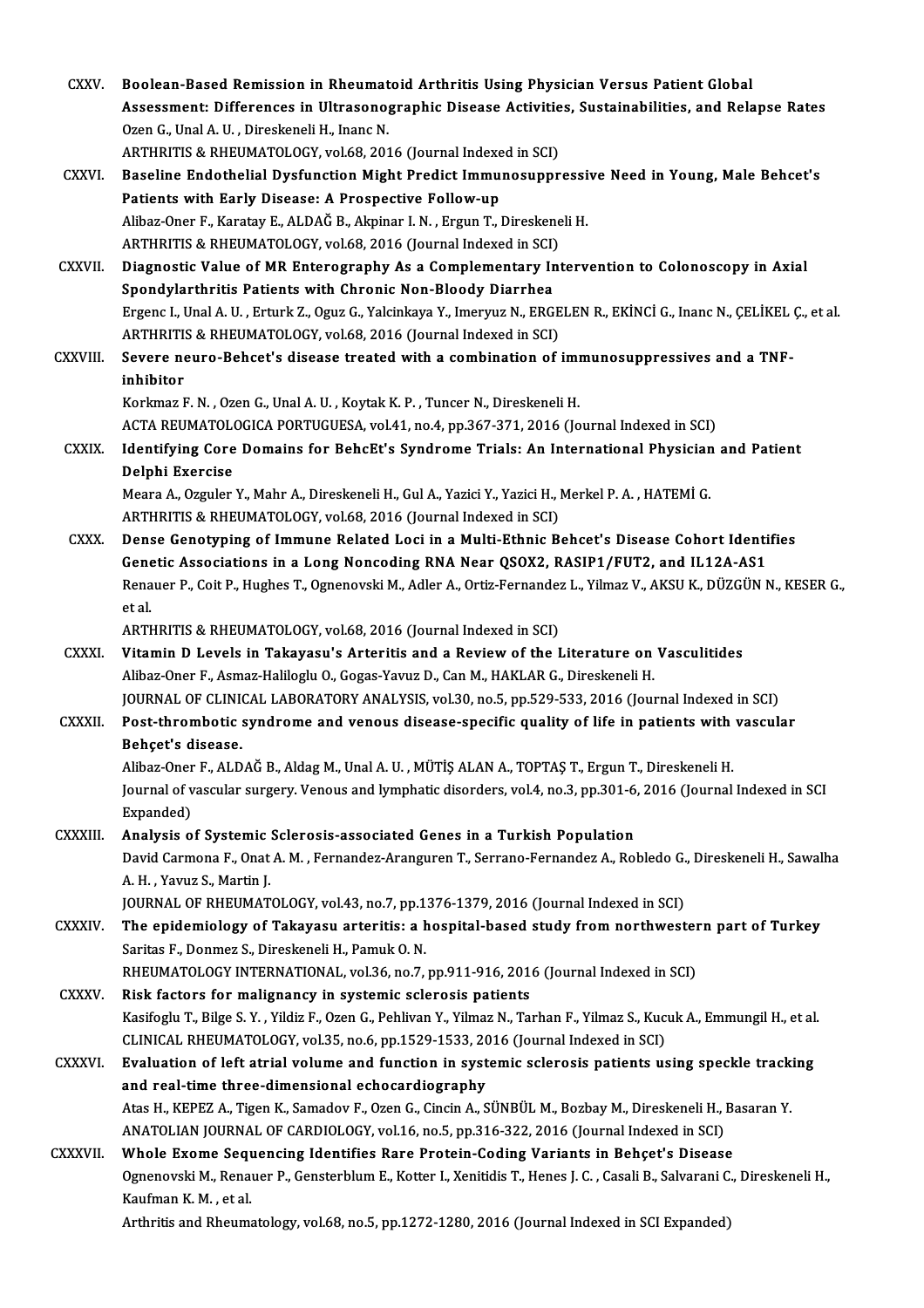| CXXXVIII.      | Response rate of initial conventional treatments, disease course, and related factors of patients with<br>adult-onset Still's disease: Data from a large multicenter cohort                       |
|----------------|---------------------------------------------------------------------------------------------------------------------------------------------------------------------------------------------------|
|                | KALYONCU U., Solmaz D., Emmungil H., YAZICI A., KAŞİFOĞLU T., Kimyon G., Balkarli A., Bes C., Ozmen M., Alibaz-<br>Oner F, et al.                                                                 |
|                | Journal of Autoimmunity, vol.69, pp.59-63, 2016 (Journal Indexed in SCI Expanded)                                                                                                                 |
| CXXXIX.        | Assessment of the New 2012 EULAR/ACR Clinical Classification Criteria for Polymyalgia Rheumatica:                                                                                                 |
|                | A Prospective Multicenter Study                                                                                                                                                                   |
|                | Ozen G., Inanc N., Unal A. U., Bas S., Kimyon G., Kisacik B., Onat A. M., Murat S., Keskin H., Can M., et al.<br>JOURNAL OF RHEUMATOLOGY, vol.43, no.5, pp.893-900, 2016 (Journal Indexed in SCI) |
| CXL.           | Ultrasonographic Assessment of Fifth Metatarsophalangeal Joint Erosion in Rheumatoid Arthritis:                                                                                                   |
|                | <b>Which Aspect Is Better?</b>                                                                                                                                                                    |
|                | Inanc N., Ozen G., Aydin S. Z., Kasapoglu-Gunal E., Direskeneli H.                                                                                                                                |
|                | Ultrasound in Medicine and Biology, vol.42, no.4, pp.864-869, 2016 (Journal Indexed in SCI Expanded)                                                                                              |
| CXLI.          | The IL-33 gene is related to increased susceptibility to systemic sclerosis                                                                                                                       |
|                | KOCA S. S., Pehlivan Y., KARA M., Alibaz-Oner F., ÖZTUZCU S., Yilmaz N., ÇETİN G. Y., Kisacik B., Ozgen M., Pamuk O.<br>N, et al.                                                                 |
|                | Rheumatology International, vol.36, no.4, pp.579-584, 2016 (Journal Indexed in SCI Expanded)                                                                                                      |
| <b>CXLII</b>   | The 2013 ACC/AHA 10-year atherosclerotic cardiovascular disease risk index is better than SCORE<br>and QRisk II in rheumatoid arthritis: is it enough?                                            |
|                | Ozen G., SÜNBÜL M., Atagunduz P., Direskeneli H., Tigen K., Inanc N.                                                                                                                              |
|                | RHEUMATOLOGY, vol.55, no.3, pp.513-522, 2016 (Journal Indexed in SCI)                                                                                                                             |
| CXLIII.        | Investigation of the association between Rho/Rho-kinase gene polymorphisms and systemic<br>sclerosis                                                                                              |
|                | Pehlivan Y., Yolbas S., ÇETİN G.Y., Alibaz-Oner F., Cagatay Y., Yilmaz N., ÖZTUZCU S., Donmez S., Ozgen M., KOCA S.S.<br>, et al.                                                                 |
|                | Rheumatology International, vol.36, no.3, pp.421-427, 2016 (Journal Indexed in SCI Expanded)                                                                                                      |
| CXLIV.         | A relationship between spinal new bone formation in ankylosing spondylitis and the sonographically<br>determined Achilles tendon enthesophytes                                                    |
|                | Aydin S. Z., Can M., Alibaz-Oner F., KESER G., Kurum E., İNAL V., YAZISIZ V., Birlik M., Emmungil H., Atagunduz P., et                                                                            |
|                | al.                                                                                                                                                                                               |
| CXLV.          | Rheumatology International, vol.36, no.3, pp.397-404, 2016 (Journal Indexed in SCI Expanded)<br>Health-related quality of life assessed by LupusQoL questionnaire and SF-36 in Turkish patients   |
|                | with systemic lupus erythematosus                                                                                                                                                                 |
|                | Yilmaz-Oner S., Oner C., Dogukan F. M., Moses T. F., Demir K., Tekayev N., Atagunduz P., Tuglular S., Direskeneli H.                                                                              |
|                | CLINICAL RHEUMATOLOGY, vol.35, no.3, pp.617-622, 2016 (Journal Indexed in SCI)                                                                                                                    |
| CXLVI.         | Characteristics predicting tuberculosis risk under tumor necrosis factor- $\alpha$ inhibitors: Report from a                                                                                      |
|                | large multicenter cohort with high background prevalence                                                                                                                                          |
|                | Kisacik B., Pamuk O. N., Onat A. M., Erer S. B., HATEMİ G., Ozguler Y., Pehlivan Y., KILIÇ L., Ertenli I., Can M., et al.                                                                         |
|                | Journal of Rheumatology, vol.43, no.3, pp.524-529, 2016 (Journal Indexed in SCI Expanded)                                                                                                         |
| <b>CXLVII</b>  | Atypical presentations of eosinophilic fasciitis.                                                                                                                                                 |
|                | Ergun T., SEÇKİN GENÇOSMANOĞLU D., SALMAN A., Ocak E. S., YÜCELTEN A. D., Direskeneli H., Demirkesen C.,<br>EKİNCİ G., Bayik M.                                                                   |
|                | Indian journal of dermatology, venereology and leprology, vol.82, no.1, pp.47-52, 2016 (Journal Indexed in SCI<br>Expanded)                                                                       |
| <b>CXLVIII</b> | Predictive value of ultrasonographic assessment of disease activity in response to tumour necrosis                                                                                                |
|                | factor-a inhibitor treatment in rheumatoid arthritis: A prospective cohort study<br>Inanc N., Ozen G., DİRESKENELİ R. H.                                                                          |
|                | Clinical and Experimental Rheumatology, vol.34, no.1, pp.156, 2016 (Journal Indexed in SCI Expanded)                                                                                              |
| <b>CXLIX</b>   | Plasma pentraxin-3 levels in patients with Takayasu's arteritis during routine follow-up                                                                                                          |
|                | Alibaz-Oner F., Aksu K., Yentur S. P., Keser G., Saruhan-Direskeneli G., Direskeneli H.                                                                                                           |
|                | CLINICAL AND EXPERIMENTAL RHEUMATOLOGY, vol.34, no.3, 2016 (Journal Indexed in SCI)                                                                                                               |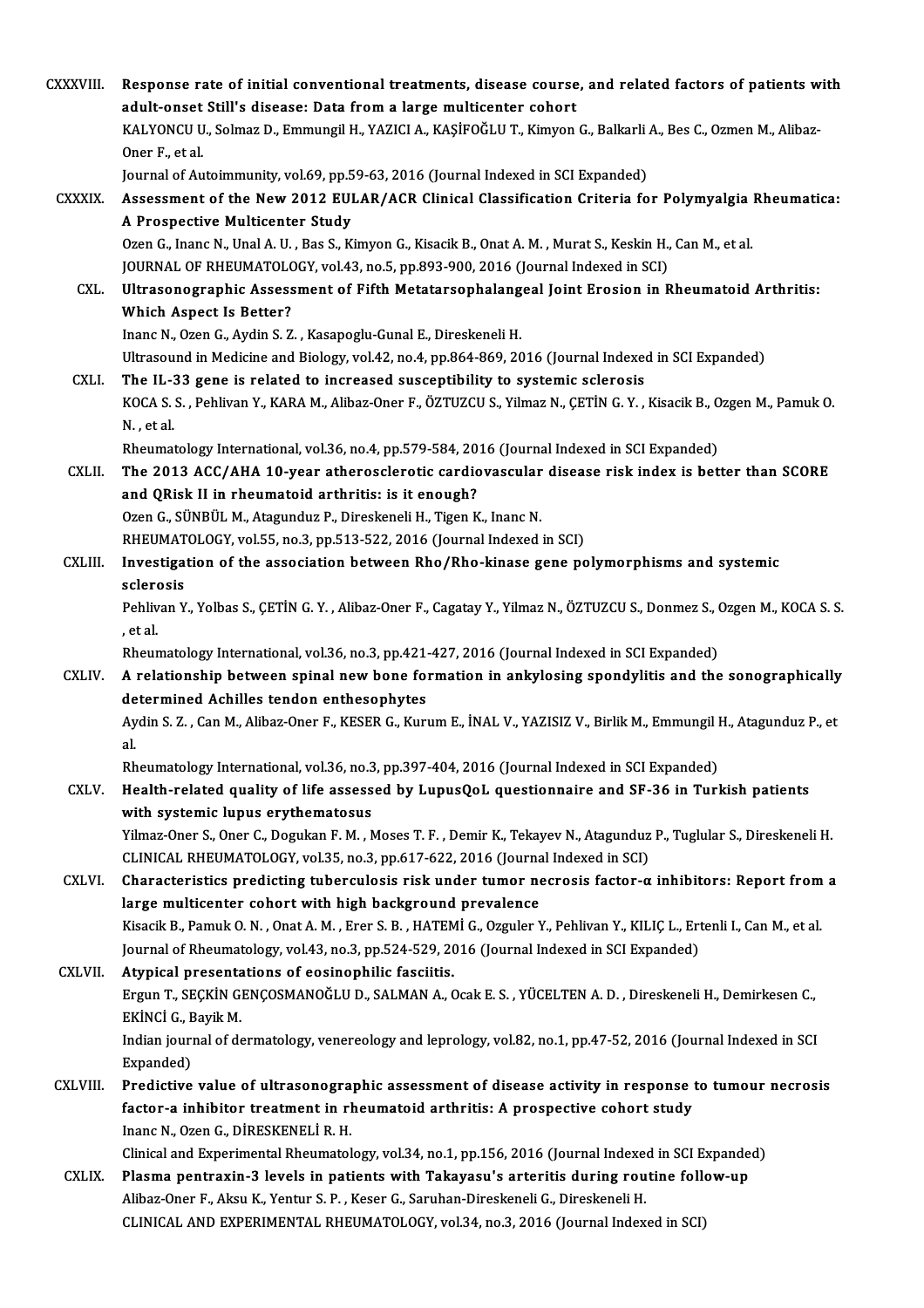| CL.          | 'MHC-I-opathy'-unified concept for spondyloarthritis and Behçet disease                                                                                                |
|--------------|------------------------------------------------------------------------------------------------------------------------------------------------------------------------|
|              | McGonagle D., Aydin S. Z., Gul A., Mahr A., Direskeneli H.                                                                                                             |
|              | Nature Reviews Rheumatology, vol.11, no.12, pp.731-740, 2015 (Journal Indexed in SCI Expanded)                                                                         |
| CLI.         | Update on Outcome Measure Development for Large Vessel Vasculitis: Report from OMERACT 12                                                                              |
|              | Aydin S. Z., Direskeneli H., Sreih A., Alibaz-Oner F., Gul A., Kamali S., Hatemi G., Kermani T., Mackie S. L., Mahr A., et                                             |
|              | al.                                                                                                                                                                    |
|              | JOURNAL OF RHEUMATOLOGY, vol.42, no.12, pp.2465-2469, 2015 (Journal Indexed in SCI)                                                                                    |
| CLII.        | Current Status, Goals, and Research Agenda for Outcome Measures Development in Behcet                                                                                  |
|              | <b>Syndrome: Report from OMERACT 2014</b>                                                                                                                              |
|              | HATEMİ G., Ozguler Y., Direskeneli H., Mahr A., Gul A., Levi V., Aydin S. Z., MUMCU G., Sertel-Berk O., Stevens R. M.,                                                 |
|              | et al.                                                                                                                                                                 |
|              | JOURNAL OF RHEUMATOLOGY, vol.42, no.12, pp.2436-2441, 2015 (Journal Indexed in SCI)                                                                                    |
| CLIII.       | Association of TRPM Channel Gene Polymorphisms with Systemic Sclerosis.                                                                                                |
|              | Oztuzcu S., Onat A., Pehlivan Y., Alibaz-Oner F., Donmez S., Cetin G., Yolbas S., Bozgeyik I., Yilmaz N., Ozgen M., et al.                                             |
|              | In vivo (Athens, Greece), vol.29, pp.763-70, 2015 (Journal Indexed in SCI)                                                                                             |
| CLIV.        | Biomarkers in remission according to different criteria in patients with rheumatoid arthritis                                                                          |
|              | Yilmaz-Oner S., Ozen G., Can M., Atagunduz P., Direskeneli H., Inanc N.                                                                                                |
|              |                                                                                                                                                                        |
| CLV.         | Journal of Rheumatology, vol.42, no.11, pp.2066-2070, 2015 (Journal Indexed in SCI Expanded)<br>Association of TRPM channel gene polymorphisms with systemic sclerosis |
|              | ÖZTUZCU S., Onat A. M., Pehlivan Y., Alibaz-Oner F., Donmez S., ÇETİN G. Y., Yolbas S., Bozgeyik I., Yilmaz N., Ozgen                                                  |
|              | M, et al.                                                                                                                                                              |
|              | In Vivo, vol.29, no.6, pp.763-770, 2015 (Journal Indexed in SCI Expanded)                                                                                              |
| CLVI.        | Evaluation of Systemic Sclerosis Risk Genes in the Turkish Population                                                                                                  |
|              |                                                                                                                                                                        |
|              | Martin J., David Carmona F., Fernandez-Aranguren T., Serrano-Fernandez A., Onat A. M., Robledo G., Raya E.,<br>Direskeneli H., Sawalha A. H., Yavuz S.                 |
|              | ARTHRITIS & RHEUMATOLOGY, vol.67, 2015 (Journal Indexed in SCI)                                                                                                        |
| CLVII.       | Items of Yamaguchi Criteria Might be Associated with Disease Severity and Prognosis in Adult-Onset                                                                     |
|              | <b>Still's Disease</b>                                                                                                                                                 |
|              | KALYONCU U., Solmaz D., Emmungil H., YAZICI A., KAŞİFOĞLU T., Kimyon G., Balkarli A., Bes C., Ozmen M., Alibaz-                                                        |
|              | Oner F, et al.                                                                                                                                                         |
|              | ARTHRITIS & RHEUMATOLOGY, vol.67, 2015 (Journal Indexed in SCI)                                                                                                        |
| CLVIII.      | Ultrasonographic Disease Activity in Rheumatoid Arthritis Patients Who Are in Clinical Remission                                                                       |
|              | According to Different Remission Criteria: Should We Insist on Achieving Boolean Remission?                                                                            |
|              | Ozen G., Unal A. U., TOPÇU A., Atagunduz P., Direskeneli H., Inanc N.                                                                                                  |
|              | ARTHRITIS & RHEUMATOLOGY, vol.67, 2015 (Journal Indexed in SCI)                                                                                                        |
| <b>CLIX</b>  | Venous Disease-Specific Quality-of-Life Is Impaired in Patients with Vascular Behcet's Disease                                                                         |
|              | Alibaz-Oner F., ALDAĞ B., Aldag M., Unal A. U., TOPTAŞ T., Ergun T., Direskeneli H.                                                                                    |
|              |                                                                                                                                                                        |
|              | ARTHRITIS & RHEUMATOLOGY, vol.67, 2015 (Journal Indexed in SCI)                                                                                                        |
| CLX.         | Problems of Untranslatability: Example of Turkish Version of Basdai                                                                                                    |
|              | Atagunduz P., Mammadov E., Dervishi I., Beyatli M., Nur Salci K., Abdulhamid N. A., Ozen G., Unal A. U., Erturk Z.,                                                    |
|              | Inanc N, et al.                                                                                                                                                        |
|              | ARTHRITIS & RHEUMATOLOGY, vol.67, 2015 (Journal Indexed in SCI)                                                                                                        |
| CLXI.        | Patient Global Assessment in Evaluating Boolean-Based Remission in Rheumatoid Arthritis-Is It                                                                          |
|              | Really Required Instead of Physician Global Assessment? a Comparative Study with Ultrasound                                                                            |
|              | Ozen G., Unal A. U., TOPÇU A., Atagunduz P., Direskeneli H., Inanc N.                                                                                                  |
|              | ARTHRITIS & RHEUMATOLOGY, vol.67, 2015 (Journal Indexed in SCI)                                                                                                        |
| <b>CLXII</b> | IL-17 Expression By Lymphocytes Is Higher in Behcet's Disease Compared to Takayasu Arteritis                                                                           |
|              | Unal A. U., Deniz R., Virlan A. T., Ozdemir F. T., Tatli I. A., Ozen G., Alibaz-Oner F., MUMCU G., Ergun T., Direskeneli                                               |
|              | Η.                                                                                                                                                                     |
|              | ARTHRITIS & RHEUMATOLOGY, vol.67, 2015 (Journal Indexed in SCI)                                                                                                        |
| CLXIII.      | A Meta-Immunochip Analysis Suggests IL12B As a Common Susceptibility Factor for Large-Vessel                                                                           |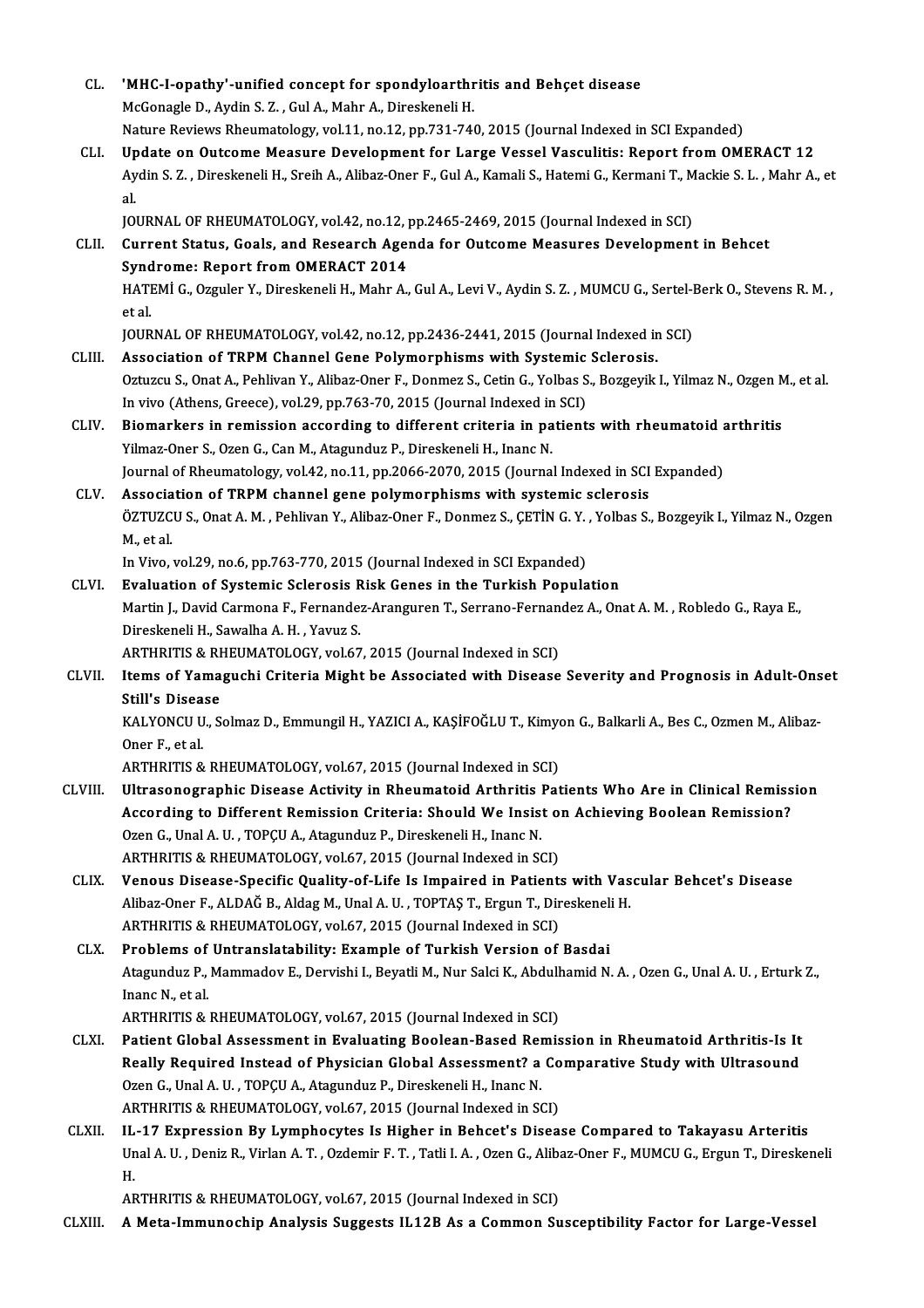Vasculitides

Vasculitides<br>Carmona F. D. , Coit P., Saruhan-Direskeneli G., Cid M. C. , Solans R., Castaneda S., Vaglio A., Direskeneli H., Merkel P.<br>A., Sakranari G. et al **Vasculitides<br>Carmona F. D. , Coit F<br>A. , Salvarani C., et al.<br>APTUPITIS & PHEIN** Carmona F. D. , Coit P., Saruhan-Direskeneli G., Cid M. C. , Solans R., Cas<br>A. , Salvarani C., et al.<br>ARTHRITIS & RHEUMATOLOGY, vol.67, 2015 (Journal Indexed in SCI)<br>Associations of H 22P, PMP6 and PTCS1 Polymouphisms with

### A. , Salvarani C., et al.<br>ARTHRITIS & RHEUMATOLOGY, vol.67, 2015 (Journal Indexed in SCI)<br>CLXIV. Associations of IL23R, BMP6 and PTGS1 Polymorphisms with Radiographic Severity of Ankylosing<br>Spondylitic ARTHRITIS & RHEUMATOLOGY, vol.67, 2015 (Journal Indexed in SCI)<br>Associations of IL23R, BMP6 and PTGS1 Polymorphisms with<br>Spondylitis Associations of IL23R, BMP6 and PTGS1 Polymorphisms with Radiographic Severity of<br>Spondylitis<br>Ozen G., Deniz R., EREN F., ERZİK C., Unal A. U. , Aydin S. Z. , Inanc N., Direskeneli H., Atagunduz P.<br>APTURITIS & PHEUMATOLOCY

Ozen G., Deniz R., EREN F., ERZİK C., Unal A. U. , Aydin S. Z. , Inanc N., Direskeneli H., Atagunduz P.<br>ARTHRITIS & RHEUMATOLOGY, vol.67, 2015 (Journal Indexed in SCI) Ozen G., Deniz R., EREN F., ERZİK C., Unal A. U. , Aydin S. Z. , Inanc N., Direskeneli H., Atagunduz P.<br>ARTHRITIS & RHEUMATOLOGY, vol.67, 2015 (Journal Indexed in SCI)<br>CLXV. Ocular Findings and Ocular Blood Flow Changes in

### ARTHRITIS & RHEUMATOLOGY, vol.67, 2015 (Journal Indexed in<br>Ocular Findings and Ocular Blood Flow Changes in Takay<br>Blood Flow with a Milder Clinical Course of Retinopathy<br>Unal A. U., Esen E. Aliber Oper E. Colik C. Karokogl Ocular Findings and Ocular Blood Flow Changes in Takayasu A<br>Blood Flow with a Milder Clinical Course of Retinopathy<br>Unal A.U., Esen F., Alibaz-Oner F., Celik G., Kazokoglu H., Direskeneli H.<br>APTUPITIS & PHEUMATOLOCY vol.67 Blood Flow with a Milder Clinical Course of Retinopathy<br>Unal A. U. , Esen F., Alibaz-Oner F., Celik G., Kazokoglu H., Direskeneli H<br>ARTHRITIS & RHEUMATOLOGY, vol.67, 2015 (Journal Indexed in SCI)<br>Volidity and reliability o

Unal A. U., Esen F., Alibaz-Oner F., Celik G., Kazokoglu H., Direskeneli H<br>ARTHRITIS & RHEUMATOLOGY, vol.67, 2015 (Journal Indexed in SCI)<br>CLXVI. Validity and reliability of medication adherence scale in FMF<br>Eidenci B. Yos ARTHRITIS & RHEUMATOLOGY, vol.67, 2015 (Journal Indexed in SCI)<br>Validity and reliability of medication adherence scale in FMF<br>Fidanci B., Yesilkaya S., Acikel C., Ozden A., Simsek D., Yildiz F., Kisacik B., Sayarlioglu M., Validity and reliability of medication adherence scale in FMF<br>Fidanci B., Yesilkaya S., Acikel C., Ozden A., Simsek D., Yildiz F., Kisacik B., Sayarli<br>Pediatric Rheumatology, vol.13, no.1, 2015 (Journal Indexed in SCI Expa Fidanci B., Yesilkaya S., Acikel C., Ozden A., Simsek D., Yildiz F., Kisacik B., Sayarlioglu M., Akar S., Senel S., et al.<br>Pediatric Rheumatology, vol.13, no.1, 2015 (Journal Indexed in SCI Expanded)<br>CLXVII. Direct and ind

### Pediatric Rheumatology, vol.13, no.1, 2015 (Journal Indexed in SCI Expanded)<br>Direct and indirect costs associated with ankylosing spondylitis and related disease activity scores<br>in Turkey<br>AKKOC N., Direskeneli H., Erdem H. Direct and indirect costs associated with ankylosing spondylitis and related disease activity scores

RHEUMATOLOGY INTERNATIONAL, vol.35, no.9, pp.1473-1478, 2015 (Journal Indexed in SCI) AKKOÇ N., Direskeneli H., Erdem H., Gül A., KABASAKAL Y., KİRAZ S., Tezer D. B., Hacibedel B., HAMI<br>RHEUMATOLOGY INTERNATIONAL, vol.35, no.9, pp.1473-1478, 2015 (Journal Indexed in SCI)<br>CLXVIII. Unilateral cutaneous vascul

- RHEUMATOLOGY INTERNATIONAL, vol.35, no.9, pp.1473-1478, 2015 (Journal Indexed in SCI)<br>Unilateral cutaneous vasculitis: An uncommon presentation and a possible explanation<br>Tekin B., SALMAN A., Tuglular S., Guler D., Ozen G. Indian Journal of Dermatology, Venereology and Leprology, vol.81, no.5, pp.518-519, 2015 (Journal Indexed in SCI<br>Expanded) Tekin B., SALMAN A., Tuglular S., Guler D., Ozen G., Direskeneil H., Ayranci F. G., Cinel L., Ergun T.
- CLXIX. Right ventricular and atrial functions in systemic sclerosis patients without pulmonary Expanded)<br>Right ventricular and atrial functions in systemic sclerosis patients without pulmonary<br>hypertension: Speckle-tracking echocardiographic study Rechtsventrikuläre und Vorhoffunktion bei<br>Patienten mit systemissber Right ventricular and atrial functions in systemic sclerosis patients without pulmonary<br>hypertension: Speckle-tracking echocardiographic study Rechtsventrikuläre und Vorhoffunktion<br>Patienten mit systemischer Sklerose ohne hypertension: Speckle-trackin<br>Patienten mit systemischer S<br>Tracking-Echokardiographie<br>Durmus E. Sunbul M. Tigen K. K Patienten mit systemischer Sklerose ohne pulmonale Hypertonie: Untersuchung mit der Speckle-<br>Tracking-Echokardiographie<br>Durmus E., Sunbul M., Tigen K., Kivrak T., Ozen G., Sari I., Direskeneli H., Basaran Y.

Tracking-Echokardiographie<br>Durmus E., Sunbul M., Tigen K., Kivrak T., Ozen G., Sari I., Direskeneli H., E<br>Herz, vol.40, no.4, pp.709-715, 2015 (Journal Indexed in SCI Expanded)<br>Undete en Tekevesu's extenitis Durmus E., Sunbul M., Tigen K., Kivr<br>Herz, vol.40, no.4, pp.709-715, 201!<br>CLXX. Update on Takayasu's arteritis

Herz, vol.40, no.4, pp.709-715<br><mark>Update on Takayasu's arte</mark><br>Alibaz-Oner F., Direskeneli H.<br>PRESSE MEDICALE vol.44, po Update on Takayasu's arteritis<br>Alibaz-Oner F., Direskeneli H.<br>PRESSE MEDICALE, vol.44, no.6, 2015 (Journal Indexed in SCI)

### Alibaz-Oner F., Direskeneli H.<br>PRESSE MEDICALE, vol.44, no.6, 2015 (Journal Indexed in SCI)<br>CLXXI. B cells produce less IL-10, IL-6 and TNF-alpha in myasthenia gravis<br>Vilmar V. Oflazor B. Avgel E. Barman V. G. Direckaneli Yilmaz V., Oflazer P., Aysal F., Parman Y. G. , Direskeneli H., Deymeer F., Saruhan-Direskeneli G.<br>AUTOIMMUNITY, vol.48, no.4, pp.201-207, 2015 (Journal Indexed in SCI) B cells produce less IL-10, IL-6 and TNF-alpha in myasthenia gra<br>Yilmaz V., Oflazer P., Aysal F., Parman Y. G. , Direskeneli H., Deymeer F., Sa<br>AUTOIMMUNITY, vol.48, no.4, pp.201-207, 2015 (Journal Indexed in SCI)<br>Anviety Yilmaz V., Oflazer P., Aysal F., Parman Y. G. , Direskeneli H., Deymeer F., Saruhan-Direskeneli G.<br>AUTOIMMUNITY, vol.48, no.4, pp.201-207, 2015 (Journal Indexed in SCI)<br>CLXXII. Anxiety and depression predict quality of lif

AUTOIMMUNITY, vol.48, no.4, pp.201-207, 2015 (Journal Indexed in SCI)<br>Anxiety and depression predict quality of life in Turkish patients with systemic lupus erythemate<br>Yilmaz-Oner S., Oner C., Dogukan F. M. , Moses T. F. , Anxiety and depression predict quality of life in Turkish patients with systemic lupus erythem<br>Yilmaz-Oner S., Oner C., Dogukan F. M. , Moses T. F. , Demir K., Tekayev N., Yilmaz N., Tuglular S., Direskeneli<br>CLINICAL AND E Yilmaz-Oner S., Oner C., Dogukan F. M., Moses T. F., Demir K., Tekayev N., Yilmaz<br>CLINICAL AND EXPERIMENTAL RHEUMATOLOGY, vol.33, no.3, pp.360-365, 2015<br>CLXXIII. Serum cytokine profiles in Takayasu's arteritis: search for

CLINICAL AND EXPERIMENTAL RHEUMATOLOGY, vol.33, no.3, pp.<br>Serum cytokine profiles in Takayasu's arteritis: search for<br>Alibaz-Oner F., Yentur S. P. , Saruhan-Direskeneli G., Direskeneli H.<br>CLINICAL AND EXPERIMENTAL PUEUMATO Serum cytokine profiles in Takayasu's arteritis: search for biomarkers<br>Alibaz-Oner F., Yentur S. P. , Saruhan-Direskeneli G., Direskeneli H.<br>CLINICAL AND EXPERIMENTAL RHEUMATOLOGY, vol.33, no.2, 2015 (Journal Indexed in SC Alibaz-Oner F., Yentur S. P., Saruhan-Direskeneli G., Direskeneli<br>CLINICAL AND EXPERIMENTAL RHEUMATOLOGY, vol.33, no.2, 2<br>CLXXIV. Activation of the JAK/STAT pathway in Behcet's disease<br>Tulynay A. Dermarov M. G. Ture Ordomi

CLINICAL AND EXPERIMENTAL RHEUMATOLOGY, vol.33, no.2, 2015 (Journal Indexed in SCI)<br>Activation of the JAK/STAT pathway in Behcet's disease<br>Tulunay A., Dozmorov M. G. , Ture-Ozdemir F., Yilmaz V., Eksioglu-Demiralp E., Alib Activation of the JAK/STAT pathway in<br>Tulunay A., Dozmorov M. G. , Ture-Ozdemir<br>Saruhan-Direskeneli G., Sawalha A. H. , et al.<br>CENES AND IMMUNITY .vol 16 no 2 nn 170 Tulunay A., Dozmorov M. G. , Ture-Ozdemir F., Yilmaz V., Eksioglu-Demiralp E., Al<br>Saruhan-Direskeneli G., Sawalha A. H. , et al.<br>GENES AND IMMUNITY, vol.16, no.2, pp.170-175, 2015 (Journal Indexed in SCI)<br>Insidence of sycl

GENES AND IMMUNITY, vol.16, no.2, pp.170-175, 2015 (Journal Indexed in SCI)

## Saruhan-Direskeneli G., Sawalha A. H. , et al.<br>GENES AND IMMUNITY, vol.16, no.2, pp.170-175, 2015 (Journal Indexed in SCI)<br>CLXXV. Incidence of cyclophosphamide-induced urotoxicity and protective effect of mesna in rheumati Incidence of cyclophosphamide-induced urotoxicity and protective effect of mesna in rheumatic<br>diseases<br>Yilmaz N., Emmungil H., Gucenmez S., Ozen G., Yildiz F., Balkarli A., Kimyon G., Coskun B. N. , Dogan I., Pamuk O. N. ,

dise:<br>Yilma<br>et al.<br>Jourr

et al.<br>Journal of Rheumatology, vol.42, no.9, pp.1661-1666, 2015 (Journal Indexed in SCI Expanded)

CLXXVI. Assessment of patients with Takayasu arteritis in routine practice with Indian Takayasu clinical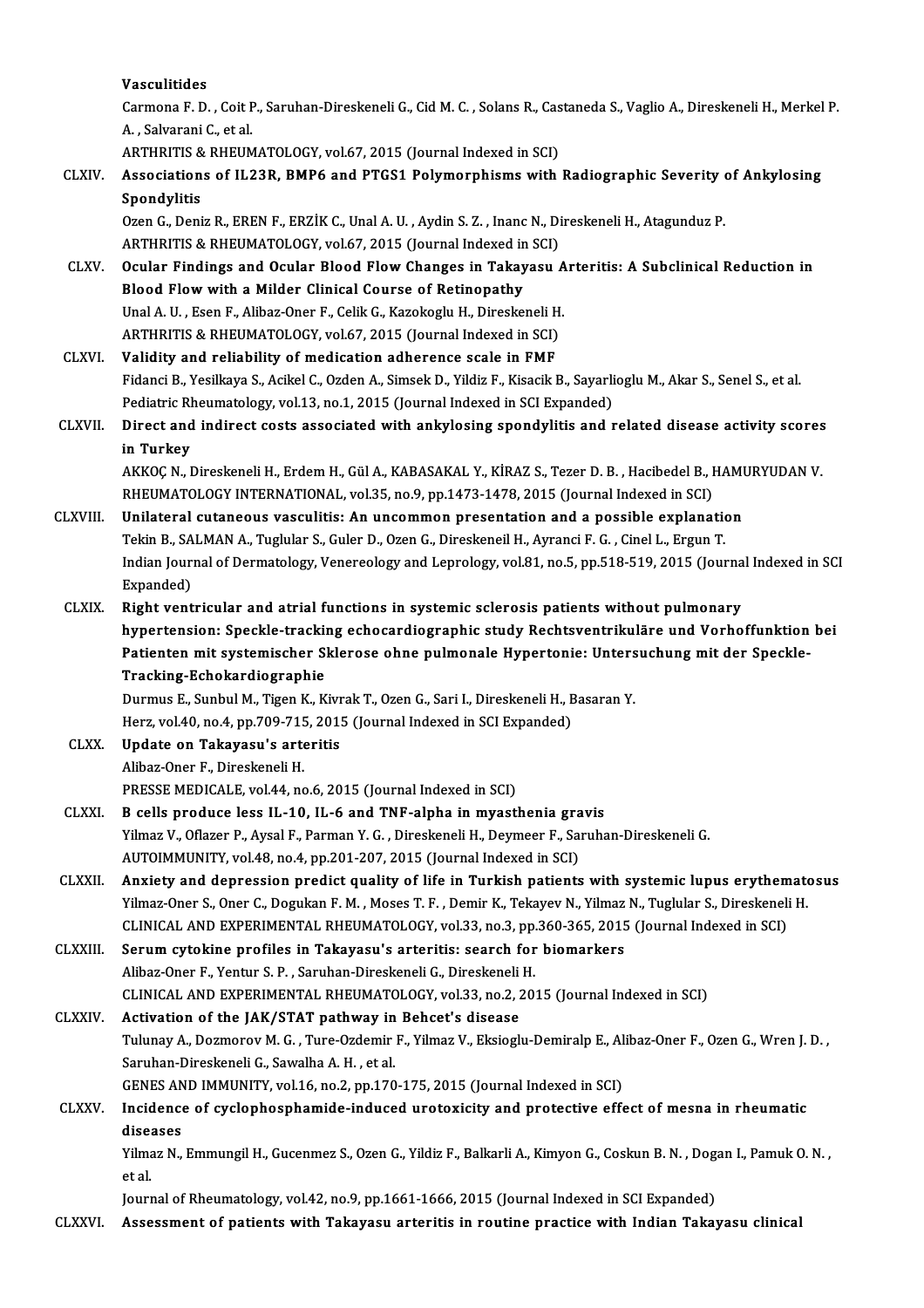|                  | activity score                                                                                                                                                                              |
|------------------|---------------------------------------------------------------------------------------------------------------------------------------------------------------------------------------------|
|                  | Alibaz-Oner F., Aydin S. Z., Akar S., AKSU K., Kamali S., Yucel E., KARADAĞ Ö., Ozer H., KİRAZ S., ÖNEN F., et al.                                                                          |
|                  | Journal of Rheumatology, vol.42, no.8, pp.1443-1447, 2015 (Journal Indexed in SCI Expanded)                                                                                                 |
| <b>CLXXVII.</b>  | Behçet disease with vascular involvement: Effects of different therapeutic regimens on the incidence                                                                                        |
|                  | of new relapses                                                                                                                                                                             |
|                  | Alibaz-Oner F., Karadeniz A., YILMAZ S., Balkarli A., Kimyon G., YAZICI A., Cinar M., Yilmaz S., Yildiz F., Bilge S. Y., et                                                                 |
|                  | al.                                                                                                                                                                                         |
|                  | Medicine (United States), vol.94, no.6, 2015 (Journal Indexed in SCI Expanded)                                                                                                              |
| <b>CLXXVIII.</b> | Serum leptin levels do not correlate with disease activity in rheumatoid arthritis                                                                                                          |
|                  | Oner S. Y., Volkan O., Oner C., Meilgi A., Direskeneli H., Tasan D. A.                                                                                                                      |
|                  | ACTA REUMATOLOGICA PORTUGUESA, vol.40, no.1, pp.50-54, 2015 (Journal Indexed in SCI)                                                                                                        |
| <b>CLXXIX</b>    | Identification of susceptibility loci in IL6, RPS9/LILRB3, and an intergenic locus on chromosome                                                                                            |
|                  | 21q22 in takayasu arteritis in a genome-wide association study                                                                                                                              |
|                  | Renauer P. A., Saruhan-Direskeneli G., Coit P., Adler A., AKSU K., KESER G., Alibaz-Oner F., Aydin S. Z., Kamali S.,                                                                        |
|                  | Inanc M, et al.                                                                                                                                                                             |
|                  | Arthritis and Rheumatology, vol.67, no.5, pp.1361-1368, 2015 (Journal Indexed in SCI Expanded)                                                                                              |
| <b>CLXXX</b>     | Patients with Takayasu's arteritis having persistent acute-phase response usually have an increased                                                                                         |
|                  | major vessel uptake by 18F-FDG-PET/CT                                                                                                                                                       |
|                  | Alibaz-Oner F., DEDE F., ÖNEŞ T., TUROĞLU H. T., Direskeneli H.                                                                                                                             |
|                  | MODERN RHEUMATOLOGY, vol.25, no.5, pp.752-755, 2015 (Journal Indexed in SCI)                                                                                                                |
| <b>CLXXXI.</b>   | Anxiety and depression predict quality of life in Turkish patients with systemic lupus erythematosus                                                                                        |
|                  | Yilmaz-Oner S., Oner C., Dogukan F. M., Moses T. F., Demir K., Tekayev N., Yilmaz N., Tuglular S., DİRESKENELİ R. H.                                                                        |
|                  | Clinical and Experimental Rheumatology, vol.33, no.3, pp.360-365, 2015 (Journal Indexed in SCI)                                                                                             |
| <b>CLXXXII</b>   | Familial Mediterranean fever gene (MEFV) mutations and disease severity in systemic lupus                                                                                                   |
|                  | erythematosus (SLE): implications for the role of the E148Q MEFV allele in inflammation                                                                                                     |
|                  | Deniz R., Ozen G., Yilmaz-Oner S., Alibaz-Oner F., Erzik C., Aydin S. Z., Inanc N., Eren F., Bayalan F., Direskeneli H., et                                                                 |
|                  | al.                                                                                                                                                                                         |
|                  | Lupus, vol.24, no.7, pp.705-711, 2015 (Journal Indexed in SCI Expanded)                                                                                                                     |
| CLXXXIII.        | Outcome measures for Takayasu's arteritis<br>Aydin S Z, Merkel P A, Direskeneli H.                                                                                                          |
|                  |                                                                                                                                                                                             |
| <b>CLXXXIV</b>   | CURRENT OPINION IN RHEUMATOLOGY, vol.27, no.1, pp.32-37, 2015 (Journal Indexed in SCI)<br>The rate and significance of type 1/type 2 serum amyloid A protein gene polymorphisms in patients |
|                  | with ankylosing spondylitis and amyloidosis                                                                                                                                                 |
|                  | ÇETİN G.Y., Ganiyusufoglu E., Solmaz D., Cagatay Y., Oner S.Y., Erer B., Sagliker H.S., AVCI A., Akar S., Pamuk O.N.,                                                                       |
|                  | et al                                                                                                                                                                                       |
|                  | AMYLOID-JOURNAL OF PROTEIN FOLDING DISORDERS, vol.22, no.3, pp.207-208, 2015 (Journal Indexed in SCI)                                                                                       |
| <b>CLXXXV</b>    | Unmet need in Behcet's disease: most patients in routine follow-up continue to have oral ulcers.                                                                                            |
|                  | Alibaz-Oner F., MUMCU G., Kubilay Z., Ozen G., Celik G., Karadeniz A., Can M., Oner S.Y., Inanc N., Atagunduz P., et al.                                                                    |
|                  | Clinical rheumatology, vol.33, no.12, pp.1773-6, 2014 (Journal Indexed in SCI Expanded)                                                                                                     |
| <b>CLXXXVI</b>   | Effects of Anticoagulant Treatment on the Incidence of New Vascular Events in Patients with                                                                                                 |
|                  | Behcet's Disease with Vascular Involvement.                                                                                                                                                 |
|                  | Alibaz-Oner F., Karadeniz A., YILMAZ S., Balkarli A., Kimyon G., YAZICI A., Cinar M., Yilmaz S., Yildiz F., Bilge S. Y., et                                                                 |
|                  | al.                                                                                                                                                                                         |
|                  | ARTHRITIS & RHEUMATOLOGY, vol.66, 2014 (Journal Indexed in SCI)                                                                                                                             |
| <b>CLXXXVII</b>  | Serum Cytokine Profiles in Takayasu's Arteritis: A Search for a Biomarker.                                                                                                                  |
|                  | Alibaz-Oner F., Yentur P. S., Saruhan-Direskeneli G., Direskeneli H.                                                                                                                        |
|                  | ARTHRITIS & RHEUMATOLOGY, vol.66, 2014 (Journal Indexed in SCI)                                                                                                                             |
| <b>LXXXVIII.</b> | Sonographic Evaluation of the Fifth Metatarsophalangeal Joint Erosion in Rheumatoid Arthritis.                                                                                              |
|                  | Inanc N., Ozen G., Aydin S. Z., Gunal E. K., Direskeneli H.                                                                                                                                 |
|                  | ARTHRITIS & RHEUMATOLOGY, vol.66, 2014 (Journal Indexed in SCI)                                                                                                                             |
| <b>CLXXXIX</b>   | Tuberculosis Reactivation Risk in Patients Treated with Tumor Necrosis Factor Alpha Inhibitors: A                                                                                           |
|                  |                                                                                                                                                                                             |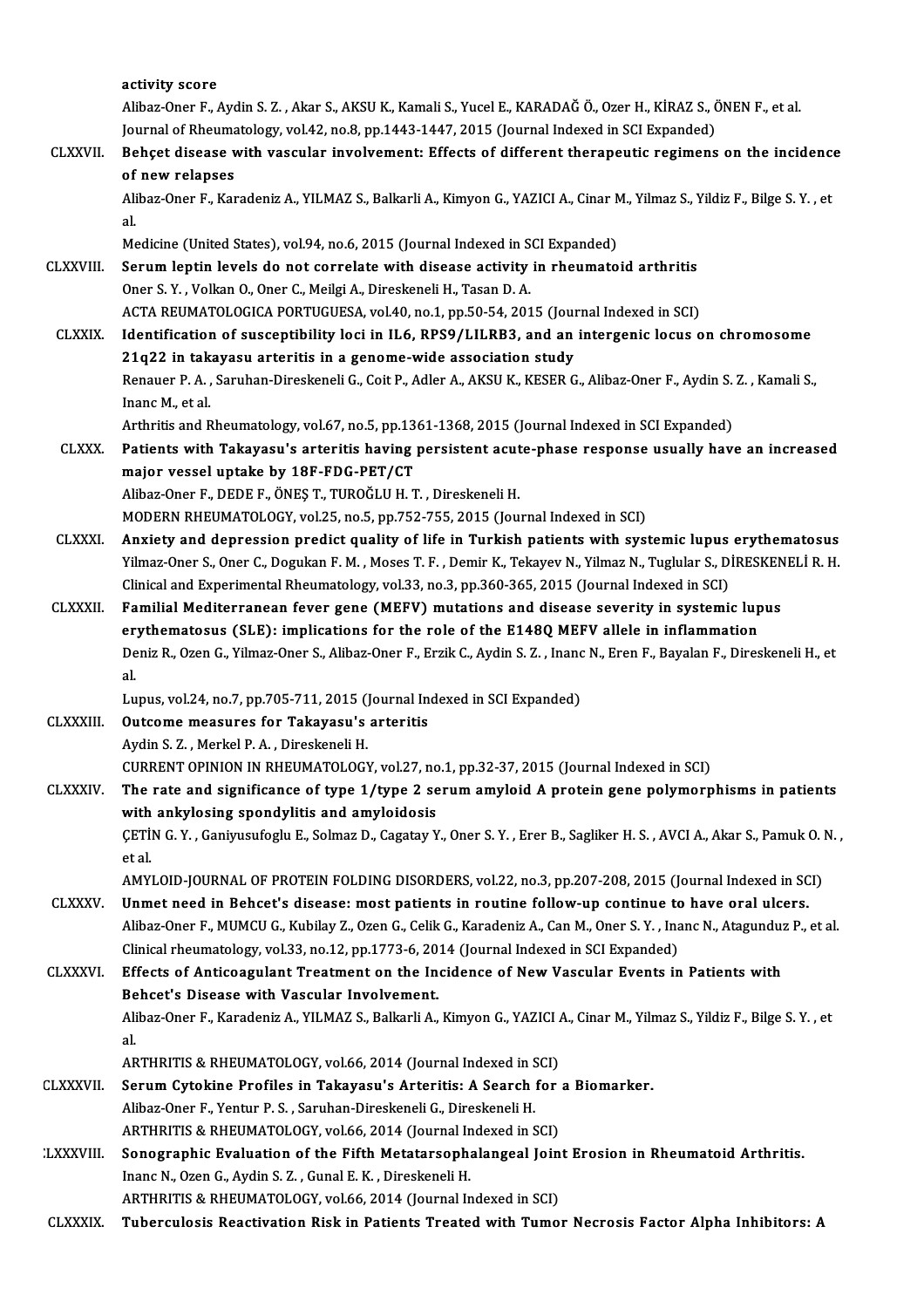Turkish Experience with Higher Mortality and Different Background Diseases. Kisacik B., Pamuk O., Onat A. M. , Erer B., Hatemi G., Ozguler Y., Pehlivan Y., KILIÇ L., Ertenli I., Can M., et al.<br>ARTHRITIS & RHEUMATOLOGY, vol.66, 2014 (Journal Indexed in SCI) Turkish Experience with Higher Mortality and Different Backg<br>Kisacik B., Pamuk O., Onat A. M. , Erer B., Hatemi G., Ozguler Y., Pehlivan<br>ARTHRITIS & RHEUMATOLOGY, vol.66, 2014 (Journal Indexed in SCI)<br>Volidation of Now 201 Kisacik B., Pamuk O., Onat A. M. , Erer B., Hatemi G., Ozguler Y., Pehlivan Y., KILIÇ L., Ertenli I., Can M., et al.<br>ARTHRITIS & RHEUMATOLOGY, vol.66, 2014 (Journal Indexed in SCI)<br>CXC. Validation of New 2012 EULAR/ACR Cla ARTHRITIS & RHEUMATOLOGY, vol.66, 2014 (Journal Indexed in SCI)<br>Validation of New 2012 EULAR/ACR Classification Criteria for<br>with the Previous Criteria in a Prospective Multi-Center Study<br>Ozen G. Bas S. Unal A. U. Kimyan G Validation of New 2012 EULAR/ACR Classification Criteria for Polymyalgia Rheumatica: C<br>with the Previous Criteria in a Prospective Multi-Center Study<br>Ozen G., Bas S., Unal A.U. , Kimyon G., Onat A. M. , Can M., Mengi A., S with the Previous Criteria in a Prospective Multi-Center Study<br>Ozen G., Bas S., Unal A. U. , Kimyon G., Onat A. M. , Can M., Mengi A., Sahin A., YILMAZ S., Keskin H., et al. CXCI. The Association of PTPN22 R620W Polymorphism Is Stronger with Late-Onset AChR-Myasthenia<br>Gravis in Turkey ARTHRITIS & RHEUMATOLOGY, vol.66, 2014 (Journal Indexed in SCI) The Association of PTPN22 R620W Polymorphism Is Stronger with Late-Onset AChR-Myasthenia<br>Gravis in Turkey<br>Kaya G. A. , Coskun A. N. , Yilmaz V., Oflazer P., Gulsen-Parman Y., Aysal F., Disci R., Direskeneli H., Marx A., De Gr<mark>avis</mark><br>Kaya G.<br>F., et al. Kaya G. A. , Coskun A. N. , Yilmaz V., Oflazer P., Gulsen<br>F., et al.<br>PLOS ONE, vol.9, no.8, 2014 (Journal Indexed in SCI)<br>Diagnostic dilemma of peranooplastic arthritic F., et al.<br>PLOS ONE, vol.9, no.8, 2014 (Journal Indexed in SCI)<br>CXCII. Diagnostic dilemma of paraneoplastic arthritis: Case series PLOS ONE, vol.9, no.8, 2014 (Journal Indexed in SCI)<br>Di<mark>agnostic dilemma of paraneoplastic arthritis: Case series</mark><br>Kisacik B., Onat A. M. , KAŞİFOĞLU T., Pehlivan Y., Pamuk O. N. , Dalkilic E., Donmez S., Bilge S. Y. , Yil **Diag**<br>Kisac<br>et al. Kisacik B., Onat A. M. , KAŞİFOĞLU T., Pehlivan Y., Pamuk O. N. , Dalkilic E., Donmez S., Bilge S. Y. , Yilmaz S., Erdem<br>et al.<br>International Journal of Rheumatic Diseases, vol.17, no.6, pp.640-645, 2014 (Journal Indexed i et al.<br>International Journal of Rheumatic Diseases, vol.17, no.6, pp.640-6<br>CXCIII. A new Mucocutaneous Activity Index for Behçet's disease.<br>MUMCU G., Inanc N., Taze A., Ergun T., DİRESKENELİ R. H. International Journal of Rheumatic Diseases, vol.17, no.6, pp.640-645, 2014 (Journal Indexed in SCI Expanded) A new Mucocutaneous Activity Index for Behçet's disease.<br>MUMCU G., Inanc N., Taze A., Ergun T., DİRESKENELİ R. H.<br>Clinical and experimental rheumatology, vol.32, no.4 Suppl 84, 2014 (Journal Indexed in SCI Expanded)<br>Impect CXCIV. Impact of rheumatoid arthritis in Turkey: a questionnaire study<br>Direskeneli H., Akkoc N., Bes C., Cakir N., Cefle A., Cobankara V., Dalkilic E., Dinc A., Ertenli T., Gul A., et al. Clinical and experimental rheumatology, vol.32, no.4 Suppl 84, 2014 (Journal Indexed in SCI Expanded)<br>Impact of rheumatoid arthritis in Turkey: a questionnaire study<br>Direskeneli H., Akkoc N., Bes C., Cakir N., Cefle A., Co CLINICAL AND EXPERIMENTAL RHEUMATOLOGY, vol.32, no.4, pp.477-483, 2014 (Journal Indexed in SCI) Direskeneli H., Akkoc N., Bes C., Cakir N., Cefle A., Cobankara V., Dalkilic E., Dinc A., Ertenli T., Gul A., et al.<br>CLINICAL AND EXPERIMENTAL RHEUMATOLOGY, vol.32, no.4, pp.477-483, 2014 (Journal Indexed in SCI)<br>CXCV. Epi CLINICAL AND EXPERIMENTAL RHEUMATOLOGY, vol.32, no.4, pp.477-483, 2014 (Journal Indexed in SCI)<br>Epigenome-Wide Scan Identifies a Treatment-Responsive Pattern of Altered DNA Methylation Among<br>Cytoskeletal Remodeling Genes i Epigenome-Wide Scan Identifies a Treatment-Responsive Pattern of A<br>Cytoskeletal Remodeling Genes in Monocytes and CD4+T Cells From I<br>Hughes T., Ture-Ozdemir F., Alibaz-Oner F., Coit P., Direskeneli H., Sawalha A. H.<br>APTUPI Cytoskeletal Remodeling Genes in Monocytes and CD4+T Cells From Patients With Behcet's Disease<br>Hughes T., Ture-Ozdemir F., Alibaz-Oner F., Coit P., Direskeneli H., Sawalha A. H. CXCVI. Amyloidosis and its related factors in turkish patients with familial mediterranean fever: A<br>multicentre study ARTHRITIS & RHEUMATOLOGY, vol.66, no.6, pp.1648-1658, 2014 (Journal Indexed in SCI) Amyloidosis and its related factors in turkish patients with familial mediterranean fever: A<br>multicentre study<br>KAŞİFOĞLU T., Bilge S.Y. , Sari I., Solmaz D., Senel S., Emmungil H., KILIÇ L., Oner S.Y. , Yildiz F., Yilmaz S multicentre study<br>KAŞİFOĞLU T., Bilge S. Y. , Sari I., Solmaz D., Senel S., Emmungil H., KILIÇ L., Oner S. Y. , Yildiz F., Yilmaz<br>Rheumatology (United Kingdom), vol.53, no.4, pp.741-745, 2014 (Journal Indexed in SCI Expand KAŞİFOĞLU T., Bilge S. Y., Sari I., Solmaz D., Senel S., Emmungil H., KILIÇ L., Oner S. Y., Yildiz F., Yili<br>Rheumatology (United Kingdom), vol.53, no.4, pp.741-745, 2014 (Journal Indexed in SCI Expande<br>CXCVII. Outcome Meas Rheumatology (United Kingdom), vol.53, no.4, pp.741-745, 2014 (Journal Indexed in Solution Measures Used in Clinical Trials for Behcet Syndrome: A Systematical Hatemi G., Merkel P. A. , Hamuryudan V., Boers M., Direskeneli Outcome Measures Used in Clinical Trials for Behcet Syndrome: A Systematic Review<br>Hatemi G., Merkel P. A. , Hamuryudan V., Boers M., Direskeneli H., Aydin S. Z. , Yazici H.<br>JOURNAL OF RHEUMATOLOGY, vol.41, no.3, pp.599-612 Hatemi G., Merkel P. A. , Hamuryudan V., Boers M., Direskeneli H., Aydin<br>JOURNAL OF RHEUMATOLOGY, vol.41, no.3, pp.599-612, 2014 (Journal<br>CXCVIII. Current Status of Outcome Measure Development in Vasculitis<br>Merkel B. A. Ay JOURNAL OF RHEUMATOLOGY, vol.41, no.3, pp.599-612, 2014 (Journal Indexed in SCI)<br>Current Status of Outcome Measure Development in Vasculitis<br>Merkel P. A. , Aydin S. Z. , Boers M., Cornell C., Direskeneli H., Gebhart D., Ha Current Status<br>Merkel P. A. , Ay<br>Milman N., et al.<br>JOUPMAL OF P. Merkel P. A. , Aydin S. Z. , Boers M., Cornell C., Direskeneli H., Gebhart D., Hatemi G., Luqr<br>Milman N., et al.<br>JOURNAL OF RHEUMATOLOGY, vol.41, no.3, pp.593-598, 2014 (Journal Indexed in SCI)<br>Ankyloging spondylitis and a Milman N., et al.<br>JOURNAL OF RHEUMATOLOGY, vol.41, no.3, pp.593-598, 2014 (Journal Indexed in SCI)<br>CXCIX. Ankylosing spondylitis and a diagnostic dilemma: coccydynia JOURNAL OF RHEUMATOLOGY, vol.41, no.3, pp.593-598, 2014 (Journal Indexed in SCI)<br><mark>Ankylosing spondylitis and a diagnostic dilemma: coccydynia</mark><br>Deniz R., Ozen G., Yilmaz-Oner S., Aydin S. Z. , Erzik C., Gunduz O. H. , Inanc Ankylosing spondylitis and a diagnostic dilemma: coccydynia<br>Deniz R., Ozen G., Yilmaz-Oner S., Aydin S. Z. , Erzik C., Gunduz O. H. , Inanc N., Direskeneli H., Atagunduz P<br>CLINICAL AND EXPERIMENTAL RHEUMATOLOGY, vol.32, no Deniz R., Ozen G., Yilmaz-Oner S., Aydin S. Z., Erzik C., Gunduz O. H., Inanc N.,<br>CLINICAL AND EXPERIMENTAL RHEUMATOLOGY, vol.32, no.2, pp.194-198,<br>CC. Impaired endothelial function in patients with Takayasu's arteritis<br>Al CLINICAL AND EXPERIMENTAL RHEUMATOLOGY, voluminative distribution in patients with<br>Alibaz-Oner F., Yurdakul S., Aytekin S., Direskeneli H. Impaired endothelial function in patients with Takayasu's arteritis<br>Alibaz-Oner F., Yurdakul S., Aytekin S., Direskeneli H.<br>Acta Cardiologica, vol.69, no.1, pp.45-49, 2014 (Journal Indexed in SCI Expanded)<br>Evaluation of as Alibaz-Oner F., Yurdakul S., Aytekin S., Direskeneli H.<br>Acta Cardiologica, vol.69, no.1, pp.45-49, 2014 (Journal Indexed in SCI Expanded)<br>CCI. Byaluation of asymptomatic venous disease by venous Doppler ultrasonography in Acta Cardiologica, vol.69, no.1, pp.45-49, 2014 (Jc)<br>Evaluation of asymptomatic venous disease<br>Behcet's disease without overt thrombosis.<br>Alibaz Oper E. Karatay E. Alminer J. N., Ergyn T. Evaluation of asymptomatic venous disease by venous D<br>Behcet's disease without overt thrombosis.<br>Alibaz-Oner F., Karatay E., Akpinar I.N. , Ergun T., Direskeneli H.<br>Clinical rhaumatalagy val 32, no 3, np 377-90, 2014 (Jaun Behcet's disease without overt thrombosis.<br>Alibaz-Oner F., Karatay E., Akpinar I. N. , Ergun T., Direskeneli H.<br>Clinical rheumatology, vol.33, no.2, pp.277-80, 2014 (Journal Indexed in SCI Expanded) Alibaz-Oner F., Karatay E., Akpinar I. N. , Ergun T., Direskeneli H.<br>Clinical rheumatology, vol.33, no.2, pp.277-80, 2014 (Journal Indexed in SCI Expanded)<br>CCII. Lack of Association between IL-6 gene polymorphisms and Seve Clinical rh<br>Lack of A<br>Arthritis<br>ARMAN A Lack of Association between IL-6 gene<br>Arthritis<br>ARMAN A., Sarioz O., Inanc N., Direskeneli H.<br>CLINICAL AND EVBERIMENTAL BUEUMATO Arthritis<br>ARMAN A., Sarioz O., Inanc N., Direskeneli H.<br>CLINICAL AND EXPERIMENTAL RHEUMATOLOGY, vol.32, no.4, 2014 (Journal Indexed in SCI)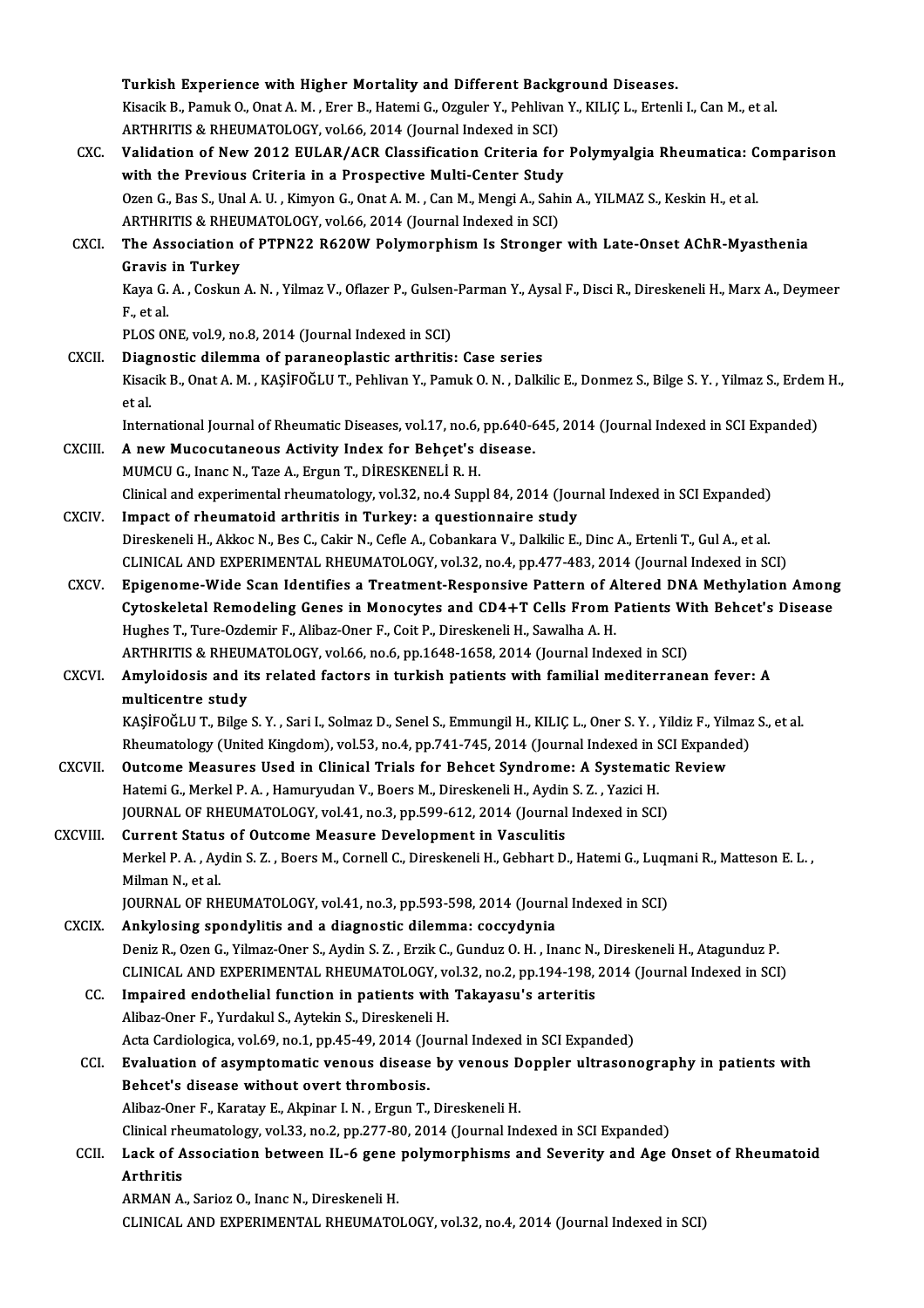| CCIII.        | Anxiety and Depression Predict Quality of Life in Turkish Patients with Systemic Lupus<br><b>Erythematosus</b>                                |
|---------------|-----------------------------------------------------------------------------------------------------------------------------------------------|
|               | Oner S.Y., Oner C., Dogukan F.M., Moses T.F., Demir K., Tekayev N., Tuglular S., DİRESKENELİ R.H.                                             |
|               | CLINICAL AND EXPERIMENTAL RHEUMATOLOGY, vol.32, no.4, 2014 (Journal Indexed in SCI)                                                           |
| CCIV.         | The role of depression, anxiety, fatigue, and fibromyalgia on the evaluation of the remission status<br>in patients with rheumatoid arthritis |
|               | Inanc N., Yilmaz-Oner S., Can M., Sokka T., Direskeneli H.                                                                                    |
|               | Journal of Rheumatology, vol.41, no.9, pp.1755-1760, 2014 (Journal Indexed in SCI Expanded)                                                   |
| CCV.          | Health-Related Quality of Life measured by LupusQoL (c) and SF-36 in Turkish patients with                                                    |
|               | <b>Systemic Lupus Erythematosus</b>                                                                                                           |
|               | Oner S. Y., Oner C., Dogukan F. M., Moses T. F., Demir K., Tekayev N., Tuglular S., Direskeneli H.                                            |
|               | CLINICAL AND EXPERIMENTAL RHEUMATOLOGY, vol.32, no.4, 2014 (Journal Indexed in SCI)                                                           |
| CCVI.         | IL-1 and IL-18 Induce NF-kappa B Activation in Monocytes of Severe Behcet Patients                                                            |
|               | Arman A., Direskeneli H.                                                                                                                      |
|               | CLINICAL AND EXPERIMENTAL RHEUMATOLOGY, vol.32, 2014 (Journal Indexed in SCI)                                                                 |
| CCVII.        | An unusual case with vasculo-Behçet's disease: Peripheral arterial aneurysm in an elderly woman                                               |
|               | Yilmaz-Oner S., Can M., Ozen G., Oz B., Baltacioglu F., Tuzun H., Direskeneli H.                                                              |
|               | Clinical and Experimental Rheumatology, vol.32, 2014 (Journal Indexed in SCI Expanded)                                                        |
| CCVIII.       | Cardiovascular Risk Estimation in Rheumatoid Arthritis: What is Missing in Traditional Risk<br><b>Estimators?</b>                             |
|               | Ozen G., SÜNBÜL M., Atagunduz P., Direskeneli H., Tigen K., Inanc N.                                                                          |
|               | CLINICAL AND EXPERIMENTAL RHEUMATOLOGY, vol.32, no.4, 2014 (Journal Indexed in SCI)                                                           |
| <b>CCIX</b>   | Regional myocardial dysfunction assessed by two-dimensional speckle tracking echocardiography in                                              |
|               | systemic sclerosis patients with fragmented QRS complexes                                                                                     |
|               | Tigen K., SÜNBÜL M., Ozen G., Durmus E., Kivrak T., Cincin A., ÖZBEN SADIÇ B., Atas H., Direskeneli H., Basaran Y.                            |
|               | Journal of Electrocardiology, vol.47, no.5, pp.677-683, 2014 (Journal Indexed in SCI Expanded)                                                |
| CCX.          | Ultrasonographic Assessment of Joint Inflammation in Rheumatoid Arthritis: Predictive Value in                                                |
|               | Response to Tumor Necrosis Factor-A Inhibitor Treatment                                                                                       |
|               | Inanc N., Ozen G., Direskeneli H.                                                                                                             |
|               | CLINICAL AND EXPERIMENTAL RHEUMATOLOGY, vol.32, no.4, 2014 (Journal Indexed in SCI)                                                           |
| <b>CCXI</b>   | The association of fatigue, comorbidity burden, disease activity, disability and gross domestic                                               |
|               | product in patients with rheumatoid arthritis. Results from 34 countries participating in the Quest-                                          |
|               | RA programme                                                                                                                                  |
|               | Grøn K. L., Ørnbjerg L. M., Hetland M. L., Aslam F., Khan N. A., Jacobs J. W., Henrohn D., Rasker J. J., Kauppi M.,                           |
|               | Lang H, et al.                                                                                                                                |
|               | Clinical and Experimental Rheumatology, vol.32, no.6, pp.869-877, 2014 (Journal Indexed in SCI)                                               |
| <b>CCXII</b>  | Management of Takayasu arteritis: A systematic review                                                                                         |
|               | KESER G., Direskeneli H., AKSU K.                                                                                                             |
|               | Rheumatology (United Kingdom), vol.53, no.5, pp.793-801, 2014 (Journal Indexed in SCI Expanded)                                               |
| <b>CCXIII</b> | Cardiovascular risk estimation and management in rheumatoid arthritis: Comment on the EULAR                                                   |
|               | evidence-based recommend-ations for cardiovascular risk management in patients with rheumatoid                                                |
|               | arthritis                                                                                                                                     |
|               | Ozen G., DİRESKENELİ R. H., Inanc N.                                                                                                          |
|               | Clinical and Experimental Rheumatology, vol.32, pp.16-17, 2014 (Journal Indexed in SCI Expanded)                                              |
| CCXIV.        | Assessment of Fifth Metatarsophalangeal Joint Erosion in Rheumatoid Arthritis by Ultrasonography                                              |
|               | Inanc N., Ozen G., Aydin S. Z., Kasapoglu E., Direskeneli H.                                                                                  |
|               | CLINICAL AND EXPERIMENTAL RHEUMATOLOGY, vol.32, no.4, 2014 (Journal Indexed in SCI)                                                           |
| <b>CCXV</b>   | Assessment of Takayasu's Arteritis Patients with Indian Takayasu Clinical Activity Score (ITAS2010)                                           |
|               | Improves with the Incorporation of Imaging                                                                                                    |
|               | Oner F. A., Aydin S. Z., Akar S., AKSU K., Kamali S., Yucel E., KARADAĞ Ö., Ozer H., KİRAZ S., ÖNEN F., et al.                                |
|               | CLINICAL AND EXPERIMENTAL RHEUMATOLOGY, vol.32, no.4, 2014 (Journal Indexed in SCI)                                                           |
|               |                                                                                                                                               |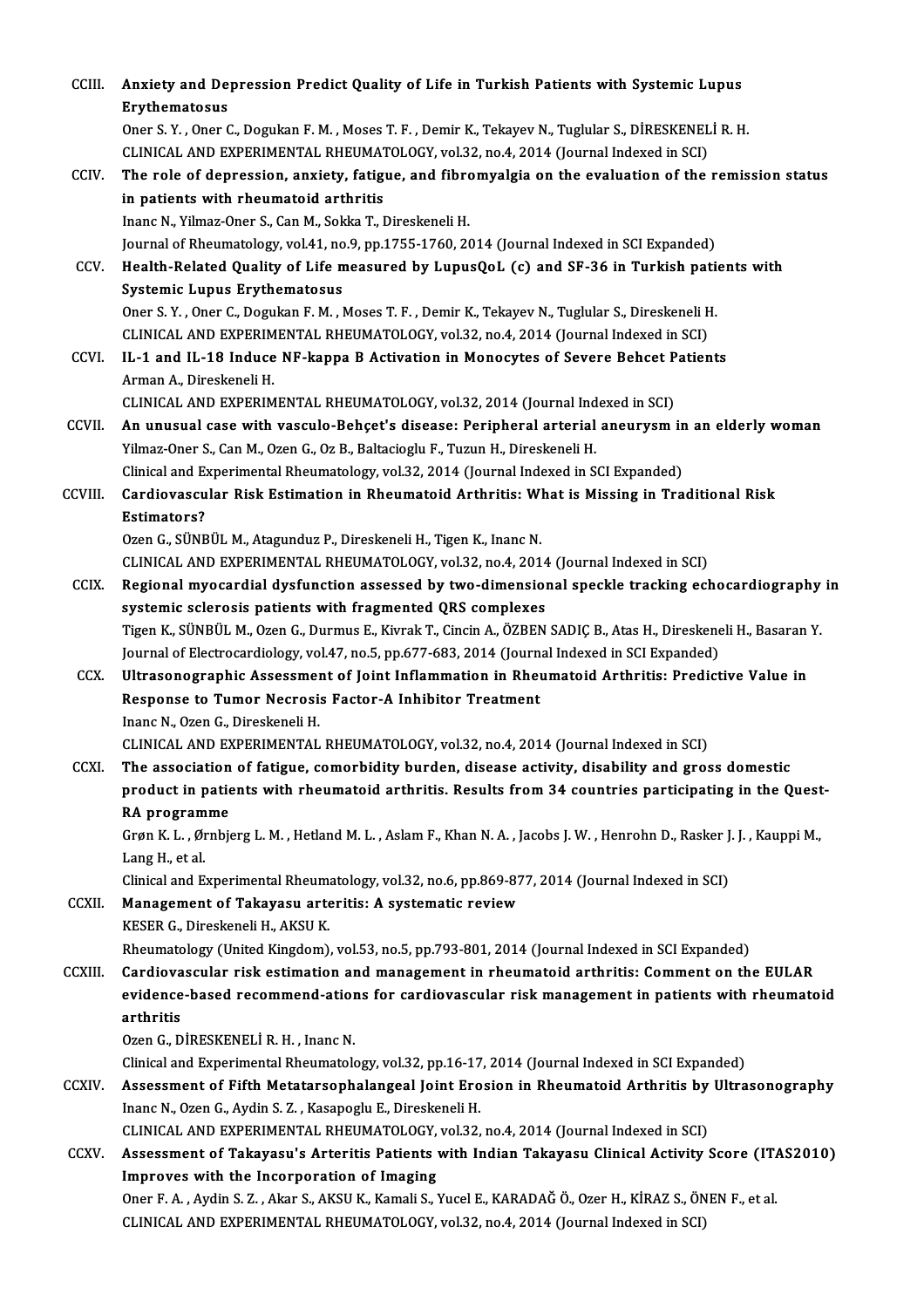| <b>CCXVI</b>    | Quantifying disease involvement in Takayasu's arteritis                                                                                                                                                  |
|-----------------|----------------------------------------------------------------------------------------------------------------------------------------------------------------------------------------------------------|
|                 | Bacon P., Direskeneli H.                                                                                                                                                                                 |
|                 | Rheumatology (United Kingdom), vol.53, no.9, pp.1535-1536, 2014 (Journal Indexed in SCI Expanded)                                                                                                        |
| CCXVII.         | Effects of azithromycin on intracellular cytokine responses and mucocutaneous manifestations in                                                                                                          |
|                 | Behçet's disease.                                                                                                                                                                                        |
|                 | MUMCU G., Inanc N., Ozdemir F. T., Tulunay A., Eksioglu-Demiralp E., Ergun T., Direskeneli H.                                                                                                            |
|                 | International journal of dermatology, vol.52, no.12, pp.1561-6, 2013 (Journal Indexed in SCI Expanded)                                                                                                   |
| <b>CCXVIII.</b> | Clinically silent Crohn's disease in a patient with Takayasu's Arteritis unresponsive to conventional<br>therapies                                                                                       |
|                 | Yilmaz N., Can M., Alibaz-Oner F., Direskeneli H.                                                                                                                                                        |
|                 | Rheumatology International, vol.33, no.12, pp.3091-3093, 2013 (Journal Indexed in SCI)                                                                                                                   |
| <b>CCXIX</b>    | TIR-domain-containing adaptor protein gene TIRAP S180L polymorphism is not increased in                                                                                                                  |
|                 | behçet's disease patients in two ethnic cohorts                                                                                                                                                          |
|                 | Turunc G., Coskun D., Alibaz-Oner F., Coit P., Duzgun N., ALPSOY E., Yentur S. P., Salvarani C., Casali B., Kötter I., et<br>al.                                                                         |
|                 | Clinical and Experimental Rheumatology, vol.31, 2013 (Journal Indexed in SCI Expanded)                                                                                                                   |
| <b>CCXX</b>     | Salivary levels of HNP 1-3 are related to oral ulcer activity in Behçet's disease.                                                                                                                       |
|                 | MUMCU G., Cimilli H., Karacayli U., Inanc N., Ture-Ozdemir F., Eksioglu-Demiralp E., Ergun T., Direskeneli H.                                                                                            |
|                 | International journal of dermatology, vol.52, no.10, pp.1198-201, 2013 (Journal Indexed in SCI Expanded)                                                                                                 |
| <b>CCXXI</b>    | Impaired quality of life, disability and mental health in Takayasu's arteritis.                                                                                                                          |
|                 | Yilmaz N., Can M., Oner F., Kalfa M., Emmungil H., KARADAĞ Ö., Yildiz F., Kimyon G., Yilmazer B., Gerdan V., et al.                                                                                      |
|                 | Rheumatology (Oxford, England), vol.52, no.10, pp.1898-904, 2013 (Journal Indexed in SCI)                                                                                                                |
| <b>CCXXII.</b>  | Disease assessment in Takayasu's arteritis                                                                                                                                                               |
|                 | Direskeneli H., Aydin S. Z., Merkel P. A.                                                                                                                                                                |
| <b>CCXXIII.</b> | RHEUMATOLOGY, vol.52, no.10, pp.1735-1736, 2013 (Journal Indexed in SCI)                                                                                                                                 |
|                 | Identification of multiple genetic susceptibility loci in Takayasu arteritis<br>Saruhan-Direskeneli G., Hughes T., AKSU K., KESER G., Coit P., Aydin S. Z., Alibaz-Oner F., Kamali S., Inanc M., Carette |
|                 | S, et al.                                                                                                                                                                                                |
|                 | American Journal of Human Genetics, vol.93, no.2, pp.298-305, 2013 (Journal Indexed in SCI)                                                                                                              |
| <b>CCXXIV</b>   | Evaluation of arterial stiffness and hemodynamics by oscillometric method in patients with systemic                                                                                                      |
|                 | sclerosis                                                                                                                                                                                                |
|                 | SÜNBÜL M., Tigen K., Ozen G., Durmus E., Kivrak T., Cincin A., KEPEZ A., Atas H., Direskeneli H., Basaran Y.                                                                                             |
|                 | Wiener Klinische Wochenschrift, vol.125, no.15-16, pp.461-466, 2013 (Journal Indexed in SCI Expanded)                                                                                                    |
| CCXXV.          | Pro-inflammatory cytokine and caspase-1 responses to pattern recognition receptor activation of                                                                                                          |
|                 | neutrophils and dendritic cells in Behcet's disease                                                                                                                                                      |
|                 | Ture-Ozdemir F., Tulunay A., Elbasi M. O., Tatli I., Maurer A., MUMCU G., Direskeneli H., Eksioglu-Demiralp E.                                                                                           |
|                 | RHEUMATOLOGY, vol.52, no.5, pp.800-805, 2013 (Journal Indexed in SCI)                                                                                                                                    |
| <b>CCXXVI</b>   | Oral health and oral quality of life in inactive patients with familial Mediterranean fever without                                                                                                      |
|                 | amyloidosis                                                                                                                                                                                              |
|                 | Sogur E., Onem E., Kalfa M., Emmungil H., Bostanci N., Aksu K., Baksi B. G., Keser G., Direskeneli H., Mumcu G.                                                                                          |
|                 | CLINICAL AND EXPERIMENTAL RHEUMATOLOGY, vol.31, no.3, 2013 (Journal Indexed in SCI)                                                                                                                      |
| <b>CCXXVII</b>  | TIR-domain-containing adaptor protein gene TIRAP S180L polymorphism is not increased in                                                                                                                  |
|                 | Behçet's disease patients in two ethnic cohorts.                                                                                                                                                         |
|                 | Turunc G., Coskun D., Alibaz-Oner F., Coit P., Duzgun N., Alpsoy E., Yentur S. P., Salvarani C., Casali B., Koetter I., et                                                                               |
|                 | al.                                                                                                                                                                                                      |
|                 | Clinical and experimental rheumatology, vol.31, no.3 Suppl 77, pp.54-6, 2013 (Journal Indexed in SCI Expanded)                                                                                           |
| CCXXVIII.       | Advances in the diagnosis, assessment and outcome of Takayasu's arteritis                                                                                                                                |
|                 | Alibaz-Oner F., Aydin S. Z., Direskeneli H.<br>CLINICAL RHEUMATOLOGY, vol.32, no.5, pp.541-546, 2013 (Journal Indexed in SCI)                                                                            |
| <b>CCXXIX</b>   | Presence of fibromyalgia and fatigue is not increased in patients with Takayasu's arteritis                                                                                                              |
|                 | Alibaz-Oner F., Can M., Ilhan B., Polat O., Direskeneli H.                                                                                                                                               |
|                 |                                                                                                                                                                                                          |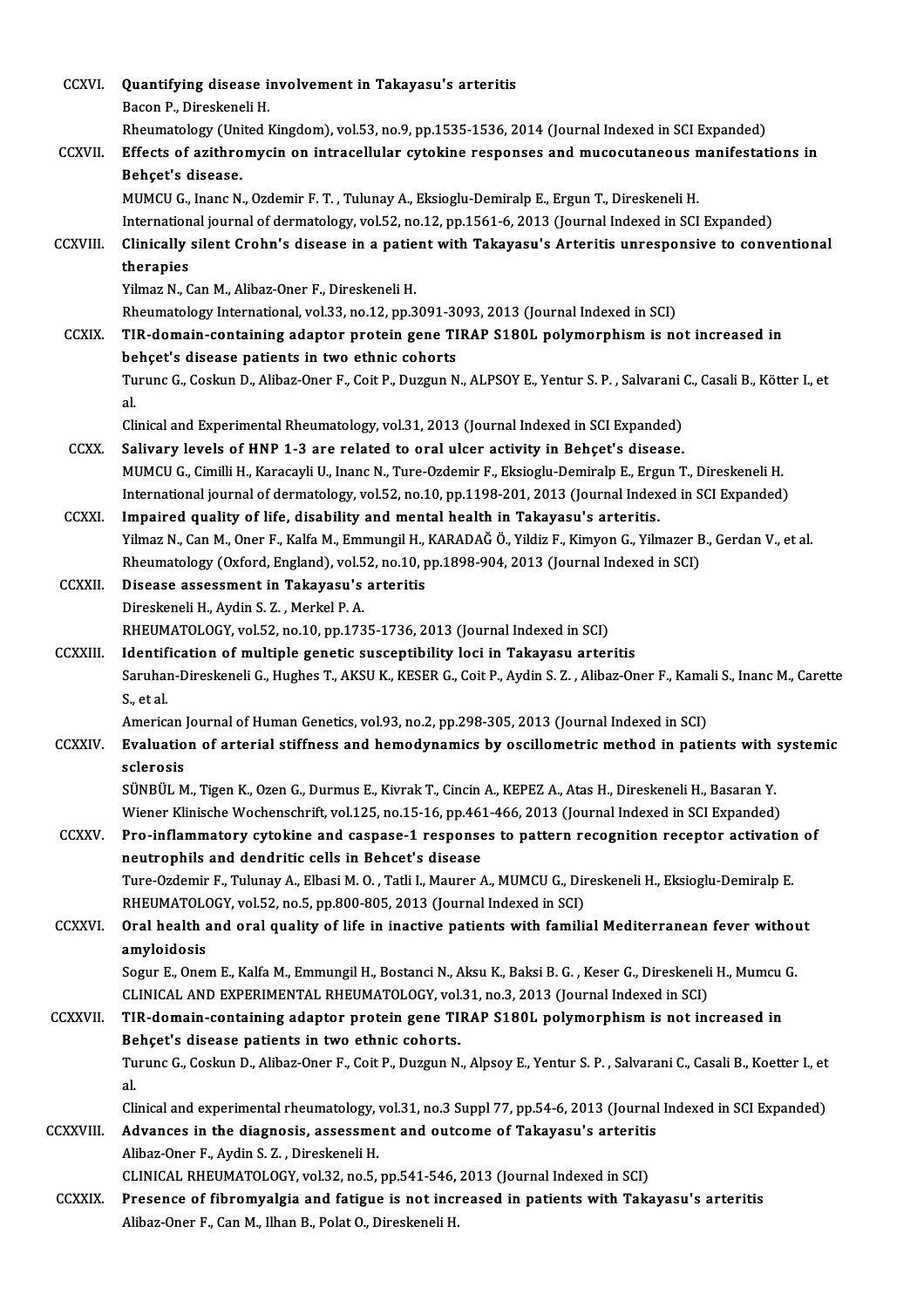|                  | PRESSE MEDICALE, vol.42, no.4, pp.717, 2013 (Journal Indexed in SCI)                                               |
|------------------|--------------------------------------------------------------------------------------------------------------------|
| <b>CCXXX</b>     | Identification of multiple independent susceptibility loci in the HLA region in Behcet's disease                   |
|                  | Hughes T., Coit P., Adler A., Yilmaz V., AKSU K., DÜZGÜN N., KESER G., ÇEFLE A., YAZICI A., Ergen A., et al.       |
|                  | NATURE GENETICS, vol.45, no.3, pp.319-324, 2013 (Journal Indexed in SCI)                                           |
| <b>CCXXXI</b>    | Activity and damage in granulomatosis with polyangiitis                                                            |
|                  | Yegin E. G., Can M., Yilmaz N., Aydin S. Z., Yavuz S., Tuglular S., Direskeneli H.                                 |
|                  | INTERNATIONAL JOURNAL OF RHEUMATIC DISEASES, vol.16, no.1, pp.61-71, 2013 (Journal Indexed in SCI)                 |
| <b>CCXXXII</b>   | Presence of Fibromyalgia in Patients with Takayasu's Arteritis                                                     |
|                  | Alibaz-Oner F., Can M., Ilhan B., Polat O., MUMCU G., Direskeneli H.                                               |
|                  | INTERNAL MEDICINE, vol.52, no.24, pp.2739-2742, 2013 (Journal Indexed in SCI)                                      |
| <b>CCXXXIII</b>  | Expression of regulatory receptors on gamma delta T Cells and their cytokine production in Behcet's                |
|                  | disease                                                                                                            |
|                  | Parlakgul G., Guney E., Erer B., Kilicaslan Z., Direskeneli H., Gul A., Saruhan-Direskeneli G.                     |
|                  | ARTHRITIS RESEARCH & THERAPY, vol.15, no.1, 2013 (Journal Indexed in SCI)                                          |
| <b>CCXXXIV</b>   | Accelerated infusion rates of rituximab are well tolerated and safe in rheumatology practice: a                    |
|                  | single-centre experience                                                                                           |
|                  | Can M., Alibaz-Oner F., Yilmaz-Oner S., Atagunduz P., Inanc N., Direskeneli H.                                     |
|                  | CLINICAL RHEUMATOLOGY, vol.32, no.1, pp.87-90, 2013 (Journal Indexed in SCI)                                       |
| CCXXXV           | A case of Takayasu's arteritis associated with familial Mediterranean fever                                        |
|                  | Alibaz-Oner F., Yilmaz N., Can M., Direskeneli H.                                                                  |
|                  | Clinical and Experimental Rheumatology, vol.30, no.SUPPL.72, 2012 (Journal Indexed in SCI Expanded)                |
| <b>CCXXXVI</b>   | Conventional DMARD therapy (methotrexate-sulphasalazine) may decrease the requirement of                           |
|                  | biologics in routine practice of ankylosing spondylitis patients: A real-life experience                           |
|                  | Can M., Aydin S. Z., Nigdelioglu A., Atagunduz P., Direskeneli H.                                                  |
|                  | INTERNATIONAL JOURNAL OF RHEUMATIC DISEASES, vol.15, no.6, pp.526-530, 2012 (Journal Indexed in SCI)               |
| <b>CCXXXVII</b>  | Lack of association between IL-6 gene polymorphisms and rheumatoid arthritis in Turkish                            |
|                  | population                                                                                                         |
|                  | Arman A., Coker A., Sarioz O., Inanc N., Direskeneli H.                                                            |
|                  | RHEUMATOLOGY INTERNATIONAL, vol.32, no.7, pp.2199-2201, 2012 (Journal Indexed in SCI)                              |
| <b>CXXXVIII.</b> | Salivary levels of antimicrobial peptides Hnp 1-3, Ll-37 and S100 in Behcet's disease.                             |
|                  | MUMCU G., Cimilli H., Karacayli U., Inanc N., Ture-Ozdemir F., Eksioglu-Demiralp E., Ergun T., Direskeneli H.      |
|                  | Archives of oral biology, vol.57, no.6, pp.642-6, 2012 (Journal Indexed in SCI Expanded)                           |
| <b>CCXXXIX</b>   | Effect of vitamin D deficiency and replacement on endothelial functions in Behcet's disease                        |
|                  | Can M., Gunes M., Haliloglu O. A., Haklar G., Inanc N., Yavuz D. G., Direskeneli H.                                |
|                  | CLINICAL AND EXPERIMENTAL RHEUMATOLOGY, vol.30, no.3, 2012 (Journal Indexed in SCI)                                |
| CCXL.            | Comparison of QuantiFERON-TB Gold test and tuberculin skin test for the identification of latent                   |
|                  | Mycobacterium tuberculosis infection in lupus patients                                                             |
|                  | Yilmaz N., Aydin S. Z., Inanc N., Karakurt S., Direskeneli H., Yavuz S.                                            |
|                  | Lupus, vol.21, no.5, pp.491-495, 2012 (Journal Indexed in SCI Expanded)                                            |
| <b>CCXLI</b>     | Patient-reported Outcomes in Polymyalgia Rheumatica                                                                |
|                  | Matteson E. L., Maradit-Kremers H., Cimmino M. A., Schmidt W. A., Schirmer M., Salvarani C., Bachta A., Dejaco C., |
|                  | Duftner C., Jensen H. S., et al.                                                                                   |
|                  | JOURNAL OF RHEUMATOLOGY, vol.39, no.4, pp.795-803, 2012 (Journal Indexed in SCI)                                   |
| <b>CCXLII</b>    | 2012 Provisional Classification Criteria for Polymyalgia Rheumatica A European League Against                      |
|                  | Rheumatism/American College of Rheumatology Collaborative Initiative                                               |
|                  | Dasgupta B., Cimmino M. A., Kremers H. M., Schmidt W. A., Schirmer M., Salvarani C., Bachta A., Dejaco C., Duftner |
|                  | C., Jensen H. S., et al.                                                                                           |
|                  | ARTHRITIS AND RHEUMATISM, vol.64, no.4, pp.943-954, 2012 (Journal Indexed in SCI)                                  |
| <b>CCXLIII.</b>  | Excess Cardiovascular Risk in Inflammatory Rheumatic Diseases: Pathophysiology and Targeted                        |
|                  | <b>Therapy</b><br>Onat A., Direskeneli H.                                                                          |
|                  |                                                                                                                    |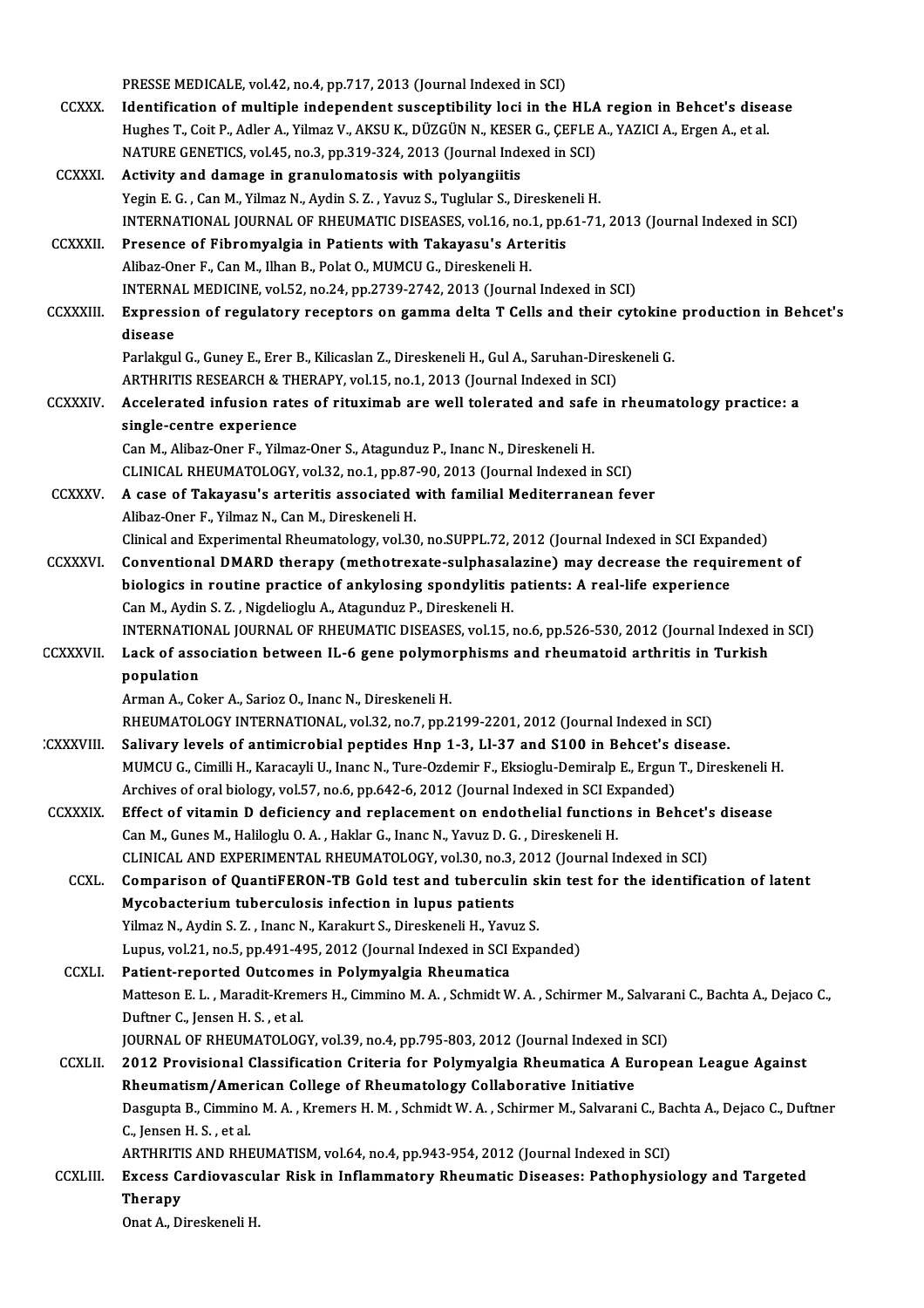CURRENTPHARMACEUTICALDESIGN,vol.18,no.11,pp.1465-1477,2012 (Journal Indexed inSCI) CURRENT PHARMACEUTICAL DESIGN, vol.18, no.11, pp.1465-1477, 2012 (Journal Indexed in S<br>CCXLIV. Takayasu's arteritis is associated with HLA-B\*52, but not with HLA-B\*51, in Turkey Sahin Z., Bicakcigil M., AKSU K., Kamali S., Akar S., ÖNEN F., KARADAĞ Ö., Ozbalkan Z., Ates A., Ozer H. T. E., et al. Takayasu's arteritis is associated with HLA-B\*52, but not with HLA-B\*<br>Sahin Z., Bicakcigil M., AKSU K., Kamali S., Akar S., ÖNEN F., KARADAĞ Ö., Ozbalka<br>ARTHRITIS RESEARCH & THERAPY, vol.14, no.1, 2012 (Journal Indexed in CCXLV. A putative functional variant within the UBAC2 gene is associated with increased risk of Behçet's<br>disease ARTHRITIS RESEARCH & THERAPY, vol.14, no.1, 2012 (Journal Indexed in SCI) A putative functional variant within the UBAC2 gene is associated with increased risk of Behçet's<br>disease<br>Sawalha A. H. , Hughes T., Nadig A., Yilmaz V., AKSU K., KESER G., ÇEFLE A., YAZICI A., Ergen A., Alarcon-Riquelme M disease<br>Sawalha<br>E. , et al.<br>Arthritic Sawalha A. H. , Hughes T., Nadig A., Yilmaz V., AKSU K., KESER G., ÇEFLE A., YAZICI A., Ergen A., Ala<br>E. , et al.<br>Arthritis and Rheumatism, vol.63, no.11, pp.3607-3612, 2011 (Journal Indexed in SCI Expanded)<br>Begylation of E., et al.<br>Arthritis and Rheumatism, vol.63, no.11, pp.3607-3612, 2011 (Journal Indexed in SCI I<br>CCXLVI. Regulation of T(H)17 and regulatory T cells in patients with Behcet disease<br>Direskeneli H., Fujita H., Akdis C. A. Arthritis and Rheumatism, vol.63, r<br>Regulation of T(H)17 and regu<br>Direskeneli H., Fujita H., Akdis C. A.<br>JOUPNAL OF ALLERCY AND CLINU Regulation of T(H)17 and regulatory T cells in patients with Behcet disease<br>Direskeneli H., Fujita H., Akdis C. A.<br>JOURNAL OF ALLERGY AND CLINICAL IMMUNOLOGY, vol.128, no.3, pp.665-666, 2011 (Journal Indexed in SCI)<br>Assess Direskeneli H., Fujita H., Akdis C. A.<br>JOURNAL OF ALLERGY AND CLINICAL IMMUNOLOGY, vol.128, no.3, pp.665-666,<br>CCXLVII. Assessment of disease activity and progression in Takayasu's arteritis Assessment of disease activity and progression in Takayasu's arteritis<br>DİRESKENELİR.H., AYDIN S., Merkel P. Clinical and Experimental Rheumatology, vol.29, 2011 (Journal Indexed in SCI) CCXLVIII. The OMERACT core set of outcome measures for use in clinical trials of ANCA-associated vasculitis Clinical and Experimental Rheumatology, vol.29, 2011 (Journal Indexed in SCI)<br>The OMERACT core set of outcome measures for use in clinical trials of ANCA-associated vasc<br>Merkel P. A. , Aydin S. Z. , Boers M., Direskeneli H The OMERACT core set of outcome measures for use in clinical trials of ANCA-assoc<br>Merkel P. A. , Aydin S. Z. , Boers M., Direskeneli H., Herlyn K., Seo P., Suppiah R., Tomasson G., Lu<br>Journal of Rheumatology, vol.38, no.7, Merkel P. A. , Aydin S. Z. , Boers M., Direskeneli H., Herlyn K., Seo P., Suppiah R., Tomasson G., Luqmani R. A.<br>Journal of Rheumatology, vol.38, no.7, pp.1480-1486, 2011 (Journal Indexed in SCI Expanded)<br>CCXLIX. Developme Journal of Rheumatology, vol.38, no.7<br>Development of outcome measur<br>challenges, and research agenda<br>Direckaneli H. Aydin S.7., Kermani T. Development of outcome measures for large-vessel vasculitis for use in clinical trials: Opportur<br>challenges, and research agenda<br>Direskeneli H., Aydin S. Z. , Kermani T. A. , Matteson E. L. , Boers M., Herlyn K., Luqmani R challenges, and research agenda<br>Direskeneli H., Aydin S. Z. , Kermani T. A. , Matteson E. L. , Boers M., Herlyn K., Luqmani R. A. , Neogi T., Seo P.,<br>Suppiah R., et al. Direskeneli H., Aydin S. Z. , Kermani T. A. , Matteson E. L. , Boers M., Herlyn K., Luqmani R. A. , Ne<br>Suppiah R., et al.<br>Journal of Rheumatology, vol.38, no.7, pp.1471-1479, 2011 (Journal Indexed in SCI Expanded)<br>II 18 Bo CCL. IL18 Polymorphism Is Associated with Behcet's Disease But Not Lupus in Patients from Turkey<br>Htoon J., Nadig A., Hughes T., Yavuz S., Direskenel H., Saruhan-Direskeneli G., Sawalha A. H. Journal of Rheumatology, vol.38, no.7, pp.1471-1479, 2011 (Journal Indexed in SCI Expand<br>IL18 Polymorphism Is Associated with Behcet's Disease But Not Lupus in Patien<br>Htoon J., Nadig A., Hughes T., Yavuz S., Direskenel H., IL18 Polymorphism Is Associated with Behcet's Disease But Not Lupus in Pat<br>Htoon J., Nadig A., Hughes T., Yavuz S., Direskenel H., Saruhan-Direskeneli G., Sawalha A.<br>JOURNAL OF RHEUMATOLOGY, vol.38, no.5, pp.962-963, 2011 CCLI. Long-termefficacy and safety of low-dose and dose-escalating interferon alfa-2a therapy in **JOURNAL OF RHEUMATOLOC**<br>Long-term efficacy and sa<br>refractory Behçet uveitis<br>Onal S. Karakaglu H. KOC A Onal S., Kazokoglu H., KOÇ A., AKMAN M., Bavbek T., Direskeneli H., Yavuz S. Archives of Ophthalmology, vol.129, no.3, pp.288-294, 2011 (Journal Indexed in SCI Expanded) CCLII. Validation of ultrasound imaging for Achilles entheseal fibrocartilage in bovines and description of Archives of Ophthalmology, vol.129, no.3, pp.288<br>Validation of ultrasound imaging for Achill<br>changes in humans with spondyloarthritis<br>Ardin S.Z., Bos E. Bossi O. Eilinnussi E. Wakafia Validation of ultrasound imaging for Achilles entheseal fibrocartilage in bovines and description of<br>changes in humans with spondyloarthritis<br>Aydin S. Z. , Bas E., Basci O., Filippucci E., Wakefield R. J. , ÇELİKEL Ç., Kar **Changes in humans wit**<br>Aydin S. Z. , Bas E., Basci C<br>DİRESKENELİ R. H. , et al.<br>ANNALS OF TUE PUEUM. Aydin S. Z. , Bas E., Basci O., Filippucci E., Wakefield R. J. , ÇELİKEL Ç., Karahan M., ATAGÜNDÜZ M. P. , .<br>DİRESKENELİ R. H. , et al.<br>ANNALS OF THE RHEUMATIC DISEASES, vol.69, no.12, pp.2165-2168, 2010 (Journal Indexed i DIRESKENELI R. H., et al.<br>ANNALS OF THE RHEUMATIC DISEASES, vol.69, no.12, pp.2165-2168, 2010 (Journal<br>CCLIII. Determinants of early radiographic progression in ankylosing spondylitis ANNALS OF THE RHEUMATIC DISEASES, vol.69, no.12, pp.2<br>Determinants of early radiographic progression in a<br>Atagunduz P., Aydin S. Z. , Bahadir C., Erer B., Direskeneli H.<br>Journal of Bhoumatology, vol.27, no.11, np.2256, 226 Determinants of early radiographic progression in ankylosing spondylitis<br>Atagunduz P., Aydin S. Z. , Bahadir C., Erer B., Direskeneli H.<br>Journal of Rheumatology, vol.37, no.11, pp.2356-2361, 2010 (Journal Indexed in SCI Ex Atagunduz P., Aydin S. Z. , Bahadir C., Erer B., Direskeneli H.<br>Journal of Rheumatology, vol.37, no.11, pp.2356-2361, 2010 (Journal Indexed in SCI Expanded)<br>CCLIV. Anti-Saccaromyces Cerevisiae antibodies (ASCA) are elevate Journal of Rheumatology, vol.37, no<br>Anti-Saccaromyces Cerevisiae a<br>in autoimmune thyroid disease<br>Yarici D. Ardin S. 7 - YAVUZ D. TAB Anti-Saccaromyces Cerevisiae antibodies (ASCA) are elevated in auto<br>in autoimmune thyroid disease<br>Yazici D., Aydin S. Z. , YAVUZ D., TARÇIN Ö., Deyneli O., Direskeneli H., Akalin S.<br>Endesrine vel 38 no 3 nn 194 198 2010 (J in autoimmune thyroid disease<br>Yazici D., Aydin S. Z. , YAVUZ D., TARÇIN Ö., Deyneli O., Direskeneli H., Akalin S.<br>Endocrine, vol.38, no.2, pp.194-198, 2010 (Journal Indexed in SCI Expanded)<br>Assessment of disease astivity a Yazici D., Aydin S. Z. , YAVUZ D., TARÇIN Ö., Deyneli O., Direskeneli H., Akalin S.<br>Endocrine, vol.38, no.2, pp.194-198, 2010 (Journal Indexed in SCI Expanded)<br>CCLV. Assessment of disease activity and progression in Takaya Endocrine, vol.38, no.2, pp.194-198, 2010 (Journal Indexed in SCI Expanded)<br>Assessment of disease activity and progression in Takayasu's arterit<br>Takayasu Assessment of disease activity and progression in Takayasu's arteritis with Disease Extent Ind<br>Takayasu<br>Aydin S. Z. , Yilmaz N., Akar S., AKSU K., Kamali S., Yucel E., KARADAĞ Ö., Bicakcigil M., Ozer H., KİRAZ S., et al.<br>R Aydin S. Z., Yilmaz N., Akar S., AKSU K., Kamali S., Yucel E., KARADAĞ Ö., Bicakcigil M., Ozer H., KİRAZ S., et al. CCLVI. Assessment of latent tuberculosis infection in Takayasu arteritis with tuberculin skin test and RHEUMATOLOGY, vol.49, no.10, pp.1889-1893, 2010 (Journal Indexed in SCI) Assessment of latent tuberculosis infection in Takayasu arteritis with tuberculin skin test and<br>Quantiferon-TB Gold test<br>KARADAĞ Ö., AKSU K., Sahin A., YARGUCU ZİHNİ F., ŞENER B., Inanc N., KALYONCU U., Aydin S. Z. , Ascio **Quantiferon-TB<br>KARADAĞ Ö., AKS<br>Ocakci P. T. , et al.**<br>Pheumatelegy Int Ocakci P. T. , et al.<br>Rheumatology International, vol.30, no.11, pp.1483-1487, 2010 (Journal Indexed in SCI Expanded)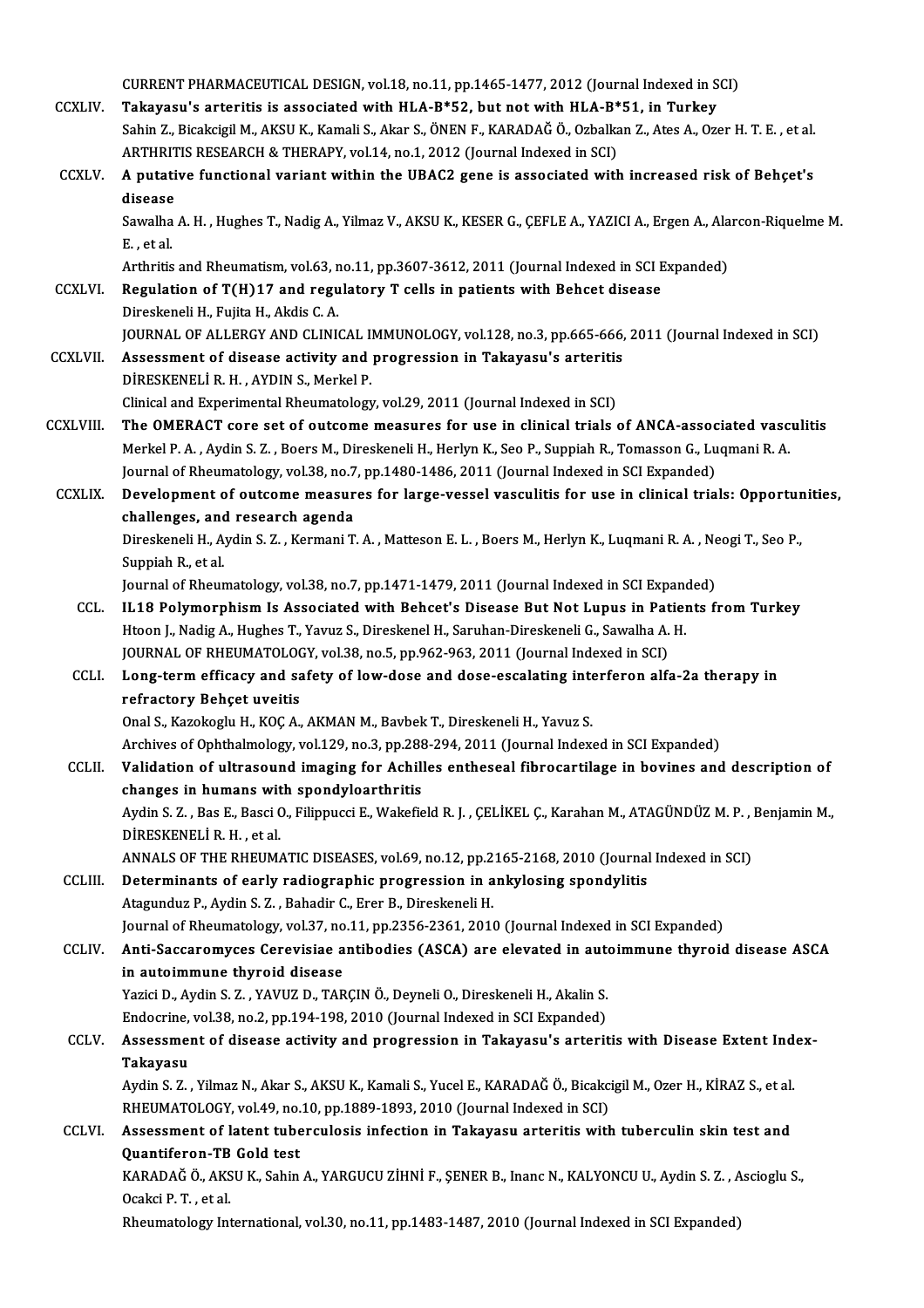| CCLVII.         | Active disease requiring TNF-alpha-antagonist therapy can be well discriminated with different<br>ASDAS sets: a prospective, follow-up of disease activity assessment in ankylosing spondylitis<br>Aydin S. Z., Can M., Atagunduz P., Direskeneli H. |
|-----------------|------------------------------------------------------------------------------------------------------------------------------------------------------------------------------------------------------------------------------------------------------|
|                 | CLINICAL AND EXPERIMENTAL RHEUMATOLOGY, vol.28, no.5, pp.752-755, 2010 (Journal Indexed in SCI)                                                                                                                                                      |
| CCLVIII.        | Comment on: Monitoring Achilles enthesitis in ankylosing spondylitis during TNF-alpha antagonist                                                                                                                                                     |
|                 | therapy: an ultrasound study: reply                                                                                                                                                                                                                  |
|                 | Aydin S. Z., KARADAĞ Ö., Filippucci E., Atagunduz P., AKDOĞAN A., KALYONCU U., Grassi W., Direskeneli H.                                                                                                                                             |
|                 | RHEUMATOLOGY, vol.49, no.7, pp.1419-1420, 2010 (Journal Indexed in SCI)                                                                                                                                                                              |
| <b>CCLIX</b>    | EFFECTS OF AZITHROMYCIN ON IN VITRO INTRACELLULAR CYTOKINE RESPONSES IN BEHCET'S<br><b>DISEASE</b>                                                                                                                                                   |
|                 | MUMCU G., Inanc N., Ozdemir F. T., Tulunay A., Eksioglu-demiralp E., Ergun T., Direskeneli H.                                                                                                                                                        |
|                 | CLINICAL AND EXPERIMENTAL RHEUMATOLOGY, vol.28, no.4, 2010 (Journal Indexed in SCI)                                                                                                                                                                  |
| <b>CCLX</b>     | ROLE OF GAMMA DELTA plus T CELLS IN BEHCET'S DISEASE                                                                                                                                                                                                 |
|                 | Guney E., Parlakgul G., Erer B., Direskeneli H., Gül A., Direskeneli G. S.                                                                                                                                                                           |
|                 | CLINICAL AND EXPERIMENTAL RHEUMATOLOGY, vol.28, no.4, 2010 (Journal Indexed in SCI)                                                                                                                                                                  |
| <b>CCLXI</b>    | THE EFFECTS OF DENTAL AND PERIODONTAL TREATMENTS ON ORAL HEALTH RELATED QUALITY                                                                                                                                                                      |
|                 | OF LIFE IN BEHCET'S DISEASE                                                                                                                                                                                                                          |
|                 | Karacayli U., Mumeu G., Simsek I., Pay S., Erdem H., Direskeneli H., Gunaydin Y., Kose O., Dinc A.                                                                                                                                                   |
| <b>CCLXII</b>   | CLINICAL AND EXPERIMENTAL RHEUMATOLOGY, vol.28, no.4, 2010 (Journal Indexed in SCI)<br>COULD MINIMAL CLINICALLY IMPORTANT IMPROVEMENT FOR OHIP-14 REFLECT CHANGES IN ORAL                                                                            |
|                 | ULCER ACTIVITY IN BEHCET'S DISEASE?                                                                                                                                                                                                                  |
|                 | MUMCU G., Inanc N., Karacayli U., Cimilli H., ŞİŞMAN KİTAPÇI N., Ergun T., Direskeneli H.                                                                                                                                                            |
|                 | CLINICAL AND EXPERIMENTAL RHEUMATOLOGY, vol.28, no.4, 2010 (Journal Indexed in SCI)                                                                                                                                                                  |
| <b>CCLXIII.</b> | ORAL HEALTH RELATED QUALITY OF LIFE IS RELATED TO ORAL ULCER ACTIVITY INDEX IN                                                                                                                                                                       |
|                 | <b>BEHCET'S DISEASE</b>                                                                                                                                                                                                                              |
|                 | MUMCU G., Inanc N., Karacaylu U., Cimilli H., ŞİŞMAN KİTAPÇI N., Ergun T., Direskeneli H.                                                                                                                                                            |
|                 | CLINICAL AND EXPERIMENTAL RHEUMATOLOGY, vol.28, no.4, 2010 (Journal Indexed in SCI)                                                                                                                                                                  |
| <b>CCLXIV</b>   | VITAMIN D STATUS AND ENDOTHELIAL DYSFUNCTION IN BEHCET'S DISEASE                                                                                                                                                                                     |
|                 | Can M., Gunes M., Inanc N., Asmaz O., YAVUZ D., Direskeneli H.                                                                                                                                                                                       |
|                 | CLINICAL AND EXPERIMENTAL RHEUMATOLOGY, vol.28, no.4, 2010 (Journal Indexed in SCI)                                                                                                                                                                  |
| <b>CCLXV</b>    | COMMON VARIANTS WITHIN THE UBAC2 GENE ARE ASSOCIATED WITH INCREASED RISK OF<br><b>BEHCET'S DISEASE</b>                                                                                                                                               |
|                 | Sawalha A., Hughes T., Nadig A., Yilmaz V., AKSU K., KESER G., CEFLE A., YAZICI A., Ergen A., Direskeneli H., et al.                                                                                                                                 |
|                 | CLINICAL AND EXPERIMENTAL RHEUMATOLOGY, vol.28, no.4, 2010 (Journal Indexed in SCI)                                                                                                                                                                  |
| <b>CCLXVI</b>   | <b>CHANGES IN ORAL HEALTH IN PATIENTS WITH BEHCET'S DISEASE: 10-YEAR FOLLOW UP</b>                                                                                                                                                                   |
|                 | MUMCU G., Inanc N., Ergun T., Direskeneli H.                                                                                                                                                                                                         |
|                 | CLINICAL AND EXPERIMENTAL RHEUMATOLOGY, vol.28, no.4, 2010 (Journal Indexed in SCI)                                                                                                                                                                  |
| <b>CCLXVII</b>  | <b>EXPRESSION OF TRANSCRIPTION FACTORS OF CD4+T HELPER CELLS IN BEHCET'S DISEASE</b>                                                                                                                                                                 |
|                 | Parlakgul G., Yilmaz V., Guney E., Guner H. A., Erer B., Direskeneli H., Gül A., Direskeneli G. S.                                                                                                                                                   |
| CCLXVIII        | CLINICAL AND EXPERIMENTAL RHEUMATOLOGY, vol.28, no.4, 2010 (Journal Indexed in SCI)<br>IMMUNE AND INFLAMMATORY GENE EXPRESSIONS ARE DIFFERENT IN BEHCET'S DISEASE                                                                                    |
|                 | <b>COMPARED TO FAMILIAL MEDITERRANEAN FEVER</b>                                                                                                                                                                                                      |
|                 | Ozdemir F. T., Demiralp E. E., Aydin S. Z., Direskeneli G. S., Direskeneli H.                                                                                                                                                                        |
|                 | CLINICAL AND EXPERIMENTAL RHEUMATOLOGY, vol.28, no.4, 2010 (Journal Indexed in SCI)                                                                                                                                                                  |
| <b>CCLXIX</b>   | Monitoring Achilles enthesitis in ankylosing spondylitis during TNF-alpha antagonist therapy: an                                                                                                                                                     |
|                 | ultrasound study                                                                                                                                                                                                                                     |
|                 | Aydin S. Z., KARADAĞ Ö., Filippucci E., Atagunduz P., AKDOĞAN A., KALYONCU U., Grassi W., Direskeneli H.                                                                                                                                             |
|                 | RHEUMATOLOGY, vol.49, no.3, pp.578-582, 2010 (Journal Indexed in SCI)                                                                                                                                                                                |
| <b>CCLXX</b>    | Confirmation of an Association Between rs6822844 at the IL2-IL21 Region and Multiple                                                                                                                                                                 |
|                 | <b>Autoimmune Diseases</b>                                                                                                                                                                                                                           |
|                 | Maiti A. K., Kim-Howard X., Viswanathan P., Guillen L., Rojas-Villarraga A., Deshmukh H., Direskeneli H., Saruhan-                                                                                                                                   |
|                 |                                                                                                                                                                                                                                                      |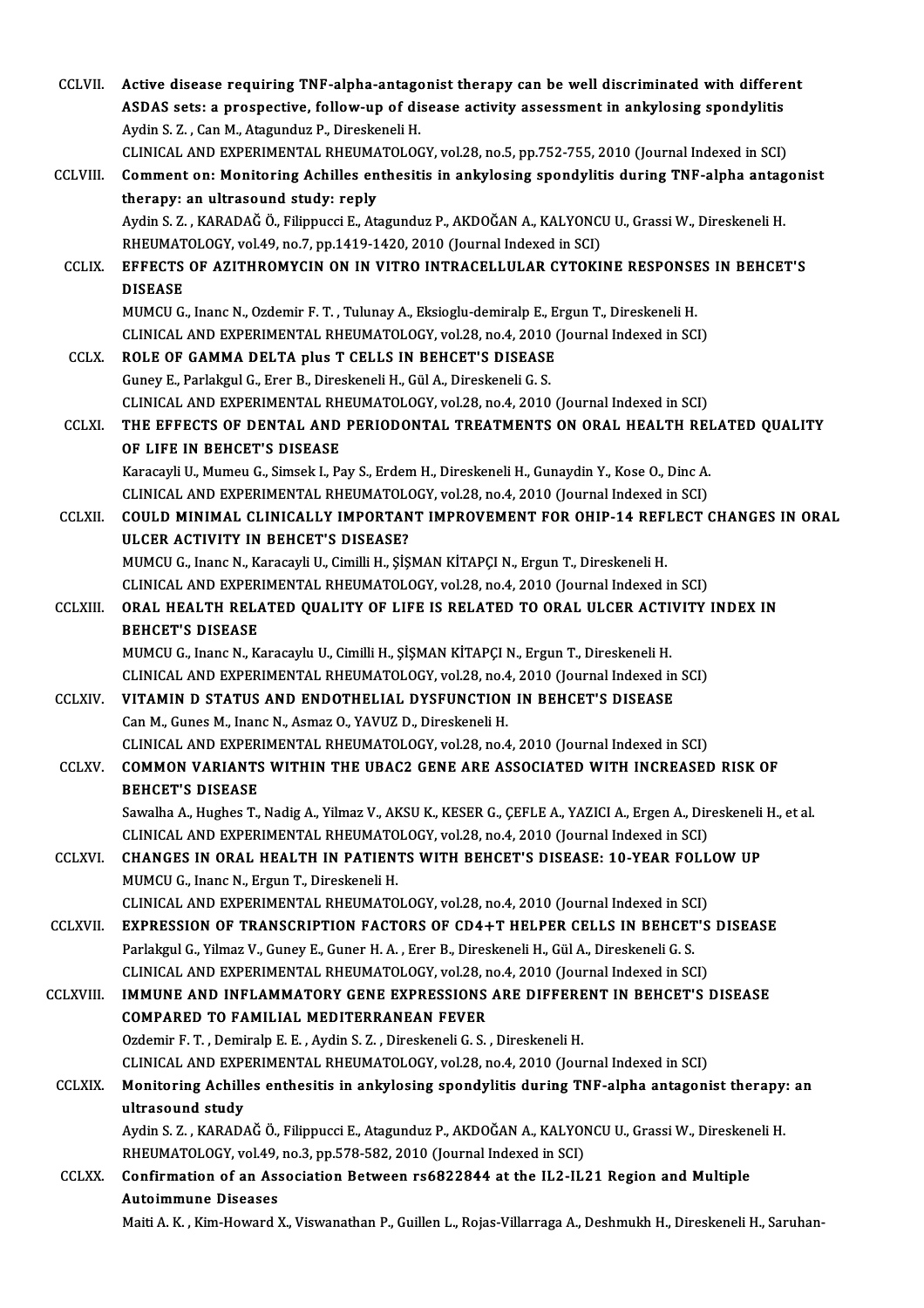|                   | Direskeneli G., Canas C., Tobon G. J., et al.                                                                                                                                                 |
|-------------------|-----------------------------------------------------------------------------------------------------------------------------------------------------------------------------------------------|
| <b>CCLXXI</b>     | ARTHRITIS AND RHEUMATISM, vol.62, no.2, pp.323-329, 2010 (Journal Indexed in SCI)<br><b>Disease Mechanisms</b>                                                                                |
|                   | DIRESKENELI R. H., Saruhan-Direskeneli G.                                                                                                                                                     |
|                   | BEHCET'S SYNDROME, pp.243-264, 2010 (Journal Indexed in SCI)                                                                                                                                  |
| <b>CCLXXII.</b>   | The 10-year follow-up data of the Euro-Lupus Nephritis Trial comparing low-dose and high-dose                                                                                                 |
|                   | intravenous cyclophosphamide                                                                                                                                                                  |
|                   | Houssiau F. A., Vasconcelos C., D'Cruz D., Sebastiani G. D., de Ramon Garrido E., Danieli M. G., Abramovicz D.,                                                                               |
|                   | Blockmans D., Cauli A., Direskeneli H., et al.                                                                                                                                                |
|                   | Annals of the Rheumatic Diseases, vol.69, no.1, pp.61-64, 2010 (Journal Indexed in SCI Expanded)                                                                                              |
| <b>CCLXXIII</b>   | Mannose binding lectin levels are not related to radiographic damage in ankylosing spondylitis                                                                                                |
|                   | Aydin S. Z., Atagunduz P., Erer B., Bahadir C., Inanc N., Direskeneli H.                                                                                                                      |
|                   | RHEUMATOLOGY INTERNATIONAL, vol.30, no.3, pp.415-417, 2010 (Journal Indexed in SCI)                                                                                                           |
| <b>CCLXXIV</b>    | Musculo-skeletal and vascular involvement in Behcet's disease Behçet hastaliğinda kas, iskelet                                                                                                |
|                   | sistemi ve damar tutulumu                                                                                                                                                                     |
|                   | Can M, Direskeneli H.                                                                                                                                                                         |
|                   | Turkderm Deri Hastaliklari ve Frengi Arsivi, vol.43, no.SUPPL. 2, pp.54-60, 2009 (Journal Indexed in SCI Expanded)                                                                            |
| <b>CCLXXV</b>     | Reliability of high-resolution ultrasonography in the assessment of Achilles tendon enthesopathy in<br>seronegative spondyloarthropathies                                                     |
|                   | Filippucci E., AYDIN S., KARADAĞ Ö., Salaffi F., Gutierrez M., DİRESKENELİ R. H., Grassi W.                                                                                                   |
|                   | ANNALS OF THE RHEUMATIC DISEASES, vol.68, no.12, pp.1850-1855, 2009 (Journal Indexed in SCI)                                                                                                  |
| <b>CCLXXVI.</b>   | Agreement between quantiferon-TB gold test and tuberculin skin test in the identification of latent                                                                                           |
|                   | tuberculosis infection in patients with rheumatoid arthritis and ankylosing spondylitis                                                                                                       |
|                   | Inanc N., Aydin S. Z., KARAKURT S., Atagunduz P., Yavuz S., Direskeneli H.                                                                                                                    |
|                   | Journal of Rheumatology, vol.36, no.12, pp.2675-2681, 2009 (Journal Indexed in SCI Expanded)                                                                                                  |
| <b>CCLXXVII</b>   | A composite index for determining the impact of oral ulcer activity in Behcet's disease and recurrent                                                                                         |
|                   | aphthous stomatitis.                                                                                                                                                                          |
|                   | MUMCU G., Sur H., Inanc N., Karacayli U., Cimilli H., ŞİŞMAN KİTAPÇI N., Ergun T., Direskeneli H.                                                                                             |
|                   | Journal of oral pathology & medicine : official publication of the International Association of Oral Pathologists and                                                                         |
|                   | the American Academy of Oral Pathology, vol.38, no.10, pp.785-91, 2009 (Journal Indexed in SCI Expanded)                                                                                      |
| <b>CLXXVIII</b> : | No association of PTPN22 gene polymorphism with rheumatoid arthritis in Turkey                                                                                                                |
|                   | Sahin N., GÜNDÜZ F., Inanc N., DİRESKENELİ R. H., Saruhan-Direskeneli G.                                                                                                                      |
| <b>CCLXXIX</b>    | RHEUMATOLOGY INTERNATIONAL, vol.30, no.1, pp.81-83, 2009 (Journal Indexed in SCI)<br>Low dose and dose escalating therapy of interferon alfa-2a in the treatment of refractory and sight-     |
|                   | threatening Behçet's uveitis                                                                                                                                                                  |
|                   | Onal S., Kazokoglu H., KOÇ A., AKMAN M., Bavbek T., Direskeneli H., Yavuz S.                                                                                                                  |
|                   | Clinical and Experimental Rheumatology, vol.27, no.2 SUPPL.53, 2009 (Journal Indexed in SCI Expanded)                                                                                         |
| <b>CCLXXX.</b>    | Takayasu's Arteritis in Turkey: an update                                                                                                                                                     |
|                   | Direskeneli H.                                                                                                                                                                                |
|                   | CLINICAL AND EXPERIMENTAL RHEUMATOLOGY, vol.27, no.5, pp.730, 2009 (Journal Indexed in SCI)                                                                                                   |
| <b>CCLXXXI</b>    | Peripheral and axial new bone formation is different according to gender in ankylosing spondylitis                                                                                            |
|                   | Aydin S. Z., Keser G., Inal V., Yazisiz V., Karadag O., Birlik M., Atagunduz P., Erken E., Direskeneli H., Pay S.                                                                             |
|                   | CLINICAL AND EXPERIMENTAL RHEUMATOLOGY, vol.27, no.5, pp.723-724, 2009 (Journal Indexed in SCI)                                                                                               |
| <b>CCLXXXII</b>   | Assessment of clinical activity with DEI Tak index for the follow-up of Takayasu's Arteritis in Turkey                                                                                        |
|                   | Aydin S. Z. , Yilmaz N., Akar S., AKSU K., Kamali S., Yucel E., KARADAĞ Ö., Bicakcigil M., Ozer H., KİRAZ S., et al.                                                                          |
|                   | APMIS, vol.117, pp.82, 2009 (Journal Indexed in SCI)                                                                                                                                          |
| <b>CLXXXIII.</b>  | Low-dose Interferon Alfa-2a Therapy in Severe Uveitis Associated with Behcet Disease                                                                                                          |
|                   | Onal S., Kazokoglu H., DİRESKENELİ R. H., Yavuz S.                                                                                                                                            |
| <b>CLXXXIV</b>    | AMERICAN JOURNAL OF OPHTHALMOLOGY, vol.147, no.6, pp.1109-1110, 2009 (Journal Indexed in SCI)<br>Identification of novel genetic susceptibility loci for Behçet's disease using a genome-wide |
|                   | association study                                                                                                                                                                             |
|                   |                                                                                                                                                                                               |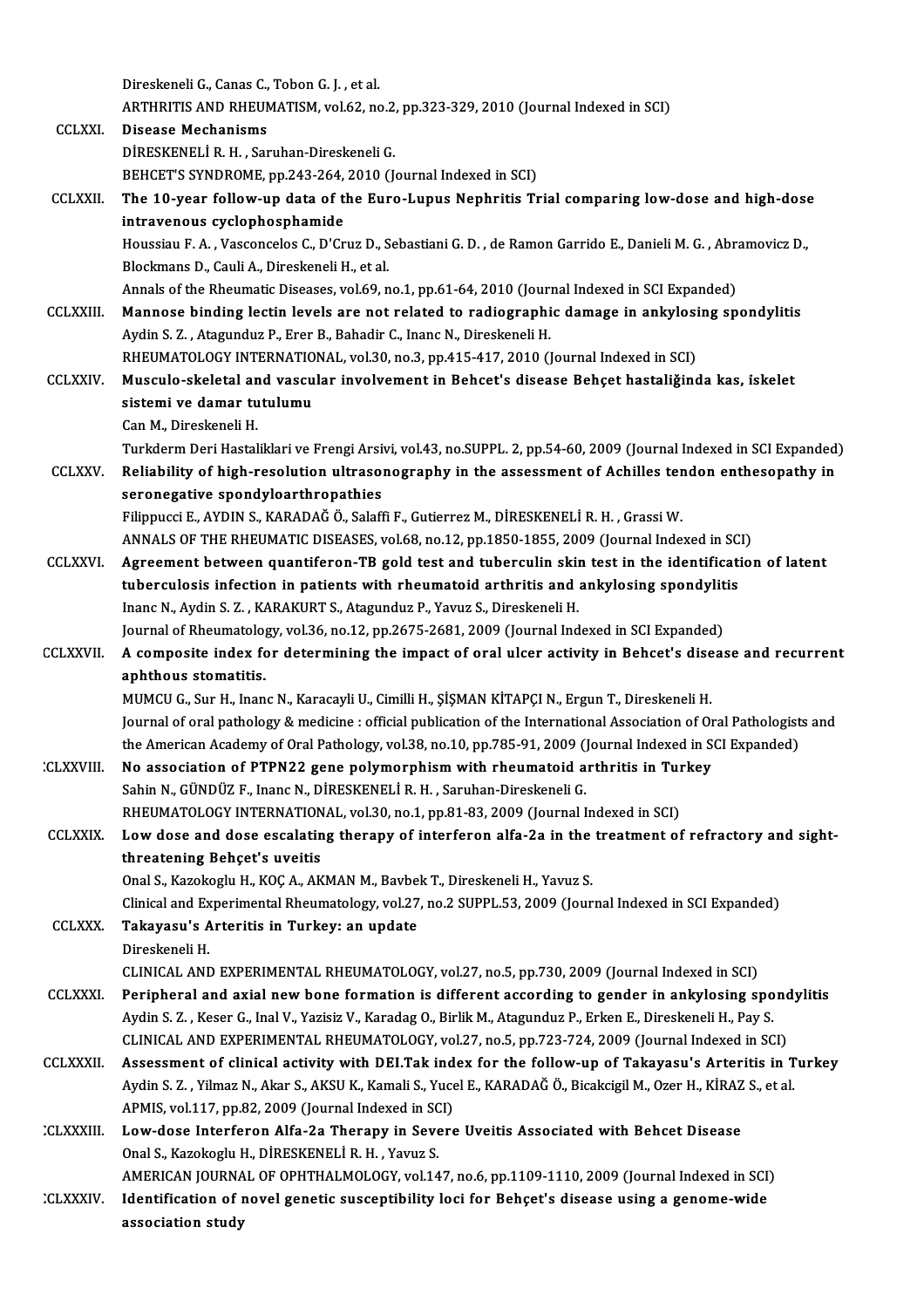Fei Y., Webb R., Cobb B. L., Direskeneli H., Saruhan-Direskeneli G., Sawalha A. H.

Fei Y., Webb R., Cobb B. L. , Direskeneli H., Saruhan-Direskeneli G., Sawalha A. H.<br>Arthritis Research and Therapy, vol.11, no.3, 2009 (Journal Indexed in SCI Expanded)<br>The class association between dental and noriodental CCLXXXV. The close association between dental and periodontal treatments and oral ulcer course in behcet's Arthritis Research and Therapy, vol.11, no<br>The close association between denta<br>disease: A prospective clinical study<br>Kanagayli II, MIMCUC, Simeak L, Bay S, K Karacayli U., MUMCU G., Simsek I., Pay S., Kose O., Erdem H., Direskeneli H., Gunaydin Y., Dinc A. Journal of Oral Pathology and Medicine, vol.38, no.5, pp.410-415, 2009 (Journal Indexed in SCI Expanded) Karacayli U., MUMCU G., Simsek I., Pay S., Kose O., Erdem H., Direskeneli H., Gunaydin Y., Dinc A.<br>Journal of Oral Pathology and Medicine, vol.38, no.5, pp.410-415, 2009 (Journal Indexed in SCI Expanded)<br>CLXXXVI. Oral heal Journal of Oral Path<br>Oral health and r<br>Behcet's disease.<br>Mumau C. Niari S. ( Oral health and related quality of life status in patients from UK and Turkey: a comparative study<br>Behcet's disease.<br>Mumcu G., Niazi S., Stewart J., Hagi-Pavli E., Gokani B., Seoudi N., Ergun T., Yavuz S., Stanford M., For Behcet's disease.<br>Mumcu G., Niazi S., Stewart J., Hagi-Pavli E., Gokani B., Seoudi N., Ergun T., Yavuz S., Stanford M., Fortune F., et al.<br>Journal of oral pathology & medicine : official publication of the International As Mumcu G., Niazi S., Stewart J., Hagi-Pavli E., Gokani B., Seoudi N., Ergun T., Yavuz S., Stanford M., Fortune F., et al.<br>Journal of oral pathology & medicine : official publication of the International Association of Oral Journal of oral pathology & medicine : official publication of the International Association of Oral Pathologists and<br>the American Academy of Oral Pathology, vol.38, no.5, pp.406-9, 2009 (Journal Indexed in SCI Expanded)<br>C the American Academy of Oral Pathology, vol.38, no.5, pp.406-9, 2009 (Journal Indexed in SCI Expanded)<br>Association of salivary S. mutans colonisation and mannose-binding lectin deficiency with ge<br>Behçet's disease. Mumcu G., Inanc N., Aydin S. Z., Ergun T., Direskeneli H. Behçet's disease.<br>Mumcu G., Inanc N., Aydin S. Z. , Ergun T., Direskeneli H.<br>Clinical and experimental rheumatology, vol.27, no.2 Suppl 53, 2009 (Journal Indexed in SCI Expanded)<br>Tekeyeey's arteritis in Turkey, , clinical Mumcu G., Inanc N., Aydin S. Z. , Ergun T., Direskeneli H.<br>Clinical and experimental rheumatology, vol.27, no.2 Suppl 53, 2009 (Journal Indexed in SCI E<br>LXXXVIII. Takayasu's arteritis in Turkey - clinical and angiographic Clinical and experimental rheumatology, vol.27, no.2 Suppl 53, 2009 (Journal Indexed in SCI Expanded)<br>Takayasu's arteritis in Turkey - clinical and angiographic features of 248 patients<br>Bicakcigil M., Aksu K., Kamali S., O Takayasu's arteritis in Turkey - clinical and angiographic features of 248 patients<br>Bicakcigil M., Aksu K., Kamali S., Ozbalkan Z., Ates A., Karadag O., Ozer H. T. E. , Seyahi E., Akar S.<br>CLINICAL AND EXPERIMENTAL RHEUMATO Bicakcigil M., Aksu K., Kamali S., Ozbalkan Z., Ates A., Karadag O., Ozer H. T. E. , Seyahi E., Akar S., Onen F., et al.<br>CLINICAL AND EXPERIMENTAL RHEUMATOLOGY, vol.27, no.1, 2009 (Journal Indexed in SCI)<br>CLXXXIX. A rare c CLINICAL AND EXPERIMEN<br>A rare case of spontane<br>review of the literature A rare case of spontaneous, bilateral Achilles tendon r<br>review of the literature<br>Aydin S. Z. , Atagunduz P., Filippucci E., Yavuz S., Direskeneli H.<br>Lunus vol 17 no 11 nn 1051 1052-2008 (Jaurnal Indexed in review of the literature<br>Aydin S. Z. , Atagunduz P., Filippucci E., Yavuz S., Direskeneli H.<br>Lupus, vol.17, no.11, pp.1051-1052, 2008 (Journal Indexed in SCI Expanded)

- CCXC. Skinmanifestations of rheumatoid arthritis: a study of 215 Turkish patients. Lupus, vol.17, no.11, pp.1051-1052, 2008 (Journal Indexed in SCI Expanded)<br>Skin manifestations of rheumatoid arthritis: a study of 215 Turkish<br>Ergun T., Inanc N., Tuney D., Kotiloglu E. K. , Seckin D., Tetik C., Direskenel Skin manifestations of rheumatoid arthritis: a study of 215 Turkish patients.<br>Ergun T., Inanc N., Tuney D., Kotiloglu E. K. , Seckin D., Tetik C., Direskeneli H.<br>International journal of dermatology, vol.47, no.9, pp.894-9 Ergun T., Inanc N., Tuney D., Kotiloglu E. K., Seckin D., Tetik C., Direskeneli I<br>International journal of dermatology, vol.47, no.9, pp.894-902, 2008 (Journ<br>CCXCI. CD8+CD28-, suppressive T cells in systemic lupus erythema
- International journal of dermatology, vol.47, no.9, pp.894<br>CD8+CD28-, suppressive T cells in systemic lupus<br>Tulunay A., Yavuz S., Direskeneli H., Eksioglu-Demiralp E. CD8+CD28-, suppressive T cells in systemic lupus erythematosus<br>Tulunay A., Yavuz S., Direskeneli H., Eksioglu-Demiralp E.<br>Lupus, vol.17, no.7, pp.630-637, 2008 (Journal Indexed in SCI Expanded) Tulunay A., Yavuz S., Direskeneli H., Eksioglu-Demiralp E.<br>Lupus, vol.17, no.7, pp.630-637, 2008 (Journal Indexed in SCI Expanded)<br>CCXCII. Serum levels of free heat shock protein 70 and anti-HSP70 are elevated in Behçet's
- Lupus, vol.17, no.7, pp.630-637, 2008 (Journal Indexed in SC<br>Serum levels of free heat shock protein 70 and anti-H<br>Birtas-Atesoglu E., Inanc N., Yavuz S., Ergun T., Direskeneli H.<br>Clinical and experimental rhoumatelogy, yo Serum levels of free heat shock protein 70 and anti-HSP70 are elevated in Behçet's disease<br>Birtas-Atesoglu E., Inanc N., Yavuz S., Ergun T., Direskeneli H.<br>Clinical and experimental rheumatology, vol.26, no.4 Suppl 50, 200 Birtas-Atesoglu E., Inanc N., Yavuz S., Ergun T., Direskeneli H.<br>Clinical and experimental rheumatology, vol.26, no.4 Suppl 50, 2008 (Journal Indexed in SCI Expanded)<br>CCXCIII. Echocardiographic evaluation of cardiac diasto
- Clinical and experime<br>Echocardiographic<br>years of follow-up<br>Yerisi D. TOKAY TAPI Echocardiographic evaluation of cardiac diastolic function in patients with rheuma<br>years of follow-up<br>Yazici D., TOKAY TARHAN S., Aydin S., Toprak A., Inanc N., Khan S. R. , FAK A. S. , Direskeneli H.<br>Clinical Bhaumatalagy years of follow-up<br>Yazici D., TOKAY TARHAN S., Aydin S., Toprak A., Inanc N., Khan S. R. , FAK A. S. , Direskene<br>Clinical Rheumatology, vol.27, no.5, pp.647-650, 2008 (Journal Indexed in SCI Expanded)<br>PTPN22, sone polymorp
	-
	-
- Yazici D., TOKAY TARHAN S., Aydin S., Toprak A., Inanc N., K<br>Clinical Rheumatology, vol.27, no.5, pp.647-650, 2008 (Jou:<br>CCXCIV. PTPN22 gene polymorphism in Takayasu's arteritis<br>Sobin N. Akay K. Kamali S. Bioakairil M. Oar PTPN22 gene polymorphism in Takayasu's arteritis<br>Sahin N., Aksu K., Kamali S., Bicakcigil M., Oezbalkan Z., Fresko I., Oezer H., Akar S., Onat A. M. , Cobankara V., et al. PTPN22 gene polymorphism in Takayasu's arteritis<br>Sahin N., Aksu K., Kamali S., Bicakcigil M., Oezbalkan Z., Fresko I., Oezer H., Akar S., (<br>Rheumatology, vol.47, no.5, pp.634-635, 2008 (Journal Indexed in SCI Expanded)<br>Dif

CCXCV. Differential expression of toll-like receptor 6 on granulocytes and monocytes implicates the role of microorganisms in Behcet's disease etiopathogenesis Rheumatology, vol.47, no.5, pp.634-635, 2008 (Journal Index<br>Differential expression of toll-like receptor 6 on gran<br>microorganisms in Behcet's disease etiopathogenesis<br>Yayuz S. Elbir V. Tulunay A. Eksiasku Domiraln E. DipE Yavuz S., Elbir Y., Tulunay A., Eksioglu-Demiralp E., DİRESKENELİ R. H. microorganisms in Behcet's disease etiopathogenesis<br>Yavuz S., Elbir Y., Tulunay A., Eksioglu-Demiralp E., DİRESKENELİ R. H.<br>RHEUMATOLOGY INTERNATIONAL, vol.28, no.5, pp.401-406, 2008 (Journal Indexed in SCI)<br>Thalidamide ha Yavuz S., Elbir Y., Tulunay A., Eksioglu-Demiralp E., DİRESKENELİ R. H.<br>RHEUMATOLOGY INTERNATIONAL, vol.28, no.5, pp.401-406, 2008 (Journal Indexed in SCI)<br>CCXCVI. Thalidomide has both anti-inflammatory and regulatory effe

- RHEUMATOLOGY INTERNATIONAL, vol.28, no.5, pp.401-406, 2008 (Jou<br>Thalidomide has both anti-inflammatory and regulatory effects<br>Direskeneli H., Ergun T., Yavuz S., Hamuryudan V., Eksioglu-Demiralp E.<br>Clinical rhaumatalagy vo Thalidomide has both anti-inflammatory and regulatory effects in Behcet's d<br>Direskeneli H., Ergun T., Yavuz S., Hamuryudan V., Eksioglu-Demiralp E.<br>Clinical rheumatology, vol.27, no.3, pp.373-5, 2008 (Journal Indexed in SC Direskeneli H., Ergun T., Yavuz S., Hamuryudan V., Eksioglu-Demiralp E.<br>Clinical rheumatology, vol.27, no.3, pp.373-5, 2008 (Journal Indexed in SCI Expanded)<br>CCXCVII. Anti-Saccharomyces cerevisiae antibodies (ASCA) in spon
- Clinical rheumatology, vol.27, no.3, pp.373-5, 2008 (Journal Indexed in Soldies (Ascharomyces cerevisiae antibodies (ASCA) in spondyloar<br>Aydin S. Z. , Atagunduz P., Temel M., Bicakcigil M., Tasan D., Direskeneli H.<br>Pheumat Anti-Saccharomyces cerevisiae antibodies (ASCA) in spondyloarthropatl<br>Aydin S. Z. , Atagunduz P., Temel M., Bicakcigil M., Tasan D., Direskeneli H.<br>Rheumatology, vol.47, no.2, pp.142-144, 2008 (Journal Indexed in SCI Expan Aydin S. Z. , Atagunduz P., Temel M., Bicakcigil M., Tasan D., Direskeneli H.<br>Rheumatology, vol.47, no.2, pp.142-144, 2008 (Journal Indexed in SCI Expanded)<br>CCXCVIII. The role of HLA-DRB1 shared epitope alleles in pred
- rheumatoid arthritis

Saruhan-Direskeneli G., Inanc M., Fresko I., Akkoc N., Dalkilic E., Erken E., Karaaslan Y., Kinikli G., Oksel F., Pay S., et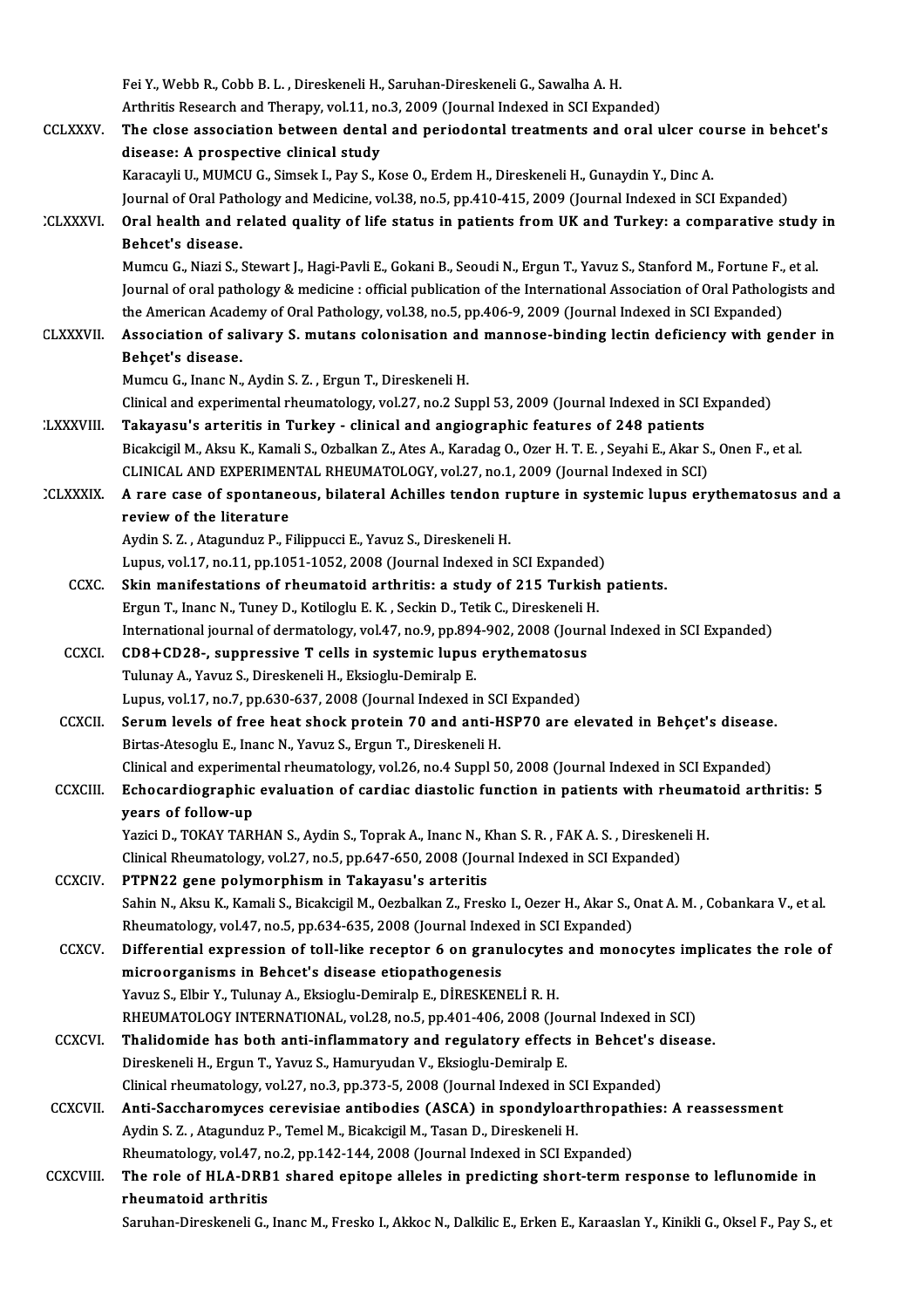al. al.<br>Rheumatology, vol.46, no.12, pp.1842-1844, 2007 (Journal Indexed in SCI Expanded) CCXCIX. A case of Budd-Chiari syndrome with Behcet's disease and oral contraceptive usage Rheumatology, vol.46, no.12, pp.1842-1844, 2007 (Journal Indexed in SCI Expanded)<br>A case of Budd-Chiari syndrome with Behcet's disease and oral contraceptive usage<br>Akbas T., Imeryuez N., Bayalan F., Baltacioglu F., Ataguen A case of Budd-Chiari syndrome with Behcet's disease and oral contraceptive to Akbas T., Imeryuez N., Bayalan F., Baltacioglu F., Ataguenduez P., Muelazimoglu L., Direske<br>RHEUMATOLOGY INTERNATIONAL, vol.28, no.1, pp.83-86, RHEUMATOLOGY INTERNATIONAL, vol.28, no.1, pp.83-86, 2007 (Journal Indexed in SCI)<br>CCC. PTPN22 gene polymorphism in Behçet's disease RHEUMATOLOGY INTERNATIONAL, vol.28, no.1, pp.83-86, 2007 (Journal In<br>PTPN22 gene polymorphism in Behçet's disease<br>Sahin N., Bicakcigil M., Atagunduz P., Direskeneli H., Saruhan-Direskeneli G.<br>Tissue Antisens, vol 70, no 5, Tissue Antigens, vol.70, no.5, pp.432-434, 2007 (Journal Indexed in SCI Expanded)<br>Mannose binding lectin levels in spondyloarthropathies Sahin N., Bicakcigil M., Atagunduz P., Direskeneli H., Saruhan-Dir<br>Tissue Antigens, vol.70, no.5, pp.432-434, 2007 (Journal Indexed<br>CCCI. Mannose binding lectin levels in spondyloarthropathies<br>Ardin S.7. Atagunduz P. Jaape Aydin S. Z., Atagunduz P., Inanc N., Bicakcigil M., Tasan D., Temel M., Direskeneli H. Mannose binding lectin levels in spondyloarthropathies<br>Aydin S. Z. , Atagunduz P., Inanc N., Bicakcigil M., Tasan D., Temel M., Direskeneli H.<br>JOURNAL OF RHEUMATOLOGY, vol.34, no.10, pp.2075-2077, 2007 (Journal Indexed in CCCII. The role of infectious agents in the pathogenesis, clinical manifestations and treatment strategies in<br>Behcet's disease **JOURNAL OF RHEU<br>The role of infect<br>Behçet's disease<br>MUMCU C. Inane N** MUMCUG., InancN.,Yavuz S.,DİRESKENELİR.H. Behçet's disease<br>MUMCU G., Inanc N., Yavuz S., DİRESKENELİ R. H.<br>Clinical and Experimental Rheumatology, vol.25, 2007 (Journal Indexed in SCI)<br>Activation of neutronbile by testesterane in Behest's disease. MUMCU G., Inanc N., Yavuz S., DİRESKENELİ R. H.<br>Clinical and Experimental Rheumatology, vol.25, 2007 (Journal Indexe<br>CCCIII. Activation of neutrophils by testosterone in Behçet's disease<br>Varuz S. Qrilhan G. Elbin V. Tolung Clinical and Experimental Rheumatology, vol.25, 2007 (Journal Indexed in SCI)<br>Activation of neutrophils by testosterone in Behçet's disease<br>Yavuz S., Ozilhan G., Elbir Y., Tolunay A., Eksioglu-Demiralp E., DİRESKENELİ R. H Activation of neutrophils by testosterone in Behçet's disease<br>Yavuz S., Ozilhan G., Elbir Y., Tolunay A., Eksioglu-Demiralp E., DİRESKENELİ R. I<br>Clinical and Experimental Rheumatology, vol.25, 2007 (Journal Indexed in SCI) Yavuz S., Ozilhan G., Elbir Y., Tolunay A., Eksioglu-Demiralp E., DİRESKENELİ R. H.<br>Clinical and Experimental Rheumatology, vol.25, 2007 (Journal Indexed in SCI)<br>CCCIV. Diagnostic performance of amyloid A protein quantific Clinical and Ex<br>Diagnostic p<br>amyloidosis<br>Hagaphara B Diagnostic performance of amyloid A protein quantification in fat tissue of patients with clinical AA<br>amyloidosis<br>Hazenberg B. P. C. , Bijzet J., Limburg P. C. , Skinner M., Hawkins P. N. , Butrimiene I., Livneh A., Lesnya amyloidosis<br>Hazenberg B. P. C. , Bijzet J., Limburg P. C. , Skinner M., Hawkins P. N. , Butrimiene I., Livneh A., Lesnyak O., Nasonov<br>E. L. , Filipowicz-Sosnowska A., et al. Amyloid, vol.14, no.2, pp.133-140, 2007 (Journal Indexed in SCI Expanded) E. L. , Filipowicz-Sosnowska A., et al.<br>Amyloid, vol.14, no.2, pp.133-140, 2007 (Journal Indexed in SCI Expanded)<br>CCCV. The assessment of oral health-related quality of life by factor analysis in patients with Behcet's<br>dis Amyloid, vol.14, no.2, pp.133-140, 2007 (Journal<br>The assessment of oral health-related quali<br>disease and recurrent aphthous stomatitis.<br>Mumeu C. Houren O. Oralp D. O. Jaane N. Vouus The assessment of oral health-related quality of life by factor analy<br>disease and recurrent aphthous stomatitis.<br>Mumcu G., Hayran O., Ozalp D. O. , Inanc N., Yavuz S., Ergun T., Direskeneli H.<br>Journal of oral pathology & m disease and recurrent aphthous stomatitis.<br>Mumcu G., Hayran O., Ozalp D. O. , Inanc N., Yavuz S., Ergun T., Direskeneli H.<br>Journal of oral pathology & medicine : official publication of the International Association of Ora Mumcu G., Hayran O., Ozalp D. O. , Inanc N., Yavuz S., Ergun T., Direskeneli H.<br>Journal of oral pathology & medicine : official publication of the International Association of Oral Pathologi<br>the American Academy of Oral Pa the American Academy of Oral Pathology, vol.36, no.3, pp.147-52, 2007 (Journal Indexed in SCI Expanded)<br>CCCVI. Anti-CCP antibodies in rheumatoid arthritis and psoriatic arthritis the American Academy of Oral Pathology, vol.36, no.3, pp.147-52, 2007 (Journal Indexe<br>Anti-CCP antibodies in rheumatoid arthritis and psoriatic arthritis<br>Inanc N., Dalkilic E., Kamali S., Kasapoglu-Gunal E., Elbir Y., DİRE Anti-CCP antibodies in rheumatoid arthritis and psoriatic arthritis<br>Inanc N., Dalkilic E., Kamali S., Kasapoglu-Gunal E., Elbir Y., DİRESKENELİ R. H. , Ina<br>CLINICAL RHEUMATOLOGY, vol.26, no.1, pp.17-23, 2007 (Journal Index Inanc N., Dalkilic E., Kamali S., Kasapoglu-Gunal E., Elbir Y., DİRESKENELİ R. H. , Inanc M.<br>CLINICAL RHEUMATOLOGY, vol.26, no.1, pp.17-23, 2007 (Journal Indexed in SCI)<br>CCCVII. Autoimmunity vs autoinflammation in Behcet's CLINICAL RHE<br>**Autoimmunit**<br>Direskeneli H.<br>Pheumatelogu Autoimmunity vs autoinflammation in Behcet's disease: Do we oversimplify<br>Direskeneli H.<br>Rheumatology, vol.45, no.12, pp.1461-1465, 2006 (Journal Indexed in SCI Expanded)<br>Serious infections under treatment with TNE alpha an Direskeneli H.<br>Rheumatology, vol.45, no.12, pp.1461-1465, 2006 (Journal Indexed in SCI Expanded)<br>CCCVIII. Serious infections under treatment with TNF-alpha antagonists compared to traditional DMARDs in Rheumatology, vol.45, no.12, pp.1461-1<br>Serious infections under treatment<br>patients with rheumatoid arthritis<br>Inane N. Dingskypuri p. u Serious infections under<br>patients with rheumatoid<br>Inanc N., DİRESKENELİ R. H.<br>PHEIMATOLOCY INTERNAT patients with rheumatoid arthritis<br>Inanc N., DİRESKENELİ R. H.<br>RHEUMATOLOGY INTERNATIONAL, vol.27, no.1, pp.67-71, 2006 (Journal Indexed in SCI)<br>Interlevkin 1 resenter antasenist (H. 1PN) and interlevkin 1P sene pelymernl Inanc N., DİRESKENELİ R. H.<br>RHEUMATOLOGY INTERNATIONAL, vol.27, no.1, pp.67-71, 2006 (Journal Indexed in SCI)<br>CCCIX. Interleukin-1 receptor antagonist (IL-1RN) and interleukin-1B gene polymorphisms in Turkish<br>nationts with RHEUMATOLOGY INTERNATIONAL, vol<br>Interleukin-1 receptor antagonist<br>patients with rheumatoid arthritis<br>Arman A. Vilmaz B. Colsor A. Inans N. I Interleukin-1 receptor antagonist (IL-1RN) and<br>patients with rheumatoid arthritis<br>Arman A., Yilmaz B., Coker A., Inanc N., Direskeneli H.<br>CUNICAL AND EXPERIMENTAL RUEUMATOLOCY vo patients with rheumatoid arthritis<br>Arman A., Yilmaz B., Coker A., Inanc N., Direskeneli H.<br>CLINICAL AND EXPERIMENTAL RHEUMATOLOGY, vol.24, no.6, pp.643-648, 2006 (Journal Indexed in SCI)<br>Interlevkin (U.) 12, U. 2, and U. 6 Arman A., Yilmaz B., Coker A., Inanc N., Direskeneli H.<br>CLINICAL AND EXPERIMENTAL RHEUMATOLOGY, vol.24, no.6, pp.643-648, 2006 (Journal Indexed in SCI<br>CCCX. Interleukin (IL)-12, IL-2, and IL-6 Gene Polymorphisms in Takayas CLINICAL AND EXPERIMENTAL RHEUMATOLOGY, vol.24, no.6, pp.643-648, 2006 (Journal Indexed in SCI)<br>Interleukin (IL)-12, IL-2, and IL-6 Gene Polymorphisms in Takayasu's Arteritis from Turkey<br>Saruhan-Direskeneli G., Bicakcigil Interleukin (IL)-12, IL-2, and IL-6 Gene Polymorphisms in Takayasu's Arteritis from Turkey<br>Saruhan-Direskeneli G., Bicakcigil M., Yilmaz V., Kamali S., Aksu K., Fresko I., Akkoc N., Kiraz S., Ozer H. T. E<br>et al. Saruhan-Direskeneli G., Bicakcigil M., Yilmaz V., Kamali S., Aksu K., Fresko I., Akkoc N., Kir<br>et al.<br>Human Immunology, vol.67, no.9, pp.735-740, 2006 (Journal Indexed in SCI Expanded)<br>The effects of TNE alpha inhibition o et al.<br>Human Immunology, vol.67, no.9, pp.735-740, 2006 (Journal Indexed in SCI Expanded)<br>CCCXI. The effects of TNF alpha inhibition on plasma fibrinolytic balance in patients with chronic<br>inflammatary rhoumatical disarder Human Immunology, vol.67, no.9, pp.735-740, 2006 (Journal Indexed in SCI Expanded)<br>The effects of TNF alpha inhibition on plasma fibrinolytic balance in patients<br>inflammatory rheumatical disorders<br>Agirbasli M., Inanc N., B The effects of TNF alpha inhibition on plasm<br>inflammatory rheumatical disorders<br>Agirbasli M., Inanc N., Baykan O.A. , Direskeneli H.<br>CLINICAL AND EXPERIMENTAL BHEUMATOLOCY CLINICAL AND EXPERIMENTAL RHEUMATOLOGY, vol.24, no.5, pp.580-583, 2006 (Journal Indexed in SCI) CCCXII. Oxidative burst response to monosodium urate crystals in patients with Behçet's syndrome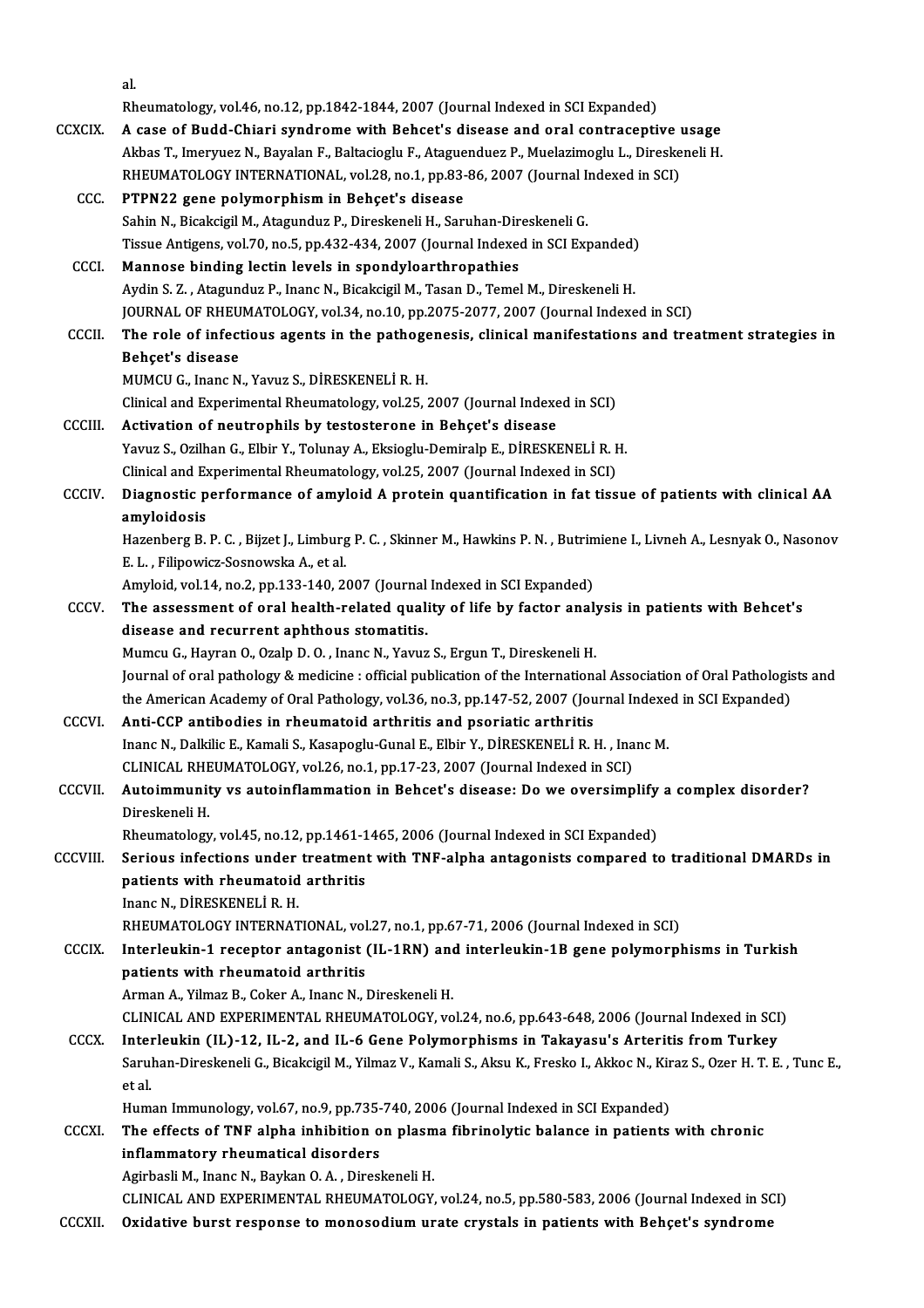Gogus F.,Fresko I.,Elbir Y.,Eksioglu-DemiralpE.,DİRESKENELİR.H. Gogus F., Fresko I., Elbir Y., Eksioglu-Demiralp E., DİRESKENELİ R. H.<br>Clinical and Experimental Rheumatology, vol.23, 2005 (Journal Indexed in SCI)<br>The investigation of secreilijtis with different imaging techniques in su Gogus F., Fresko I., Elbir Y., Eksioglu-Demiralp E., DİRESKENELİ R. H.<br>Clinical and Experimental Rheumatology, vol.23, 2005 (Journal Indexed in SCI)<br>CCCXIII. The investigation of sacroiliitis with different imaging techniq Clinical and Experimental Rheumatology, vol.23, 2005 (Journal Indexed in S<br>The investigation of sacroiliitis with different imaging techniques i<br>Inanc N., ATAGÜNDÜZ M. P., Sen F., Biren T., Turoglu H., DİRESKENELİ R. H.<br>PH The investigation of sacroiliitis with different imaging techniques in spondyloart<br>Inanc N., ATAGÜNDÜZ M. P. , Sen F., Biren T., Turoglu H., DİRESKENELİ R. H.<br>RHEUMATOLOGY INTERNATIONAL, vol.25, no.8, pp.591-594, 2005 (Jou Inanc N., ATAGÜNDÜZ M. P. , Sen F., Biren T., Turoglu H., DİRESKENELİ R. H.<br>RHEUMATOLOGY INTERNATIONAL, vol.25, no.8, pp.591-594, 2005 (Journal Indexed in SCI)<br>CCCXIV. R92Q TNFRSF1A mutation and Behcet's disease: comment o RHEUMATOLOGY INTERNATIONAL, vol.25, no.8, pp.591-594, 2005 (Journal Indexed in SCI)<br>R92Q TNFRSF1A mutation and Behcet's disease: comment on the article by Amou<br>DIRESKENELI R. H. , Saruhan-Direskeneli G.<br>ARTHRITIS AND RHEUM R92Q TNFRSF1A mutation and Behcet's disease: comment on the article by<br>DIRESKENELI R. H. , Saruhan-Direskeneli G.<br>ARTHRITIS AND RHEUMATISM, vol.52, no.8, pp.2583, 2005 (Journal Indexed in SCI)<br>Effects of interforan alpha t DİRESKENELİ R. H. , Saruhan-Direskeneli G.<br>ARTHRITIS AND RHEUMATISM, vol.52, no.8, pp.2583, 2005 (Journal Indexed in SCI)<br>CCCXV. Effects of interferon-alpha treatment on serum IL-6, IL-8, TNF-alpha and soluble TNF-alpha<br>re ARTHRITIS AND RHEUMATISM, ve<br>Effects of interferon-alpha tre<br>receptors in Behcet's disease<br>Dipeckenel i.p. u. Enecke L.HAI Effects of interferon-alpha treatment on se<br>receptors in Behcet's disease<br>DİRESKENELİ R. H. , Fresko I., HAMURYUDAN V.<br>SCANDINAVIAN JOUPNAL OF PHEUMATOLOCY receptors in Behcet's disease<br>DİRESKENELİ R. H. , Fresko I., HAMURYUDAN V.<br>SCANDINAVIAN JOURNAL OF RHEUMATOLOGY, vol.34, no.1, pp.75-76, 2005 (Journal Indexed in SCI) CCCXVI. Familial Mediterranean fever (FMF) in Turkey - Results of a nationwide multicenter study SCANDINAVIAN JOURNAL OF RHEUMATOLOGY, vol.34, no.1, pp.75-76, 2005 (Journal Indexed in SCI)<br>Familial Mediterranean fever (FMF) in Turkey - Results of a nationwide multicenter study<br>Tunca M., Akar S., Onen F., Ozdogan H., K Familial Mediterranean fever (FMF) in Turkey - Results<br>Tunca M., Akar S., Onen F., Ozdogan H., KASAPÇOPUR Ö., Yalcink<br>MEDICINE, vol.84, no.1, pp.1-11, 2005 (Journal Indexed in SCI)<br>Ferly reepense to immunesynnressive there Tunca M., Akar S., Onen F., Ozdogan H., KASAPÇOPUR Ö., Yalcinkaya F., Tutar E., Ozen S., Topaloglu R., Yilmaz<br>MEDICINE, vol.84, no.1, pp.1-11, 2005 (Journal Indexed in SCI)<br>CCCXVII. Early response to immunosuppressive ther MEDICINE, vol.84, no.1, pp.1-11, 2005 (Journal Indexed in SCI)<br>Early response to immunosuppressive therapy predicts good renal outcome in lupus nephritis<br>lessons from long-term followup of patients in the Euro-Lupus Nephri Early response to immunosuppressive therapy predicts goo<br>lessons from long-term followup of patients in the Euro-Lup<br>term followup of patients in the Euro-Lupus Nephritis Trial<br>Haussiau E. Vassenseles C. D'Cuuz D. Sebestio lessons from long-term followup of patients in the Euro-Lupus Nephritis Trial - Lessons from long-<br>term followup of patients in the Euro-Lupus Nephritis Trial<br>Houssiau F., Vasconcelos C., D'Cruz D., Sebastiani G., Garrido term followup of patients in the Euro-Lupus Nephritis Trial<br>Houssiau F., Vasconcelos C., D'Cruz D., Sebastiani G., Garrido E., Dani<br>A., DİRESKENELİ R. H. , et al. Houssiau F., Vasconcelos C., D'Cruz D., Sebastiani G., Garrido E., Danieli M., Abramovicz D., Blockmans D., Mathieu CCCXVIII. MEFV mutations are increased in Behçet's disease (BD) and are associated with vascular involvement. ARTHRITIS AND RHEUMATISM, vol.50, no.12, pp.3934-3940, 2004 (Journal Indexed in SCI) Atagunduz P., Ergun T., DİRESKENELİR.H. involvement.<br>Atagunduz P., Ergun T., DİRESKENELİ R. H.<br>Clinical and experimental rheumatology, vol.21, no.4 Suppl 30, 2003 (Journal Indexed in SCI Expanded)<br>Conspany stant implantation in Bobat's disease. CCCXIX. Coronary stent implantation in Behet's disease<br>Tezcan H., Yavuz S., Fak A., Aker Ü., Direskeneli H. Clinical and experimental rheumatology, vol.21, n<br>Coronary stent implantation in Behet's dise<br>Tezcan H., Yavuz S., Fak A., Aker Ü., Direskeneli H.<br>Clinical and Eunerimental Bheumatology, vol.20, r Clinical and Experimental Rheumatology, vol.20, no.5, pp.704-706, 2002 (Journal Indexed in SCI Expanded) Tezcan H., Yavuz S., Fak A., Aker Ü., Direskeneli H.<br>Clinical and Experimental Rheumatology, vol.20, no.5, pp.704-706, 2002 (Journal Indexed in SCI Expanded)<br>CCCXX. Immunosuppressive therapy in lupus nephritis - The Euro-L Clinical and Experimental Rheumatology, vol.20, no.5, pp.704-706, 200<br>Immunosuppressive therapy in lupus nephritis - The Euro-Lup<br>of low-dose versus high-dose intravenous cyclophosphamide<br>Houssiau E. Vessenseles C. D'Cruz Immunosuppressive therapy in lupus nephritis - The Euro-Lupus Nephritis Trial, a randomized trial<br>of low-dose versus high-dose intravenous cyclophosphamide<br>Houssiau F., Vasconcelos C., D'Cruz D., Sebastiani G., Garrido E., of low-dose versus high-dose intravenous cyclophosphamide<br>Houssiau F., Vasconcelos C., D'Cruz D., Sebastiani G., Garrido E., Danieli M., Abramovicz D., Blockmans D., Mathieu<br>A., DİRESKENELİ R. H. , et al. Houssiau F., Vasconcelos C., D'Cruz D., Sebastiani G., Garrido E., Danieli M., Abramovicz D., I<br>A., DİRESKENELİ R. H. , et al.<br>ARTHRITIS AND RHEUMATISM, vol.46, no.8, pp.2121-2131, 2002 (Journal Indexed in SCI)<br>Effect of i A., DİRESKENELİ R. H. , et al.<br>ARTHRITIS AND RHEUMATISM, vol.46, no.8, pp.2121-2131, 2002 (Journal Indexed in SCI)<br>CCCXXI. Effect of interferon-alpha(2a) on neutrophil adhesion and phagocytosis in chronic myeloid leukemia<br> ARTHRITIS AND RHEUM<br>Effect of interferon-a<br>and Behcet's disease<br>Karti S. Ovali E. Batin S. Effect of interferon-alpha(2a) on neutrophil adhesion and phagocy<br>and Behcet's disease<br>Karti S., Ovali E., Ratip S., Cetiner M., DİRESKENELİ R. H. , Bayik M., Akoglu T.<br>CLINICAL BHEUMATOLOCY .val 31 no 3 nn 311 314 3003 (J and Behcet's disease<br>Karti S., Ovali E., Ratip S., Cetiner M., DİRESKENELİ R. H. , Bayik M., Akoglu T.<br>CLINICAL RHEUMATOLOGY, vol.21, no.3, pp.211-214, 2002 (Journal Indexed in SCI) CCCXXII. Neutrophil activation in Behçet's disease. CLINICAL RHEUMATOLOGY, vol.21, no.3, pp.211-214, 2002 (Journal Indexed in SCI)<br>Neutrophil activation in Behçet's disease.<br>Eksioglu-Demiralp E., DİRESKENELİ R. H. , Kibaroglu A., Yavuz S., Ergun T., Akoglu T.<br>Clinical and e Neutrophil activation in Behçet's disease.<br>Eksioglu-Demiralp E., DİRESKENELİ R. H. , Kibaroglu A., Yavuz S., Ergun T., Akoglu T.<br>Clinical and experimental rheumatology, vol.19, no.5 Suppl 24, 2001 (Journal Indexed in SCI E Eksioglu-Demiralp E., DİRESKENELİ R. H. , Kibaroglu A., Yavuz S., Ergun T., Akoglu T.<br>Clinical and experimental rheumatology, vol.19, no.5 Suppl 24, 2001 (Journal Indexed in SCI Expanded<br>CCCXXIII. Association of FMF-relate Clinical and experimental rheumatology, vol.19, no.5 Suppl 24, 2001 (Journal Indexed in SCI Expanded)<br>Association of FMF-related (MEFV) point mutations with secondary and FMF amyloidosis.<br>Atagunduz P., Tuglular S., Kantarc Association of FMF-related (MEFV) point mutations with secondary<br>Atagunduz P., Tuglular S., Kantarci G., Aksentievic I., Torosyan Y., Kastner D.,<br>ARTHRITIS AND RHEUMATISM, vol.44, no.9, 2001 (Journal Indexed in SCI)<br>Ninth Atagunduz P., Tuglular S., Kantarci G., Aksentievic I., Torosyan Y., Kastner D., Akoglu E., DİRESKE.<br>ARTHRITIS AND RHEUMATISM, vol.44, no.9, 2001 (Journal Indexed in SCI)<br>CCCXXIV. Ninth International Conference on Behçet's ARTHRITIS AND RHEUMATISM, vol.44, no.9, 2001 (Journal Indexed in SCI)<br>Ninth International Conference on Behçet's Disease, Seoul, Korea,<br>Schirmer M., Calamia K., Direskeneli H. Ninth International Conference on Behcet's Disease, Seoul, Korea, May 27-29, 2000 Schirmer M., Calamia K., Direskeneli H.<br>Journal of Rheumatology, vol.28, no.3, pp.636-639, 2001 (Journal Indexed in SCI Expanded)<br>CCCXXV. Anti-MHC autoimmunity in Behcet's disease: T cell responses to an HLA-B-derived pept Journal of Rheumatology, vol.28, no.3, pp.636-639, 2001 (Journal Indexed in SCI Expanded) Anti-MHC autoimmunity in Behcet's disease: T cell responses to an HLA-B-derived peptide cros:<br>reactive with retinal-S antigen in patients with uveitis<br>Kurhan-Yavuz S., DİRESKENELİ R. H. , Bozkurt N., Ozyazgan Y., Bavbek T. reactive with retinal-S antigen in patients with uveitis<br>Kurhan-Yavuz S., DİRESKENELİ R. H. , Bozkurt N., Ozyazgan Y., Bavbek T., Kazokoglu H., Eksioglu-Demiralı<br>Wildner G., Diedrichs-Mohring M., Akoglu T.<br>CLINICAL AND EXP Kurhan-Yavuz S., DİRESKENELİ R.H., Bozkurt N., Ozyazgan Y., Bavbek T., Kazokoglu H., Eksioglu-Demiralp E.,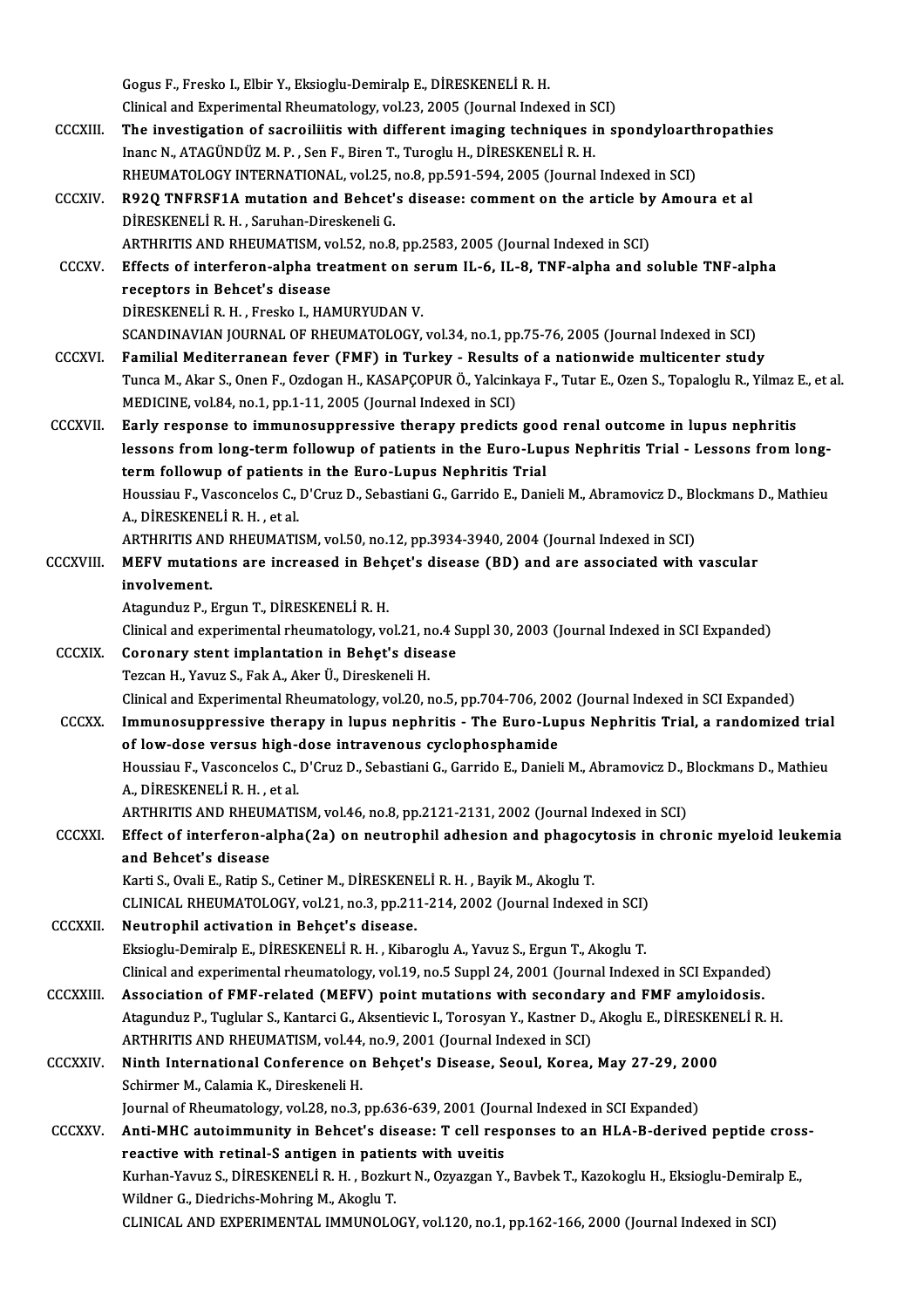| <b>CCCXXVI</b>   | Antiendothelial cell antibodies in inflammatory myopathies: Distribution among clinical and                                |
|------------------|----------------------------------------------------------------------------------------------------------------------------|
|                  | serologic groups and association with interstitial lung disease                                                            |
|                  | D'Cruz D., Keser G., Khamashta M. A., Direskeneli H., Targoff I. N., Miller F., Hughes G. R. V.                            |
|                  | Journal of Rheumatology, vol.27, no.1, pp.161-164, 2000 (Journal Indexed in SCI)                                           |
| <b>CCCXXVII</b>  | Evaluation of the Turkish translation of a disease activity form for Behcet's syndrome                                     |
|                  | HAMURYUDAN V., Fresko I., DİRESKENELİ R. H. , Tenant M., Yurdakul S., Akoglu T., Yazici H.                                 |
|                  | RHEUMATOLOGY, vol.38, no.8, pp.734-736, 1999 (Journal Indexed in SCI)                                                      |
| <b>CCXXVIII.</b> | Levels of serum transforming growth factor-beta 1 do not increase in Behcet's disease, in contrast                         |
|                  | to rheumatoid arthritis                                                                                                    |
|                  | Eksioglu-Demiralp E., DİRESKENELİ R. H., Akoglu T.                                                                         |
|                  | JOURNAL OF RHEUMATOLOGY, vol.26, no.4, pp.1010-1011, 1999 (Journal Indexed in SCI)                                         |
| <b>CCCXXIX</b>   | Anti-endothelial cell antibodies in systemic vasculitis and systemic lupus erythematosus (SLE):                            |
|                  | Effects of heat inactivation on binding and specificity                                                                    |
|                  | D'Cruz D. P., Keser G., Direskeneli H., Khamashta M., Hughes G.                                                            |
|                  | Clinical and Experimental Immunology, vol.115, no.3, pp.567-570, 1999 (Journal Indexed in SCI Expanded)                    |
| <b>CCCXXX</b>    | Lymphocyte activation markers and von Willebrand factor antigen in Wegener's granulomatosis:                               |
|                  | Potential markers for disease activity                                                                                     |
|                  | D'Cruz D., Direskeneli H., Khamashta M., Hughes G. R.                                                                      |
|                  | Journal of Rheumatology, vol.26, no.1, pp.103-109, 1999 (Journal Indexed in SCI)                                           |
| <b>CCCXXXI</b>   | Increased CD4+CD16+ and CD4+CD56+ T cell subsets in Behçet's disease.                                                      |
|                  | Eksioglu-Demiralp E., DİRESKENELİ R. H., Ergun T., Fresko I., Akoglu T.                                                    |
|                  | Rheumatology international, vol.19, no.1-2, pp.23-6, 1999 (Journal Indexed in SCI Expanded)                                |
| <b>CCCXXXII</b>  | Skin hyperreactivity of Behçet's patients (pathergy reaction) is also positive in interferon alpha-                        |
|                  | treated chronic myeloid leukaemia patients, indicating similarly altered neutrophil functions in both                      |
|                  | disorders.                                                                                                                 |
|                  | Budak-Alpdoğan T., Demirçay Z., Alpdoğan Ö., DİRESKENELİ R. H., Ergun T., Öztürk A., Günay A., Yavuz Ş., Üskent N.,        |
|                  | Akoğlu T.                                                                                                                  |
|                  | British journal of rheumatology, vol.37, no.11, pp.1148-51, 1998 (Journal Indexed in SCI Expanded)                         |
| CCXXXIII.        | Humoral immune response to mycobacterial heat shock protein (hsp)65 in the cerebrospinal fluid<br>of neuro-Behcet patients |
|                  | Tasci B., DİRESKENELİ R.H., Serdaroglu P., Akman-Demir G., Eraksoy M., Saruhan-Direskeneli G.                              |
|                  | CLINICAL AND EXPERIMENTAL IMMUNOLOGY, vol.113, no.1, pp.100-104, 1998 (Journal Indexed in SCI)                             |
| <b>CCXXXIV</b>   | Markers of vascular damage in lupus pregnancy                                                                              |
|                  | Direskeneli H., Buchanan N., Khamashta M., Keser G., D'Cruz D., Hughes G.                                                  |
|                  | Clinical and Experimental Rheumatology, vol.15, no.5, pp.535-539, 1997 (Journal Indexed in SCI)                            |
| <b>CCCXXXV</b>   | Behcet's disease in patients with chronic myelogenous leukemia: Possible role of interferon-alpha                          |
|                  | treatment in the occurrence of Behcet's symptoms                                                                           |
|                  | BudakAlpdogan T., Demircay Z., Alpdogan O., DİRESKENELİ R. H., Ergun T., Bayik M., Akoglu T.                               |
|                  | ANNALS OF HEMATOLOGY, vol.74, no.1, pp.45-48, 1997 (Journal Indexed in SCI)                                                |
| CCXXXVI.         | Monocyte activity in Behcet's disease                                                                                      |
|                  | Şahin Ş., Lawrence R., DİRESKENELİ R. H., Hamuryudan V., Yazici H., Akoğlu T.                                              |
|                  | Revmatologiia, vol.35, no.5, pp.424-429, 1996 (Journal Indexed in SCI)                                                     |
| <b>CCXXXVII</b>  | Recognition of B-cell epitopes of the 65 kDa HSP in Behcet's disease                                                       |
|                  | DİRESKENELİ R. H., Hasan A., Shinnick T., Mizushima Y., VanderZee R., Fortune F., Stanford M., Lehner T.                   |
|                  | SCANDINAVIAN JOURNAL OF IMMUNOLOGY, vol.43, no.4, pp.464-471, 1996 (Journal Indexed in SCI)                                |
| :CXXXVIII        | Neutrophil adhesion to endothelial cells and factors affecting adhesion in patients with Behcet's                          |
|                  | disease                                                                                                                    |
|                  | Sahin S., Akoglu T., DİRESKENELİ R. H., Sen L., Lawrence R.                                                                |
|                  | ANNALS OF THE RHEUMATIC DISEASES, vol.55, no.2, pp.128-133, 1996 (Journal Indexed in SCI)                                  |
| CCXXXIX.         | Antibodies against endothelial cells in patients with multiple sclerosis                                                   |
|                  | Tintore M., Fernandez A., Rovira A., Martinez X., Direskeneli H., Khamashta M., Schwartz S., Codina A., Montalban X.       |
|                  |                                                                                                                            |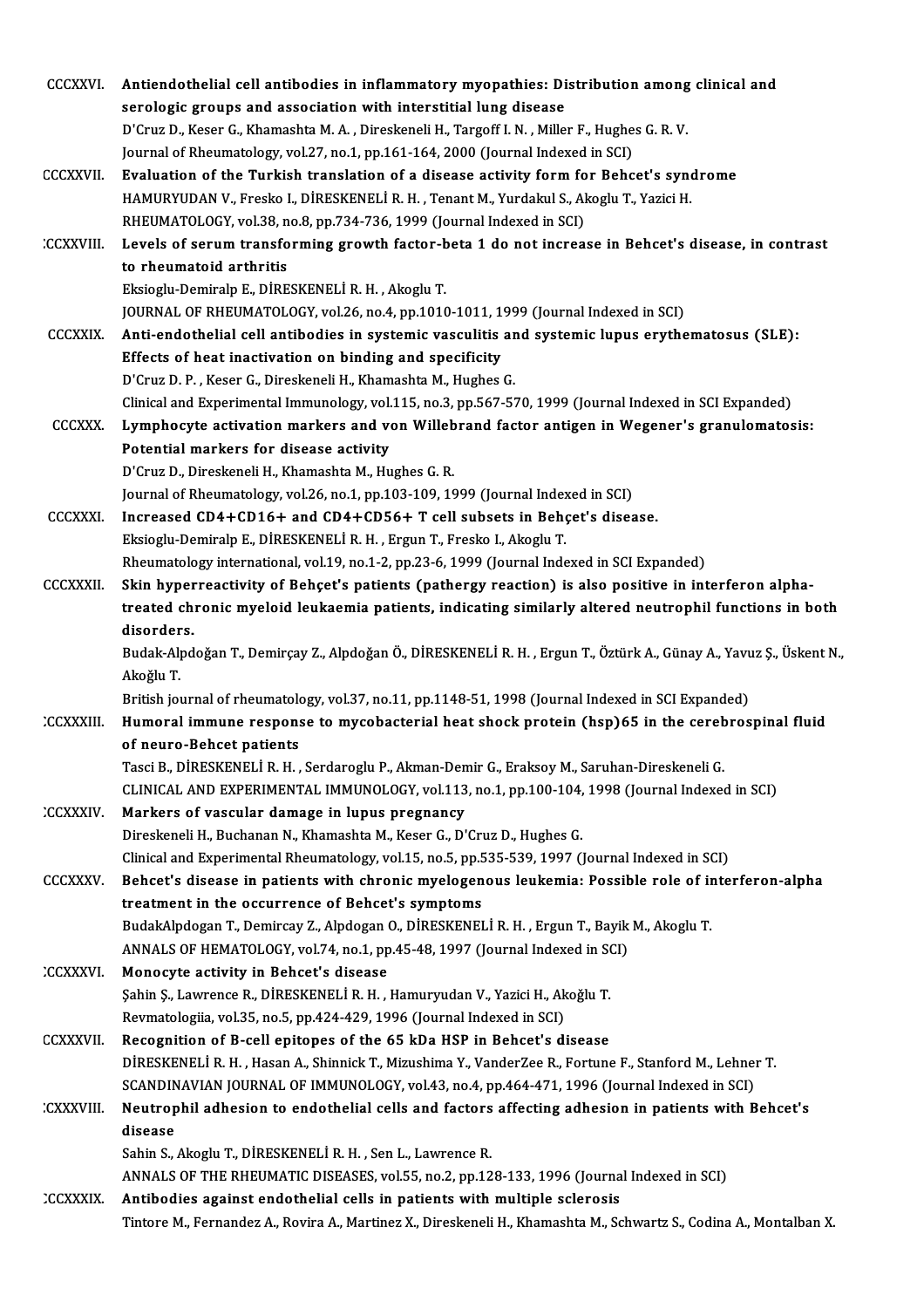Acta Neurologica Scandinavica, vol.93, no.6, pp.416-420, 1996 (Journal Indexed in SCI)<br>ANTIENDOTUELLAL CELL ANTIPODIES, ENDOTUELLAL PROLIEERATION AND

CCCXL. ANTIENDOTHELIAL CELL ANTIBODIES, ENDOTHELIAL PROLIFERATION AND VON-WILLEBRAND-<br>FACTOR ANTIGEN IN BEHCETS-DISEASE Acta Neurologica Scandinavica, vol.93, no.6, p<sub>I</sub><br>ANTIENDOTHELIAL CELL ANTIBODIES, E<br>FACTOR ANTIGEN IN BEHCETS-DISEASE<br>DIRESVENELLE H. H. KESER G. DCPUZ D. KHA ANTIENDOTHELIAL CELL ANTIBODIES, ENDOTHELIAL PROLIFERATION AND VON-WILLEBRAND-<br>FACTOR ANTIGEN IN BEHCETS-DISEASE<br>DİRESKENELİ R. H. , KESER G., DCRUZ D., KHAMASHTA M., AKOGLU T., YAZICI H., YURDAKUL S., HAMURYUDAN V.,<br>OZCUN **FACTOR ANTIGEN IN B<br>DIRESKENELI R. H. , KESE<br>OZGUN S., GORAL A., et al.<br>CLINICAL PHEUMATOLOC** DİRESKENELİ R. H. , KESER G., DCRUZ D., KHAMASHTA M., AKOGLU T., YAZICI H., YAZICI H., YAZICI H., YAZICI H., Y<br>OZGUN S., GORAL A., et al.<br>CLINICAL RHEUMATOLOGY, vol.14, no.1, pp.55-61, 1995 (Journal Indexed in SCI)<br>SYSTEMI OZGUN S., GORAL A., et al.<br>CLINICAL RHEUMATOLOGY, vol.14, no.1, pp.55-61, 1995 (Journal Indexed in SCI)<br>CCCXLI. SYSTEMIC INTERFERON-ALPHA-2B TREATMENT IN BEHCETS-SYNDROME<br>HAMIPVIDAN V. MORAL E. VIPDAKIJ S. MAT.C. TUZUN V. CLINICAL RHEUMATOLOGY, vol.14, no.1, pp.55-61, 1995 (Journal Indexed in SCI)<br>SYSTEMIC INTERFERON-ALPHA-2B TREATMENT IN BEHCETS-SYNDROME<br>HAMURYUDAN V., MORAL F., YURDAKUL S., MAT C., TUZUN Y., OZYAZGAN Y., DİRESKENELİ R. H. <mark>SYSTEMI</mark><br>HAMURYI<br>YAZICI H.<br>IOUPNAI HAMURYUDAN V., MORAL F., YURDAKUL S., MAT C., TUZUN Y., OZYAZGAN Y., DİRESKENEL<br>YAZICI H.<br>JOURNAL OF RHEUMATOLOGY, vol.21, no.6, pp.1098-1100, 1994 (Journal Indexed in SCI)<br>AUTOANTIBODIES ACAINST ENDOTHELIAL CELLS, EYTBACE YAZICI H.<br>JOURNAL OF RHEUMATOLOGY, vol.21, no.6, pp.1098-1100, 1994 (Journal Indexed in SCI)<br>CCCXLII. AUTOANTIBODIES AGAINST ENDOTHELIAL-CELLS, EXTRACELLULAR-MATRIX, AND HUMAN JOURNAL OF RHEUMATOLOGY, vol.21, no.6, pp.1098-1100, 1994 (Journ<br>AUTOANTIBODIES AGAINST ENDOTHELIAL-CELLS, EXTRACELL<br>COLLAGEN TYPE-IV IN PATIENTS WITH SYSTEMIC VASCULITIS<br>DIPESVENELLE H. DCPUZ D. VHAMASHTA M. HUCHES C AUTOANTIBODIES AGAINST ENDOTHELIAL-CELLS, EX<br>COLLAGEN TYPE-IV IN PATIENTS WITH SYSTEMIC VA<br>DİRESKENELİ R. H. , DCRUZ D., KHAMASHTA M., HUGHES G.<br>CLINICAL IMMINOLOCY AND IMMINOBATHOLOCY vel 70 COLLAGEN TYPE-IV IN PATIENTS WITH SYSTEMIC VASCULITIS<br>DİRESKENELİ R. H. , DCRUZ D., KHAMASHTA M., HUGHES G.<br>CLINICAL IMMUNOLOGY AND IMMUNOPATHOLOGY, vol.70, no.3, pp.206-210, 1994 (Journal Indexed in SCI)<br>Seluble intersell DIRESKENELI R. H., DCRUZ D., KHAMASHTA M., HUGHES G.<br>CLINICAL IMMUNOLOGY AND IMMUNOPATHOLOGY, vol.70, no.3, pp.206-210, 1994 (Journal Indexed in SCI)<br>CCCXLIII. Soluble intercellular adhesion molecule-1 (sICAM-1) as a marke CLINICAL IMM<br>Soluble inter<br>uveoretinitis<br>Zaman A. Edol Soluble intercellular adhesion molecule-1 (sICAM-1) as a marker of disease relapse in idiopathic<br>uveoretinitis<br>Zaman A., Edelsten C., Stanford M., Graham E., Ellis B., Direskeneli H., D'Cruz D., Hughes G., Dumonde D., Wall uveoretinitis<br>Zaman A., Edelsten C., Stanford M., Graham E., Ellis B., Direskeneli H., D'Cruz D., Hughes G., Du<br>Clinical and Experimental Immunology, vol.95, no.1, pp.60-65, 1994 (Journal Indexed in SCI)<br>Anti-lumphoeyte, a Zaman A., Edelsten C., Stanford M., Graham E., Ellis B., Direskeneli H., D'Cruz D., Hughes G., Dumonde D., Wa<br>Clinical and Experimental Immunology, vol.95, no.1, pp.60-65, 1994 (Journal Indexed in SCI)<br>CCCXLIV. Anti-lympho Clinical ar<br><mark>Anti-lym</mark><br>patients<br>DipESKE! Anti-lymphocyte, anti-monocyte, and anti-endothelial cell antibodies in chro<br>patients<br>DİRESKENELİ R. H. , Özgön S., Özener C., Lawrence R., Erman M., Sarsmaz N., Akoglu E.<br>Naphrology Dialysis Transplantation val 7, no 5, n

patients<br>DIRESKENELI R. H. , Özgön S., Özener C., Lawrence R., Erman M., Sarsmaz N., Akoglu E.<br>Nephrology Dialysis Transplantation, vol.7, no.5, pp.422-426, 1992 (Journal Indexed in SCI)

#### Articles Published in Other Journals

rticles Published in Other Journals<br>I. A real-life analysis of patients with rheumatologic diseases on biological treatments: Data from<br>TIIRKRIO Begistry A real-life analysis<br>A real-life analysis<br>TURKBIO Registry. A real-life analysis of patients with rheumatologic diseases on biological treatments: D<br>TURKBIO Registry.<br>Önen F., Can G., Çapar S., Dalkılıç E., Pehlivan Y., Şenel S., Akar S., Koca S. S. , Tufan A., Yazıcı A., et al<br>Eur

TURKBIO Registry.<br>Önen F., Can G., Çapar S., Dalkılıç E., Pehlivan Y., Şenel S., Akar S., Koca S. S. , Tufan A., Yazıc<br>European journal of rheumatology, vol.9, no.2, pp.82-87, 2022 (Journal Indexed in ESCI)<br>Pielogia treatm Önen F., Can G., Çapar S., Dalkılıç E., Pehlivan Y., Şenel S., Akar S., Koca S. S. , Tufan A., Yazıcı A., et al.<br>European journal of rheumatology, vol.9, no.2, pp.82-87, 2022 (Journal Indexed in ESCI)<br>II. Biologic trea

- European journal of rheumat<br>Biologic treatments in Bel<br>Alibaz-Öner F., Direskeneli H.<br>European journal of rheumat Biologic treatments in Behçet's disease.<br>Alibaz-Öner F., Direskeneli H.<br>European journal of rheumatology, 2021 (Refereed Journals of Other Institutions)<br>Vitamin D. Lavels in Batianta With Small and Medium Vessal Vesculitie Alibaz-Öner F., Direskeneli H.<br>European journal of rheumatology, 2021 (Refereed Journals of Other Institution<br>III. Vitamin D Levels in Patients With Small and Medium Vessel Vasculitis.<br>Kerlings E.N., Ozen G. Unal A.U., Ode
- III. Vitamin D Levels in Patients With Small and Medium Vessel Vasculitis.<br>Korkmaz F. N. , Ozen G., Unal A. U. , Odabasi A., Can M., Asıcıoglu E., Tuglular S., Direskeneli H. Vitamin D Levels in Patients With Small and Medium Vessel V<br>Korkmaz F. N. , Ozen G., Unal A. U. , Odabasi A., Can M., Asıcıoglu E., Tu<br>Reumatologia clinica, 2021 (Refereed Journals of Other Institutions)<br>Poheet Hastalığını
- IV. Behçet Hastalığının Yönetiminde Oral Sağlık ile İlişkili Klinik Parametreleri ve Hasta Kaynaklı Reumatologia clinica, 2021 (Refereed)<br>Behçet Hastalığının Yönetiminde C<br>ÇıktılarıNasıl Değerlendirmeliyiz?<br>MUMCU C. KARACAYLLÜ, İNANC C.N MUMCUG.,KARAÇAYLIÜ., İNANÇG.N. ,ERGÜNT.,ATALAYT.,DİRESKENELİR.H. ÇıktılarıNasıl Değerlendirmeliyiz?<br>MUMCU G., KARAÇAYLI Ü., İNANÇ G. N. , ERGÜN T., ATALAY T., DİRESKENELİ R. H.<br>Türkiye Klinikleri Diş Hekimliği Bilimleri Dergisi, vol.26, no.2, pp.268-275, 2020 (Refereed Journals of Other MUMCU G., K<br>Türkiye Klini<br>Institutions)<br>Institutions Türkiye Klinikleri Diş Hekimliği Bilimleri Dergisi, vol.26, no.2, pp.268-275, 2020 (Refereed Journals of<br>Institutions)<br>V. Influence of Interferon alpha-2a Treatment on Monocyte Subsets in Patients with Uveitis<br>Feen E. Turk
- Institutions)<br>Influence of Interferon alpha-2a Treatment on Monocyte Subsets in<br>Esen F., Turkyilmaz O., AYKUT V., Direskeneli H., Deniz G., OĞUZ H., Aktas E. C.<br>TURKISH JOURNAL OF IMMUNOLOCY, vel 8, no.2, nn 50,56,2020 (Jo Influence of Interferon alpha-2a Treatment on Monocyte Subsets in Patients with<br>Esen F., Turkyilmaz O., AYKUT V., Direskeneli H., Deniz G., OĞUZ H., Aktas E. C.<br>TURKISH JOURNAL OF IMMUNOLOGY, vol.8, no.2, pp.50-56, 2020 (J Esen F., Turkyilmaz O., AYKUT V., Direskeneli H., Deniz G., OĞUZ H., Aktas E. C.<br>TURKISH JOURNAL OF IMMUNOLOGY, vol.8, no.2, pp.50-56, 2020 (Journal Indexed in ESCI)<br>VI. How Do We Assess the Clinical Parameters Related to
- TURKISH JOURNAL OF IMMUNOLOGY, vol.8, no.2, pp.50-56, 2020 (Journal Indexed in ESCI)<br>How Do We Assess the Clinical Parameters Related to Oral Health and the Patien<br>MUMCU G., KARAÇAYLI Ü., İNANÇ G. N. , ERGUN S. A. T. , ATA How Do We Assess the Clinical Parameters Related to Oral Health and the Patient Resource:<br>MUMCU G., KARAÇAYLI Ü., İNANÇ G. N. , ERGUN S. A. T. , ATALAY T., DİRESKENELİ R. H.<br>Turkiye Klinikleri Journal of Dental Sciences, v Turkiye Klinikleri Journal of Dental Sciences, vol.26, no.2, pp.268-275, 2019 (Refereed Journals of Other Institutions)
- VII. Exon 2: Is it the good police in familial mediterranean fever? Institutions)<br><mark>Exon 2: Is it the good police in familial mediterranean fever?</mark><br>Bilge S.Y. , Solmaz D., Senel S., Emmungil H., KILIÇ L., Oner S.Y. , Yidiz F., Yilmaz S., Bozkirli D. E. , Tufan M. A. , et al.<br>EUROPEAN JOUPNA Exon 2: Is it the good police in familial mediterranean fever?<br>Bilge S. Y. , Solmaz D., Senel S., Emmungil H., KILIÇ L., Oner S. Y. , Yidiz F., Yilmaz S., Bozkirli D. E. , '<br>EUROPEAN JOURNAL OF RHEUMATOLOGY, vol.6, no.1, p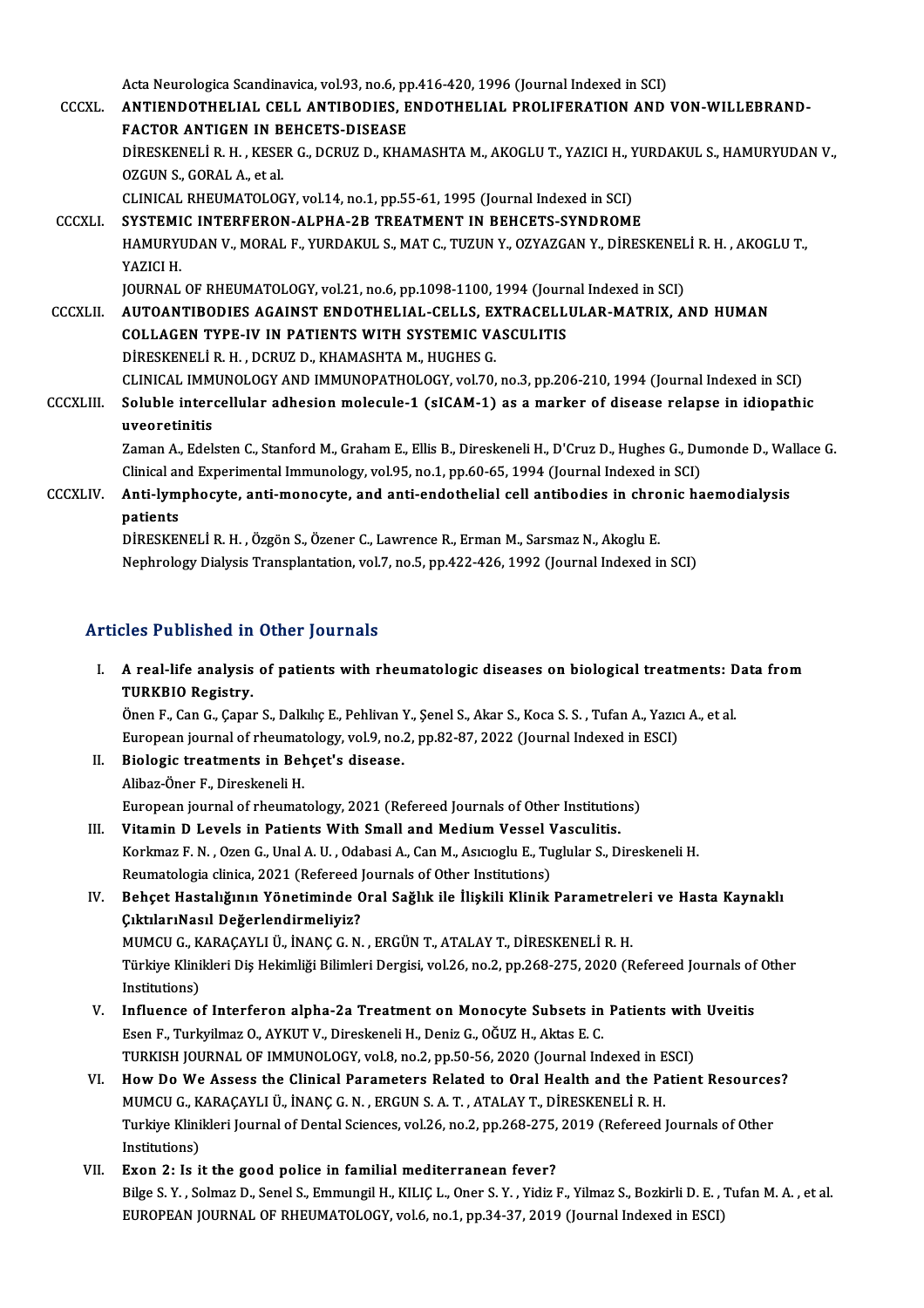| VIII. | The assessment of contributing factors to oral ulcer presence in Behçet's disease: Dietary and non-                         |
|-------|-----------------------------------------------------------------------------------------------------------------------------|
|       | dietary factors                                                                                                             |
|       | Iris M., Ozcikmak E., AKSOY A., Alibaz-Oner F., Inanc N., Ergun T., Direskeneli H., MUMCU G.                                |
|       | European journal of rheumatology, vol.5, no.4, pp.240-243, 2018 (Refereed Journals of Other Institutions)                   |
| IX.   | Oral ulcer activity in Behcet's disease: Poor medication adherence is an underestimated risk factor.                        |
|       | MUMCU G., Alibaz-Oner F., Oner S. Y., Ozen G., Atagunduz P., Inanc N., Koksal L., Ergun T., Direskeneli H.                  |
|       | European journal of rheumatology, vol.4, no.2, pp.109-112, 2017 (Refereed Journals of Other Institutions)                   |
| Х.    | Immune and inflammatory gene expressions are different in Behçet's disease compared to those in                             |
|       | Familial Mediterranean Fever.                                                                                               |
|       | Ozdemir F. T., Demiralp E. E., Aydin S. Z., Atagunduz P., Ergun T., Direskeneli H.                                          |
|       | European journal of rheumatology, vol.3, no.4, pp.146-152, 2016 (Refereed Journals of Other Institutions)                   |
| XI.   | Nalp3 q705k gene polymorphism frequency in behçet's disease patients in Turkey Türkiye'de Behçet                            |
|       | Hastalarında NALP3 Q705k Gen Polimorfizmi Sıklığı                                                                           |
|       | Yilmaz F., Ergun T., Bicakcigil M., Sahin N., Direskeneli H., Direskeneli G.                                                |
|       | Turkish Journal of Immunology, vol.4, no.2, pp.25-29, 2016 (Refereed Journals of Other Institutions)                        |
| XII.  | Current antiviral practice and course of Hepatitis B virus infection in inflammatory arthritis: a                           |
|       | multicentric observational study (A                                                                                         |
|       | KALYONCU U., Emmungil H., Onat A. M., Yilmaz S., Kasifoglu T., Akar S., Inanc N., Yildiz F., Kucuksahin O., Karadag O.,     |
|       | et al.                                                                                                                      |
|       | EUROPEAN JOURNAL OF RHEUMATOLOGY, vol.2, no.4, pp.149-154, 2015 (Journal Indexed in ESCI)                                   |
| XIII. | A severe case of systemic lupus erythematosus with increased pressure communicating                                         |
|       | hydrocephalus.                                                                                                              |
|       | Ozen G., Yilmaz-Oner S., Tuncer N., Akbas T., Tuglular S., Direskeneli H.                                                   |
|       | European journal of rheumatology, vol.2, no.2, pp.76-77, 2015 (Refereed Journals of Other Institutions)                     |
| XIV.  | Recent advances in Takayasu's arteritis                                                                                     |
|       | Alibaz-Oner F., Aydin S. Z., Direskeneli H.                                                                                 |
|       | EUROPEAN JOURNAL OF RHEUMATOLOGY, vol.2, no.1, pp.24-30, 2015 (Journal Indexed in ESCI)                                     |
| XV.   | Atypical presentation of Takayasu's arteritis in an adolescent                                                              |
|       | Binnetoglu K. K., Karakoc Aydiner E., BARIŞ S., Ozen A. O., Zohre A. I., BALTACIOĞLU F., Direskeneli H., Barlan I.          |
|       | MARMARA MEDICAL JOURNAL, vol.28, no.3, pp.157-160, 2015 (Journal Indexed in ESCI)                                           |
| XVI.  | Disease activity and functional status in Turkish patients with rheumatoid arthritis                                        |
|       | Geçer N., Yavuz Ş., Atagündüz P., Aritan N., DİRESKENELİ R. H.                                                              |
|       | Marmara Medical Journal, vol.16, no.2, pp.85-89, 2003 (Refereed Journals of Other Institutions)                             |
| XVII. | Evaluation of patients for tuberculosis prior to treatment with anti-tumor necrosis factor- $\alpha$                        |
|       | biological agents: Consensus meeting report March 2, 2002 / İstanbul                                                        |
|       | Akkoç N., Direskeneli H., Ertenli I., Fresko I., Gül A., Hamuryudan V., Inanç M., Inanç N., Kiliçaslan Z., Kiraz S., et al. |
|       | Marmara Medical Journal, vol.15, no.4, pp.273-276, 2002 (Refereed Journals of Other Institutions)                           |

#### Books&Book Chapters

Ooks & Book Chapters<br>I. Behçet's Disease: Clinical Features<br>ALIBAZÖNER E DIRESSENELLE H 19 & DOOR GREPCOP<br>Behçet's Disease: Clinical Featur<br>ALİBAZ ÖNER F., DİRESKENELİ R. H.<br>in: Neuro Behçet's Disease Erdem T. ALİBAZ ÖNER F., DİRESKENELİ R. H.<br>in: Neuro-Behçet's Disease, Erdem Tüzün, Murat Kürtüncü, Editor, Springer, pp.55-62, 2021

#### Refereed Congress / Symposium Publications in Proceedings

efereed Congress / Symposium Publications in Proceedings<br>I. A MODERATED MEDIATION ANALYSIS FOR POOR ORAL HEALTH-RELATED QUALITY OF LIFE IN PATIENTS WITH BEHCET'S DISEASE<br>PATIENTS WITH BEHCET'S DISEASE<br>Cakir E.N., Vanicar V., Kanucuz A., Abacar PATIENTS WITH BEHCET'S DISEASE<br>Cakir E.N. , Yenisoy Y., Kapusuz A., Abacar K., Alibaz-Oner F., Yay M., Karacayli U., Inanc N., Ergun T., DİRESKENELİ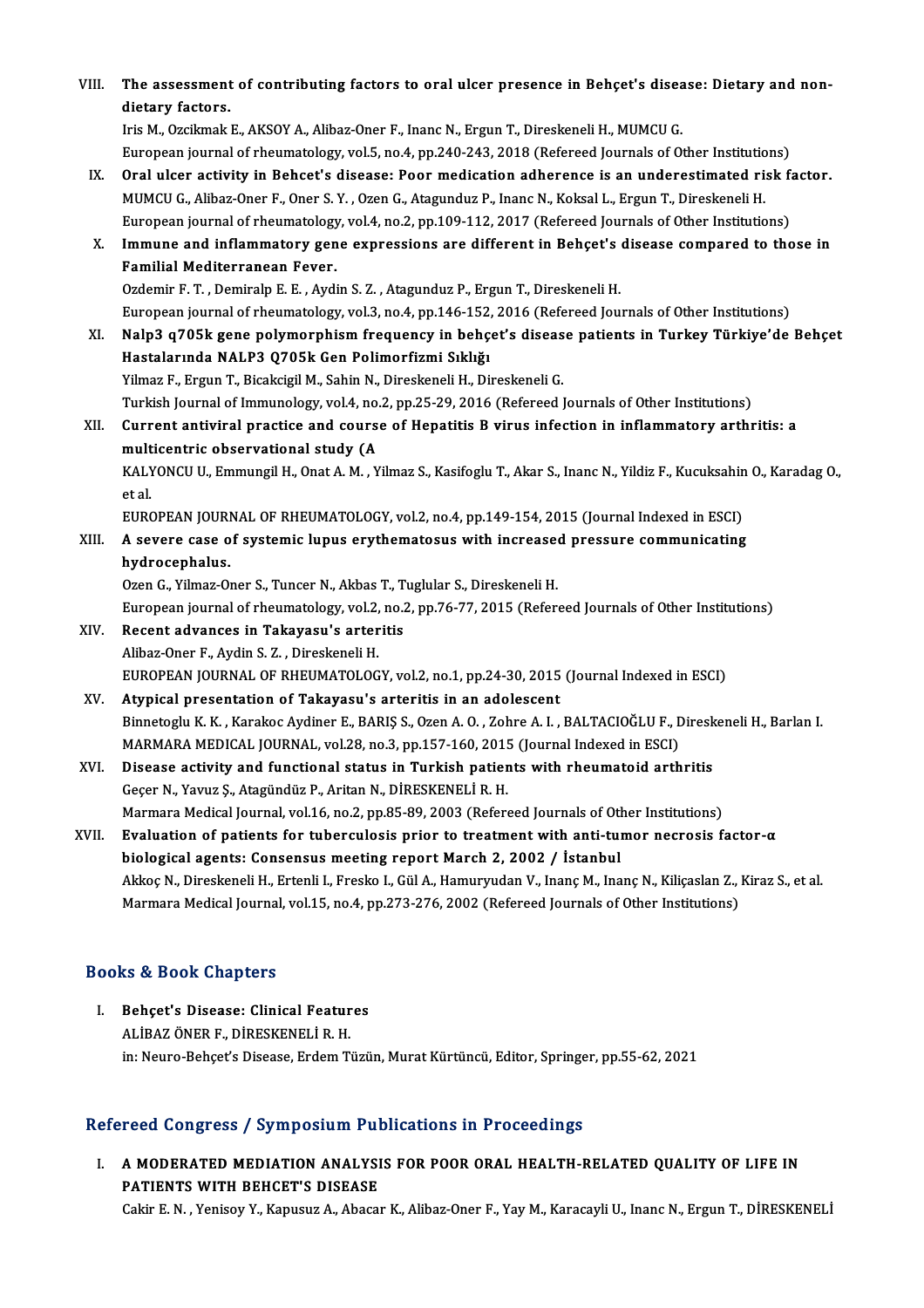R.H. ,etal.

Annual European Congress of Rheumatology (EULAR), ELECTR NETWORK, 2 - 05 June 2021, vol.80, pp.1471

R. H. , et al.<br>Annual European Congress of Rheumatology (EULAR), ELECTR NETWORK, 2 - 05 June 2021, vol.80, pp.1471<br>II. FACTORS ASSOCIATED WITH PROGRESSION TO CRITICAL ILLNESS IN 28 DAYS AMONG COVID-19<br>RATIENTS: RESULTS ERO Annual European Congress of Rheumatology (EULAR), ELECTR NETWORK, 2 - 05 June 2021, vol.80, <mark>1</mark><br>FACTORS ASSOCIATED WITH PROGRESSION TO CRITICAL ILLNESS IN 28 DAYS AMONG CO<br>PATIENTS: RESULTS FROM A TERTIARY CARE HOSPITAL IN FACTORS ASSOCIATED WITH PROGRESSION TO CRITICAL ILLNESS IN 28 DAYS AMONG COVID-19<br>PATIENTS: RESULTS FROM A TERTIARY CARE HOSPITAL IN ISTANBUL, TURKEY (00734 )<br>SİLİ U., AY N. P. , TOPUZOĞLU A., BİLGİN H., TİGEN E., ERTÜRK Ş PATIENTS: RESULTS FROM A TERTIARY CARE HOSPITAL IN ISTANBUL, TURKEY (00734 )<br>SİLİ U., AY N. P. , TOPUZOĞLU A., BİLGİN H., TİGEN E., ERTÜRK ŞENGEL B., YAĞÇI ÇAĞLAYIK D., BALCA<br>KOCAKAYA D., OLGUN YILDIZELİ Ş., et al. SİLİ U., AY N. P. , TOPUZOĞLU A., BİLGİN H., TİGEN E., ERTÜRK ŞENGEL B., YAĞÇI ÇAĞLAYIK D., BALCAN M. B. ,

ECCVID CONFERENCE ON CORONAVIRUS DISEASE, Switzerland, 23 - 25 September 2020

### III. THE EARLIER IMMUNOSUPPRESIVE TREATMENT MAY PREVENT MAJOR ORGAN INVOLVEMENT IN<br>BEHCET DISEASE THE EARLIER IMMUNOSUPPRESIVE TREATMENT MAY PREVENT MAJOR ORGAN INVOLVEMENT IN<br>BEHCET DISEASE<br>Bozkurt T., Agackiran S. K. , Karatas H., Karabacak M., Atagunduz P., Inanc N., Mumcu G., Ergun T., Direskeneli H.,<br>Alibaz Oper E

**BEHCET DISI<br>Bozkurt T., Aga<br>Alibaz-Oner F.<br>Annual Eurone** Bozkurt T., Agackiran S. K. , Karatas H., Karabacak M., Atagunduz P., Inanc N., Mumcu G., Ergun T., Direskeneli H<br>Alibaz-Oner F.<br>Annual European Congress of Rheumatology (EULAR), ELECTR NETWORK, 03 June 2020, vol.79, pp.36

Annual European Congress of Rheumatology (EULAR), ELECTR NETWORK, 03 June 2020, vol.79, pp.368-369

Alibaz-Oner F.<br>Annual European Congress of Rheumatology (EULAR), ELECTR NETWORK, 03 June 2020, vol.79, pp.368-369<br>IV. ASSESSMENT OF FEMORAL VEIN WALL THICKNESS WITH DOPPLER US AS A DIAGNOSTIC TOOL FOR<br>BEHCET'S DISEASE ASSESSMENT OF FEMORAL VEIN WALL THICKNESS WITH DOPPLER US AS A DIAGNOSTIC TOOL FO<br>BEHCET'S DISEASE<br>Alibaz-Oner F., Ergelen R., Yildiz Y., Yazici A., Aldag M., Cefle A., Artim-Esen B., Mumcu G., Ergun T., Direskeneli H.<br>Ann

BEHCET'S DISEASE<br>Alibaz-Oner F., Ergelen R., Yildiz Y., Yazici A., Aldag M., Cefle A., Artim-Esen B., Mumcu G., Ergun T., Direskeneli E<br>Annual European Congress of Rheumatology (EULAR), ELECTR NETWORK, 03 June 2020, vol.79 Alibaz-Oner F., Ergelen R., Yildiz Y., Yazici A., Aldag M., Cefle A., Artim-Esen B., Mumcu G., Ergun T., Diresk<br>Annual European Congress of Rheumatology (EULAR), ELECTR NETWORK, 03 June 2020, vol.79, pp.829<br>V. DO COMORBIDI

# Annual European Congress of Rheumatology (EULAR), ELECTR NETWORK, 03 June 2020, vol.79, pp.829-830<br>V. DO COMORBIDITIES IMPACT PERSISTENCE OF FIRST TUMOR NECROSIS FACTOR INHIBITOR<br>TREATMENT IN RHEUMATOID ARTHRITIS? DATA FRO

Inel T.Y., Kocaer S.B., Erez Y., Gulle S., Karakas A., Avsar A.K., Uslu S., Can G., Sari I., Birlik M., et al. TREATMENT IN RHEUMATOID ARTHRITIS? DATA FROM TURKBIO<br>Inel T. Y. , Kocaer S. B. , Erez Y., Gulle S., Karakas A., Avsar A. K. , Uslu S., Can G., Sari I., Birlik M., et al.<br>Annual European Congress of Rheumatology (EULAR), EL Inel T. Y. , Kocaer S. B. , Erez Y., Gulle S., Karakas A., Avsar A. K. , Uslu S., Can G., Sari I., Birlik M., et al.<br>Annual European Congress of Rheumatology (EULAR), ELECTR NETWORK, 03 June 2020, vol.79, pp.97<br>VI. SUBPHEN

## Annual European Congress of Rheumatology<br>SUBPHENOTYPES IN POLYARTERITIS N<br>WORLDWIDE COLLABORATION STUDY<br>Karadag O. Bolak E.C., Euruta S. Emmi C. H SUBPHENOTYPES IN POLYARTERITIS NODOSA (PAN): TARGET ORGAN ASSOCIATIONS OF A<br>WORLDWIDE COLLABORATION STUDY<br>Karadag O., Bolek E. C. , Furuta S., Emmi G., Hocevar A., Hinojosa-Azaola A., Mohammad A. J. , Ugurlu S., Alibaz-One

WORLDWIDE<br>Karadag O., Bolel<br>F., Yazici A., et al.<br>Annual Europear Karadag O., Bolek E. C. , Furuta S., Emmi G., Hocevar A., Hinojosa-Azaola A., Mohammad A. J. , Ugurlu S., Alibaz-One<br>F., Yazici A., et al.<br>Annual European Congress of Rheumatology (EULAR), ELECTR NETWORK, 03 June 2020, vol

### F., Yazici A., et al.<br>Annual European Congress of Rheumatology (EULAR), ELECTR NETWORK, 03 June 2020, vol.79, pp.1060-1061<br>VII. COMPARISON OF CHILDHOOD-ONSET VERSUS ADULT-ONSET TAKAYASU ARTERITIS: A STUDY OF 141<br>RATIEN Annual European Congress o<br>COMPARISON OF CHILDHO<br>PATIENTS FROM TURKEY COMPARISON OF CHILDHOOD-ONSET VERSUS ADULT-ONSET TAKAYASU ARTERITIS: A STUDY OF 1<br>PATIENTS FROM TURKEY<br>Karabacak M., Tahra S. K. , Sahin S., Yildiz M., Adrovic A., Barut K., Direskeneli H., KASAPÇOPUR Ö., Alibaz-Oner F.<br>An

PATI<mark>ENTS FROM TURKEY</mark><br>Karabacak M., Tahra S. K. , Sahin S., Yildiz M., Adrovic A., Barut K., Direskeneli H., KASAPÇOPUR Ö., Alibaz-Oner<br>Annual European Congress of Rheumatology (EULAR), ELECTR NETWORK, 03 June 2020, vol.7 Karabacak M., Tahra S. K. , Sahin S., Yildiz M., Adrovic A., Barut K., Direskeneli H., KASAPÇOPUR Ö., Alibaz-Oner F.<br>Annual European Congress of Rheumatology (EULAR), ELECTR NETWORK, 03 June 2020, vol.79, pp.378-379<br>VIII.

#### Annual European Congress of Rheumatology (EULAR), ELECTR NETWORK, 03 June 2020, vol.79, pp.378-379<br>ARE THERE ANY DIFFERENCES BETWEEN ADULT-ONSET RHEUMATOID ARTHRITIS PATIENTS ANI<br>LATE-ONSET RHEUMATOID ARTHRITIS PATIENTS IN VIII. ARE THERE ANY DIFFERENCES BETWEEN ADULT-ONSET RHEUMATOID ARTHRITIS PATIENTS AND LATE-ONSET RHEUMATOID ARTHRITIS PATIENTS IN TERMS OF USE OF BIOLOGICAL DRUGS AND DRUG RETENTION RATE? RESULTS FROM THE TURKBIO REGISTRY Yazici A., Cefle A., Dalkilic E., Can G., Senel S., Koca S. S., Inanc N., GÖKER B., Yilmaz S., Akar S., et al.

Annual European Congress of Rheumatology (EULAR), ELECTR NETWORK, 03 June 2020, vol.79, pp.996 Yazici A., Cefle A., Dalkilic E., Can G., Senel S., Koca S. S. , Inanc N., GÖKER B., Yilmaz S., Akar S., et al.<br>Annual European Congress of Rheumatology (EULAR), ELECTR NETWORK, 03 June 2020, vol.79, pp.996<br>IX. ESSPRI COMP

## Annual European Congress of Rheumatology (EULAR), ELECTRIS<br>ESSPRI COMPONENTS AND SALIVARY FLOW RATE ARE<br>IN PATIENTS WITH PRIMARY SJOGREN'S SYNDROME ESSPRI COMPONENTS AND SALIVARY FLOW RATE ARE RELATED TO DAILY ACTIVITY IMPAI<br>IN PATIENTS WITH PRIMARY SJOGREN'S SYNDROME<br>Mumcu G., Abacar K., Tatli I., Yenisoy Y., Kapusuz A., Cakir E. N. , Ture-Ozdemir F., Direskeneli H.,

IN PATIENTS WITH PRIMARY SJOGREN'S SYNDROME<br>Mumcu G., Abacar K., Tatli I., Yenisoy Y., Kapusuz A., Cakir E. N. , Ture-Ozdemir F., Direskeneli H., Inanc N.<br>Annual European Congress of Rheumatology (EULAR), ELECTR NETWORK, 0 Mumcu G., Abacar K., Tatli I., Yenisoy Y., Kapusuz A., Cakir E. N. , Ture-Ozdemir F., Direskeneli H., Inanc N.<br>Annual European Congress of Rheumatology (EULAR), ELECTR NETWORK, 03 June 2020, vol.79, pp.1503-1504<br>X. PREDICT

Annual European Congress of Rheumatology<br>PREDICTORS AND SEVERITY OF POST-T<br>RETROSPECTIVE MULTICENTER STUDY PREDICTORS AND SEVERITY OF POST-THROMBOTIC SYNDROME IN VASCULAR BEHO<br>RETROSPECTIVE MULTICENTER STUDY<br>Aksoy A., Colak S., Yagiz B., Seniz B. N. , Omma A., Yildiz Y., Atas N., Ilgin C., Sari A., Erden A., et al.<br>Annual Europ

RETROSPECTIVE MULTICENTER STUDY<br>Aksoy A., Colak S., Yagiz B., Seniz B. N. , Omma A., Yildiz Y., Atas N., Ilgin C., Sari A., Erden A., et al.<br>Annual European Congress of Rheumatology (EULAR), ELECTR NETWORK, 03 June 2020, v Aksoy A., Colak S., Yagiz B., Seniz B. N. , Omma A., Yildiz Y., Atas N., Ilgin C., Sari A., Erden A., et al<br>Annual European Congress of Rheumatology (EULAR), ELECTR NETWORK, 03 June 2020, vol.<br>XI. Serebellar ataksi ile pre

Annual European Congress of Rheumatology (EULAR), ELECTR NETWORK, 03 June 2020, vol.79, pp.367-368<br>Serebellar ataksi ile prezante inflamatuvar bağırsak hastalığı vakası: olgu sunumu.<br>İsmayilzade H., ENGİN E., ERASLAN F. Z. XI. Serebellar ataksi ile prezante inflamatuvar bağırsak hastalığı vakası: olgu sunumu. Ismayilzade H., ENGIN E., ERASLAN F. Z. , DIRESKENELI R. H. , MIDI I.<br>55. Ulusal Nöroloji Kongresi, Turkey, 15 - 21 November 2019<br>XII. Assessment of femoral vein wall thickness with doppler ultrasound can be a diagnost

## 55. Ulusal Nöroloji Kongresi, Turkey, 15 - 21 November 2019<br>Assessment of femoral vein wall thickness with dopple<br>Behçet'xxd disease Assessment of femoral vein wall thickness with doppler ultrasound can be a diagnostic tool fo<br>Behçet'xxd disease<br>ALİBAZ ÖNER F., ERGELEN R., YILDIZ Y., YAZICI A., Mutis A., Ertürk Z., ALDAĞ M., ÇEFLE A., ARTIM ESEN B.,<br>MUM

Behçet'xxd dis<br>ALİBAZ ÖNER F.<br>MUMCU G., et al.<br>ACP (APP Annus ALİBAZ ÖNER F., ERGELEN R., YILDIZ Y., YAZICI A., I<br>MUMCU G., et al.<br>ACR/ARP Annual Meeting, 10 - 13 November 2019<br>Assessment of Eemeral Vein Well Thiskness v

MUMCU G., et al.<br>ACR/ARP Annual Meeting, 10 - 13 November 2019<br>XIII. Assessment of Femoral Vein Wall Thickness with Doppler Ultrasound Can Be a Diagnostic Tool for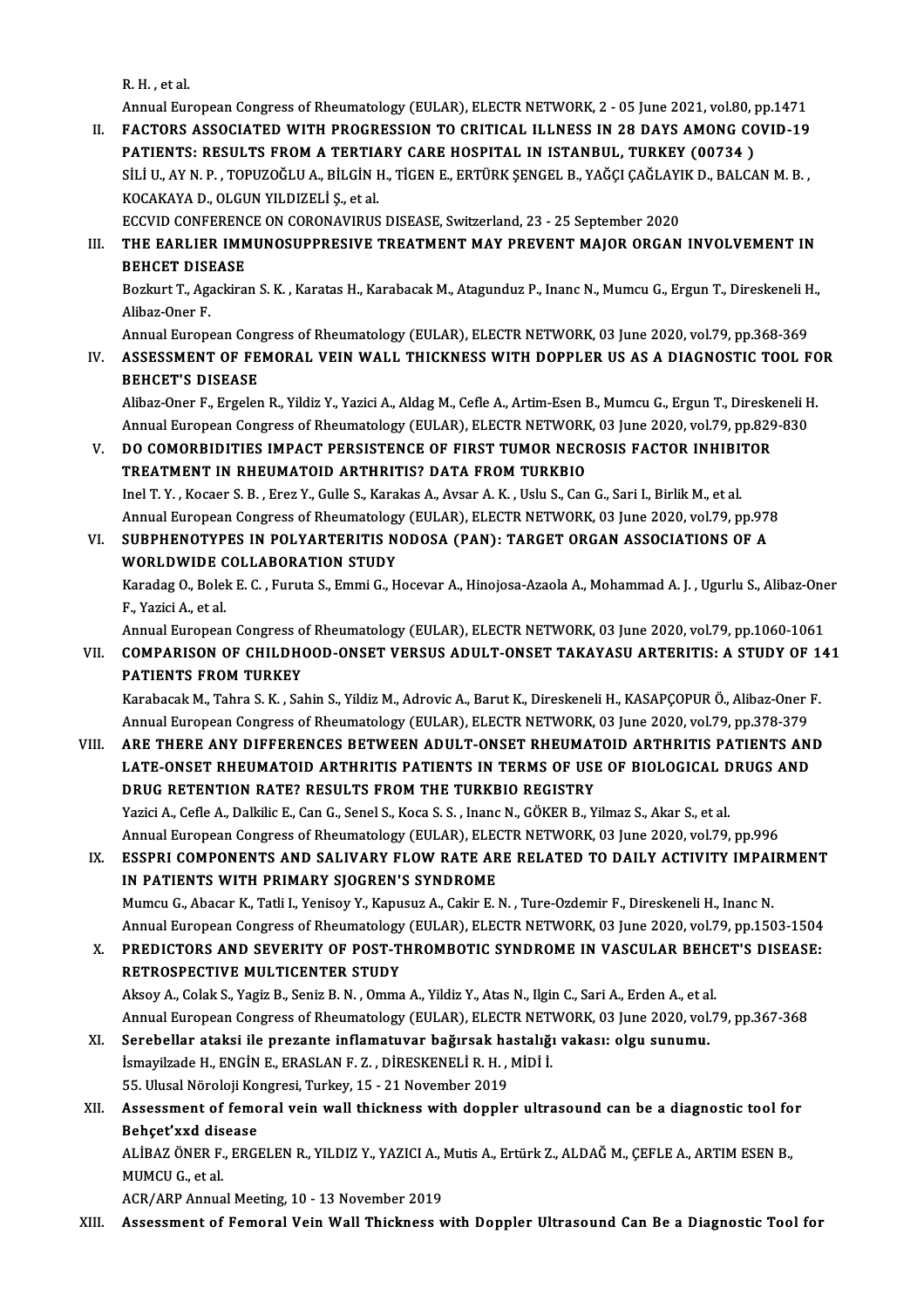Behcet's Disease

Behcet's Disease<br>ALİBAZ ÖNER F., ERGELEN R., YILDIZ Y., YAZICI A., MUTİS A., ERTÜRK Z., ALDAĞ M., ÇEFLE A., ARTİM ESEN B.,<br>ERGUN T. et al Behcet's Disea<br>ALIBAZ ÖNER F<br>ERGUN T., et al.<br>2010 ACB (ABH ALİBAZ ÖNER F., ERGELEN R., YILDIZ Y., YAZICI A., MUTİS A., ERTÜRK Z., ALDAĞ M., ÇEFLE A., ARTİM I<br>ERGUN T., et al.<br>2019 ACR/ARHP Annual Meeting, United States Of America, 8 - 13 November 2019, vol.71, pp.1-5420<br>Bomataid A

ERGUN T., et al.<br>2019 ACR/ARHP Annual Meeting, United States Of America, 8 - 13 November 2019, vol.71, pp.1-5420<br>XIV. Romatoid Artritte Komorbiditeler İlk Biyolojik Tedavide Kalımı Etkiler mi? Türkbio Verileri 2019 ACR/ARHP Annual Meeting, United States Of America, 8 - 13 November 2019, vol.71, pp.1-5420<br>Romatoid Artritte Komorbiditeler İlk Biyolojik Tedavide Kalımı Etkiler mi? Türkbio Verileri<br>YÜCE İNEL T., KOCAER S. B. , EREZ Romato<br>YÜCE İNI<br>M. , et al.<br>20. Uhrea YÜCE İNEL T., KOCAER S. B. , EREZ Y., USLU S., GÜLLE S., KÖKE<br>M. , et al.<br>20. Ulusal Romatoloji Kongresi, Turkey, 16 - 20 October 2019<br>Sekukinumah Todovisi Akan Nonrodvografik Aksival Sr

M. , et al.<br>20. Ulusal Romatoloji Kongresi, Turkey, 16 - 20 October 2019<br>XV. Sekukinumab Tedavisi Akan Nonradyografik Aksiyal Spondiloartrit ve Ankilozan Spondilit Tanılı<br>Hastaların Domagrafik Klinik Özellikleri ve Ted 20. Ulusal Romatoloji Kongresi, Turkey, 16 - 20 October 2019<br>Sekukinumab Tedavisi Akan Nonradyografik Aksiyal Spondiloartrit ve Ankilozan Spon<br>Hastaların Demografik-Klinik Özellikleri ve Tedavi Yanıtı Üzerine Obezitenin Et Sekukinumab Tedavisi Akan Nonradyografik Aksiy<br>Hastaların Demografik-Klinik Özellikleri ve Tedav<br>Değerlendirilmesi: TURKBIO Veritabanı Çalışması<br>KARAKAS A CÜLLES HELLS KÖKEN AKSAR A KOCAL Hastaların Demografik-Klinik Özellikleri ve Tedavi Yanıtı Üzerine Obezitenin Etkisinin<br>Değerlendirilmesi: TURKBIO Veritabanı Çalışması<br>KARAKAS A., GÜLLE S., USLU S., KÖKEN AVŞAR A., KOCAER S. B. , EREZ Y., YÜCE İNEL T., CA Değerlendirilmesi: TURKBIO Veritabanı Çalışması

KARAKAS A., GÜLLE S., USLU S., KÖKEN AVŞAR A., KOCAER S. I<br>DALKILIÇ H. E. , et al.<br>20. Ulusal Romatoloji Kongresi, Turkey, 16 - 20 October 2019<br>REHCET HASTALARINDA MUKOKUTANÖZ AKTİVİTE İNI

#### XVI. BEHÇET HASTALARINDA MUKOKUTANÖZ AKTİVİTE İNDEKSİ İÇİN YAŞ MODERATÖR ETKİYE SAHİP<br>Mİ? ÇOK MERKEZLİ ULUSAL ÇALIŞMA 20. Ulusal Romatoloji Kongresi, Turkey, 16<br>BEHÇET HASTALARINDA MUKOKUTAN<br>Mİ? ÇOK MERKEZLİ ULUSAL ÇALIŞMA<br>MUMCU C. YAY M. KARACAYIRLI Ü. TAS M BEHÇET HASTALARINDA MUKOKUTANÖZ AKTİVİTE İNDEKSİ İÇİN YAŞ MODERATÖR ETKİYE SAHİP<br>Mİ? ÇOK MERKEZLİ ULUSAL ÇALIŞMA<br>MUMCU G., YAY M., KARAÇAYIRLI Ü., TAŞ M. N. , SARI A., BOZCA B. C. , TEKGÖZ E., TEMİZ KARADAĞ D., DABAK S. Ö.

MI? ÇOK MERK<br>MUMCU G., YAY<br>, TECER D., et al.<br>20. HUSAL RON MUMCU G., YAY M., KARAÇAYIRLI Ü., TAŞ M. N. , SARI A., BOZCA B. C. , TEKGÖ<br>, TECER D., et al.<br>20. ULUSAL ROMATOLOJİ KONGRESİ, Antalya, Turkey, 16 - 20 October 2019<br>Takayaay, artaritli hastalarda nan yaskülar aksiğen tutulu

, TECER D., et al.<br>20. ULUSAL ROMATOLOJİ KONGRESİ, Antalya, Turkey, 16 - 20 October 2019<br>XVII. Takayasu arteritli hastalarda non-vasküler akciğer tutulum sıklığı: Çok merkezli retrospektif kohort<br>20. urtları 20. ULUSA<br><mark>Takayasu</mark><br>sonuçları<br><sup>VAZICLA</sup> ( Takayasu arteritli hastalarda non-vasküler akciğer tutulum sıklığı: Çok merkezli retrospektif kohort<br>sonuçları<br>YAZICI A., ÇEFLE A., KAYMAZ TAHRA S., ALPAY KANITEZ N., KARA M., YARKAN TUĞSAL H., GERÇİK Ö., ÖZER H. T. E.<br>ÖNE

sonuçları<br>YAZICI A., ÇEFLE A., KAYMAZ TAHRA S., ALPAY KANITEZ N., KARA M., YARKAN TUĞSAI<br>, ÖNEN F., AKAR S., et al.<br>XX Ulusal Romatoloji Kongresi, Antalya, Turkey, 16 - 19 October 2019, vol.11, pp.1-252 YAZICI A., ÇEFLE A., KAYMAZ TAHRA S., ALPAY KANITEZ N., KARA M., YARKAN TUĞSAL H., GERÇİK Ö., ÖZER H. T. E.

XX Ulusal Romatoloji Kongresi, Antalya, Turkey, 16 - 19 October 2019, vol.11, pp.1-252,<br>XVIII. Gelişmiş RA tedavisi almakta olup başka bir gelişmiş RA tedavisine geçen veya gelişmiş RA tedavisi-<br>Tajf baştaların temel ö naif hastaların temel özellikleri ve tedavi yöntemi tercihlerinin ara analizi: Çok Merkezli, prospektif, gözlemsel çalışma Gelişmiş RA tedavi<br>naif hastaların ten<br>gözlemsel çalışma<br>niprevrarı i p. u naif hastaların temel özellikleri ve tedavi yöntemi tercihlerinin ara analizi: Çok Merkezli, prospektif,<br>gözlemsel çalışma<br>DİRESKENELİ R. H. , KARADAĞ Ö., ATEŞ A., TUFAN A., İNANÇ G. N. , KOCA S. S. , YILDIRIM ÇETİN G., AK

M.,YILMAZ S.,etal. DİRESKENELİ R. H. , KARADAĞ Ö., ATEŞ A., TUFAN A., İNANÇ G. N. , KOCA S. S<br>M., YILMAZ S., et al.<br>20. uLUSAL ROMATOLOJİ KONGRESİ, Antalya, Turkey, 16 - 20 October 2019<br>Kranik pulmanar trambasımbali nadani ile izlananalayıla

20. uLUSAL ROMATOLOJİ KONGRESİ, Antalya, Turkey, 16 - 20 October 2019

XIX. Kronik pulmoner tromboemboli nedeni ile izlenenolgularda endarterektomi sonrası saptanan Kronik pulmoner tromboemboli nedeni ile izlenenolgularda endarterektomi sonrası saptanar<br>izolepulmoner vaskülit: Vaka serisi<br>GAZEL Ü., KOCAKAYA D., YALÇINKAYA Y., İNANÇ G. N. , YILDIZELİ B., ALİBAZ ÖNER F., DİRESKENELİ R.

izolepulmoner vaskülit: Vaka serisi<br>GAZEL Ü., KOCAKAYA D., YALÇINKAYA Y., İNANÇ G. N. , YILDIZELİ B., ALİBAZ ÖNER F., D<br>XX. Ulusal Romatoloji Kongresi, Antalya, Turkey, 16 - 20 October 2019, vol.11, pp.1-252<br>AROEZE TUE EEE GAZEL Ü., KOCAKAYA D., YALÇINKAYA Y., İNANÇ G. N. , YILDIZELİ B., ALİBAZ ÖNER F., DİRESKENELİ R. H.<br>XX. Ulusal Romatoloji Kongresi, Antalya, Turkey, 16 - 20 October 2019, vol.11, pp.1-252<br>XX. AB0575 THE EFFECT OF METAB

XX. Ulusal Romatoloji Kongresi, Antalya, Turkey, 16<br>AB0575 THE EFFECT OF METABOLIC SYNDR<br>ORGAN DAMAGE IN TAKAYASU'S ARTERITIS<br>NU ÜEER A K. KAYMAZ TAHRA S. VAZICLA, GEEL AB0575 THE EFFECT OF METABOLIC SYNDROME ON CARDIOVASCULAR DISEASE AND CUMULATIVE<br>ORGAN DAMAGE IN TAKAYASU'S ARTERITIS<br>NİLÜFER A. K. , KAYMAZ TAHRA S., YAZICI A., ÇEFLE A., KARA M., YARKAN TUĞSAL H., GERÇİK Ö., AKAR S., ÖNE

**ORGAN DAMAC<br>NILÜFER A. K. , K<br>F., AKSU K., et al.<br>EULAR 2019, MA** NİLÜFER A. K. , KAYMAZ TAHRA S., YAZICI A., ÇEFLE A., KARA M.,<br>F., AKSU K., et al.<br>EULAR 2019, MADRİT, Spain, 12 - 14 June 2019, vol.78, pp.1749<br>ASSESMENT OF DAMACE IN TAKAYASU ARTERITIS RATIE F., AKSU K., et al.<br>EULAR 2019, MADRIT, Spain, 12 - 14 June 2019, vol.78, pp.1749<br>XXI. ASSESMENT OF DAMAGE IN TAKAYASU ARTERITIS PATIENTS WITH VASCULITIS DAMAGE INDEX

EULAR 2019, MADRİT, Spain, 12 - 14 June 2019, vol.78, pp.1749<br>ASSESMENT OF DAMAGE IN TAKAYASU ARTERITIS PATIEN<br>(VDI) AND TAKAYASU ARTERITIS DAMAGE SCORE (TADS)<br>Tabra S.K., Alibaz Opar E. Direckanali H ASSESMENT OF DAMAGE IN TAKAYA<br>(VDI) AND TAKAYASU ARTERITIS DA<br>Tahra S.K., Alibaz-Oner F., Direskeneli H.<br>Annual Euronean Congress of Bhoumatal (VDI) AND TAKAYASU ARTERITIS DAMAGE SCORE (TADS)<br>Tahra S. K., Alibaz-Oner F., Direskeneli H.<br>Annual European Congress of Rheumatology (EULAR), Madrid, Spain, 12 - 15 June 2019, vol.78, pp.1759<br>ASSESSMENT OF PRESENCE, SEVER

### Tahra S. K. , Alibaz-Oner F., Direskeneli H.<br>Annual European Congress of Rheumatology (EULAR), Madrid, Spain, 12 - 15 June 2019, vol.78, pp.1759<br>XXII. ASSESSMENT OF PRESENCE, SEVERITY AND RISK FACTORS OF POST- THROMBOT Annual European Congress of Rheumatology (EULAR), Madrid, Spain, 12 - 15 June<br>ASSESSMENT OF PRESENCE, SEVERITY AND RISK FACTORS OF POST-TI<br>VASCULAR BEHCET DISEASE: MUTICENTERED RETROSPECTIVE STUDY<br>Alsou A. Colak S. Omma A. XXII. ASSESSMENT OF PRESENCE, SEVERITY AND RISK FACTORS OF POST- THROMBOTIC SYNDROME IN<br>VASCULAR BEHCET DISEASE: MUTICENTERED RETROSPECTIVE STUDY<br>Aksoy A., Colak S., Omma A., Yagiz B., Seniz B. N., Bolca N., ERGELEN R., Di

Annual European Congress of Rheumatology (EULAR), Madrid, Spain, 12 - 15 June 2019, vol.78, pp.1747-1748 Aksoy A., Colak S., Omma A., Yagiz B., Seniz B. N. , Bolca N., ERGI<br>Annual European Congress of Rheumatology (EULAR), Madrid<br>XXIII. COLCHICINE USE DURING PREGNANCY: CASE REPORTS

Duman N. C. , Karabacak M., Oglu M. G. I. , Inanc N., Asik Z. N. T. , Atagunduz P., Özkula S., Gülhan R., Goren Z., Onat F.,<br>et al. COLO<br>Dum<br>et al.

Annual European Congress of Rheumatology (EULAR), Madrid, Spain, 12 - 15 June 2019, vol.78, pp.2082-2083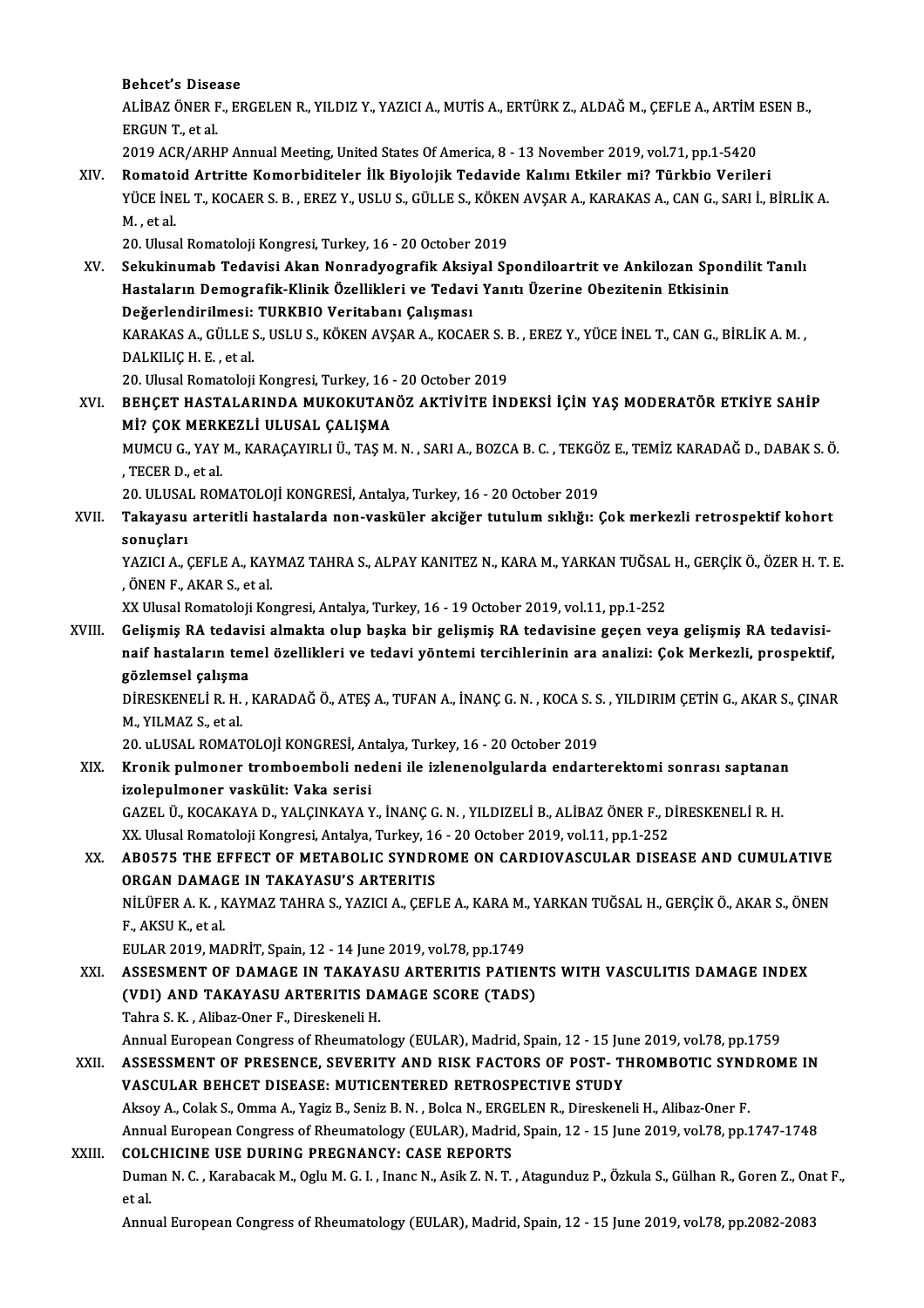| XXIV.         | CAN A ONE-HOUR QUANTITATIVE ASSESSMENT OF FDG-PET-CT (MODIFIED-PETVAS) BE USEFUL IN<br><b>TAKAYASU'S ARTERITIS?</b>                                                                                                                                      |
|---------------|----------------------------------------------------------------------------------------------------------------------------------------------------------------------------------------------------------------------------------------------------------|
|               | Tahra S. K., ÖZGÜVEN S., Unal A. U., Alibaz-Oner F., ÖNEŞ T., ERDİL T. Y., Direskeneli H.                                                                                                                                                                |
| XXV.          | Annual European Congress of Rheumatology (EULAR), Madrid, Spain, 12 - 15 June 2019, vol.78, pp.1759-1760<br>THE PREVALENCE OF NON-VASCULAR PULMONARY MANIFESTATIONS IN PATIENTS WITH<br>TAKAYASU' ARTERITIS: A RETROSPECTIVE MULTI-CENTERED COHORT STUDY |
|               | YAZICI A., ÇEFLE A., Tahra S. K., Kanitez N. A., KARA M., Gercik O., Tugsal H. Y., Onen F., Akar S., AKSU K., et al.<br>Annual European Congress of Rheumatology (EULAR), Madrid, Spain, 12 - 15 June 2019, vol.78, pp.830-831                           |
| XXVI.         | ISOLATED PULMONARY VASCULITIS DIAGNOSEDHISTOPATHOLOGICALLY AFTER                                                                                                                                                                                         |
|               | PULMONARYENDARTERECTOMY: A CASE SERIES                                                                                                                                                                                                                   |
|               | gazel u., kocakaya d., salçınkaya y., İNANÇ G. N., YILDIZELİ B., ALİBAZ ÖNER F., DİRESKENELİ R. H.<br>RHEUMATOLOGY 2019, atlanta, United States Of America, 3 - 06 March 2019, vol.58                                                                    |
| XXVII.        | NEW MAJOR ORGAN INVOLVEMENT IS LOWER IN YOUNG MALE BEHCET'S PATIENTS COMPARED TO<br>RETROSPECTIVE SERIES: FIVE-YEAR RESULTS OF A PROSPECTIVE COHORT                                                                                                      |
|               | Alibaz-Oner F., ALDAĞ B., Karatay E., Akpinar I. N., MUMCU G., Ergun T., Direskeneli H.                                                                                                                                                                  |
|               | 19th International Vasculitis and ANCA Workshop, Pennsylvania, United States Of America, 7 - 10 April 2019,<br>vol 58, pp 53-54                                                                                                                          |
| XXVIII.       | CAN A ONE-HOUR QUANTITATIVE ASSESSMENT OF FDG-PET-CT (MODIFIED-PETVAS) BE USEFUL IN<br><b>TAKAYASU'S ARTERITIS?</b>                                                                                                                                      |
|               | Kaymaz-Tahra S., ÖZGÜVEN S., Unal A. U., Alibaz-Oner F., ÖNEŞ T., ERDİL T. Y., Direskeneli H.                                                                                                                                                            |
|               | 19th International Vasculitis and ANCA Workshop, Pennsylvania, United States Of America, 7 - 10 April 2019,<br>vol 58, pp 114                                                                                                                            |
| XXIX.         | ASSESSMENT OF SEVERITY AND RISK FACTORS OF POST-THROMBOTIC SYNDROME IN VASCULAR                                                                                                                                                                          |
|               | BEHCET DISEASE: MUTICENTERED RETROSPECTIVE STUDY                                                                                                                                                                                                         |
|               | AKSOY A., Colak S., Yagiz B., Coskun N., Omma A., Bolca N., ERGELEN R., Direskeneli H., Alibaz-Oner F.                                                                                                                                                   |
|               | 19th International Vasculitis and ANCA Workshop, Pennsylvania, United States Of America, 7 - 10 April 2019,<br>vol 58                                                                                                                                    |
| XXX.          | Assessment of Severity and Risk Factors of Post-Thrombotic Syndrome in Vascular Behçet Disease:<br><b>Muticentered Retrospective Study</b>                                                                                                               |
|               | AKSOY A., ÇOLAK S., yagız b., COŞKUN B. N., omma a., BOLCA TOPAL N., ERGELEN R., DİRESKENELİ R. H., alibaz<br>öner f.                                                                                                                                    |
|               | ACR, 22 October 2018                                                                                                                                                                                                                                     |
| XXXI.         | Romatoid Artritli Hastalarda Tofacitinib Klinik Deneyimi, TÜRKBİO Veritabanı Sonuçları                                                                                                                                                                   |
|               | ÖNEN F., DALKILIÇ H. E., İNANÇ G. N., CAN G., PEHLİVAN Y., ERTÜRK Z., KOCA S. S., TUFAN A., ŞENEL S., BİRLİK A.<br>M, et al.                                                                                                                             |
|               | XVIII. Ulusal Romatoloji Kongresi, Antalya, Turkey, 18 - 22 October 2018                                                                                                                                                                                 |
| XXXII.        | İleri glikasyon son ürünleri: Psoriasis ve kardiyovasküler hastalık arasında olası bir bağlantı                                                                                                                                                          |
|               | ERGUN S. A. T., YAZICI V., YAVUZ D., SEÇKİN GENÇOSMANOĞLU D., ÖZEN G., SALMAN A., DİRESKENELİ R. H.,<br>INANÇ G. N.                                                                                                                                      |
|               | 27. Ulusal Dermatoloji Kongresi, Turkey, 16 - 20 October 2018                                                                                                                                                                                            |
| <b>XXXIII</b> | Interim Analysis of Baseline Characteristics and Preferencesof Administration Route of Rheumatoid                                                                                                                                                        |
|               | Arthritis PatientsWho Are Bio-Naïve or Switched between Advanced RATreatments A Multicenter,                                                                                                                                                             |
|               | Prospective, ObservationalStudy                                                                                                                                                                                                                          |
|               | DİRESKENELİ R. H., KARADAĞ Ö., ATEŞ A., TUFAN A., İNANÇ G. N., KOCA S. S., YILDIRIM ÇETİN G., AKAR S., ÇINAR<br>M., YILMAZ S., et al.                                                                                                                    |
|               | 2018 ACR/ARHP Annual Meeting, CHICAGO, United States Of America, 19 - 24 October 2018, vol.70                                                                                                                                                            |
| <b>XXXIV</b>  | Interim Analysis of Baseline Characteristics and preferences of administration route of rheumatoid                                                                                                                                                       |
|               | arthritis patients who are bio-naive or switched between advanced RA treatments A multicenter,                                                                                                                                                           |
|               | prospective, observational study                                                                                                                                                                                                                         |
|               | DİRESKENELİ R. H., KARADAĞ Ö., ATEŞ A., TUFAN A., İNANÇ G. N., KOCA S. S., YILDIRIM ÇETİN G., AKAR S., ÇINAR<br>M, YILMAZ S, et al.                                                                                                                      |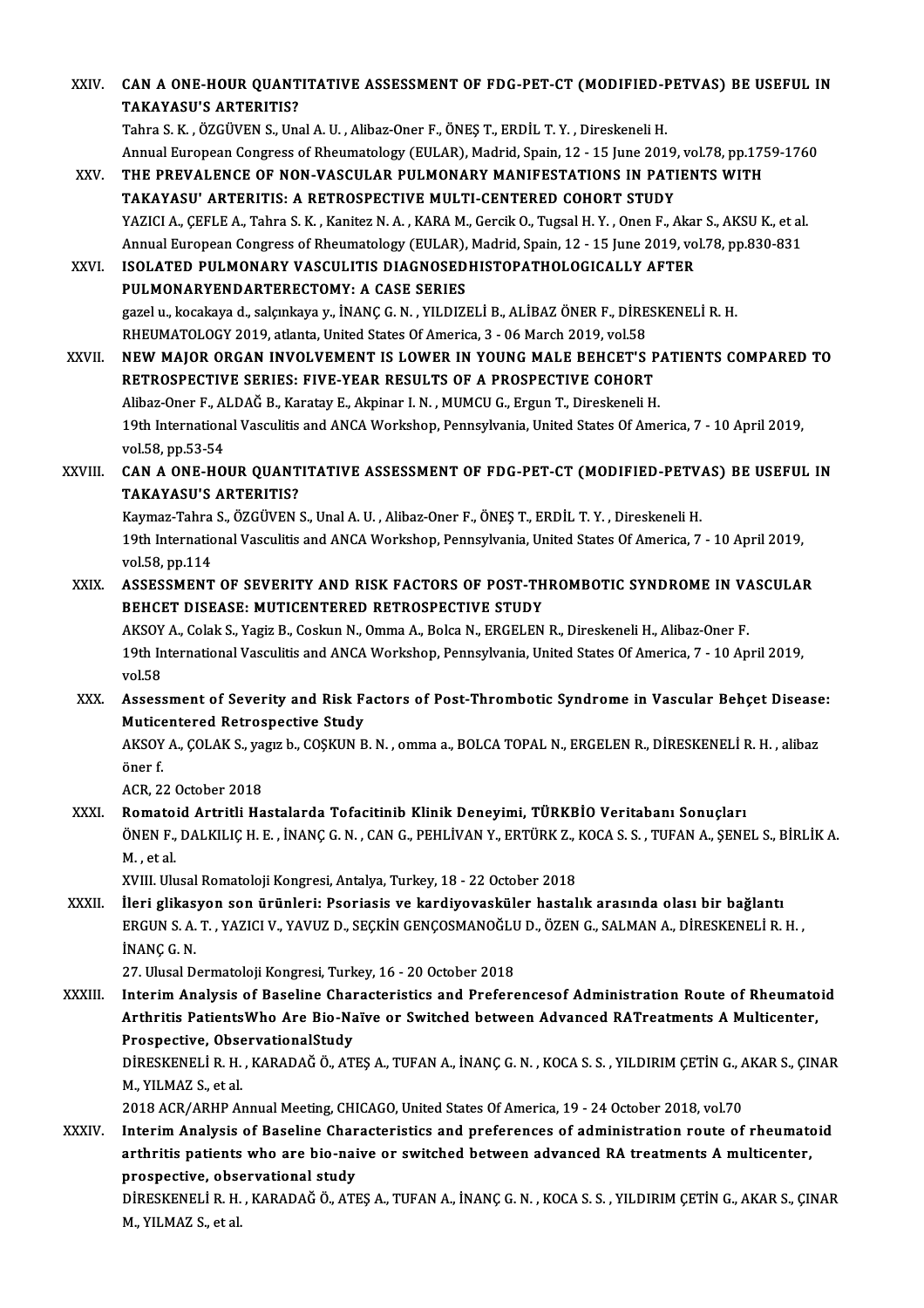2018 ACR/ARHP Annual Meeting, Şikago, United States Of America, 19 - 24 October 2018, vol.70<br>The value of high sensitive tranenin in systemis selenesis patients

2018 ACR/ARHP Annual Meeting, Şikago, United States Of America, 19 - 24 (2018 ACR/ARHP Annual Meeting, Şikago, United States Of America, 19 - 24 (2018)<br>Anningi m. ÖZREN SARIC R. Cincin A.A., Cunal E. Sünrüt M. ÖZRIL M.H 2018 ACR/ARHP Annual Meeting, Şikago, United States Of America, 19 - 24 October 2018, vol.70<br>The value of high-sensitive troponin in systemic sclerosis patients<br>demirci m., ÖZBEN SADIÇ B., ÇİNÇİN A. A. , Gurel E., SÜNBÜL M The value of high-sensitive troponin in systemic sclerosis patients<br>demirci m., ÖZBEN SADIÇ B., ÇİNÇİN A. A. , Gurel E., SÜNBÜL M., ÖZDİL M. H. , saltınkaya y., ÖZDEMİR B.,<br>DİRESKENELİ R. H. . TİGEN M. K. . et al. 34th TURKISH CARDIOLOGY CONGRESS WITH INTERNATIONAL PARTICIPATION, Antalya, Turkey, 20 - 23 October 2018,vol.20,pp.58 34th TURKISH CARDIOLOGY CONGRESS WITH INTERNATIONAL PARTICIPATION, Antalya, Turkey, 20 - 23 October<br>2018, vol.20, pp.58<br>XXXVI. Right ventricle outflow tract fractional shortening: A practical parameter for the assessment o 2018, vol.20, pp.58<br>Right ventricle outflow tract<br>ventricular systolic function<br>demirgi m. SÜNPÜL M. Curel F

Right ventricle outflow tract fractional shortening: A practical parameter for the assessment of right<br>ventricular systolic function<br>demirci m., SÜNBÜL M., Gurel E., ÇİNÇİN A.A. , ÖZDİL M. H. , SAYMAZ S., şahinkaya y., DİR **ventricular systolic fun<br>demirci m., SÜNBÜL M., G.<br>K. , ÖZBEN SADIÇ B., et al.**<br>24th TURKISH CARDIQLO

demirci m., SÜNBÜL M., Gurel E., ÇİNÇİN A. A. , ÖZDİL M. H. , SAYMAZ S., şahinkaya y., DİRESKENELİ R. H. , TİGEN M.<br>K. , ÖZBEN SADIÇ B., et al.<br>34th TURKISH CARDIOLOGY CONGRESS WITH INTERNATIONAL PARTICIPATION, Antalya, Tu K. , ÖZBEN SADIÇ B., et al.<br>34th TURKISH CARDIOLOGY CONGRESS WITH INTERNATIONAL PARTICIPATION, Antalya, Turkey, 20 - 23 October<br>2018. vol.20. pp.64

XXXVII. Right ventricle mechanical dispersion in patients with systemic sclerosis 2018, vol.20, pp.64<br>Right ventricle mechanical dispersion in patients with systemic sclerosis<br>demirci m., Gurel E., SÜNBÜL M., ÇİNÇİN A. A. , saltınkaya y., DİRESKENELİ R. H. , ÖZDİL M. H. , TİGEN M. K. , ÖZBEN<br>SADIÇ P. SA Right ventricle m<br>demirci m., Gurel E.,<br>SADIÇ B., SAYAR N.<br>24th TURKISH CARI demirci m., Gurel E., SÜNBÜL M., ÇİNÇİN A. A. , saltınkaya y., DİRESKENELİ R. H. , ÖZDİL M. H. , TİGEN M. K. , ÖZBEN<br>SADIÇ B., SAYAR N.<br>34th TURKISH CARDIOLOGY CONGRESS WITH INTERNATIONAL PARTICIPATION, Antalya, Turkey, 20 SADIÇ B., SAYAR N.<br>34th TURKISH CARDIOLOGY CONGRESS WITH INTERNATIONAL PARTICIPATION, Antalya, Turkey, 20 - 23 October<br>2018, vol.20, pp.32-33

XXXVIII. Gebelikte Anti-TNF Kullanımının Teratojenik Etki Açısından Retrospektif Olarak İncelenmesi. 2018, vol.20, pp.32-33<br>Gebelikte Anti-TNF Kullanımının Teratojenik Etki Açısından Retrospektif Olarak İncelenmesi.<br>Tekin N., Çulpan Y., Duman Çağlayan N., Alibaz Öner F., Şahinkaya Y., Ertürk Z., GAZEL Ü., Kaymaz Tahra S., Gebelikte Anti-TNF Ku<br>Tekin N., Çulpan Y., Duma<br>A., KARABACAK M., et al.<br>YIY. Hlugal Parmatalaji Ka Tekin N., Çulpan Y., Duman Çağlayan N., Alibaz Öner F., Şahinkaya<br>A., KARABACAK M., et al.<br>XIX. Ulusal Romatoloji Kongresi, Turkey, 26 - 30 September 2018<br>Cobelik V.e Emgirme Döneminde Kelsisin Kullanımının Değ A., KARABACAK M., et al.<br>XIX. Ulusal Romatoloji Kongresi, Turkey, 26 - 30 September 2018<br>XXXIX. Gebelik Ve Emzirme Döneminde Kolşisin Kullanımının Değerlendirilmesi.

- XIX. Ulusal Romatoloji Kongresi, Turkey, 26 30 September 2018<br>Gebelik Ve Emzirme Döneminde Kolşisin Kullanımının Değerlendirilmesi.<br>Duman Çağlayan N., Tekin N., Alibaz Öner F., Şahinkaya Y., Ertürk Z., GAZEL Ü., Kaymaz T Gebelik Ve Emzirme Dönemin<br>Duman Çağlayan N., Tekin N., Alib<br>KARABACAK M., ÖZKULA S., et al.<br>YIY Hlusal Pemateleji Kengresi Duman Çağlayan N., Tekin N., Alibaz Öner F., Şahinkaya Y., Ertürk 2<br>KARABACAK M., ÖZKULA S., et al.<br>XIX. Ulusal Romatoloji Kongresi, Turkey, 26 - 30 September 2018<br>Matarnal ve da Batarnal Matatrakaat Marugiyati Olan Caba KARABACAK M., ÖZKULA S., et al.<br>XIX. Ulusal Romatoloji Kongresi, Turkey, 26 - 30 September 2018<br>XL. Maternal ya da Paternal Metotreksat Maruziyeti Olan Gebeliklerin Değerlendirilmesi.
	- XIX. Ulusal Romatoloji Kongresi, Turkey, 26 30 September 2018<br>Maternal ya da Paternal Metotreksat Maruziyeti Olan Gebeliklerin Değerlendirilmesi.<br>ÖZKULA S., GÜLÇEBİ İDRİZ OĞLU M., Duman Çağlayan N., Tekin N., Turgan Aşık Maternal ya da Paternal Metotrek:<br>ÖZKULA S., GÜLÇEBİ İDRİZ OĞLU M., D<br>Şahinkaya Y., Ertürk Z., GAZEL Ü., et al.<br>YIY. Ulusal Bamataleji Kangresi, Turka ÖZKULA S., GÜLÇEBİ İDRİZ OĞLU M., Duman Çağlayan N., Tekin N.<br>Şahinkaya Y., Ertürk Z., GAZEL Ü., et al.<br>XIX. Ulusal Romatoloji Kongresi, Turkey, 26 - 30 September 2018<br>VASKÜLER REHCET HASTALARINDA ROST TROMBOTİK SE Şahinkaya Y., Ertürk Z., GAZEL Ü., et al.<br>XIX. Ulusal Romatoloji Kongresi, Turkey, 26 - 30 September 2018<br>XLI. VASKÜLER BEHÇET HASTALARINDA POST-TROMBOTİK SENDROMUN CİDDİYETİ VE RİSK<br>RAKTÖRI FRİNİN DEĞERI ENDİRİL MESİ.

XIX. Ulusal Romatoloji Kongresi, Turkey, 26 - 30 September 2018<br>VASKÜLER BEHÇET HASTALARINDA POST-TROMBOTİK SENDROMUN CİDDİYETİ V<br>FAKTÖRLERİNİN DEĞERLENDİRİLMESİ: ÇOK MERKEZLİ RETROSPEKTİF ÇALIŞMA<br>AKSOV A, ÇOLAK S, VAĞIZ B VASKÜLER BEHÇET HASTALARINDA POST-TROMBOTİK SENDROMUN CİDDİYETİ VE RİSK<br>FAKTÖRLERİNİN DEĞERLENDİRİLMESİ: ÇOK MERKEZLİ RETROSPEKTİF ÇALIŞMA<br>AKSOY A., ÇOLAK S., YAĞIZ B., COŞKUN B. N. , omma a., BOLCA TOPAL N., ERGELEN R., D **FAKT<br>AKSOY<br>öner f.**<br>Uhreal AKSOY A., ÇOLAK S., YAĞIZ B., COŞKUN B. N. , omma a., B(<br>öner f.<br>Ulusal Romatoloji Kongresi, Turkey, 28 September 2018<br>Konvensivenel tedevilere dirensli vesküler Behset

öner f.<br>Ulusal Romatoloji Kongresi, Turkey, 28 September 2018<br>XLII. Konvansiyonel tedavilere dirençli vasküler Behçet hastalarında TNF inhibitörü tedavisi sonuçları:<br>Retreenektif, sek merkerli yaka serisi. Ulusal Romatoloji Kongresi, Turkey, 28 Sep<br>Konvansiyonel tedavilere dirençli vasl<br>Retrospektif, çok merkezli vaka serisi.<br>AKSOV A. VAZICLA, QMMA A. CEELE A. ER Konvansiyonel tedavilere dirençli vasküler Behçet hastalarında TNF inhibitöri<br>Retrospektif, çok merkezli vaka serisi.<br>AKSOY A., YAZICI A., OMMA A., ÇEFLE A., ERGUN T., DİRESKENELİ R. H. , ALİBAZ ÖNER F.<br>YIY Husal Bematelej Retrospektif, çok merkezli vaka serisi.<br>AKSOY A., YAZICI A., OMMA A., ÇEFLE A., ERGUN T., DİRESKENELİ R. H. , ALİBAZ ÖNER F.<br>XIX. Ulusal Romatoloji Kongresi 2018, Muğla, Turkey, 26 - 30 September 2018, vol.10, pp.72<br>Determ

AKSOY A., YAZICI A., OMMA A., ÇEFLE A., ERGUN T., DİRESKENELİ R. H. , ALİBAZ ÖNER F.<br>XIX. Ulusal Romatoloji Kongresi 2018, Muğla, Turkey, 26 - 30 September 2018, vol.10, pp.72<br>XLIII. Determinants of enlarged main pulmo XIX. Ulusal Romatoloji Kongresi 2018, Muğla<br>Determinants of enlarged main pulmor<br>concomitant obstructive sleep apnoea<br>VAKUTT EALCAN M. B., KARAKURTS, DİR Determinants of enlarged main pulmonary artery diameter in patients with s<br>concomitant obstructive sleep apnoea<br>YAKUT T., BALCAN M. B. , KARAKURT S., DİRESKENELİ R. H. , YALÇINKAYA Y., PEKER Y.<br>European Bespiratory Congres concomitant obstructive sleep apnoea<br>YAKUT T., BALCAN M. B. , KARAKURT S., DİRESKENELİ R. I<br>European Respiratory Congress, 15 - 19 September 2018<br>Determinants of anlarged main nulmanary artary d YAKUT T., BALCAN M. B. , KARAKURT S., DİRESKENELİ R. H. , YALÇINKAYA Y., PEKER Y.<br>European Respiratory Congress, 15 - 19 September 2018<br>XLIV. Determinants of enlarged main pulmonary artery diameter in patients with sclerod

- European Respiratory Congress, 15 19 Sep<br>Determinants of enlarged main pulmor<br>concomitant obstructive sleep apnoea<br>Velut T. Polsen B. KARAKURT S. Direckens Determinants of enlarged main pulmonary artery diameter in proncomitant obstructive sleep apnoea<br>Yakut T., Balcan B., KARAKURT S., Direskeneli H., Yalcinkaya Y., Peker Y.<br>28th International Congress of the European Bespira concomitant obstructive sleep apnoea<br>Yakut T., Balcan B., KARAKURT S., Direskeneli H., Yalcinkaya Y., Peker Y.<br>28th International Congress of the European-Respiratory-Society (ERS), Paris, France, 15 - 19 September 2018,<br>v Yakut T., Balcan B., KARAKURT S., Direskeneli H., Yalcinkaya Y., Peker Y. 28th International Congress of the European-Respiratory-Society (ERS), Paris, France, 15 - 19 September 2018,<br>
XLV. Investigation of poor prognostic factors among rheumatoid arthritis patients in TURKBİO Registry<br>
INANC C.
- İNANÇ G. N. , ERTÜRK Z., ÖZEN G., DALKILIÇ H. E. , KOCA S. S. , CAN G., KARATAŞ A., PEHLİVAN Y., YAZICI A., ÇEFLE<br>A., et al. **Investi<br>İNANÇ (**<br>A., et al.<br>EULAR

EULAR 2018, Amsterdam, Netherlands, 13 - 16 June 2018, vol.77, pp.1319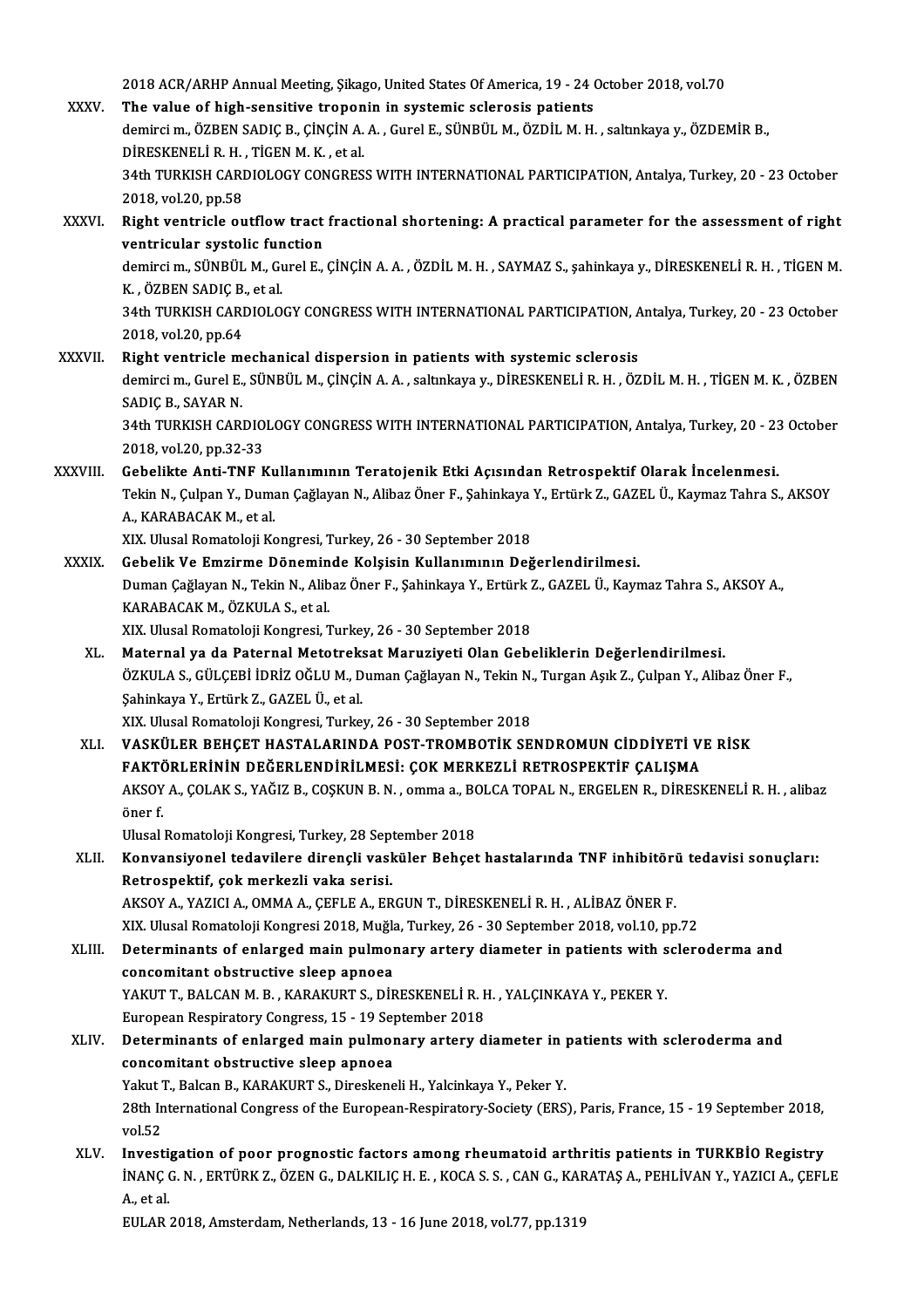| XLVI.   | INSUFFICIENT IMMUNOSUPPRESSIVE USE IS THE LEADING CAUSE OF VASCULAR RELAPSES IN<br><b>BEHCET'S DISEASE</b>                                                                                                            |
|---------|-----------------------------------------------------------------------------------------------------------------------------------------------------------------------------------------------------------------------|
|         | AKSOY A., Oner F., Ergun T., DİRESKENELİ R. H.<br>Congress of the European-League-Against-Rheumatism (EULAR), Amsterdam, Netherlands, 13 - 16 June 2018,                                                              |
|         | vol 77, pp 771-772                                                                                                                                                                                                    |
| XLVII.  | Romatoid Artrit Hastalarında Geriatrik Sendromların Sorgulanması: Geriatri-Romatoloji İşbirliği<br>TUFAN A., ERTÜRK Z., İNANÇ G. N., DİRESKENELİ R. H.                                                                |
|         | 11.AKADEMİK GERİATRİ KONGRESİ, Antalya, Turkey, 19 - 23 April 2018                                                                                                                                                    |
| XLVIII. | Ultrsonographic scoring of the major salivary glands: Is there a relationship with disease activity                                                                                                                   |
|         | and functional status of glands                                                                                                                                                                                       |
|         | İNANÇ G. N., YALÇINKAYA Y., DİRESKENELİ R. H., ATAGÜNDÜZ M. P., Ertürk Z., MUMCU G., ÜNAL A. U.<br>XVII Mediterranean Congress of Rheumatology, Genoa, Italy, 12 - 14 April 2018, vol.36, pp.51                       |
| XLIX.   | Transient elastography with controlled attenuation parameterin the assessment of hepatic steatosis                                                                                                                    |
|         | and significant liver fibrosisin patients with scleroderma                                                                                                                                                            |
|         | Yılmaz Y., Kani H. T. , Şahinkaya Y., Mursaloğlu H. H. , Aziziy M., İnanç G. N. , Direskeneli R. H.                                                                                                                   |
|         | 27th Annual Conference of APASL, Dilli, India, 14 - 18 March 2018, vol.12, pp.378                                                                                                                                     |
| L.      | The association between two non-invasive methods for the assessment of severity of                                                                                                                                    |
|         | gastrointestinal involvement and malnutrition in systemic sclerosis: self-reported questionnaires                                                                                                                     |
|         | and capillaroscopy                                                                                                                                                                                                    |
|         | YALÇINKAYA Y., Ertürk Z., Pehlivan Ö., ÜNAL A. U., Kaymaz Tahra S., ATAGÜNDÜZ M. P., DİRESKENELİ R. H.,                                                                                                               |
|         | INANÇ G N                                                                                                                                                                                                             |
| LI.     | 5TH systemic sclerosis world congress, Bordo, France, 15 - 17 February 2018, vol.3, pp.210-211<br>Diş Çekimi İş Gücü Kaybına Neden Olur Mu?                                                                           |
|         | KARAÇAYLI Ü., DOĞAN T. E., ŞİŞMAN N., KİTAPÇI O. C., KÖKSAL L., DİRESKENELİ R. H., MUMCU G.                                                                                                                           |
|         | Sağlık Bilimleri Eğitim-Araştırma ve Uygulamalarında Güncel Yönelimler Kongresi, Turkey, 7 - 08 December 2017                                                                                                         |
| LII.    | Diagnostic Value of MR Enterography As a Complementary Intervention toColonoscopy in Axial                                                                                                                            |
|         | Spondylarthritis Patients with Chronic Non-Bloody Diarrhea                                                                                                                                                            |
|         | ÜNAL A. U., ERTÜRK Z., OĞUZ G., YALÇINKAYA Y., İMERYÜZ N., ERGELEN R., EKİNCİ G., İNANÇ G. N., ÇELİKEL Ç.,                                                                                                            |
|         | DİRESKENELİ R. H., et al.                                                                                                                                                                                             |
|         | AMERICAN COLLEGE OF RHEUMATOLOGY 2017, 3 - 08 November 2017                                                                                                                                                           |
| LIII.   | Investigation of Poor Prognostic Factors Among Rheumatoid Arthritis Patients in Turkbio Registry<br>INANÇ G. N. , ERTÜRK Z., ÖZEN G., DALKILIÇ H. E. , Koca S. S. , CAN G., KARATAŞ A., PEHLIVAN Y., YAZICI A., ÇEFLE |
|         | A, et al.                                                                                                                                                                                                             |
|         | ACR/ARHP Scientific Meeting, 3 - 08 November 2017                                                                                                                                                                     |
| LIV.    | The Association between two non-invasive methods for the assessment of severity of<br>gastrointestinal involvement and malnutrition in systemic sclerosis: self-reported questionnaires                               |
|         | and nail fold video-capillaroscopy                                                                                                                                                                                    |
|         | yalçınkaya y., ertürk z., pehlivan ö., ünal a. u. , ATAGÜNDÜZ M. P. , DİRESKENELİ R. H. , İNANÇ G. N.                                                                                                                 |
|         | 2017 ACR/ARHP Annual Meeting, 3 - 08 November 2017                                                                                                                                                                    |
| LV.     | Ailevi Akdeniz ateşi'nde yaşın hastalığın seyrine etkisi olabilir mi?                                                                                                                                                 |
|         | YAŞAR BİLGE N. Ş. , SARI İ., SOLMAZ D., ŞENEL S., EMMUNGİL H., KILIÇ L., YILMAZ ÖNER S., YILDIZ F., YILMAZ S.,                                                                                                        |
|         | ERSOZLU BOZKIRLI D., et al.                                                                                                                                                                                           |
|         | XVIII. Ulusal Romatoloji Kongresi, Turkey, 18 - 22 October 2017                                                                                                                                                       |
| LVI.    | Erişkin immunglobulin A vaskulitli hastalarda prognoz ve hasarın değerlendirilmesi:Çok merkezli                                                                                                                       |
|         | retrospektif kohort çalısması                                                                                                                                                                                         |
|         | Alibaz-Öner F., Omma A., SARI A., KARADAĞ Ö., ÜSKÜDAR CANSU D., GAZEL Ü., BES C., YILDIZ F., Öksüz M. F.,                                                                                                             |
|         | YILMAZ S, et al.                                                                                                                                                                                                      |
| LVII.   | XVIII. Ulusal Romatoloji Kongresi, Antalya, Turkey, 18 - 22 October 2017<br>TÜRKBİO kayıt kütüğündeki romatoid artrit hastarında kötü prognostik faktörlerin araştırılması.                                           |
|         | INANÇ G. N., ERTÜRK Z., ÖZEN G., DALKILIÇ H. E., Koca S. S., YALÇINKAYA Y., CAN G., KARATAŞ A., PEHLİVAN Y.,                                                                                                          |
|         | YAZICI A., et al.                                                                                                                                                                                                     |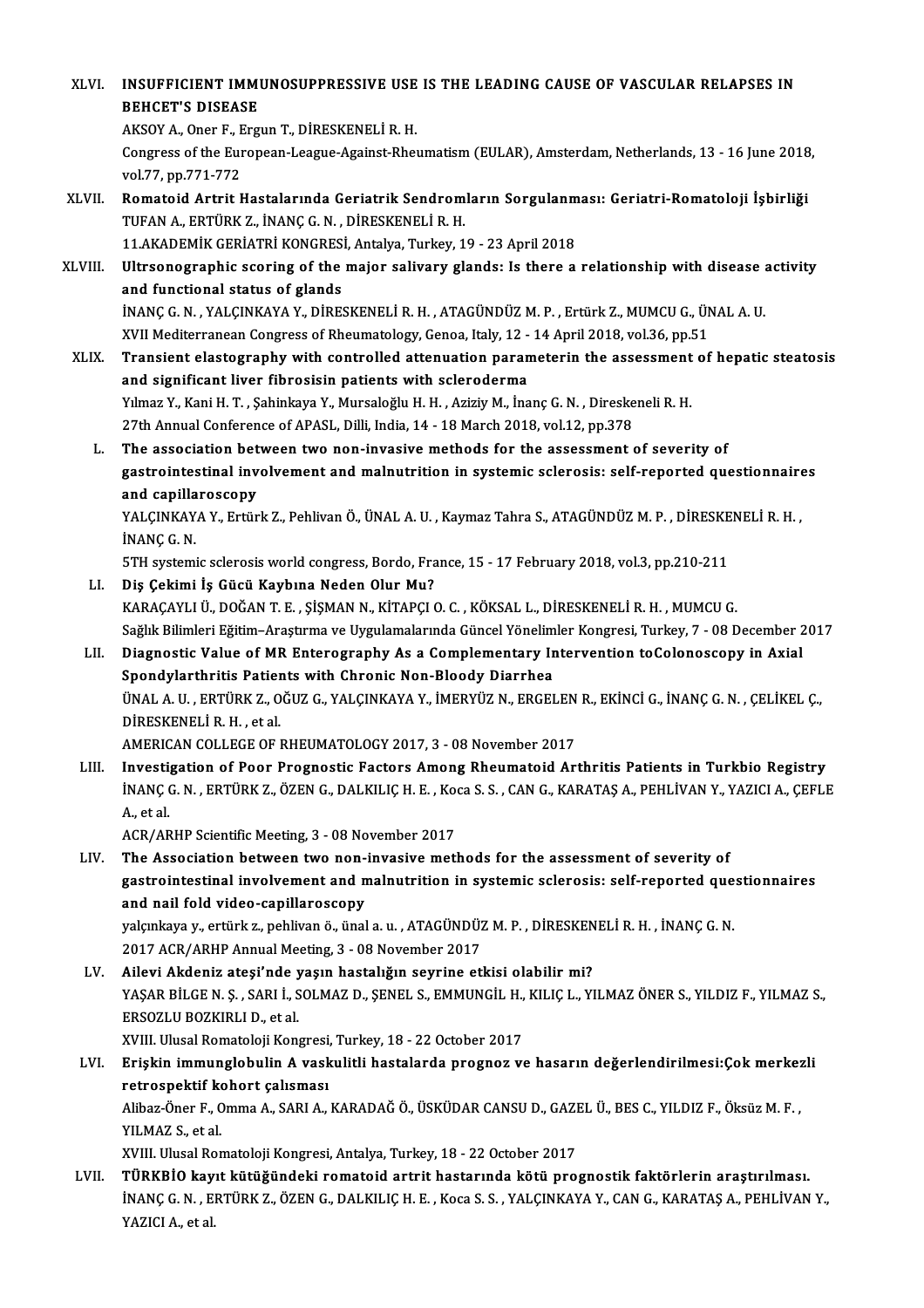XVIII. Ulusal Romatoloji Kongresi, Turkey, 18 - 22 October 2017<br>Erickin immunglobulin A veskülitli bastalarda prognas ve

LVIII. Erişkin immunglobulin A vaskülitli hastalarda prognoz ve hasarın değerlendirilmesi: Çok merkezli retrospektif kohort calısması XVIII. Ulusal Romatoloji Kongresi,<br>Erişkin immunglobulin A vask<br>retrospektif kohort çalışması<br>ALİBAZ ÖNER E. OMMA A. SARL Erişkin immunglobulin A vaskülitli hastalarda prognoz ve hasarın değerlendirilmesi: Çok merkezli<br>retrospektif kohort çalışması<br>ALİBAZ ÖNER F., OMMA A., SARI A., KARADAĞ Ö., ÜSKÜDAR CANSU D., GAZEL Ü., BES C., YILDIZ F., ÖK retrospektif ko<br>ALİBAZ ÖNER F.<br>YILMAZ S., et al.<br>YVIII. Ulusal Bor ALİBAZ ÖNER F., OMMA A., SARI A., KARADAĞ Ö., ÜSKÜDAR CAN<br>YILMAZ S., et al.<br>XVIII. Ulusal Romatoloji Kongresi, Turkey, 18 - 22 October 2017<br>Dav büsreli arteritli bastaların takibinde günlük pratikte

- YILMAZ S., et al.<br>XVIII. Ulusal Romatoloji Kongresi, Turkey, 18 22 October 2017<br>LIX. Dev hücreli arteritli hastaların takibinde günlük pratikte gelişen relaps oranı kontrollü çalışmakara<br>Göre daha mı düşül:2 Cek merk XVIII. Ulusal Romatoloji Kongresi, Turkey, 18 - 22 October 2017<br>Dev hücreli arteritli hastaların takibinde günlük pratikte gelişen ı<br>göre daha mı düşük? Çok merkezli-retrospektif çalışma sonuçları<br>ALİPAZÖNER E. RALCI M.A., Dev hücreli arteritli hastaların takibinde günlük pratikte gelişen relaps oranı kontrollü çalışmakara<br>göre daha mı düşük? Çok merkezli-retrospektif çalışma sonuçları<br>ALİBAZ ÖNER F., BALCI M. A. , ZENGİN O., BAYINDIR Ö., DÖ göre daha mı düşük<br>ALİBAZ ÖNER F., BAL<br>KÜÇÜKŞAHİN O., et al.<br>YVIII. Illucal Bamatala ALİBAZ ÖNER F., BALCI M. A. , ZENGİN O., BAYINDIR Ö., DÖZMEZ<br>KÜÇÜKŞAHİN O., et al.<br>XVIII. Ulusal Romatoloji Kongresi, Turkey, 18 - 22 October 2017<br>Friekin IsA veskülitli bastalarda prospes ve basarın değe KÜÇÜKŞAHİN O., et al.<br>XVIII. Ulusal Romatoloji Kongresi, Turkey, 18 - 22 October 2017<br>LX. Erişkin IgA vaskülitli hastalarda prognoz ve hasarın değerlendirilmesi: Çok merkezli kohort<br>çalışması XVIII. Ulusal Romatoloji Kongresi, Turkey, 18 - 22 October 2017
	- -

Erişkin IgA vaskülitli hastalarda prognoz ve hasarın değerlendirilmesi: Çok merkezli kohort<br>çalışması<br>ALİBAZ ÖNER F., OMMA A., SARI A., KARADAĞ Ö., ÜSKÜDAR CANSU D., GAZEL Ü., BES C., YILDIZ F., ÖKSÜZ M. F. ,<br>YU DIZ S. et <mark>çalışması</mark><br>ALİBAZ ÖNER I<br>YILDIZ S., et al.<br>YVIII Ulusal Baı ALİBAZ ÖNER F., OMMA A., SARI A., KARADAĞ Ö., ÜSKÜDAR CAN<br>YILDIZ S., et al.<br>XVIII.Ulusal Romatoloji Kongresi, Turkey, 18 - 22 October 2017<br>Senenegatif romatoid antritli besteların ultrasonografiile

- YILDIZ S., et al.<br>XVIII.Ulusal Romatoloji Kongresi, Turkey, 18 22 October 2017<br>LXI. Seronegatif romatoid artritli hastaların ultrasonografiile entezopati açısından değerlendirilmesi<br>Futink Z. ÖZSOV T. VAČCLİ, GAZEL Ü. Vo XVIII.Ulusal Romatoloji Kongresi, Turkey, 18 - 22 October 2017<br>Seronegatif romatoid artritli hastaların ultrasonografiile entezopati açısından değerlendirilm<br>Ertürk Z., ÖZSOY T., YAĞCI İ., GAZEL Ü., Yalçınkaya Y., ATAGÜNDÜ Seronegatif romatoid artritli hastaların ultrasonografiile entezopati<br>Ertürk Z., ÖZSOY T., YAĞCI İ., GAZEL Ü., Yalçınkaya Y., ATAGÜNDÜZ M. P. , DİRE<br>18. Ulusal Romatoloji Kongresi, Turkey, 18 - 22 October 2017, vol.9, pp.1 Ertürk Z., ÖZSOY T., YAĞCI İ., GAZEL Ü., Yalçınkaya Y., ATAGÜNDÜZ M. P. , DİRESKE<br>18. Ulusal Romatoloji Kongresi, Turkey, 18 - 22 October 2017, vol.9, pp.1-176<br>LXII. Erişkin Ailesel Akdeniz Ateşi hastalarında psöriasis sık
- 18. Ulusal Romatoloji Kongresi, Turkey, 18 22 October 2017, vol.9, pp.1-176<br>Erişkin Ailesel Akdeniz Ateşi hastalarında psöriasis sıklığı artmış mıdır?<br>AKSOY A., ÖZGEN Z., GAZEL Ü., İNANÇ G.N. , ATAGÜNDÜZ M. P. , ERGUN S. Erişkin Ailesel Akdeniz Ateşi hastalarında psöriasis sık<br>AKSOY A., ÖZGEN Z., GAZEL Ü., İNANÇ G. N. , ATAGÜNDÜZ M. P<br>18. Ulusal Romatoloji Kongresi, Turkey, 18 - 22 October 2017<br>MEEV gen mutasyonunun 2. va da 10. oktorda ol AKSOY A., ÖZGEN Z., GAZEL Ü., İNANÇ G. N. , ATAGÜNDÜZ M. P. , ERGUN S. A. T. , DİRESKENELİ R. H.<br>18. Ulusal Romatoloji Kongresi, Turkey, 18 - 22 October 2017<br>LXIII. MEFV gen mutasyonunun 2. ya da 10. ekzonda olması ail
- 18. Ulus<br>**MEFV**<br>midir?<br>v^S^P MEFV gen mutasyonunun 2. ya da 10. ekzonda olması ailevi Akdeniz ateşi hastalığının seyrinde etkili<br>midir?<br>YAŞAR BİLGE N. Ş. , SARI İ., SOLMAZ D., ŞENEL S., EMMUNGİL H., KILIÇ L., ÖNER s. y. , YILDIZ F., YILMAZ S., bozkırl

mi<mark>dir?</mark><br>YAŞAR BİL<br>d. e. , et al.<br>YVIII. Ube YAŞAR BİLGE N. Ş. , SARI İ., SOLMAZ D., ŞENEL S., EMMUNGİL H., KILIÇ L., ÖNER :<br>d. e. , et al.<br>XVIII. Ulusal Romatoloji Kongresi, Turkey, 18 - 22 October 2017, vol.9, pp.26-27<br>Dev büsreli arteritli bastaların takibinde gün

d. e. , et al.<br>XVIII. Ulusal Romatoloji Kongresi, Turkey, 18 - 22 October 2017, vol.9, pp.26-27<br>LXIV. Dev hücreli arteritli hastaların takibinde günlük pratikte gelişen relaps oranı, kontrollü çalışmalara XVIII. Ulusal Romatoloji Kongresi, Turkey, 18 - 22 October 2017, vol.9, pp.2<br>Dev hücreli arteritli hastaların takibinde günlük pratikte gelişen ı<br>göre daha mı düşük? Çok merkezli-retrospektif çalışma sonuçları<br>ALİPAZÖNER E ALİBAZ ÖNER F., BALCI M. A. , ZENGİN O., BAYINDIR Ö., DÖNMEZ S., TAŞCI M., DOĞRU A., ÇEFLE A., DALKILIÇ H. E. ,<br>KÜCÜKSAHİN O., et al göre daha mı düşük<br>ALİBAZ ÖNER F., BAL<br>KÜÇÜKŞAHİN O., et al.<br>18 Hhusal Bamatalan l ALİBAZ ÖNER F., BALCI M. A. , ZENGİN O., BAYINDIR Ö., DÖNMEZ S., TAŞCI M<br>KÜÇÜKŞAHİN O., et al.<br>18. Ulusal Romatoloji kongresi, Antalya, Turkey, 18 - 22 October 2017, vol.9<br>Erickin immunglobulin A voekülitli bastalarda prog

#### LXV. Erişkin immunglobulin A vaskülitli hastalarda prognoz ve hasarın değerlendirilmesi: Çokmerkezli 18. Ulusal Romatoloji kongresi, *1*<br>Erişkin immunglobulin A vas<br>retrospektif kohrt çalışması<br>ALİPAZÖNER E. QMMA A, SAR Erişkin immunglobulin A vaskülitli hastalarda prognoz ve hasarın değerlendirilmesi: Çok merkezli<br>retrospektif kohrt çalışması<br>ALİBAZ ÖNER F., OMMA A., SARI A., KARADAĞ Ö., ÜSKÜDAR CANSU D., GAZEL Ü., BES C., YILDIZ F., ÖKS

retrospektif ko<br>ALİBAZ ÖNER F.<br>YILMAZ S., et al.<br>19. Ulusal Boma ALİBAZ ÖNER F., OMMA A., SARI A., KARADAĞ Ö., ÜSKÜDAR CANSU D., GAZEL Ü., BI<br>YILMAZ S., et al.<br>18. Ulusal Romatoloji kongresi, Antalya, Turkey, 18 - 22 October 2017, vol.9, pp.50<br>Obstrustive sleep annoes and pulmenary invo

YILMAZ S., et al.<br>18. Ulusal Romatoloji kongresi, Antalya, Turkey, 18 - 22 October 2017, vol.9, pp.50<br>LXVI. Obstructive sleep apnoea and pulmonary involvement in patients with scleroderma<br>Vakut A. T. Vakinkaya V. KARAKURTS 18. Ulusal Romatoloji kongresi, Antalya, Turkey, 18 - 22 October 2017,<br>Obstructive sleep apnoea and pulmonary involvement in patie<br>Yakut A. T. , Yalcinkaya Y., KARAKURT S., DİRESKENELİ R. H. , PEKER Y.<br>Sleep and Control of Obstructive sleep apnoea and pulmonary involvem<br>Yakut A. T. , Yalcinkaya Y., KARAKURT S., DİRESKENELİ R.<br>Sleep and Control of Breathing, 15 - 19 September 2017<br>U. UNESS RERCERTION IN BATIENTS WITH REHCET

#### LXVI . ILLNESS PERCEPTION IN PATIENTSWITH BEHCET DISEASE EMOTIONAL REACTIONS TO DISEASE Sleep and Co<br>ILLNESS PE<br>SYMPTOMS<br>ERCUNS A ILLNESS PERCEPTION IN PATIENTS WITH BEHCET DI<br>SYMPTOMS<br>ERGUN S. A. T. , İNANÇ G. N. , DİRESKENELİ R. H. , MUMCU G.<br>17th International Conference en Behect's Disease, 15, 17, S SYMPTOMS<br>ERGUN S. A. T. , İNANÇ G. N. , DİRESKENELİ R. H. , MUMCU G.<br>17th International Conference on Behçet's Disease, 15 - 17 September 2017, vol.34

#### ERGUN S. A. T., İNANÇ G. N., DİRESKENELİ R. H., MUMCU G.<br>17th International Conference on Behçet's Disease, 15 - 17 September 2017, vol.34<br>17th International Conference on Behçet's Disease, 15 - 17 September 2017, vol.34<br>1 17th International Conference on Behçet's Disease, 15 - 17 September 2017, vol.34<br>Evaluation of the Diagnostic Value of Volume, Conductivity and Scatter Parameters Determined<br>Unicel DxH800 Coulter Cellular Analyzer in Seps Evaluation of the Diagnostic<br>Unicel DxH800 Coulter Cellul<br>Nonsystemic Infection Cases<br>CEVU IV T TURVAL B VAVA O G Unicel DxH800 Coulter Cellular Analyzer in Sepsis in Comparison to Chronic Inflammatory and<br>Nonsystemic Infection Cases<br>ÇEVLİK T., TURKAL R., KAYA O., GÜLLÜ M. F. , YALÇINKAYA Y., OĞUZ U., ARSLANTAŞ M., CİNEL İ. H. , İNANÇ Nonsystemic Infection<br>ÇEVLİK T., TURKAL R., KA<br>DİRESKENELİ R. H. , et al.<br>American Accesistion of (

CEVLİK T., TURKAL R., KAYA O., GÜLLÜ M. F. , YALÇINKAYA Y., OĞUZ U., ARSLAN<br>DİRESKENELİ R. H. , et al.<br>American Association of Clinical Chemistry Congress, 30 July - 03 August 2017<br>III TRASONOCRARHIC SCORINC OF THE MAJOR S

DİRESKENELİ R. H. , et al.<br>American Association of Clinical Chemistry Congress, 30 July - 03 August 2017<br>LXIX. ULTRASONOGRAPHİC SCORING OF THE MAJOR SALIVARY GLANDS IN SJOGREN SYNDROME: A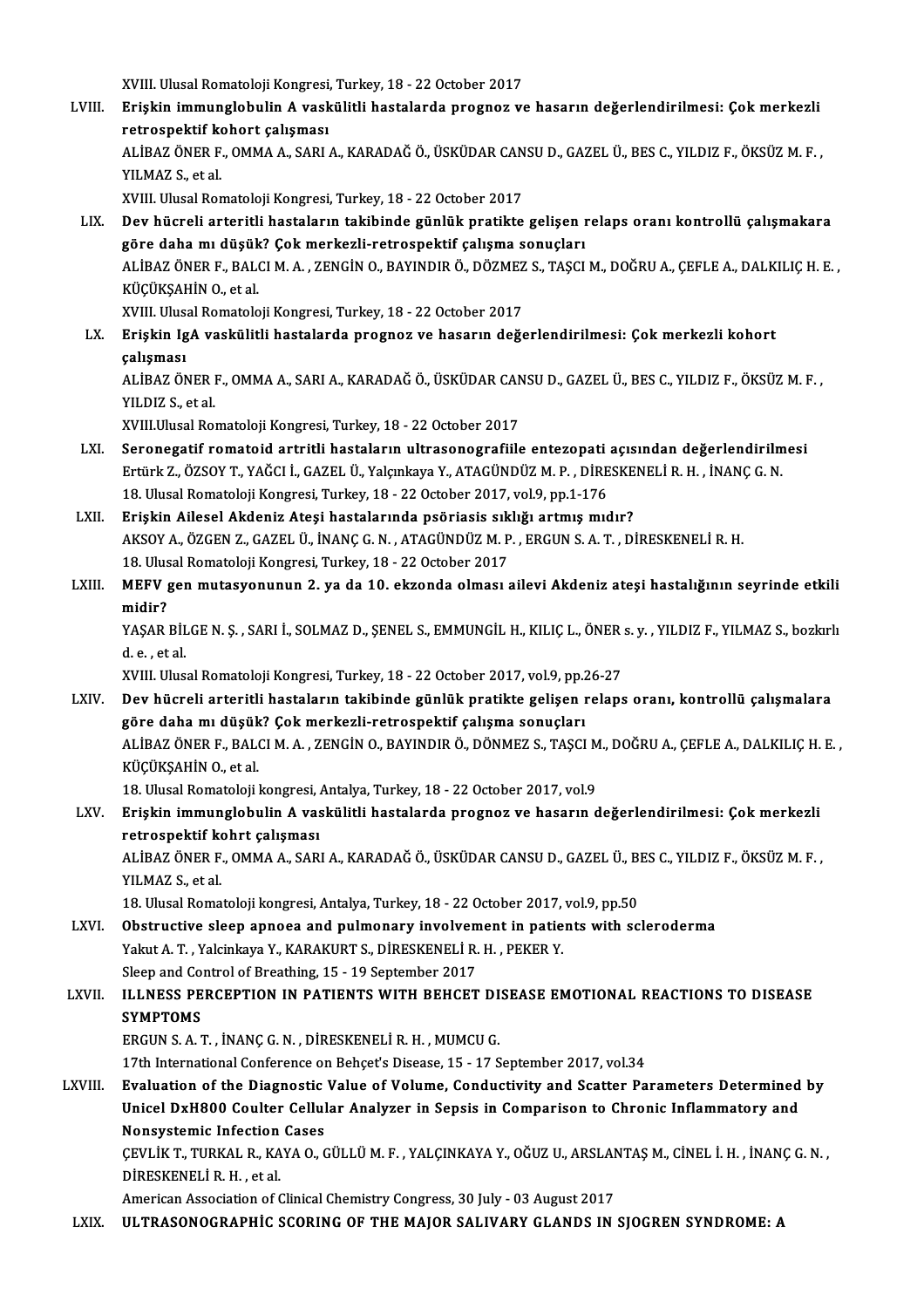|               | <b>COMPARATIVE STUDY WITH DISEASE ACTIVITY INDEXES</b>                                                                                                                         |
|---------------|--------------------------------------------------------------------------------------------------------------------------------------------------------------------------------|
|               | İNANÇ G. N., yalçınkaya y., MUMCU G., ERTÜRK Z., ÜNAL A. U., ATAGÜNDÜZ M. P., DİRESKENELİ R. H.<br>EULAR 2017, 14 - 17 June 2017                                               |
| LXX.          | ASSESSING ENTHESITIS BY ULTRASONOGRAPHY IN PATIENTS WITH SERONEGATIVE RA                                                                                                       |
|               | ertürk z., özsoy t., YAĞCI İ., yalçınkaya y., GAZEL Ü., ATAGÜNDÜZ M. P., DİRESKENELİ R. H., İNANÇ G. N.                                                                        |
|               | EULAR 2017, 14 - 17 June 2017                                                                                                                                                  |
| LXXI.         | ASSESSING ENTHESITIS BY ULTRASONOGRAPHY IN PATIENTS WITH SERONEGATIVE RHEUMATOID<br><b>ARTHRITIS</b>                                                                           |
|               | ertürk z., ÖZSOY T., YAĞCI İ., GAZEL Ü., ATAGÜNDÜZ M. P., DİRESKENELİ R. H., İNANÇ G. N.                                                                                       |
|               | Annual European Congress of Rheumatology, 4 - 07 June 2017                                                                                                                     |
| <b>LXXII.</b> | ULTRASONOGRAPHIC SCORING OF THE MAJOR SALIVARY GLANDS IN SJOGREN SYNDROME:A                                                                                                    |
|               | COMPATRATIVE STUDY WITH DISEASE ACTIVITY INDEXES                                                                                                                               |
|               | İNANÇ G. N., yalçınkaya y., MUMCU G., ERTÜRK Z., ÜNAL A. U., ATAGÜNDÜZ M. P., DİRESKENELİ R. H.                                                                                |
|               | 37THANNUAL SCIENTIFIC MEETING AND THE 11TH INTERNATIONAL SYMPOSIUM, 19 - 20 May 2017                                                                                           |
| LXXIII.       | Diagnostic Value of Volume, Conductivity and Scatter Parameters Determined by Unicel DxH800<br>Coulter Cellular Analyzer in Sepsis in Comparison to Chronic Inflammatory Cases |
|               | ÇEVLİK T., TURKAL R., KAYA O., GÜL F., YALÇINKAYA Y., OĞUZ U., ARSLANTAŞ M., İNANÇ G. N., DİRESKENELİ R. H.,                                                                   |
|               | ŞİRİKÇİ Ö, et al.                                                                                                                                                              |
|               | ISLH, 4 - 06 May 2017, vol 39, pp.26                                                                                                                                           |
| <b>LXXIV</b>  | Increased Stiffness of Median Nerve in Systemic Sclerosis                                                                                                                      |
|               | YAĞCI İ., KENİŞ COŞKUN Ö., ÖZSOY T., özen g., DİRESKENELİ R. H.                                                                                                                |
|               | 26. Ulusal Fiziksel Tıp ve Rehabilitasyon Kongresi, Antalya, Turkey, 25 - 29 April 2017                                                                                        |
| LXXV.         | <b>166EARLY RESULTS OF PATIENTS WITH ANTIPHOSPHOLIPID SYNDROME AND SYSTEMIC LUPUS</b>                                                                                          |
|               | <b>ERYTHEMATOSUS FOLLOWING PULMONARY ENDARTERECTOMY</b>                                                                                                                        |
|               | OLGUN YILDIZELİ Ş., İNANÇ G. N., MUTLU B., ŞAHİNKAYA Y., YANARTAŞ M., TAŞ S., DİRESKENELİ R. H., YILDIZELİ                                                                     |
|               | В.<br>12TH INTERNATIONAL CONGRESS ON SLE 7TH ASIAN CONGRESS ON AUTOIMMUNITY, 26 - 29 March 2017                                                                                |
| <b>LXXVI</b>  | VENOUS VESSEL WALL THICKNESS IN LOWER EXTREMITY IS INCREASED IN MALE BEHCET DISEASE                                                                                            |
|               | PATIENTS WITHOUT VASCULAR INVOLVEMENT                                                                                                                                          |
|               | ALİBAZ ÖNER F., MUTİS A., ERGELEN R., ERGUN S. A. T., DİRESKENELİ R. H.                                                                                                        |
|               | 18th International Vasculitis and ANCA Workshop, 25 - 28 March 2017                                                                                                            |
| <b>LXXVII</b> | VENOUS VESSEL WALL THICKNESS IN LOWER EXTREMITY IS INCREASED IN MALE BEHCET DISEASE<br>PATIENTS WITHOUT VASCULAR INVOLVEMENT                                                   |
|               | Alibaz-Oner F., MÜTİŞ ALAN A., ERGELEN R., Ergun T., Direskeneli H.                                                                                                            |
|               | 18th International Vasculitis and ANCA Workshop, Tokyo, Japan, 25 - 28 March 2017, vol.56, pp.91-92                                                                            |
| LXXVIII.      | HEALTH RELATED DOMAINS OF IMPORTANCE TO PATIENTS WITH TAKAYASU'S ARTERITIS                                                                                                     |
|               | Sreih A. G., Alibaz-Oner F., Easley E., Davis T., MUMCU G., Milman N., Robson J. C., Cronholm P., Direskeneli H.,                                                              |
|               | Merkel P.A.                                                                                                                                                                    |
|               | 18th International Vasculitis and ANCA Workshop, Tokyo, Japan, 25 - 28 March 2017, vol.56, pp.50                                                                               |
| <b>LXXIX</b>  | ASSESSMENT OF DAMAGE IN BEHCET'S DISEASE: DO WE NEED A SPECIFIC DAMAGE INDEX?                                                                                                  |
|               | Unal A. U., Yildirim H. G., ÇIKIKÇI C., Ozen G., Inanc N., Atagunduz P., Ergun T., Direskeneli H.                                                                              |
|               | 18th International Vasculitis and ANCA Workshop, Tokyo, Japan, 25 - 28 March 2017, vol 56, pp.92                                                                               |
| <b>LXXX</b>   | POSTTHROMBOTIC SYNDROME IS INCREASED AND VENOUS DISEASE SPESIFIC QUALITY OF LIFE IS<br>IMPAIRED IN PATIENTS WITH VASCULAR BEHCET DISEASE WITH NO BENEFIT OF ANTICOAGULANT      |
|               | <b>USE</b>                                                                                                                                                                     |
|               | Alibaz-Oner F., ALDAĞ B., Aldag M., Unal A. U., MÜTİŞ ALAN A., TOPTAŞ T., Ergun T., Direskeneli H.                                                                             |
|               | 18th International Vasculitis and ANCA Workshop, Tokyo, Japan, 25 - 28 March 2017, vol.56, pp.91                                                                               |
| <b>LXXXI</b>  | BASELINE ENDOTHELIAL DYSFUNCTION MIGHT PREDICT IMMUNOSUPPRESSIVE NEED IN YOUNG,                                                                                                |
|               | MALE BEHCET PATIENTS WITH EARLY DISEASE, A PROSPECTIVE FOLLOW UP                                                                                                               |
|               | Alibaz-Oner F., Karatay E., ALDAĞ B., Akpinar I. N., Ergun T., Direskeneli H.                                                                                                  |
|               | 18th International Vasculitis and ANCA Workshop, Tokyo, Japan, 25 - 28 March 2017, vol 56, pp.93                                                                               |
|               |                                                                                                                                                                                |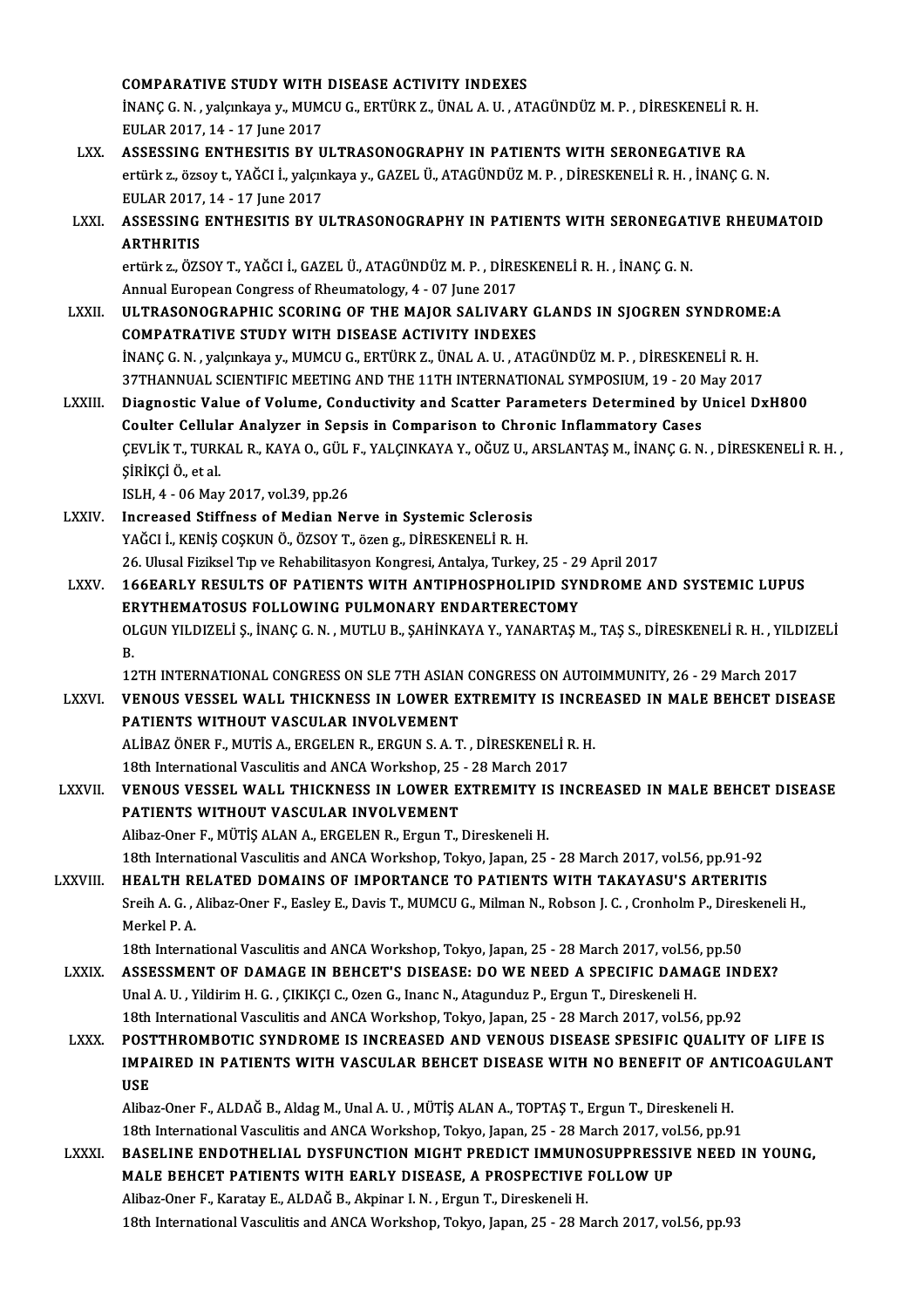| <b>LXXXII</b>   | DAMAGE ASSESSMENT IN TAKAYASU ARTERITIS: DISEASE - RELATED DAMAGE IS MORE PROMINENT                                                                               |
|-----------------|-------------------------------------------------------------------------------------------------------------------------------------------------------------------|
|                 | Gunsay G. C., Unal A. U., Oner F. A., Direskeneli H.                                                                                                              |
|                 | 18th International Vasculitis and ANCA Workshop, Tokyo, Japan, 25 - 28 March 2017, vol.56, pp.50                                                                  |
| LXXXIII.        | ASSESSMENT OF PROGNOSIS AND DAMAGE IN PATIENTS WITH ADULT HENOCH SCHONLEIN                                                                                        |
|                 | PURPURA RETROSPECTIVE MULTICENTERED COHORT STUDY                                                                                                                  |
|                 | Alibaz-Oner F., Alibaz-Oner F., Omma A., Sari A., KARADAĞ Ö., Cansu D. U., KORKMAZ C., Bes C., Yildiz F., YILMAZ S.,                                              |
|                 | et al.                                                                                                                                                            |
|                 | 18th International Vasculitis and ANCA Workshop, Tokyo, Japan, 25 - 28 March 2017, vol.56, pp.85-86                                                               |
| <b>LXXXIV</b>   | ASSESSING DISEASE ACTIVITY IN TAKAYASU ARTERITIS PATIENTS BY FDG-PET CT: SINGLE CENTRE                                                                            |
|                 | <b>EXPERIENCE</b>                                                                                                                                                 |
|                 | Unal A. U., DEDE F., ERDİL T. Y., ÖNEŞ T., Alibaz-Oner F., Direskeneli H.                                                                                         |
|                 | 18th International Vasculitis and ANCA Workshop, Tokyo, Japan, 25 - 28 March 2017, vol.56, pp.45                                                                  |
| <b>LXXXV</b>    | Disease Severity and High Attack Frequency Under Colchicine Treatment Is Associated with                                                                          |
|                 | Increased Carotid Intima Media Thickness in FMF                                                                                                                   |
|                 | KARABACAK M., ÜNAL A. U., ÖZEN G., ERTÜRK Z., YALÇINKAYA Y., KOMESLİ Z., İNANÇ G. N., ATAGÜNDÜZ M. P.,<br>DİRESKENELİ R.H.                                        |
|                 | ACR 2016, 11 - 16 November 2016                                                                                                                                   |
| <b>LXXXVI.</b>  | Association Between High Sodium Intake and Subclinical Atherosclerosis in Patients with                                                                           |
|                 | <b>Rheumatoid Arthritis</b>                                                                                                                                       |
|                 | ÖZEN G., ÜNAL A. U., SAYDAM S., SÜNBÜL M., TİGEN M. K., DİRESKENELİ R. H., İNANÇ G. N.                                                                            |
|                 | ACR 2016, 11 - 16 November 2016                                                                                                                                   |
| <b>LXXXVII.</b> | Boolean Based Remission in Rheumatoid Arthritis Using Physician Versus Patient Global Assessment                                                                  |
|                 | Differences in Ultrasonographic Disease Activities Sustainabilities and Relapse Rates                                                                             |
|                 | ÖZEN G., ÜNAL A. U., DİRESKENELİ R. H., İNANÇ G. N.                                                                                                               |
|                 | ACR 2016, 11 - 16 November 2016                                                                                                                                   |
| <b>LXXXVIII</b> | ROMATOID ARTRIT HASTALARINDA GERIATRIK SENDROMLARIN SORGULANMASI:GERIATRI-                                                                                        |
|                 | ROMATOLOJİ İŞBİRLİĞİ                                                                                                                                              |
|                 | TUFAN A., ERTÜRK Z., İNANÇ G. N., DİRESKENELİ R. H.                                                                                                               |
|                 | 18 ULUSAL ROMATOLOJİ KONGRESİ, Turkey, 24 - 30 October 2016, vol.8, pp.1-161                                                                                      |
| <b>LXXXIX</b>   | FDG PET CT Evaluation By Visual Grading Is Not Sufficiently Discriminative to Assess Disease                                                                      |
|                 | Activity Takayasu s Arteritis in Patients with Persistent Disease                                                                                                 |
|                 | ÜNAL A.U., DEDE F., ERDİL T.Y., ÖNEŞ T., ONER F.A., DİRESKENELİ R.H.                                                                                              |
|                 | ACR/ARHP ANNUAL MEETING - 2016, Washington, Kiribati, 13 November 2016, vol.68, pp.892                                                                            |
| XC.             | FDG PET CT Evaluation By Visual Grading Is Not Sufficiently Discriminative to Assess Disease<br>Activity in Takayasu s Arteritis Patients with Persistent Disease |
|                 | ÜNAL A. U., DEDE F., ERDİL T. Y., ÖNEŞ T., alibaz öner f., DİRESKENELİ R. H.                                                                                      |
|                 | 2016 ACR/ARHP Annual Meeting, 11 - 16 November 2016                                                                                                               |
| XCI.            | Pitriazis rubra pilarisi taklit eden infliksimab ile ilişkili ilaç reaksiyonu Olgu Sunumu                                                                         |
|                 | Salman A., Sönmez Y., ŞAHİN H., ÜNAL A. U., DİRESKENELİ R. H., CİNEL Z. L., ERGUN S. A. T.                                                                        |
|                 | 26. Ulusal Dermatoloji Kongresi, Turkey, 19 - 23 October 2016                                                                                                     |
| XCII.           | Pitriyazis rubra pilaris'i taklit eden infliksimab ile ilişkili ilaç reaksiyonu: Olgu sunumu                                                                      |
|                 | SALMAN A., SÖNMEZ Y., ŞAHİN H., ÜNAL A. U., DİRESKENELİ R. H., CİNEL Z. L., ERGUN S. A. T.                                                                        |
|                 | 26. Ulusal Dermatoloji Kongresi, Turkey, 19 - 23 October 2016                                                                                                     |
| XCIII.          | Early Outcomes of Patients with Behc et s Disease Antiphospholipid syndrome and Systemic Lupus                                                                    |
|                 | <b>Erythematosus Following Pulmonary Endarterectomy</b>                                                                                                           |
|                 | OLGUN YILDIZELİ Ş., İNANÇ G. N., MUTLU B., TAS B., YANARLAR M., ŞAHİNKAYA Y., DİRESKENELİ R. H., YILDIZELİ                                                        |
|                 | <b>B.</b>                                                                                                                                                         |
|                 | 15th International Congress on Antiphospholipid Antibodies, 21 - 24 September 2016                                                                                |
| <b>XCIV</b>     | LOW MEDICATION ADHERENCE IS ASSOCIATED WITH ORAL ULCER ACTIVITY AND QUALITY OF LIFE                                                                               |
|                 |                                                                                                                                                                   |
|                 | IN BEHCET S DISEASE<br>ERGUN S. A. T., İNANÇ G. N., DİRESKENELİ R. H., MUMCU G.                                                                                   |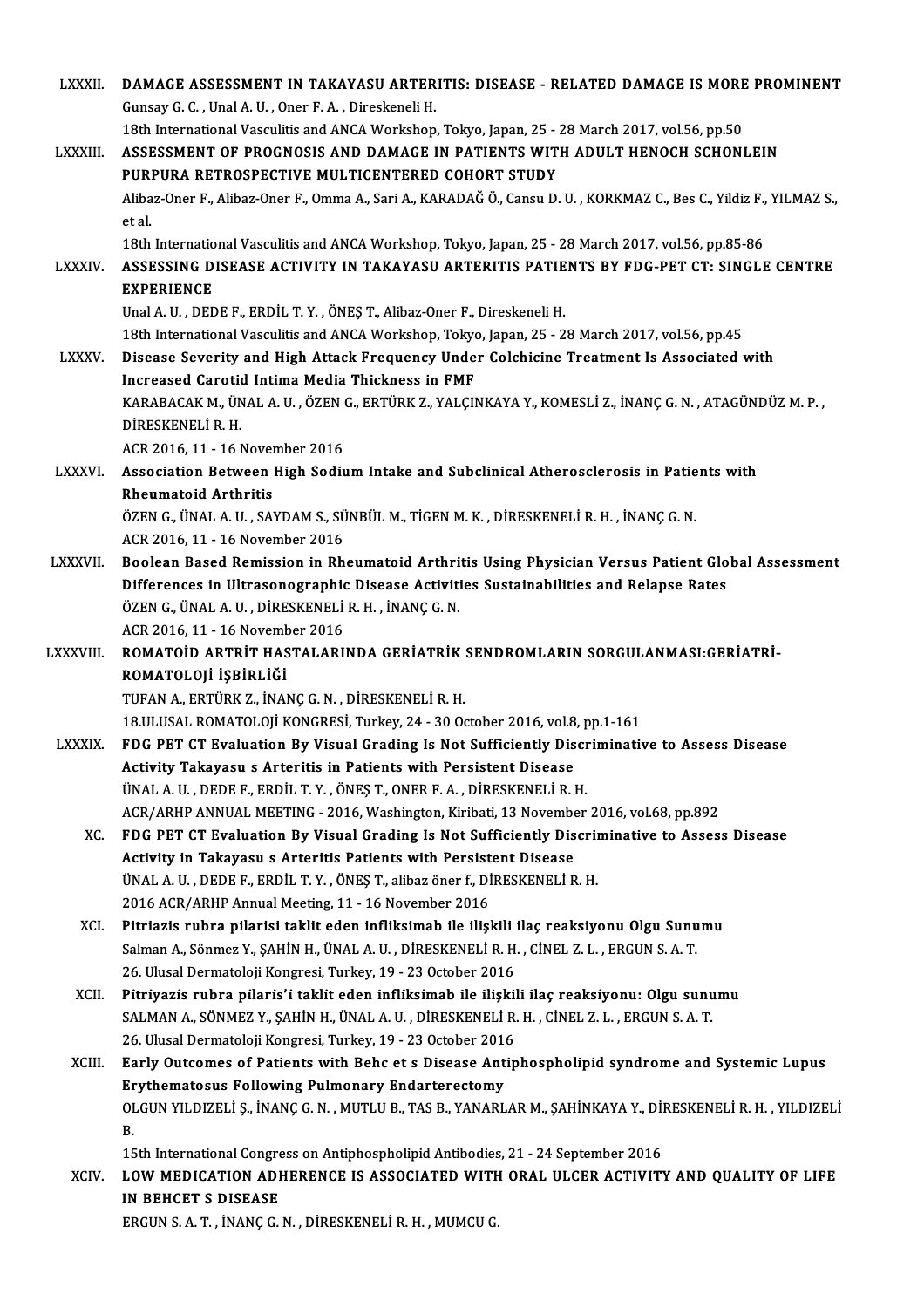- 17 th International Conference on Behçet's Disease, 15 17 September 2016, vol.34 17 th International Conference on Behçet's Disease, 15 - 17 September 2016, vol.34<br>XCV. ORAL HEALTH RELATED OUTCOME MEASURES MUCOCUTANEOUS INDEX AND OHIP 14 CORRELATE 17 th International Conference on Behçet's Disease, 15 - 17 September 201<br>ORAL HEALTH RELATED OUTCOME MEASURES MUCOCUTANEOUS<br>WELL WITH THE CLINICAL ASSESSMENT OF ORAL ULCERS IN BD ORAL HEALTH RELATED OUTCOME MEASURES MUCO<br>WELL WITH THE CLINICAL ASSESSMENT OF ORAL UL<br>ERGUN S. A. T. , İNANÇ G. N. , DİRESKENELİ R. H. , MUMCU G.<br>17 th international Conference on Beheat's Disease 15 , 17 8 WELL WITH THE CLINICAL ASSESSMENT OF ORAL ULCERS IN BD<br>ERGUN S. A. T., İNANÇ G. N., DİRESKENELİ R. H., MUMCU G.<br>17 th international Conference on Behçet's Disease, 15 - 17 September 2016, vol.34 ERGUN S. A. T. , İNANÇ G. N. , DİRESKENELİ R. H. , MUMCU G.<br>17 th international Conference on Behçet's Disease, 15 - 17 September 2016, vol.34<br>XCVI. THE ASSESSMENT OF WORK PRODUCTIVITY AND ACTIVITY IMPAIRMENT IN BEHCET S D ERGUNS.A.T. , İNANÇG.N. ,DİRESKENELİR.H. ,MUMCUG. THE ASSESSMENT OF WORK PRODUCTIVITY AND ACTIVITY IMPAIRMENT I<br>ERGUN S. A. T. , İNANÇ G. N. , DİRESKENELİ R. H. , MUMCU G.<br>17 th International Conference on Behçet's Disease, 15 - 17 September 2016, vol.34<br>ORAL HEALTH CAN B XCVII. ORAL HEALTH CAN BE IMPROVED BY ORAL HYGIENE EDUCATION IN BEHCET S DISEASE A LONG<br>TERM FOLLOW UP STUDY 17 th International Conference on Behcet's Disease, 15 - 17 September 2016, vol.34 ORAL HEALTH CAN BE IMPROVED BY ORAL HYGIENE<br>TERM FOLLOW UP STUDY<br>ERGUN S. A. T. , İNANÇ G. N. , DİRESKENELİ R. H. , MUMCU G.<br>17 th International Conference on Bebest'e Disease, 15 Sents TERM FOLLOW UP STUDY<br>ERGUN S. A. T. , İNANÇ G. N. , DİRESKENELİ R. H. , MUMCU G.<br>17 th International Conference on Behçet's Disease, 15 September 2016, vol.34<br>RATHOCENETICS OF REHCET'S DISEASE ERGUN S. A. T., İNANÇ G. N., DİRESKENELİ R.<br>17 th International Conference on Behçet's Di<br>XCVIII. PATHOGENETICS OF BEHCET'S DISEASE 17 th Internati<br>PATHOGENE<br>Direskeneli H.<br>Annual Meetin PATHOGENETICS OF BEHCET'S DISEASE<br>Direskeneli H.<br>Annual Meeting of the British-Society-for-Rheumatology, British-Health-Professionals-in-Rheumatology and the<br>British Society for Peedistrie and Adelessant Bhoumatology (Bhou Direskeneli H.<br>Annual Meeting of the British-Society-for-Rheumatology, British-Health-Professionals-in-Rheumatology and the<br>British-Society-for-Paediatric-and-Adolescent-Rheumatology (Rheumatology), Glasgow, United Kingdom Annual Meeting of the Br<br>British-Society-for-Paedia<br>April 2016, vol.55, pp.29<br>SUBCLINICAL ATHERO XCIX. SUBCLINICAL ATHEROSCLEROSIS AND ESTIMATION OF CARDIOVASCULAR RISK IN SYSTEMIC<br>SCLEROSIS April 2016, vol.55, pp.29 SUBCLINICAL ATHEROSCLEROSIS AND ESTIMATION OF CARDIOVASCULAR RISK IN SYSTEMIC<br>SCLEROSIS<br>ÖZEN G., KORKMAZ F., SÜNBÜL M., DENİZ R., TİGEN M. K. , ATAGÜNDÜZ M. P. , İNANÇ G. N. , DİRESKENELİ R. H.<br>ANNUAL EUROBEAN CONCRESS OF SCLEROSIS<br>ÖZEN G., KORKMAZ F., SÜNBÜL M., DENİZ R., TİGEN M. K. , ATAGÜNDÜZ I<br>ANNUAL EUROPEAN CONGRESS OF RHEUMATOLOGY, 10 - 13 May 2015<br>THE 2013 ACC AHA 10 YEAR ATHEROSCI EROTIC CARDIOVASCUI ÖZEN G., KORKMAZ F., SÜNBÜL M., DENİZ R., TİGEN M. K. , ATAGÜNDÜZ M. P. , İNANÇ G. N. , DİRESKENELİ R. H.<br>ANNUAL EUROPEAN CONGRESS OF RHEUMATOLOGY, 10 - 13 May 2015<br>C. THE 2013 ACC AHA 10 YEAR ATHEROSCLEROTIC CARDIOVASCULA ANNUAL EUROPEAN CONGRESS OF RHEUMATOLOGY, 10 - 13 May 2015<br>THE 2013 ACC AHA 10 YEAR ATHEROSCLEROTIC CARDIOVASCULAR DISEASE ASC<br>ISBETTER THAN SCORE AND QRISK II IN RHEUMATOID ARTHRITIS IS IT ENOUGH<br>ÖZEN C SÜNRÜL M. ATACÜNDÜ THE 2013 ACC AHA 10 YEAR ATHEROSCLEROTIC CARDIOVASCULAR DISEASE<br>ISBETTER THAN SCORE AND QRISK II IN RHEUMATOID ARTHRITIS IS IT ENOI<br>ÖZEN G., SÜNBÜL M., ATAGÜNDÜZ M. P. , DİRESKENELİ R. H. , TİGEN M. K. , İNANÇ G. N.<br>ANNIJA ISBETTER THAN SCORE AND QRISK II IN RHEUMATOID ARTHRIT<br>ÖZEN G., SÜNBÜL M., ATAGÜNDÜZ M. P. , DİRESKENELİ R. H. , TİGEN M. K<br>ANNUAL EUROPEAN CONGRESS OF RHEUMATOLOGY, 10 - 13 May 2015<br>STATA BSZEZAREE CENE BOLYMORBHISM IS NO ÖZEN G., SÜNBÜL M., ATAGÜNDÜZ M. P. , DİRESKENELİ R. H. , TİGEN M. K. , İNANÇ G. N.<br>ANNUAL EUROPEAN CONGRESS OF RHEUMATOLOGY, 10 - 13 May 2015<br>CI. STAT4 RS7574865 GENE POLYMORPHISM IS NOT ASSOCIATED WITH SEVERE DISEASE PHE ANNUAL EUROPEAN CONGRESS OF RHEUMATOLOGY, 10 - 13 May 2015<br>STAT4 RS7574865 GENE POLYMORPHISM IS NOT ASSOCIATED WITH SEVERE DISEASE PHEI<br>AND RESPONSE TO TUMOR NECROSIS FACTOR INHIBITOR TREATMENT IN PATIENTS WITH<br>RHEIMATOID STAT4 RS7574865 GENE I<br>AND RESPONSE TO TUMOI<br>RHEUMATOID ARTHRITIS AND RESPONSE TO TUMOR NECROSIS FACTOR INHIBITOR TREA<br>RHEUMATOID ARTHRITIS<br>gulsen O., burcin s., aslı o., ozden o., sibel y., guher s., DİRESKENELİ R. H.<br>EIILAP Congress 2015-0, 12 June 2015 RHEUMATOID ARTHRITIS<br>gulsen O., burcin s., aslı o., ozden o., sibel<br>EULAR Congress 2015, 9 - 12 June 2015<br>DELAVED DIACNOSIS OE NEUPO PEL gulsen O., burcin s., aslı o., ozden o., sibel y., guher s., DİRESKENELİ R. H.<br>EULAR Congress 2015, 9 - 12 June 2015<br>CII. DELAYED DIAGNOSIS OF NEURO BEHÇET S DISEASE REPORT OF 3 CASES<br>UNIVER O. ÖZTÜRK THOMAS G. HACIFAZI IQ EULAR Congress 2015, 9 - 12 June 2015<br>DELAYED DIAGNOSIS OF NEURO BEHÇET S DISEASE REPORT OF 3 CASES<br>ÜNVER O., ÖZTÜRK THOMAS G., HACIFAZLIOĞLU ELDEŞ N., KUTLUBAY B., DİRESKENELİ R. H. , TÜRKDOĞAN D.<br>11th European Replatric DELAYED DIAGNOSIS OF NEURO BEHÇET S DISEASE REPORT OF 3 CASE:<br>ÜNVER O., ÖZTÜRK THOMAS G., HACIFAZLIOĞLU ELDEŞ N., KUTLUBAY B., DİRESK<br>11th EUROPEAN PEDIATRIC NEUROLOGY SOCIETY CONGRESS, 27 - 30 May 2015<br>II. 17. avrussalar UNVER O., ÖZTÜRK THOMAS G., HACIFAZLIOĞLU ELDEŞ N., KUTLUBAY B., DİRESKENELİ R. H., TÜRKDOĞAN I<br>11th EUROPEAN PEDIATRIC NEUROLOGY SOCIETY CONGRESS, 27 - 30 May 2015<br>CIII. IL 17 expression by lymphocytes is higher in Behcet 11th EUROPEAN PEDIATRIC NEUROLOGY SOCIETY CONGRESS, 27 - 30 May 2015<br>IL 17 expression by lymphocytes is higher in Behcet s disease compared to Takayasu s arteritis<br>Deniz R., Aysın T., Filiz Ture O., Imren A., Gulsen O., Fa IL 17 expression by lymphocytes is higher in Behcet s disease comp<br>Deniz R., Aysın T., Filiz Ture O., Imren A., Gulsen O., Fatma A., AliUgur U., MUM<br>17th International Vasculitis & ANCA Workshop, 19 - 22 April 2015, vol.12 Deniz R., Aysın T., Filiz Ture O., Imren A., Gulsen O., Fatma A., AliUgur U., MUMCU G., Tulin E., DİRESKENELİ R<br>17th International Vasculitis & ANCA Workshop, 19 - 22 April 2015, vol.129<br>CIV. Evaluation of venous disease s 17th International Vasculitis & ANCA Workshop, 19 - 22 April 2015, vol.12<br>**Evaluation of venous disease specific quality of life in patients with FATMA A., BELGIN A., ALDAG M., TAYFUR T., TULIN E., DİRESKENELİ R. H.**<br>17th CIV. Evaluation of venous disease specific quality of life in patients with vascular Behcet s disease<br>FATMA A., BELGIN A., ALDAG M., TAYFUR T., TULIN E., DİRESKENELİ R. H.<br>17th International Vasculitis & ANCA Workshop, 19 FATMA A., BELGIN A., ALDAG M., TAYFUR T., TULIN E., DIREST 17th International Vasculitis & ANCA Workshop, 19 - 22 Apr<br>CV. BEHCET S DISEASE WITH VASCULAR INVOLVEMENT 17th International Vasculitis & ANCA Workshop, 19 - 22 April 2015, vol.129, pp.45-256<br>BEHCET S DISEASE WITH VASCULAR INVOLVEMENT<br>FATMA A., ASLI K., YILMAZ S., AYSE B., GEZMIS K., YAZICI A., MUHAMMET C., YILMAZ S., FATIH Y. **BEH**<br>FATN<br>et al.<br>17th FATMA A., ASLI K., YILMAZ S., AYSE B., GEZMIS K., YAZICI A., MUHAMMET C.,<br>et al.<br>17th International Vasculitis & ANCA Workshop, 19 - 22 April 2015, vol.129<br>Conome wide association study identifies noval sussentibility logi et al.<br>17th International Vasculitis & ANCA Workshop, 19 - 22 April 2015, vol.129<br>CVI. Genome wide association study identifies novel susceptibility loci in Takayasu s arteritis 17th International Vasculitis & ANCA Workshop, 19 - 22 April 2015, vol.129<br>Genome wide association study identifies novel susceptibility loci in Takayasu s arteritis<br>paul R., saruhandireskeneli g., patrick C., adam a., deb Genom<br>paul R.,<br>, amr s.<br>17th In paul R., saruhandireskeneli g., patrick C., adam a., deborah g., timothy w., jona<br>17th International Vasculitis & ANCA Workshop, 19 - 22 April 2015, vol.129<br>Serum Gutekine Prefiles in Teksyeev e Antenitis A seereb for a bi
	- , amr s.<br>17th International Vasculitis & ANCA Workshop, 19 22 April 2015, vol.129<br>CVII. Serum Cytokine Profiles in Takayasu s Arteritis A search for a biomarker<br>Fetme A sibel Y, suber e DiRESVENELLE H, H 17th International Vasculitis & ANCA Workshow<br>Serum Cytokine Profiles in Takayasu s A.<br>Fatma A., sibel Y., guher s., DİRESKENELİ R. H.<br>17th International Vasculitie & ANCA Werksho Serum Cytokine Profiles in Takayasu s Arteritis A search for a biom<br>Fatma A., sibel Y., guher s., DİRESKENELİ R. H.<br>17th International Vasculitis & ANCA Workshop, 19 - 22 April 2015, vol.129<br>Evaluation of plasma pontrovin<sup></sup> Fatma A., sibel Y., guher s., DİRESKENELİ R. H.<br>17th International Vasculitis & ANCA Workshop, 19 - 22 April 2015, vol.129<br>CVIII. Evaluation of plasma pentraxin3 level in patients with Takayasu s Arteritis
	-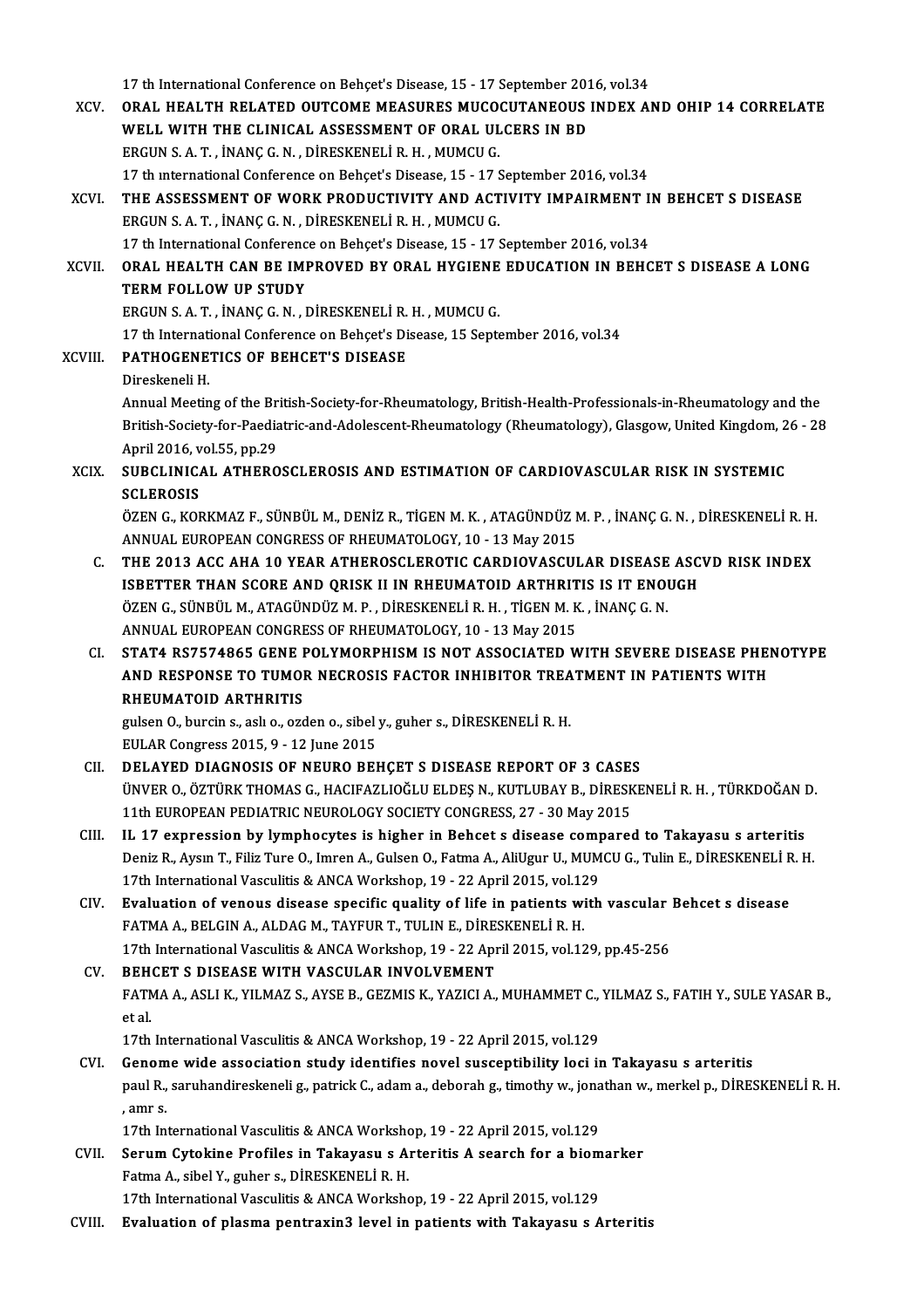Fatma a., sibely., DİRESKENELİR.H., AKSUK., gokhank., guher s. 17th International Vasculitis & ANCA Workshop, 19 - 22 April 2015, vol.129 Fatma a., sibel y., DİRESKENELİ R. H. , AKSU K., gokhan k., guher s.<br>17th International Vasculitis & ANCA Workshop, 19 - 22 April 2015, vol.129<br>CIX. Cardiovascular Risk Estimation in Rheumatoid Arthritis What Is Missin 17th Interna<br>Cardiovasc<br>Estimators<br>ÖZEN C. SÜN Cardiovascular Risk Estimation in Rheumatoid Arthritis What Is Missing in Th<br>Estimators<br>ÖZEN G., SÜNBÜL M., ATAGÜNDÜZ M. P. , DİRESKENELİ R. H. , TİGEN M. K. , İNANÇ G. N.<br>ACR (ARHR ANNIJAL MEETING 2014, Pastan United Stat Estimators<br>ÖZEN G., SÜNBÜL M., ATAGÜNDÜZ M. P. , DİRESKENELİ R. H. , TİGEN M. K. , İNANÇ G. N.<br>ACR/ARHP ANNUAL MEETING 2014, Boston, United States Of America, 14 - 19 November 2014, vol.66, pp.628 ÖZEN G., SÜNBÜL M., ATAGÜNDÜZ M. P., DİRESKENELİ R. H., TİGEN M. K., İNANÇ G<br>ACR/ARHP ANNUAL MEETING 2014, Boston, United States Of America, 14 - 19 Nove<br>CX. Behçet sendromunda serebral sinüs trombozu ardından görme progno ESEN F., KAZOKOĞLU H. M. , ALİBAZ ÖNER F., ÇELİK G., ÇELİKER H., DİRESKENELİ R. H.<br>TOD 48. ULUSAL KONGRESİ. Turkey. 5 - 09 November 2014 Behçet sendromunda serebral sinüs trombozu ardınd<br>ESEN F., KAZOKOĞLU H. M. , ALİBAZ ÖNER F., ÇELİK G., ÇELİ<br>TOD 48. ULUSAL KONGRESİ, Turkey, 5 - 09 November 2014<br>Takayası: Artaritli bastalarda plarma Bantraksin 3 dü ESEN F., KAZOKOĞLU H. M. , ALİBAZ ÖNER F., ÇELİK G., ÇELİKER H., DİRESKENELİ R. H.<br>TOD 48. ULUSAL KONGRESİ, Turkey, 5 - 09 November 2014<br>CXI. Takayasu Arteritli hastalarda plazma Pentraksin 3 düzeyinin değerlendirilmes ALİBAZ ÖNER F., YENTÜR S. P. , AKSU K., KESER G., SARUHAN DİRESKENELİ G., DİRESKENELİ R. H.<br>15.Ulusal Romatoloji Kongresi, Turkey, 29 October - 02 November 2014 Takayasu Arteritli hastalarda plazma Pentraksin 3 düzeyinin değ<br>ALİBAZ ÖNER F., YENTÜR S. P. , AKSU K., KESER G., SARUHAN DİRESKEN<br>15.Ulusal Romatoloji Kongresi, Turkey, 29 October - 02 November 2014<br>Takayasu Artaritli has ALİBAZ ÖNER F., YENTÜR S. P. , AKSU K., KESER G., SARUHAN DİRESKENELİ G., DİRESKENELİ R. H.<br>15.Ulusal Romatoloji Kongresi, Turkey, 29 October - 02 November 2014<br>CXII. Takayasu Arteritli hastaların klinik ve demografik 15.Ulusal Romatoloji K<br><mark>Takayasu Arteritli h</mark><br>Kohortu ilk verileri<br>ALIPAZÖNER E. ÜNA Takayasu Arteritli hastaların klinik ve demografik özellikleri Türk Takayasu Grubu İnsepsiyon<br>Kohortu ilk verileri<br>ALİBAZ ÖNER F., ÜNAL A. U. , KARAASLAN Y., DÜZGÜN N., YILDIZ F., KARADAĞ Ö., KISACIK B., ÖZTÜRK M. A. ,<br>ONA Kohortu ilk verileri<br>ALİBAZ ÖNER F., ÜNAL A. U.<br>ONAT A. M. , TUFAN A., et al.<br>15 Illusal Bemataleji Kengre ALİBAZ ÖNER F., ÜNAL A. U. , KARAASLAN Y., DÜZGÜN N., YILDIZ F., KAR<br>ONAT A. M. , TUFAN A., et al.<br>15.Ulusal Romatoloji Kongresi, Turkey, 29 October - 02 November 2014<br>Beheet Hastalığında artmış STAT3 akannesyanın ONAT A. M. , TUFAN A., et al.<br>15.Ulusal Romatoloji Kongresi, Turkey, 29 October - 02 November 2014<br>CXIII. Behçet Hastalığında artmış STAT3 ekspresyonu TULUNAYA.,ÜNALA.U. ,RABİAD.,ÖZENG.,ALİBAZÖNERF.,TÜREÖZDEMIRF.,DİRESKENELİR.H. Behçet Hastalığında artmış STAT3 ekspresyonu<br>TULUNAY A., ÜNAL A. U. , RABİA D., ÖZEN G., ALİBAZ ÖNER F., TÜRE ÖZD<br>15.Ulusal Romatoloji Kongresi, Turkey, 29 October - 02 November 2014<br>Vesküler Tutulumlu Behest hastalarında CXIV. Vasküler Tutulumlu Behçet hastalarında Venöz Yetmezlikle ilişkili Yaşam Kalitesinin<br>Değerlendirilmesi 15.Ulusal Romatoloji<br>Vasküler Tutuluml<br>Değerlendirilmesi<br>ALİPAZ ÖNER E. ALI Vasküler Tutulumlu Behçet hastalarında Venöz Yetmezlikle ilişkili Yaşam Ka<br>Değerlendirilmesi<br>ALİBAZ ÖNER F., ALDAĞ B., ALDAĞ M., TOPTAŞ T., DİRESKENELİ R. H. , ERGUN S. A. T.<br>15 Ulusal Bamatalaji Kangresi Turkay 29 Ostabar Değerlendirilmesi<br>ALİBAZ ÖNER F., ALDAĞ B., ALDAĞ M., TOPTAŞ T., DİRESKENELİ R. H. , E<br>15.Ulusal Romatoloji Kongresi, Turkey, 29 October - 02 November 2014<br>A nrasnestive follow un of voung male patients with Behset s Di ALİBAZ ÖNER F., ALDAĞ B., ALDAĞ M., TOPTAŞ T., DİRESKENELİ R. H. , ERGUN S. A. T.<br>15.Ulusal Romatoloji Kongresi, Turkey, 29 October - 02 November 2014<br>CXV. A prospective follow up of young male patients with Behçet s D 15.Ulusal Romatoloji Kongresi, Turkey, 29 October - 02 November 2014<br>A prospective follow up of young male patients with Behçet s D<br>involvement A prospective follow up of young male patients with Behçet s Disease w<br>involvement<br>ALİBAZ ÖNER F., KARATAY E., AKPINAR İ. N. , ERGUN S. A. T. , DİRESKENELİ R. H.<br>16th International Conference en Beheat's Disease 19 – 20 Se ALİBAZ ÖNER F., KARATAY E., AKPINAR İ. N. , ERGUN S. A. T. , DİRESKENELİ R. H.<br>16th International Conference on Behçet's Disease, 18 - 20 September 2014 ALIBAZ ÖNER F., KARATAY E., AKPINAR I. N., ERGUN S. A. T., DIRESKENELI R. H.<br>16th International Conference on Behçet's Disease, 18 - 20 September 2014<br>CXVI. Visual prognosis following cerebral sinus thrombosis in Behçets D 16th International Conference on Behçet's Disease, 18 - 20 September 2014<br>Visual prognosis following cerebral sinus thrombosis in Behçets Disease.<br>ESEN F., KAZOKOĞLU H. M. , ALİBAZ ÖNER F., ÇELİK G., ÇELİKER H., DİRESKENEL Visual prognosis following cerebral sinus thrombosis in Behçets Disease.<br>ESEN F., KAZOKOĞLU H. M. , ALİBAZ ÖNER F., ÇELİK G., ÇELİKER H., DİRESKENELİ R. H.<br>16th International Conference on Behçets Disease, Paris, France, 1 ESEN F., KAZOKOĞLU H. M. , ALİBAZ ÖNER F., ÇELİK G., ÇELİKER H., DİRESKENELİ R. H.<br>16th International Conference on Behçets Disease, Paris, France, 18 - 20 September 2014<br>CXVII. Left atrial volume and function in patients 16th International Co<br>Left atrial volume<br>echocardiography<br>ATAS H SAMADOVE Left atrial volume and function in patients with systemic sclerosis by using thi<br>echocardiography<br>ATAŞ H., SAMADOV F., KEPEZ A., SÜNBÜL M., ÇİNÇİN A., DİRESKENELİ R. H. , TİGEN M. K.<br>EuneEshe Imasina 2012 sensuses İstanbul echocardiography<br>ATAŞ H., SAMADOV F., KEPEZ A., SÜNBÜL M., ÇİNÇİN A., DİRESKENELİ R. H. , TİGEN M. K.<br>EuroEcho-Imaging 2013 congress, İstanbul, Turkey, 11 - 14 December 2013, vol.14, pp.135-141 CXVIII. Early detection of regional myocardial dysfunction by two dimensional speckle tracking echocardiography in patients with systemic sclerosis who have fragmented QRS complexes Early detection of regional myocardial dysfunction by two dimensional speckle tracking<br>echocardiography in patients with systemic sclerosis who have fragmented QRS complexes<br>SÜNBÜL M., TİGEN M. K. , ÖZEN G., DURMUŞ E., KIV e<mark>chocardiogra</mark><br>SÜNBÜL M., TİGI<br>, BAŞARAN A. Y.<br>FURO FCHO 201 SÜNBÜL M., TİGEN M. K. , ÖZEN G., DURMUŞ E., KIVRAK T., ÇİNÇİN A., ÖZBEN<br>, BAŞARAN A. Y.<br>EURO ECHO 2013, İstanbul, Turkey, 11 - 14 December 2013, vol.14, pp.224<br>Is Complate Bomission a Boalistia Tarast With Current Therape BAŞARAN A. Y.<br>EURO ECHO 2013, İstanbul, Turkey, 11 - 14 December 2013, vol.14, pp.224<br>CXIX. Is Complete Remission a Realistic Target With Current Therapeutic Options in Behçet s Disease<br>ALIPAZ ÖNER E, MIMCU C, KURU AV Z, Ö EURO ECHO 2013, İstanbul, Turkey, 11 - 14 December 2013, vol.14, pp.224<br>Is Complete Remission a Realistic Target With Current Therapeutic Options in Behçet s Disease<br>ALİBAZ ÖNER F., MUMCU G., KUBILAY Z., ÖZEN G., ÇELİK G., Is Complete Remission<br>ALİBAZ ÖNER F., MUMCL<br>ATAGÜNDÜZ M. P. , et al.<br>Amerisan College of Phei ALİBAZ ÖNER F., MUMCU G., KUBILAY Z., ÖZEN G., ÇELİK G., KARADENİZ A., CAN M., YILMAZ ÖNER S., İNANÇ G. N. ,<br>ATAGÜNDÜZ M. P. , et al.<br>American College of Rheumatology & Association of Rheumatology Health Professionals, Ann ATAGÜNDÜZ M. P. , et al.<br>American College of Rheumatology & Association of Rheumatology Health Professionals, Annual Scientific Meeting,<br>2013, 25 - 30 October 2013, vol.65, pp.1120 American College of Rheumatology & Association of Rheumatology Health Professionals, Annual Scientific Meeting,<br>2013, 25 - 30 October 2013, vol.65, pp.1120<br>CXX. Subclinical regioanal myocardial dysfunction assessed by two 2013, 25 - 30 October 2013, vol.65, pp.1120<br>Subclinical regioanal myocardial dysfunction assessed by two<br>in systemic sclerosis patients with fragmented QRS complexes<br>SÜNPÜLM TICEN M K. ÖZEN C. DUPMUS E. KWPAK T. CINCIN A.A Subclinical regioanal myocardial dysfunction assessed by two dimensional speckle echocardiography<br>in systemic sclerosis patients with fragmented QRS complexes<br>SÜNBÜL M., TİGEN M. K. , ÖZEN G., DURMUŞ E., KIVRAK T., ÇİNÇİN in<br>Sl<br>20 SÜNBÜL M., TİGEN M. K. , ÖZEN G., DURMUŞ E., KIVRAK T., ÇİNÇİN A. A. , ATAŞ H., DİRESKENELİ R. H. , B.<br>Y.<br>29. Uluslararsı Katılımı Türk Kardiyoloji Kongresi, Antalya, Turkey, 26 - 29 October 2013, vol.62, pp.1-2<br>Evaluation Y.<br>29. Uluslararsı Katılımı Türk Kardiyoloji Kongresi, Antalya, Turkey, 26 - 29 October 2013, vol.62, pp.1-2<br>CXXI. Evaluation of arterial stiffness and hemodynamics by oscillometric method in patients with systemic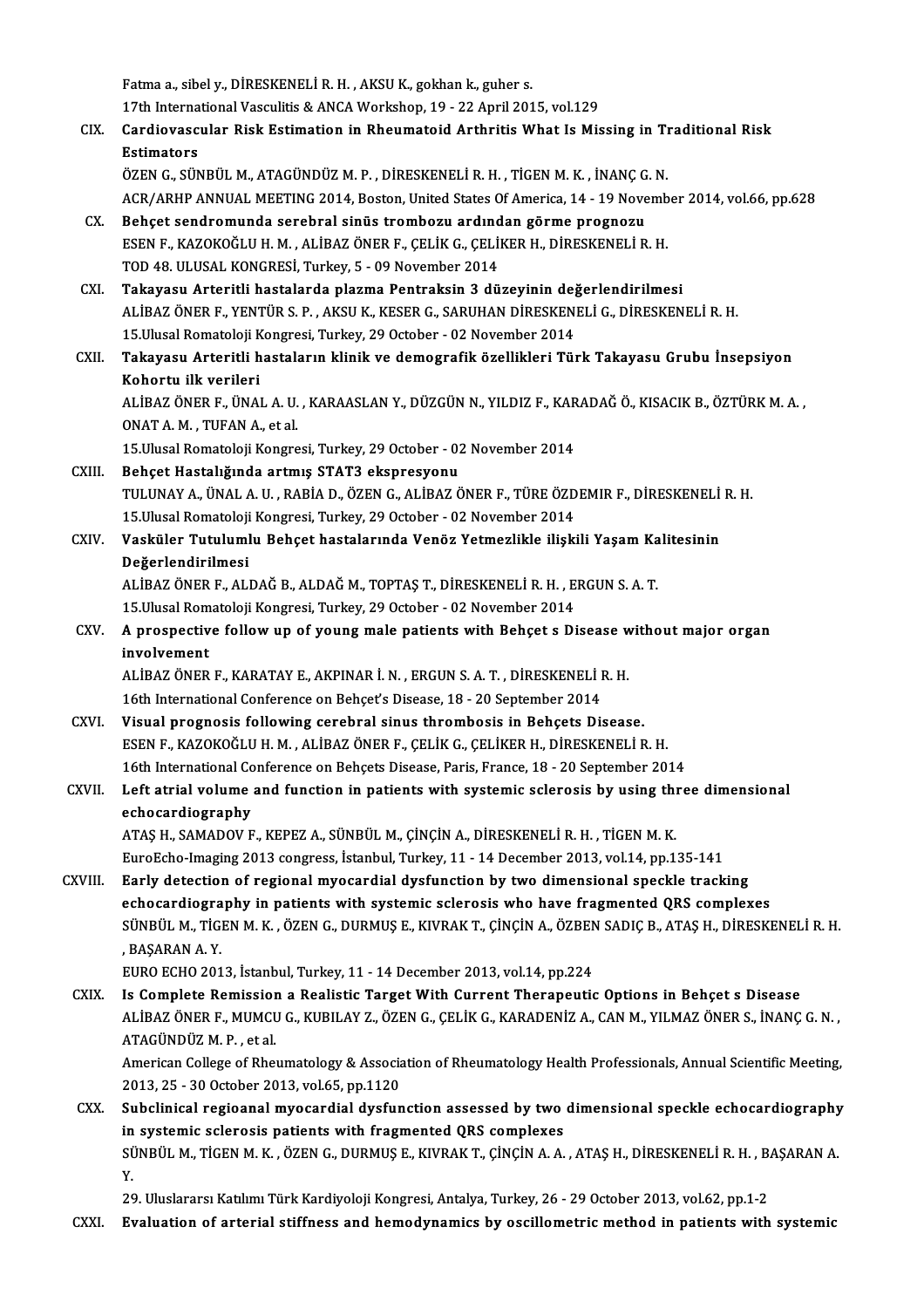sclerosis

SCİerosis<br>SÜNBÜL M., TİGEN M. K. , ÖZEN G., DURMUŞ E., KIVRAK T., ÇİNÇİN A., KEPEZ A., ATAŞ H., DİRESKENELİ R. H. ,<br>RASARAN A. Y sclerosis<br>SÜNBÜL M., Tİ(<br>BAŞARAN A. Y.<br>20th Turkish G SÜNBÜL M., TİGEN M. K. , ÖZEN G., DURMUŞ E., KIVRAK T., ÇİNÇİN A., KEPEZ A., ATAŞ H., DİRESKENELİ R. H. ,<br>BAŞARAN A. Y.<br>29th Turkish Cardiology Congress with international participation, Antalya, Turkey, 26 - 29 October 20

BAŞAF<br>29th T<br>pp.96<br>Subali 29th Turkish Cardiology Congress with international participation, Antalya, Turkey, 26 - 29 October 2013, vol.62,<br>pp.96<br>CXXII. Subclinical Left Ventricular Systolic Dysfunction in Patients with Systemic Lupus Erythematosus

#### pp.96<br>Subclinical Left Ventricular Systolic Dysfunction in Patients with Systemic Lu<sub>l</sub><br>Speckle Tracking and Real Time Three Dimensional Echocardiographic Study<br><sup>Vurdalpul S. Oper E. Sabin S.T. Congiz B. Boglaut A. Ercan G</sup> Subclinical Left Ventricular Systolic Dysfunction in Patients with Systemic Lup<br>Speckle Tracking and Real Time Three Dimensional Echocardiographic Study<br>Yurdakul S., Oner F., Sahin S. T. , Cengiz B., Bozkurt A., Ercan G., Speckle Tracking and Real Time Three Dimensional Echocardiographic Study<br>Yurdakul S., Oner F., Sahin S. T. , Cengiz B., Bozkurt A., Ercan G., Direskeneli H., Aytekin S.<br>29th Turkish Cardiology Congress of the Turkish-Socie Yurdakul S., Oner F., Sahin S. T. , Cengiz B., Boz<br>29th Turkish Cardiology Congress of the Turk<br>Antalya, Turkey, 26 - 29 October 2013, vol.62<br>Subelinisal Bogional Muosardial Dusfung 29th Turkish Cardiology Congress of the Turkish-Society-of-Cardiology (TSC) with International Participat<br>Antalya, Turkey, 26 - 29 October 2013, vol.62<br>CXXIII. Subclinical Regional Myocardial Dysfunction Assessed by Two-Di

Antalya, Turkey, 26 - 29 October 2013, vol.62<br>Subclinical Regional Myocardial Dysfunction Assessed by Two-Dimensional Speckl<br>Echocardiography in Systemic Sclerosis Patients with Fragmented QRS Complexes<br>S<sup>UNDIU M.</sup> Tigen K Subclinical Regional Myocardial Dysfunction Assessed by Two-Dimensional Speckle Tracking<br>Echocardiography in Systemic Sclerosis Patients with Fragmented QRS Complexes<br>SÜNBÜL M., Tigen K., Ozen G., Durmus E., Kivrak T., Cin Echocardiography in Systemic Sclerosis Patients with Fragmented QRS Complexes<br>SÜNBÜL M., Tigen K., Ozen G., Durmus E., Kivrak T., Cincin A., ÖZBEN SADIÇ B., Atas H., Direskeneli H., Basaran<br>29th Turkish Cardiology Congress SÜNBÜL M., Tigen K., Ozen G., Durmus E., Kivra<br>29th Turkish Cardiology Congress of the Turk<br>Antalya, Turkey, 26 - 29 October 2013, vol.62<br>Assessment of Patients With Takawaw's 29th Turkish Cardiology Congress of the Turkish-Society-of-Cardiology (TSC) with International Participation,<br>Antalya, Turkey, 26 - 29 October 2013, vol.62<br>CXXIV. Assessment of Patients With Takayasu's Arteritis in Routine

Antalya, Turkey, 26 - 29 October 2013, vol.62<br>Assessment of Patients With Takayasu's<br>Clinical Activity Score 2010(ITAS2010)<br>Alibaz-Oner F., Direskeneli H. Assessment of Patients With Takayasu's Arteritis in Routine Clinical Follow-Up With Indian Takayasu Clinical Activity Score 2010(ITAS2010)<br>Alibaz-Oner F., Direskeneli H.<br>77th Annual Meeting of the American-College-of-Rheumatology / 48th Annual Meeting of the Association-of-<br>Pheumatology Heelth Professionals Colifornia Un

Alibaz-Oner F., Direskeneli H.<br>77th Annual Meeting of the American-College-of-Rheumatology / 48th Annual Meeting of the Association<br>Rheumatology-Health-Professionals, California, United States Of America, 25 - 30 October 2 77th Annual Meeting of the American-College-of-Rheumatology / 48th Annual Meeting of the Association-of-<br>Rheumatology-Health-Professionals, California, United States Of America, 25 - 30 October 2013, vol.65<br>CXXV. Is Comple

- Rheumatology-Health-Professionals, California, United States Of America, 25 30 October 2013, vol.65<br>Is Complete Remission a Realistic Target With Current Therapeutic Options in Behcet's Disease?<br>Alibaz-Oner F., MUMCU G., Is Complete Remission a Realistic Target With Current Therapeutic Options in Behcet's Disease<br>Alibaz-Oner F., MUMCU G., Kubilay Z., Ozen G., Celik G., Karadeniz A., Can M., Oner S. Y. , Inanc N., Atagunduz P.<br>77th Annual M Alibaz-Oner F., MUMCU G., Kubilay Z., Ozen G., Celik G., Karadeniz A., Can M., Oner S. Y. , Inanc N., Atagun<br>77th Annual Meeting of the American-College-of-Rheumatology / 48th Annual Meeting of the Association<br>Rheumatology 77th Annual Meeting of the American-College-of-Rheumatology / 48th Annual Meeting of the Association-of-<br>Rheumatology-Health-Professionals, California, United States Of America, 25 - 30 October 2013, vol.65<br>CXXVI. Evaluati
- Rheumatology-Health-Professionals, California, United States Of America, 25 30 October 2013, vol.65<br>Evaluation of Asymptomatic Venous Disease By Venous Doppler Ultrasonography in Patie<br>Behcet's Disease<br>Alibaz-Oner F., Ka Evaluation of Asymptomatic Venous Disease By Venous Doppler Ultrasonography in Patients With

Behcet's Disease<br>Alibaz-Oner F., Karatay E., Akpinar I. N. , Ergun T., Direskeneli H.<br>77th Annual Meeting of the American-College-of-Rheumatology / 48th Annual Meeting of the Association-of-<br>Pheumatology Heelth Professiona Alibaz-Oner F., Karatay E., Akpinar I. N. , Ergun T., Direskeneli H.<br>77th Annual Meeting of the American-College-of-Rheumatology / 48th Annual Meeting of the Association<br>Rheumatology-Health-Professionals, California, Unite 77th Annual Meeting of the American-College-of-Rheumatology / 48<br>Rheumatology-Health-Professionals, California, United States Of Ame<br>CXXVII. Low Medication Adherence Is Observed In Behcet's Disease<br>MUMCU C. Tage A. Kule E.

Rheumatology-Health-Professionals, California, United States Of America, 25 - 30 October 2013, vol.65<br>Low Medication Adherence Is Observed In Behcet's Disease<br>MUMCU G., Taze A., Kula E., Yemez S., Eksi S., Koksal L., Aliba Low Medication Adherence Is Observed In Behcet's Disease<br>MUMCU G., Taze A., Kula E., Yemez S., Eksi S., Koksal L., Alibaz-Oner F., Oner S. Y. , Atagunduz P., Inanc N., et al.<br>77th Annual Meeting of the American-College-of-MUMCU G., Taze A., Kula E., Yemez S., Eksi S., Koksal L., Alibaz-Oner F., Oner S. Y. , Atagunduz P., Inanc N.<br>77th Annual Meeting of the American-College-of-Rheumatology / 48th Annual Meeting of the Association<br>Rheumatolog 77th Annual Meeting of the American-College-of-Rheumatology / 48th<br>Rheumatology-Health-Professionals, California, United States Of Americ<br>CXXVIII. Ankylosing Spondylitis and a Diagnostic Dilemma: Coccydynia<br>Donin B. Oran C

Rheumatology-Health-Professionals, California, United States Of America, 25 - 30 October 2013, vol.65<br>Ankylosing Spondylitis and a Diagnostic Dilemma: Coccydynia<br>Deniz R., Ozen G., Yilmaz-Oner S., Aydin S. Z. , ERZİK C., G Ankylosing Spondylitis and a Diagnostic Dilemma: Coccydynia<br>Deniz R., Ozen G., Yilmaz-Oner S., Aydin S. Z. , ERZİK C., GÜNDÜZ O. H. , Inanc N., Direskeneli H., Atagunduz P<br>77th Annual Meeting of the American-College-of-Rhe Deniz R., Ozen G., Yilmaz-Oner S., Aydin S. Z. , ERZİK C., GÜNDÜZ O. H. , Inanc N., Direskeneli H., Atagundu<br>77th Annual Meeting of the American-College-of-Rheumatology / 48th Annual Meeting of the Association<br>Rheumatology 77th Annual Meeting of the American-College-of-Rheumatology / 48th Annual Meeting of the Association-of-<br>Rheumatology-Health-Professionals, California, United States Of America, 25 - 30 October 2013, vol.65<br>CXXIX. Identifi

Rheumatology-Health-Professionals, California, United States Of America, 25 - 30 October 2013, vol.65<br>Identification of Multiple Genetic Susceptibility Loci in Takayasu's Arteritis<br>Saruhan-Direskeneli G., Hughes T., Coit P Identification of Multiple Genetic Susceptibility Loci in Takayasu's Arteritis<br>Saruhan-Direskeneli G., Hughes T., Coit P. S. , Guthridge J. M. , James J. A. , Merkel P. A. , Direskeneli H., Sawalh<br>77th Annual Meeting of th Saruhan-Direskeneli G., Hughes T., Coit P. S. , Guthridge J. M. , James J. A. , Merkel P. A. , Direskeneli H., Sa<br>77th Annual Meeting of the American-College-of-Rheumatology / 48th Annual Meeting of the Association<br>Rheumat 77th Annual Meeting of the American-College-of-Rheumatology / 48th Annual Meeting of the Association<br>Rheumatology-Health-Professionals, California, United States Of America, 25 - 30 October 2013, vol.65<br>CXXX. Can Ultrasono

### Rheumatology-Health-Professionals, Calif<br>Can Ultrasonographic Findings Pred<br>Treatment In Rheumatoid Arthritis?<br>Inane N. Ozan C. Direckaneli H Can Ultrasonographic Findings Predict Response To Tumor Necrosis Factor-alpha Inhibitor<br>Treatment In Rheumatoid Arthritis?<br>Inanc N., Ozen G., Direskeneli H.

Treatment In Rheumatoid Arthritis?<br>Inanc N., Ozen G., Direskeneli H.<br>77th Annual Meeting of the American-College-of-Rheumatology / 48th Annual Meeting of the Association-of-<br>Pheumatology Health Professionals Colifornia Uni Inanc N., Ozen G., Direskeneli H.<br>77th Annual Meeting of the American-College-of-Rheumatology / 48th Annual Meeting of the Association<br>Rheumatology-Health-Professionals, California, United States Of America, 25 - 30 Octobe 77th Annual Meeting of the American-College-of-Rheumatology / 48th Annual Meeting of the Association-of-<br>Rheumatology-Health-Professionals, California, United States Of America, 25 - 30 October 2013, vol.65<br>CXXXI. Amyloido

## Rheumatology-Health-Professionals, California, United States Of America, 25 - 30 October 2013, vol.65<br>Amyloidosis and Its Related Factors In Patients With Familial Mediterranean Fever: A Nationy<br>Multicenter Study.<br>KAŞİFOĞL Amyloidosis and Its Related Factors In Patients With Familial Mediterranean Fever: A Nationv<br>Multicenter Study.<br>KAŞİFOĞLU T., Yasar S., Sari I., Solmaz D., Senel S., Emmungil H., KILIÇ L., Oner S.Y. , Yildiz F., Yilmaz S.,

Multicenter Study.<br>KAŞİFOĞLU T., Yasar S., Sari I., Solmaz D., Senel S., Emmungil H., KILIÇ L., Oner S. Y. , Yildiz F., Yilmaz S., et al.<br>77th Annual Meeting of the American-College-of-Rheumatology / 48th Annual Meeting of KAŞİFOĞLU T., Yasar S., Sari I., Solmaz D., Senel S., Emmungil H., KILIÇ L., Oner S. Y. , Yildiz F., Yilmaz S.,<br>77th Annual Meeting of the American-College-of-Rheumatology / 48th Annual Meeting of the Associat<br>Rheumatology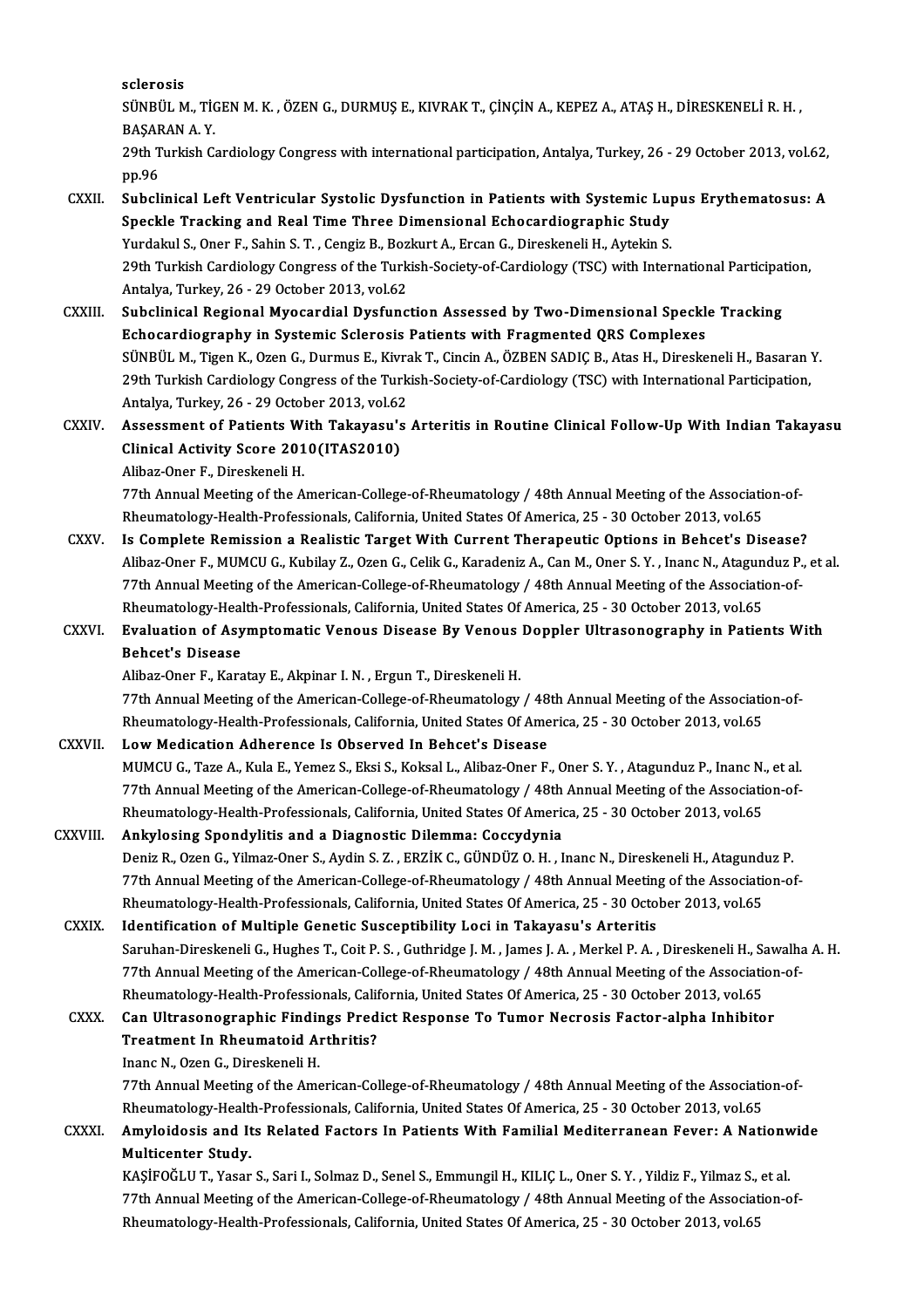| <b>CXXXII</b>  | Association Between The Presence Of Amyloidosis In Patients With Ankylosing Spondylitis and<br>Polymorphisms In Type 1/Type 2 Serum Amyloid A Protein Genes, Mediterranean Fever Genes<br>ÇETİN G.Y., Ganiyusufoglu E., Solmaz D., Cagatay Y., Oner S.Y., Erer B., Sagliker H.S., AVCI A., Akar S., Pamuk O.N., |
|----------------|-----------------------------------------------------------------------------------------------------------------------------------------------------------------------------------------------------------------------------------------------------------------------------------------------------------------|
|                | et al.<br>77th Annual Meeting of the American-College-of-Rheumatology / 48th Annual Meeting of the Association-of-<br>Rheumatology-Health-Professionals, California, United States Of America, 25 - 30 October 2013, vol.65                                                                                     |
| CXXXIII.       | Patients With TAKAYASU'S Arteritis Having Persistent ACUTE PHASE Response Usually Have An<br>Increased MAJOR Vessel Uptake By 18F-FDG-PET/CT<br>Alibaz-Oner F., DEDE F., ÖNEŞ T., TUROĞLU H. T., Direskeneli H.                                                                                                 |
| <b>CXXXIV</b>  | 77th Annual Meeting of the American-College-of-Rheumatology / 48th Annual Meeting of the Association-of-<br>Rheumatology-Health-Professionals, California, United States Of America, 25 - 30 October 2013, vol.65<br>TAKAYASU ARTERİTLİ HASTALARIN RUTİN KLİNİK TAKİPTE ITAS2010 SKORU INDİAN TAKAYASU          |
|                | ACTIVITY SCORE ILE DEĞERLENDIRILMESI<br>ALİBAZ ÖNER F., DİRESKENELİ R.H.<br>14. Ulusal Romatoloji Kongresi, Turkey, 11 - 15 September 2013                                                                                                                                                                      |
| <b>CXXXV</b>   | BİLİNEN TROMBOTİK DAMAR HASTALIĞI OLMAYAN BEHÇET HASTALARINDA ASEMPTOMATİK<br>VENÖZ HASTALIĞIN VENÖZ DOPLER ULTRASONOGRAFİ İLE DEĞERLENDİRİLMESİ<br>ALİBAZ ÖNER F., KARATAY E., AKPINAR İ. N., ERGUN S. A. T., DİRESKENELİ R. H.                                                                                |
| <b>CXXXVI</b>  | 14. Ulusal Romatoloji Kongresi, Turkey, 11 - 15 September 2013<br>PERSISTAN AKUT FAZ YÜKSEKLIĞI OLAN TAKAYASU ARTERITLI HASTALARDA POZITRON EMISYON<br>TOMOGRAFİDE BÜYÜK DAMARLARDA 18 FDG TUTULUMU ARTMIŞTIR                                                                                                   |
|                | ALİBAZ ÖNER F., DEDE F., ÖNEŞ T., TUROĞLU H. T., DİRESKENELİ R. H.<br>14. Ulusal Romatoloji Kongresi, Turkey, 11 - 15 September 2013                                                                                                                                                                            |
| <b>CXXXVII</b> | UZUN DÖNEM İZLEMDE ÇOĞU BEHÇET HASTASI DÜŞÜK KLİNİK AKTİVİTE İLE SEYREDİYOR<br>ALİBAZ ÖNER F., KUBILAY Z., MUMCU G., ÖZEN G., ÇELİK G., KARADENİZ A., CAN M., YILMAZ ÖNER S., İNANÇ G. N.,<br>ATAGÜNDÜZ M.P., et al.                                                                                            |
| CXXXVIII.      | 14. Ulusal Romatoloji Kongresi, Turkey, 11 - 15 September 2013<br>BEHÇET HASTALIĞINDA VASKÜLER TUTULUM SEYRİNE ANTİKOAGÜLAN TEDAVİNİN ETKİSİ<br>ALİBAZ ÖNER F., KARADENİZ A., BALKARLI A., ÇOBANKARA V., YAZICI A., KİMYON G., KISACIK B., ONAT A. M.,<br>YILDIZ F, ERKEN E, et al.                             |
|                | 14. Ulusal Romatoloji Kongresi, Turkey, 11 - 15 September 2013                                                                                                                                                                                                                                                  |
| <b>CXXXIX</b>  | Arterial stiffness and hemodynamics in patients with systemic sclerosis                                                                                                                                                                                                                                         |
|                | SÜNBÜL M., TIGEN M. K., ÖZEN G., DURMUŞ E., KIVRAK T., ÇİNÇİN A., KEPEZ A., ATAŞ H., DİRESKENELİ R. H.,<br>BAŞARAN A.Y.                                                                                                                                                                                         |
|                | European Society of Cardiology Congress, Amsterdam, Netherlands, 31 August - 04 September 2013, vol.34,<br>pp 4995                                                                                                                                                                                              |
| CXL.           | Assessment of patients with takayasu s arteritis in a routine clinical follow up with indian takayasu<br>clinical activity score itas2010<br>ALİBAZ ÖNER F., DİRESKENELİ R.H.                                                                                                                                   |
| <b>CXLI</b>    | Annual European Congress of Rheumatology EULAR, 2013, 12 - 15 June 2013, vol 72, pp.494<br>The Value of the 2010 ACR Eular Rheumatoid Arthritis Classification Criteria for the Prognosis of<br>Early Arthritis Evaluation of Erosion Development with Ultrasonography                                          |
|                | INANÇ G. N., ALIBAZ ÖNER F., CAN M., DIRESKENELI R. H.<br>Annual European Congress of Rheumatology EULAR, 2013, 12 - 15 June 2013, vol.72, pp.753                                                                                                                                                               |
| CXLII.         | Subclinical left ventricular systolic dysfunction is present in patients with systemic lupus<br>erythematosus with normal conventional echocardiographic assessment a speckle tracking and real<br>time three dimensional echocardiographic study                                                               |
|                | ALİBAZ ÖNER F., YURDAKUL S., ŞAHİN Ş. T., DİRESKENELİ R. H., AYTEKİN S.                                                                                                                                                                                                                                         |
|                | Annual European Congress of Rheumatology EULAR, 2013, 12 - 15 June 2013, vol.72, pp.543                                                                                                                                                                                                                         |
| CXLIII.        | Impaired endothelial function in patients with takayasu s arteritis<br>ALİBAZ ÖNER F., YURDAKUL S., AYTEKİN S., DİRESKENELİ R. H.                                                                                                                                                                               |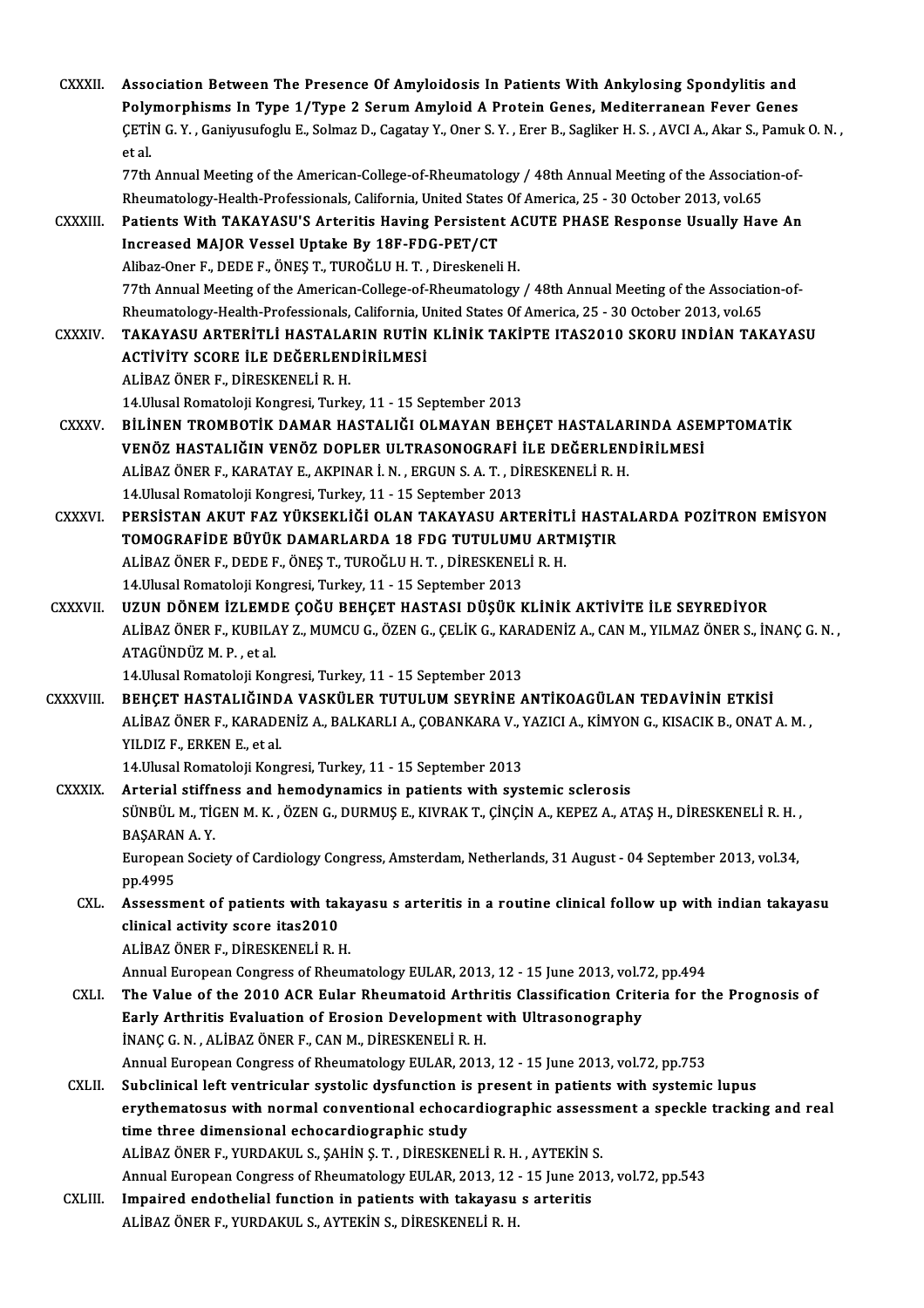- Annual European Congress of Rheumatology EULAR, 2013, 12 15 June 2013, vol.72, pp.494<br>Vitamin d lovel is deeneesed in nationts with takaway a antenitis but is unassociate CXLIV. Vitamin d level is decreased in patients with takayasu s arteritis but is unassociated with the Annual European Congress c<br>Vitamin d level is decreas<br>presence of fibromyalgia<br>ALIBAZ ÖNER E. ASMAZ HAL ALİBAZÖNERF.,ASMAZHALİLOGLUÖ.,YAVUZD.,CANM.,DİRESKENELİR.H. presence of fibromyalgia<br>ALİBAZ ÖNER F., ASMAZ HALİLOGLU Ö., YAVUZ D., CAN M., DİRESKENELİ R. H.<br>Annual European Congress of Rheumatology EULAR, 2013, 12 - 15 June 2013, vol.72, pp.925<br>Evaluation of acumptamatia vapous dia ALIBAZ ÖNER F., ASMAZ HALILOGLU Ö., YAVUZ D., CAN M., DIRESKENELI R. H.<br>Annual European Congress of Rheumatology EULAR, 2013, 12 - 15 June 2013, vol.72, pp.925<br>CXLV. Evaluation of asymptomatic venous disease by venous dopp Annual European Congress of Rheumatology EU!<br>Evaluation of asymptomatic venous disease<br>behcet s disease without overt thrombosis<br>ALIPAZ ÖNER E, KARATAV E, AKRINAR LN, ER Evaluation of asymptomatic venous disease by venous doppler ultrasor<br>behcet s disease without overt thrombosis<br>ALİBAZ ÖNER F., KARATAY E., AKPINAR İ. N. , ERGUN S. A. T. , DİRESKENELİ R. H.<br>Annual European Congress of Phou behcet s disease without overt thrombosis<br>ALİBAZ ÖNER F., KARATAY E., AKPINAR İ. N. , ERGUN S. A. T. , DİRESKENELİ R. H.<br>Annual European Congress of Rheumatology EULAR, 2013, 12 - 15 June 2013, vol.72, pp.494<br>Unmet need in ALİBAZ ÖNER F., KARATAY E., AKPINAR İ. N. , ERGUN S. A. T. , DİRESKENELİ R. H.<br>Annual European Congress of Rheumatology EULAR, 2013, 12 - 15 June 2013, vol.72, pp.494<br>CXLVI. Unmet need in behcet s disease most patients are Anr<br>Uni<br>up<br>Ali Unmet need in behcet s disease most patients are not in complete remission in the long term follow<br>up<br>ALİBAZ ÖNER F., MUMCU G., KUBILAY Z., ÖZEN G., ÇELİK G., KARADENİZ A., CAN M., YILMAZ ÖNER S., İNANÇ G. N. ,<br>ATACÜNDÜZ M up<br>ALİBAZ ÖNER F., MUMCU G., KUBILAY Z., ÖZEN G., ÇELİK G., KARADENİZ A., CAN M., YILMAZ ÖNER S., İNANÇ G. N. ,<br>ATAGÜNDÜZ M. P. , et al. ALİBAZ ÖNER F., MUMCU G., KUBILAY Z., ÖZEN G., ÇELİK G., KARADENİZ A., CAN M., YILMAZ Ö<br>ATAGÜNDÜZ M. P. , et al.<br>Annual European Congress of Rheumatology EULAR, 2013, 12 - 15 June 2013, vol.72, pp.495<br>Bir invesif pulmonos ATAGÜNDÜZ M. P. , et al.<br>Annual European Congress of Rheumatology E<br>CXLVII. Bir invazif pulmoner kandidiyazis olgusu Annual European Congress of Rheumatology EULAR, 2013, 12 - 15 June 2013, vol.72, pp.495<br>Bir invazif pulmoner kandidiyazis olgusu<br>BİLGİN H., SİLİ U., AYRANCI G., AHISKALI A. R. , ÇİMŞİT Ç., DİRESKENELİ R. H. , ODABAŞI Z., D Bir invazif<br>BİLGİN H., :<br>KORTEN V.<br>10. Febril N BİLGİN H., SİLİ U., AYRANCI G., AHISKALI A. R. , ÇİMŞİT Ç., DİRESKENE<br>KORTEN V.<br>10. Febril Nötropeni Simpozyumu, Ankara, Turkey, 17 - 19 May 2013<br>MYCORHENOL ATE MOEETU, TREATMENT EOR RESISTANT LUI CXLVI I. MYCOPHENOLATEMOFETIL TREATMENT FOR RESISTANT LUPUS NEPHRITIS: A SINGLE CENTER 10. Febril Nötropeni Simpozyumu, Ankara, Turkey, 17 - 19 May 2013<br>MYCOPHENOLATE MOFETIL TREATMENT FOR RESISTANT LUPUS NEPHRITIS: A SINGLI<br>EXPERIENCE<br>VELIOĞLU A., Guler D., Nalcaci S., Birdal G., Arikan H., KOÇ M., Diresken MYCOPHENOLATE MOFETIL TREATMENT FOR RESISTANT LUPUS NEPHRITIS: A SINGLI<br>EXPERIENCE<br>VELİOĞLU A., Guler D., Nalcaci S., Birdal G., Arikan H., KOÇ M., Direskeneli H., Tuglular S., Ozener C.<br>50th European Banal Association - E 50th European-Renal-Association - European-Dialysis-and-Transplant-Association Congress, İstanbul, Turkey, 18 -21May2013,vol.28,pp.183-184 CXLIX. Takayasu arteritli hastalarda D vitamini seviyesidüsüktür ALİBAZÖNERF.,ASMAZHALİLOGLUÖ.,YAVUZD.,CANM.,DİRESKENELİR.H. Takayasu arteritli hastalarda D vitamini seviyesidüsüktür<br>ALİBAZ ÖNER F., ASMAZ HALİLOGLU Ö., YAVUZ D., CAN M., DİRESKENELİ R<br>13.Ulusal Romatoloji Kongresi, Turkey, 13 - 17 October 2012, vol.4, pp.132<br>Takayasu arteritində CL. Takayasu arteritinde artmis fibromyalji sikligive yorgunluk gözlenmedi 13.Ulusal Romatoloji Kongresi, Turkey, 13 - 17 October 2012, vol.<br>Takayasu arteritinde artmis fibromyalji sikligive yorgunlu<br>ALİBAZ ÖNER F., CAN M., İLHAN B., POLAT Ö., DİRESKENELİ R. H.<br>12 Ulusal Bamatalaji Kangresi Turke Takayasu arteritinde artmis fibromyalji sikligive yorgunluk gözle:<br>ALİBAZ ÖNER F., CAN M., İLHAN B., POLAT Ö., DİRESKENELİ R. H.<br>13.Ulusal Romatoloji Kongresi, Turkey, 13 - 17 October 2012, vol.4, pp.76<br>Bomatoid artnitli h CLI. Romatoid artritli hastalarda artmis yorgunluk hemhastalik aktivitesi ve fonksiyonel kayip hemde 13.Ulusal Romatoloji Kongresi<br>Romatoid artritli hastalard<br>mentaldurum ile iliskilidir<br>iluan B. CAN M. AliBAZÖN Romatoid artritli hastalarda artmis yorgunluk hemhastalik aktivitesi<br>mentaldurum ile iliskilidir<br>İLHAN B., CAN M., ALİBAZ ÖNER F., ÖNER S., İNANÇ G. N. , DİRESKENELİ R. H.<br>12 Husal Bemateleji Kengresi Turkey, 12 , 17 Osteb 13.Ulusal Romatoloji Kongresi, Turkey, 13 - 17 October 2012, vol.4, pp.125-126<br>Eriskin Still hastaligi Türkiye verileri Erken dönemsonuçlar ILHAN B., CAN M., ALIBAZ ÖNER F., ÖNER S., İNANÇ G. N., DİRESKEN<br>13.Ulusal Romatoloji Kongresi, Turkey, 13 - 17 October 2012, vol.4, <sub>1</sub><br>CLII. Eriskin Still hastaligi Türkiye verileri Erken dönemsonuçlar<br>24.UYONCU U. SOLMA 13.Ulusal Romatoloji Kongresi, Turkey, 13 - 17 October 2012, vol.4, pp.125-126<br>Eriskin Still hastaligi Türkiye verileri Erken dönemsonuçlar<br>KALYONCU U., SOLMAZ D., EMMUNGIL H., YAZICI A., KAŞİFOĞLU T., KİMYON G., AYAN A., Eriskin Still<br>KALYONCU U.,<br>ÖNER F., et al.<br>13 Ulusel Born KALYONCU U., SOLMAZ D., EMMUNGIL H., YAZICI A., KAŞİFOĞLU T., KİMYON (<br>ÖNER F., et al.<br>13.Ulusal Romatoloji Kongresi, Turkey, 13 - 17 October 2012, vol.4, pp.64-65<br>Takayasy, artaritində basar ynsurlari və basarin yasamkali ÖNER F., et al.<br>13.Ulusal Romatoloji Kongresi, Turkey, 13 - 17 October 2012, vol.4, pp.64-65<br>CLIII. Takayasu arteritinde hasar unsurlari ve hasarin yasamkalitesi ile iliskisi Çok merkezli çalismanin<br>sonuslari 13.Ulusal Romatoloji Kongresi, Turkey, 13 - 17 October 2012, vol.4, pp.64-65<br>Takayasu arteritinde hasar unsurlari ve hasarin yasamkalitesi ile ili<br>sonuclari
	- Takayasu arteritinde hasar unsurlari ve hasarin yasamkalitesi ile iliskisi Çok merkezli çalismaı<br>sonuçlari<br>OMMA A., ERER S. B. , KARADAĞ Ö., YILMAZ N., ALİBAZ ÖNER F., YILDIZ F., KALFA M., KİMYON G., KİRAZ S.,<br>DİRESKENELLE DİRESKENELİ R. H. , et al.<br>13.Ulusal Romatoloji Kongresi, Turkey, 13 - 17 October 2012, vol.4, pp.53-54 0MMA A., ERER S. B., KARADAĞ Ö., YILMAZ N., ALİBAZ ÖNER F., YILDIZ F., KALFA M., KİMYON G., KİRAZ S.,

- DİRESKENELİ R. H. , et al.<br>13.Ulusal Romatoloji Kongresi, Turkey, 13 17 October 2012, vol.4, pp.53-54<br>CLIV. Behçet hastaligi tedavisinde ne kadar basariliyizUzun dönem izlemde çogu hasta aktif seyrediyor<br>ALIPAZÖNDÜZ M. P 13.Ulusal Romatoloji Kongresi, Turkey, 13 - 17 October 2012, vol.4, pp.53-54<br>Behçet hastaligi tedavisinde ne kadar basariliyizUzun dönem izlemde çogu hasta aktif seyrediyor<br>ALİBAZ ÖNER F., MUMCU G., ÖZEN G., KUBILAY Z., CA Behçet hastaligi tedavisinde ne<br>ALİBAZ ÖNER F., MUMCU G., ÖZEN<br>ERGUN S. A. T. , DİRESKENELİ R. H.<br>12 Ulusal Bamatalaji Kanarasi Turl ALİBAZ ÖNER F., MUMCU G., ÖZEN G., KUBILAY Z., CAN M., YIILMAZ ÖNER S., İNANÇ G. N. , ATAGÜNDÜZ M. P. ,<br>ERGUN S. A. T. , DİRESKENELİ R. H.<br>13.Ulusal Romatoloji Kongresi, Turkey, 13 - 17 October 2012, vol.4, pp.158
- CLV. Behçet hastaliginda fibromiyalji hastalik aktivitesi vemental durumile iliskilidir 13.Ulusal Romatoloji Kongresi, Turkey, 13 - 17 October 2012, vol.4, pp.158<br>Behçet hastaliginda fibromiyalji hastalik aktivitesi vemental durum ile iliskilidir<br>CAN M., ALİBAZ ÖNER F., ÖNER S., İLHAN B., POLAT Ö., İNANÇ G. N Behçet hastaliginda fibromiyalji hastalik aktivitesi vemental durum<br>CAN M., ALİBAZ ÖNER F., ÖNER S., İLHAN B., POLAT Ö., İNANÇ G. N. , ERGUN<br>13.Ulusal Romatoloji Kongresi, Turkey, 13 - 17 October 2012, vol.4, pp.160<br>Beheet CAN M., ALİBAZ ÖNER F., ÖNER S., İLHAN B., POLAT Ö., İNANÇ G. N., ERGUN<br>13.Ulusal Romatoloji Kongresi, Turkey, 13 - 17 October 2012, vol.4, pp.160<br>CLVI. Behçet hastalarInda yorgunluk artmis veyasam kalitesi düsmüstür<br>11 HA
- 13.Ulusal Romatoloji Kongresi, Turkey, 13 17 October 2012, vol.4, pp.160<br>Behçet hastalarInda yorgunluk artmis veyasam kalitesi düsmüstür<br>İLHAN B., CAN M., ALİBAZ ÖNER F., ÖNER S., İNANÇ G. N. , ERGUN S. A. T. , MUMCU G.,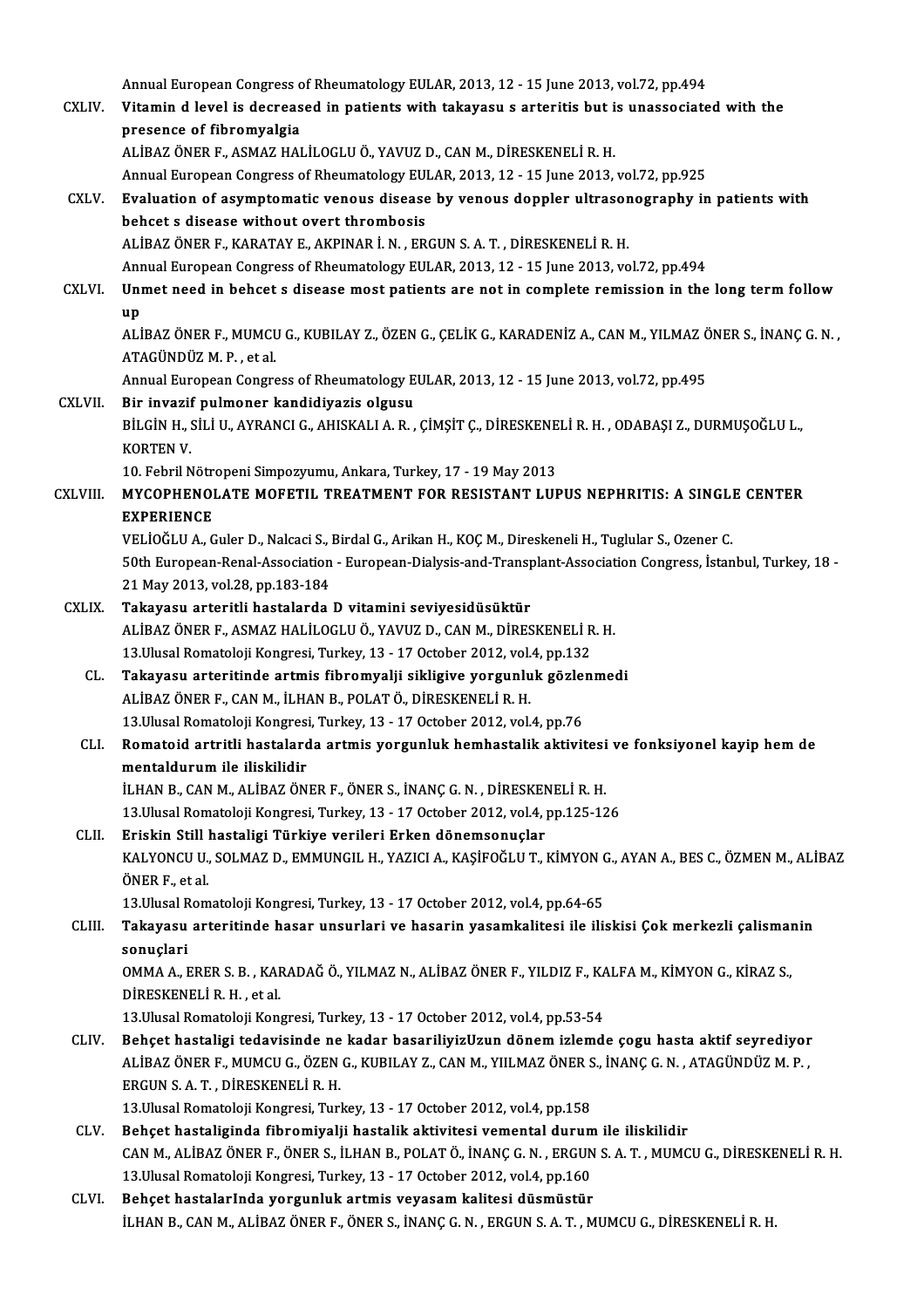13.Ulusal Romatoloji Kongresi, Turkey, 13 October 2012, vol.4, pp.157<br>Erken entritli beetalarda 2010 ACP EULAR remateidentrit einif

- 13.Ulusal Romatoloji Kongresi, Turkey, 13 October 2012, vol.4, pp.157<br>CLVII. Erken artritli hastalarda 2010 ACR EULAR romatoidartrit siniflandirma kriterlerinin tani ve 13.Ulusal Romatoloji l<br>Erken artritli hasta<br>prognozdakidegeri<br>ALIBAZ ÖNER E. ATA Erken artritli hastalarda 2010 ACR EULAR romatoidartrit sini<br>prognozdakidegeri<br>ALİBAZ ÖNER F., ATAGÜNDÜZ M. P. , DİRESKENELİ R. H. , İNANÇ G. N.<br>12 Husel Bemeteleji Kengresi Turkey 12 , 17 Osteber 2012 vol 4 ,nn prognozdakidegeri<br>ALİBAZ ÖNER F., ATAGÜNDÜZ M. P. , DİRESKENELİ R. H. , İNANÇ G. N.<br>13.Ulusal Romatoloji Kongresi, Turkey, 13 - 17 October 2012, vol.4, pp.73
	-
- CLVIII. Takayasu arteritli hastalarda uyku kalitesinindegerlendirilmesi ALİBAZÖNERF.,POLATÖ.,DİRESKENELİR.H. 13. Ulusal Romatoloji Kongresi, Turkey, 13 - 17 October 2012, vol.4, pp.132-133
	- CLIX. Primer Sjögren sendromunda inflamatuar bel a r s ve aksiyel spondiloartropati s kl 13.Ulusal Romatoloji Kongresi, Turkey, 13 - 17 October 2012, vol.4, pp.132-133<br>Primer Sjögren sendromunda inflamatuar bel a r s ve aksiyel spondiloartropati s kl<br>EREN R., CAN M., ALİBAZ ÖNER F., YILMAZ ONER S., AKPINAR İ. Pri<mark>mer Sjögren</mark><br>EREN R., CAN M., A<br>ATAGÜNDÜZ M. P.<br>12 Ulucal Bomatok EREN R., CAN M., ALİBAZ ÖNER F., YILMAZ ONER S., AKPINAR İ. N. , YILMAZE!<br>ATAGÜNDÜZ M. P.<br>13.Ulusal Romatoloji Kongresi, Turkey, 13 - 17 October 2012, vol.4, pp.60-61<br>Assessment of Disease Astivity in Large Vessel Vessulit

ATAGÜNDÜZ M. P.<br>13.Ulusal Romatoloji Kongresi, Turkey, 13 - 17 October 2012, vol.4, pp.60-61<br>CLX. Assessment of Disease Activity in Large Vessel Vasculitis: Initial Results of an International Delphi 13.Ulusal<br>Assessme<br>Exercise<br>Audin S.Z Assessment of Disease Activity in Large Vessel **V**<br>Exercise<br>Aydin S. Z. , Direskeneli H., Matteson E. L. , Merkel P. A.<br>Annual Scientific Meeting of the American College of P.

Exercise<br>Aydin S. Z. , Direskeneli H., Matteson E. L. , Merkel P. A.<br>Annual Scientific Meeting of the American-College-of-Rheumatology (ACR) and Association-of-Rheumatology-<br>Heelth Prefessionals (APHP), Weebington, Viribat Aydin S. Z. , Direskeneli H., Matteson E. L. , Merkel P. A.<br>Annual Scientific Meeting of the American-College-of-Rheumatology (ACR) and Ass<br>Health-Professionals (ARHP), Washington, Kiribati, 9 - 14 November 2012, vol.64<br>Ei Annual Scientific Meeting of the American-College-of-Rheumatology (ACR) and<br>Health-Professionals (ARHP), Washington, Kiribati, 9 - 14 November 2012, vo<br>CLXI. Fibromyalgia in Behcet's Disease Is Associated with Disease Acti

- Health-Professionals (ARHP), Washington, Kiribati, 9 14 November 2012, vol.64<br>Fibromyalgia in Behcet's Disease Is Associated with Disease Activity<br>Can M., Alibaz-Oner F., Yilmaz-Oner S., Ilhan B., Ergun T., MUMCU G., Dir Fibromyalgia in Behcet's Disease Is Associated with Disease Activity<br>Can M., Alibaz-Oner F., Yilmaz-Oner S., Ilhan B., Ergun T., MUMCU G., Direskeneli H.<br>Annual Scientific Meeting of the American-College-of-Rheumatology (A Can M., Alibaz-Oner F., Yilmaz-Oner S., Ilhan B., Ergun T., MUMCU G., Direskeneli H.<br>Annual Scientific Meeting of the American-College-of-Rheumatology (ACR) and Ass<br>Health-Professionals (ARHP), Washington, Kiribati, 9 - 14 Annual Scientific Meeting of the American-College-of-Rheumatology (ACR) and Association-of-R<br>Health-Professionals (ARHP), Washington, Kiribati, 9 - 14 November 2012, vol.64<br>CLXII. CROSS-Sectional Assessment of Damage in Ta
- Health-Professionals (ARHP), Washington, Kiribati, 9 14 November 2012, vol.64<br>CROSS-Sectional Assessment of Damage in Takayasu Arteritis with A Validated Tool.<br>Omma A., Erer B., KARADAĞ Ö., Yilmaz N., Alibaz-Oner F., Yil CROSS-Sectional Assessment of Damage in Takayasu Arteritis with A Validated Tool.<br>Omma A., Erer B., KARADAĞ Ö., Yilmaz N., Alibaz-Oner F., Yildiz F., Kalfa M., Kimyon G., KİRAZ S., Direskeneli H.,<br>Annual Scientific Meeting Omma A., Erer B., KARADAĞ Ö., Yilmaz N., Alibaz-Oner F., Yildiz F., Kalfa M., Kimyon<br>Annual Scientific Meeting of the American-College-of-Rheumatology (ACR) and Ass<br>Health-Professionals (ARHP), Washington, Kiribati, 9 - 14 Annual Scientific Meeting of the American-College-of-Rheumatology (ACR) and Association-of-Rheumatology-<br>Health-Professionals (ARHP), Washington, Kiribati, 9 - 14 November 2012, vol.64<br>CLXIII. A Genome-Wide DNA Methylation
- Health-Professionals (ARHP), Washington, Kiribati,<br>A Genome-Wide DNA Methylation Study Ident<br>and in Multiple HLA Loci in Behcet's Disease<br>Direckanali H. Ceit B.S., Ture Ordemin E. Aliber Or A Genome-Wide DNA Methylation Study Identifies Significant Epigenetic Changes Across the Ger<br>and in Multiple HLA Loci in Behcet's Disease<br>Direskeneli H., Coit P.S., Ture-Ozdemir F., Alibaz-Oner F., Saruhan-Direskeneli G., and in Multiple HLA Loci in Behcet's Disease<br>Direskeneli H., Coit P. S. , Ture-Ozdemir F., Alibaz-Oner F., Saruhan-Direskeneli G., Jeffries M. A. , Sawalha A. H.<br>Annual Scientific Meeting of the American-College-of-Rheumat Direskeneli H., Coit P. S. , Ture-Ozdemir F., Alibaz-Oner F., Saruhan-Direskeneli G., J.<br>Annual Scientific Meeting of the American-College-of-Rheumatology (ACR) and Ass<br>Health-Professionals (ARHP), Washington, Kiribati, 9 Annual Scientific Meeting of the American-College-of-Rheumatology (ACR) and Association-of-Rheumatology-<br>Health-Professionals (ARHP), Washington, Kiribati, 9 - 14 November 2012, vol.64<br>CLXIV. Dense Genotyping, Imputation,
- Health-Professionals (ARHP), Washington, Kiribati, 9 14 November 2012, vol.64<br>Dense Genotyping, Imputation, and Regression Analysis Identifies Multiple Independent Genetic<br>Susceptibility Loci within the HLA Region in Beh Dense Genotyping, Imputation, and Regression Analysis Identifies Multiple Independent Gene<br>Susceptibility Loci within the HLA Region in Behcet's Disease<br>Hughes T., Adler A., Coit P. S. , Yilmaz V., AKSU K., DÜZGÜN N., KESE Susceptibility Loci within the HLA Region in Behcet's Disease<br>Hughes T., Adler A., Coit P. S. , Yilmaz V., AKSU K., DÜZGÜN N., KESER G., ÇEFLE A., YAZICI A., Ergen A., et al.<br>Annual Scientific Meeting of the American-Colle Hughes T., Adler A., Coit P. S. , Yilmaz V., AKSU K., DÜZGÜN N., KESER G., ÇEFLE A., Y<br>Annual Scientific Meeting of the American-College-of-Rheumatology (ACR) and Ass<br>Health-Professionals (ARHP), Washington, Kiribati, 9 - Annual Scientific Meeting of the American-College-of-Rheumatology (ACR) ar<br>Health-Professionals (ARHP), Washington, Kiribati, 9 - 14 November 2012, ve<br>CLXV. Fibromyalgia in behÇet s disease is associated with disease activ
- Health-Professionals (ARHP), Washington, Kiribati, 9 14 November 2012, vol.64<br>Fibromyalgia in behÇet s disease is associated with disease activity<br>CAN M., ALİBAZ ÖNER F., ÖNER S., ERGUN S. A. T. , MUMCU G., DİRESKENELİ R Fibromyalgia in behÇet s disease is associated with disease activity<br>CAN M., ALİBAZ ÖNER F., ÖNER S., ERGUN S. A. T. , MUMCU G., DİRESKENELİ R. H.<br>Annual European Congress of Rheumatology EULAR, 2012, 6 - 09 June 2012, vol

CAN M., ALIBAZ ÖNER F., ÖNER S., ERGUN S. A. T. , MUMCU G., DIRESKENELI R. H.<br>Annual European Congress of Rheumatology EULAR, 2012, 6 - 09 June 2012, vol.71, pp.700<br>CLXVI. Impairment in aortic elastic properties and mechan Annual European Con<br>Impairment in aorti<br>takayasu s arteritis<br>ALIPAZÖNER E VURL ALİBAZÖNERF.,YURDAKUL S.,TAYYARECİY.,DİRESKENELİR.H. ,AYTEKİNS. takayasu s arteritis<br>ALİBAZ ÖNER F., YURDAKUL S., TAYYARECİ Y., DİRESKENELİ R. H. , AYTEKİN S.<br>Annual European Congress of Rheumatology EULAR, 2012, 6 - 09 June 2012, vol.71, pp.607<br>Presense of fihromualsia and fatisue is

- ALİBAZ ÖNER F., YURDAKUL S., TAYYARECİ Y., DİRESKENELİ R. H. , AYTEKİN S.<br>Annual European Congress of Rheumatology EULAR, 2012, 6 09 June 2012, vol.71, pp.607<br>CLXVII. Presence of fibromyalgia and fatigue is not increased Annual European Congress of Rheumatology<br>Presence of fibromyalgia and fatigue is<br>ALİBAZ ÖNER F., CAN M., DİRESKENELİ R. H.<br>Annual European Congress of Pheumatology Presence of fibromyalgia and fatigue is not increased in patients with takayasu s<br>ALİBAZ ÖNER F., CAN M., DİRESKENELİ R. H.<br>Annual European Congress of Rheumatology EULAR, 2012, 6 - 09 June 2012, vol.71, pp.390<br>Accelerated
	-
- ALİBAZ ÖNER F., CAN M., DİRESKENELİ R. H.<br>Annual European Congress of Rheumatology EULAR, 2012, 6 09 June 2012, vol.71, pp.390<br>CLXVIII. Accelerated infusion rates of RITUXIMAB is well tolerated and safe in rheumatolo Annual European Congress of Rheumatology EULAR, 2012, 6 - 09 June 2012, vol.71, pp.390<br>Accelerated infusion rates of RITUXIMAB is well tolerated and safe in rheumatolo<br>center experience Accelerated infusion rates of RITUXIMAB is well tolerated and safe in rheum<br>center experience<br>CAN M., ALİBAZ ÖNER F., ÖNER S., ATAGÜNDÜZ M. P. , İNANÇ G. N. , DİRESKENELİ R. H.<br>Annual European Congress of Pheumatelogy EUI center experience<br>CAN M., ALİBAZ ÖNER F., ÖNER S., ATAGÜNDÜZ M. P. , İNANÇ G. N. , DİRESKENELİ R. H.<br>Annual European Congress of Rheumatology EULAR, 2012, 6 - 09 June 2012, vol.71, pp.670<br>Quality of life and fatisue in pat

CAN M., ALIBAZ ÖNER F., ÖNER S., ATAGÜNDÜZ M. P., İNANÇ G. N.<br>Annual European Congress of Rheumatology EULAR, 2012, 6 - 09 J<br>CLXIX. Quality of life and fatigue in patients with behcet s disease Annual European Congress of Rheumatology EULAR, 2012, 6 - 09 June 2012, vol.71, pp.670<br>Quality of life and fatigue in patients with behcet s disease<br>CAN M., ALİBAZ ÖNER F., İLHAN B., ÖNER S., İNANÇ G. N. , ERGUN S. A. T. ,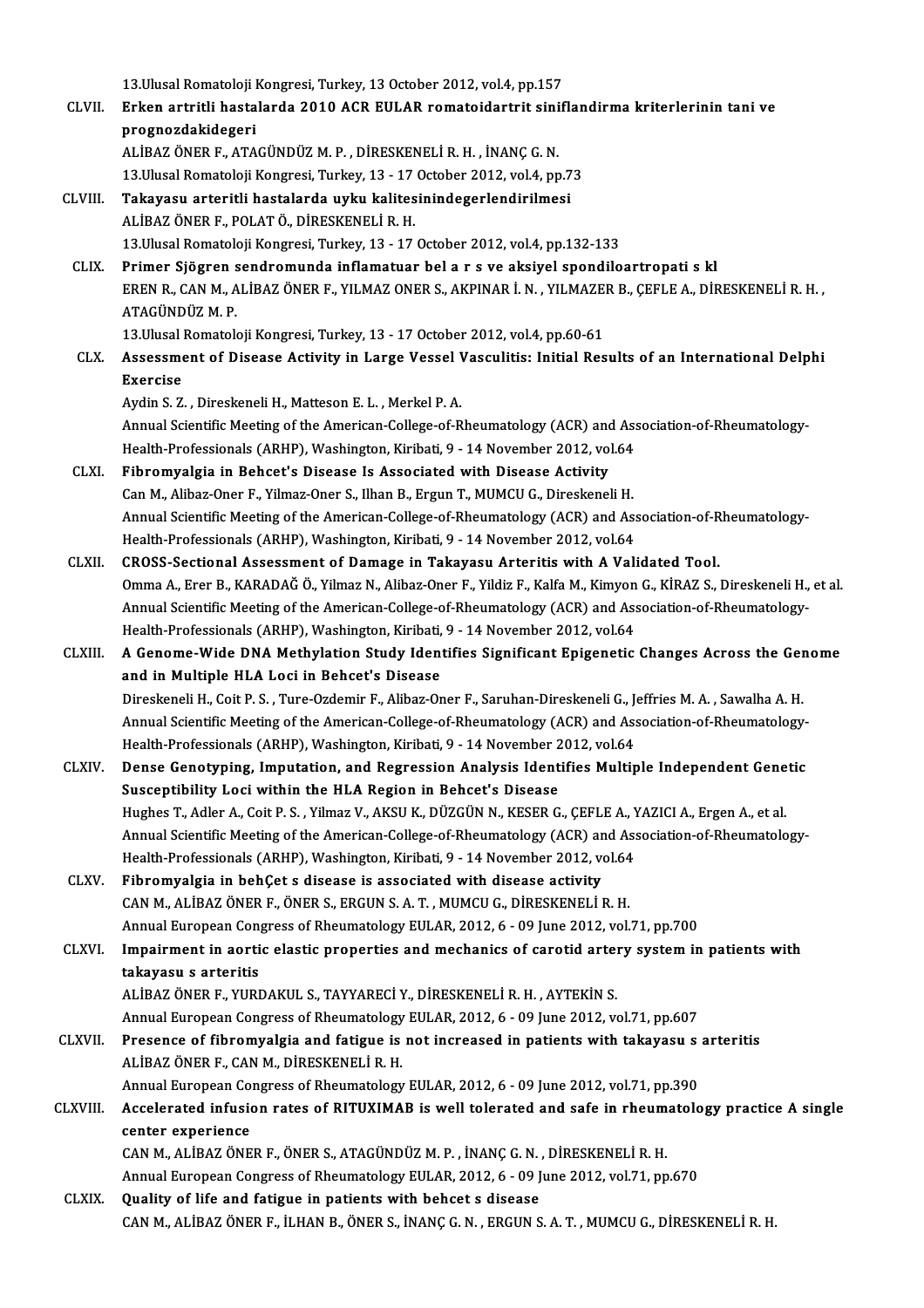|                 | Annual European Congress of Rheumatology EULAR, 2012, 6 - 09 June 2012, vol.71, pp.682                                                                      |
|-----------------|-------------------------------------------------------------------------------------------------------------------------------------------------------------|
| <b>CLXX</b>     | Takayasu Arteriti Olan Hastalarda Endotel Fonksiyonlarının ve Karotis İntima Media Kalınlığının                                                             |
|                 | Değerlendirilmesi                                                                                                                                           |
|                 | YURDAKUL S., ALİBAZ ÖNER F., TAYYARECİ Y., DİRESKENELİ R. H., AYTEKİN S.                                                                                    |
|                 | 12. Ulusal Romatoloji Kongresi, Turkey, 16 - 20 October 2011, vol.3, pp.126                                                                                 |
| <b>CLXXI</b>    | Hızlı Rituximab Infuzyon Deneyimi Güvenilirlik ve Tolerans sorunu yaşanmamaktadır                                                                           |
|                 | CAN M., ALİBAZ ÖNER F., ÖNER S., ATAGÜNDÜZ M. P., İNANÇ G. N., DİRESKENELİ R. H.                                                                            |
|                 | 12. Ulusal Romatoloji Kongresi, Turkey, 16 - 20 October 2011, vol.3, pp.89                                                                                  |
| <b>CLXXII</b>   | Impairment of the Elastic Properties of Aorta and the Carotid Artery System in Patients with                                                                |
|                 | Takayasu's Arteritis.                                                                                                                                       |
|                 | Yurdakul S., Oner F. A., Tayyareci Y., Direskeneli H., Aytekin S.                                                                                           |
|                 | 75th Annual Scientific Meeting of the American-College-of-Rheumatology/46th Annual Scientific Meeting of the                                                |
|                 | Association-of-Rheumatology-Health-Professionals, Illinois, United States Of America, 4 - 09 November 2011, vol.63                                          |
| <b>CLXXIII.</b> | A Mucocutaneous Activity Index for Behcet's Disease                                                                                                         |
|                 | MUMCU G., Inanc N., Direskeneli H., Ergun T.                                                                                                                |
|                 | 75th Annual Scientific Meeting of the American-College-of-Rheumatology/46th Annual Scientific Meeting of the                                                |
|                 | Association-of-Rheumatology-Health-Professionals, Illinois, United States Of America, 4 - 09 November 2011, vol.63                                          |
| <b>CLXXIV</b>   | Dual Effects of Testosterone in Behcet's Disease: Implications for a Role in Disease Pathogenesis.                                                          |
|                 | Yavuz S., Akdeniz T., Bicakcigil M., Direskeneli H., Demir G.Y.                                                                                             |
|                 | 75th Annual Scientific Meeting of the American-College-of-Rheumatology/46th Annual Scientific Meeting of the                                                |
|                 | Association-of-Rheumatology-Health-Professionals, Illinois, United States Of America, 4 - 09 November 2011, vol.63                                          |
| CLXXV.          | Takayasu Arteritinde Büyük Arterlerde Elastikiyet Kaybı Sertlikte Artış ve Mekanik Özelliklerde                                                             |
|                 | Bozulma Gözlenmektedir                                                                                                                                      |
|                 | YURDAKUL S., ALİBAZ ÖNER F., TAYYARECİ Y., DİRESKENELİ R. H., AYTEKİN S.<br>12. Ulusal Romatoloji Kongresi, Turkey, 16 - 20 October 2011, vol.3, pp.126-127 |
| <b>CLXXVI.</b>  | Takayasu's arteritis is associated with HLA-B*52, but not with B*51, in Turkey                                                                              |
|                 | Sahin Z., Bicakcigil M., Direskeneli H., Saruhan-Direskeneli G.                                                                                             |
|                 | 15th International Vasculitis/ANCA Workshop, North-Carolina, United States Of America, 15 - 18 May 2011,                                                    |
|                 | vol 164, pp 75                                                                                                                                              |
| <b>CLXXVII.</b> | Disease assessment in TA: data from a literature search and a survey of expert opinion                                                                      |
|                 | Direskeneli H., Aydin S. Z., Merkel P. A.                                                                                                                   |
|                 | 15th International Vasculitis/ANCA Workshop, North-Carolina, United States Of America, 15 - 18 May 2011,                                                    |
|                 | vol 164, pp 114                                                                                                                                             |
| CLXXVIII.       | Is ITAS index superior to DEI-Tak for the assessment of disease activity in Takayasu's arteritis?                                                           |
|                 | Yilmaz N., Aydin S. Z., Direskeneli H.                                                                                                                      |
|                 | 15th International Vasculitis/ANCA Workshop, North-Carolina, United States Of America, 15 - 18 May 2011,                                                    |
|                 | vol 164, pp 84                                                                                                                                              |
| CLXXIX.         | Quality of life, disability and depression in TA                                                                                                            |
|                 | Yilmaz N., Karakas M., Direskeneli H.                                                                                                                       |
|                 | 15th International Vasculitis/ANCA Workshop, North-Carolina, United States Of America, 15 - 18 May 2011,                                                    |
|                 | vol 164, pp 122                                                                                                                                             |
| <b>CLXXX</b>    | THE RATE AND CAUSES OF SWITCHING AMONG THE RHEUMATIC PATIENTS UNDER BIOLOGIC                                                                                |
|                 | THERAPY: FINDINGS FROM TURKISH RHEUMATOLOGY DATABASE-ROMADIGITAL                                                                                            |
|                 | Karadag O., Yilmaz S., Kisacik B., KALYONCU U., Tezcan E., YILMAZ S., Ozgen M., Kaskari D., Direskeneli H., KİRAZ S.,                                       |
|                 | et al<br>Conference on Excellence in Rheumatology, İstanbul, Turkey, 17 - 19 February 2011, vol.50                                                          |
| <b>CLXXXI</b>   | Sistemik lupus eritematozus tanılı Türk hastalarda prognostik faktörler ve sağkalım analizi                                                                 |
|                 | AKBAY F. G., TOPTAS T., ORAK N., YILMAZ N., TUĞLULAR Z. S., DİRESKENELİ R. H., YAVUZ Ş.                                                                     |
|                 | 11. Ulusal Romatoloji Kongresi, Turkey, 13 - 17 October 2010                                                                                                |
| <b>CLXXXII</b>  | MEFV GENE MUTATIONS IN ANKYLOSING SPONDYLITIS: IMPACT ON RADIOGRAPHIC SEVERITY                                                                              |
|                 | TUFAN A., EREN F., AYDIN S. Z., DİRESKENELİ R. H., ATAGÜNDÜZ M. P.                                                                                          |
|                 |                                                                                                                                                             |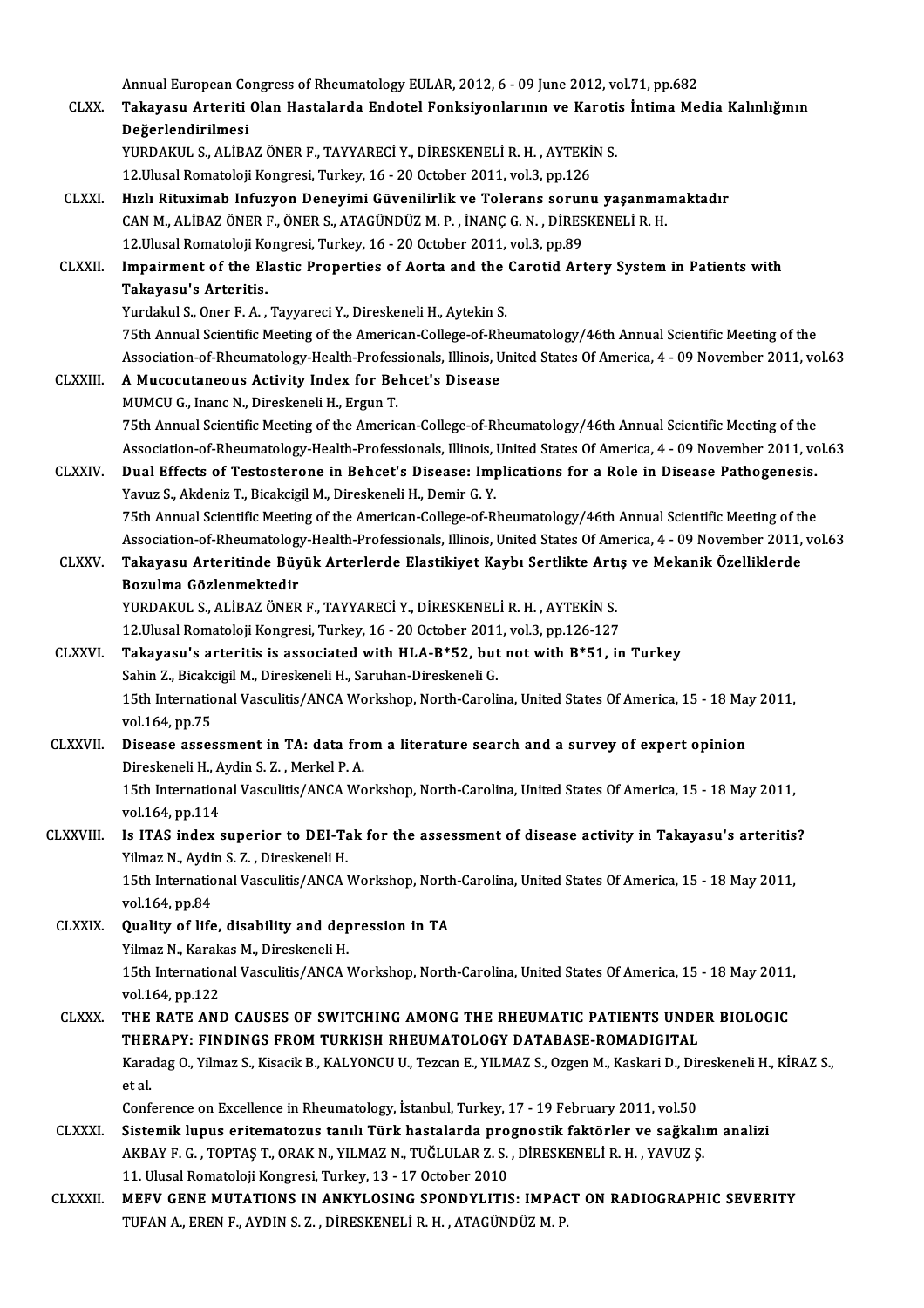Seventh International Congresson Spondyloarthropathies, Belgium, 7 - 09 October 2010, vol.28, pp.625<br>Rebect a diasase and nouvelegies! sumptems

Seventh International Congresson Spondyloarthroughtand CLXXXIII.<br>CLXXXIII. Behcet s disease and neurological symptoms Seventh International Congresson Spondyloarthropathies, Belgium, 7 - 09 October 2010, vol.28, pp.62<br>Behcet s disease and neurological symptoms<br>HOROZOĞLU H., KAHRAMAN KOYTAK P., MİDİ İ., AFŞAR N., YILMAZ N., DİRESKENELİ R. Behcet s disease and neurological symptoms<br>HOROZOĞLU H., KAHRAMAN KOYTAK P., MİDİ İ., AFŞAR N., YILMAZ N., DİRESKENELİ R. H. , SEVİNÇ A.<br>13th Congress of the European Federation of Neurological Societies, FLORANSA, Italy, HOROZOĞLU<br>13th Congres<br>vol.24, pp.66<br>emenstratio 13th Congress of the European Federation of Neurological Societies, FLORANSA, Italy, 12 - 15 September 2009<br>vol.24, pp.66<br>CLXXXIV. emonstration of entheseal thickening by US may better discriminate inflammation of the Achi

#### vol.24, pp.66<br>emonstration of entheseal thickening by US may better di<br>tendon than tendon thickening in spondyloarthropathies<br>Avdin S.Z., Filippucci E. Ategundus B. Direckeneli H. Cressi W. tendon than tendon thickening in spondyloarthropathies<br>Aydin S. Z., Filippucci E., Atagunduz P., Direskeneli H., Grassi W. 72nd Annual Scientific Meeting of the American-College-of-Rheumatology/43rd Annual Scientific Meeting of the Aydin S. Z. , Filippucci E., Atagunduz P., Direskeneli H., Grassi W.<br>72nd Annual Scientific Meeting of the American-College-of-Rheumatology/43rd Annual Scientific Meeting of<br>Association-of-Rheumatology-Health-Professionals The American-College-of-Rheumatology/43rd Annual Scientific Meeting Constantion-of-Rheumatology-Health-Professionals, San-Francisco, Costa Rica, 24 - 29 October 2008, vol.58<br>CLXXXV. Longitudinal ultrasonographic assessment

Association-of-Rheumatology-Health-Prof<br>Longitudinal ultrasonographic asses:<br>ondylitis following anti-TNF therapy<br>Aydin S.Z., Karadas O. Filinnussi E. Atom Longitudinal ultrasonographic assessment of achilles enthesitis in patients with Ankylosing S<br>ondylitis following anti-TNF therapy<br>Aydin S. Z. , Karadag O., Filippucci E., Atagunduz P., AKDOĞAN A., KALYONCU U., Calguneri M

on<br>Ay<br>W. Aydin S. Z. , Karadag O., Filippucci E., Atagunduz P., AKDOĞAN A., KALYONCU U., Calguneri M., Direskeneli H., Gras<br>W.<br>72nd Annual Scientific Meeting of the American-College-of-Rheumatology/43rd Annual Scientific Meeting of

W.<br>72nd Annual Scientific Meeting of the American-College-of-Rheumatology/43rd Annual Scientific Meeting of<br>Association-of-Rheumatology-Health-Professionals, San-Francisco, Costa Rica, 24 - 29 October 2008, vol.58<br>Enthesit T2nd Annual Scientific Meeting of the American-College-of-Rheumatology/4:<br>Association-of-Rheumatology-Health-Professionals, San-Francisco, Costa Ric<br>CLXXXVI. Enthesitis by ultrasound is unassociated with arthritis in psori

#### Association-of-Rheumatology-Health-Professionals, San-Francisco, Costa Rica, 24 - 29 October 2008, vol.58<br>Enthesitis by ultrasound is unassociated with arthritis in psoriasis<br>Aydin S. Z. , Atagunduz P., SECKİN GENCOSMANOĞL Enthesitis by ultrasound is unassociated with arthritis in psoriasis<br>Aydin S. Z. , Atagunduz P., SEÇKİN GENÇOSMANOĞLU D., Filippucci E., Ergun T., Direskeneli H.<br>72nd Annual Scientific Meeting of the American-College-of-Rh Aydin S. Z. , Atagunduz P., SEÇKİN GENÇOSMANOĞLU D., Filippucci E., Ergun T., Direskeneli H.<br>72nd Annual Scientific Meeting of the American-College-of-Rheumatology/43rd Annual Scientific Meeting of<br>Association-of-Rheumatol T2nd Annual Scientific Meeting of the Ameri<br>Association-of-Rheumatology-Health-Profes<br>CLXXXVII. Behçet hastalığı ve nörolojik belirtiler<br>EAHPAMAN FOVTAF B. Mini i. SAHIN N. S

### Association-of-Rheumatology-Health-Professionals, San-Francisco, Costa Rica, 24 - 29 October 2008, vol.58<br>Behçet hastalığı ve nörolojik belirtiler<br>KAHRAMAN KOYTAK P., MİDİ İ., ŞAHİN N., SEVİNÇ A., AFŞAR N., DİRESKENELİ R. Behçet hastalığı ve nörolojik belirtiler<br>KAHRAMAN KOYTAK P., MİDİ İ., ŞAHİN N., SEVİNÇ A., AFŞAR N., DİRESKENELİ R. H.<br>4. Ulusal Beyin Damar Hastalıkları Kongresi, Muğla, Turkey, 28 - 31 May 2008, pp.32<br>Treatment of A.A am KAHRAMAN KOYTAK P., MİDİ İ., ŞAHİN N., SEVİNÇ A., AFŞAR N., DİRESKENELİ R. H.<br>4. Ulusal Beyin Damar Hastalıkları Kongresi, Muğla, Turkey, 28 - 31 May 2008, pp.32<br>2. LXXXVIII. Treatment of AA amyloidosis: Results of a multi

4. Ulusal Beyin Damar Hastalıkları Kongresi, Muğ.<br>Treatment of AA amyloidosis: Results of a r<br>1,3-propanedisulfonate (1,3-PDS; NC-503).<br>Coreyie B. Haydine B. Butrimiana L. Lesnyak O. 1 Treatment of AA amyloidosis: Results of a multi-center, randomized, placebo-controlled trial wit<br>1,3-propanedisulfonate (1,3-PDS; NC-503).<br>Gorevic P., Hawkins P., Butrimiene I., Lesnyak O., Livneh A., Filipowicz-Sosnowska

1,3-propanedisulfonate (1,3-PDS; NC-503).<br>Gorevic P., Hawkins P., Butrimiene I., Lesnyak O., Livneh A., Filipowicz-Sosnowska A., Merlini G., Direskeneli H.,<br>Benson M., Dispenzieri A., et al.

69th Annual Scientific Meeting of the American-College-of-Rheumatology/40th Annual Scientific Meeting of the Benson M., Dispenzieri A., et al.<br>69th Annual Scientific Meeting of the American-College-of-Rheumatology/40th Annual Scientific Meeting of the<br>Association-of-Rheumatology-Health-Professionals, California, United States Of vol.52,pp.4108-4109 Association-of-Rheumatology-Health-Professionals, California, United States Of America, 12 - 17 Novem<br>vol.52, pp.4108-4109<br>CLXXXIX. Association of PDCD1 PD-1.5 polymorphisms in Turkish patients with rheumatoid arthritis<br>Cu

### Association of PDCD1 PD-1.5 polymorphisms in Turkish patients with rheumatoid arthritis Gunduz F., Uyar A., Inanc N., Direskeneli H., Saruhan-Direskeneli G. Association of PDCD1 PD-1.5 polymorphisms in Turkish patients with rheumatoid arthritis<br>Gunduz F., Uyar A., Inanc N., Direskeneli H., Saruhan-Direskeneli G.<br>69th Annual Scientific Meeting of the American-College-of-Rheumat

Gunduz F., Uyar A., Inanc N., Direskeneli H., Saruhan-Direskeneli G.<br>69th Annual Scientific Meeting of the American-College-of-Rheumatology/40th Annual Scientific Meeting of the<br>Association-of-Rheumatology-Health-Professio 69th A<br>Associa<br>vol.52<br>Serum Association-of-Rheumatology-Health-Professionals, California, United States Of America, 12 -<br>vol.52<br>CXC. Serum levels of mannose-binding lectin in takayasu arteritis - Lack of association<br>Picolation Bingleigi M. Seruhan Di

### vol.52<br>Serum levels of mannose-binding lectin in takayasu arteritis - Lack of association<br>Bicakcigil M., Saruhan-Direskeneli G., Inanc N., Kamaly S., Ynanc M., Fresko I., Aksu K., Doganavsargil E., Tunc E.,<br>Direskeneli H Serum levels<br>Bicakcigil M., S<br>Direskeneli H.<br>Annual Euron Bicakcigil M., Saruhan-Direskeneli G., Inanc N., Kamaly S., Ynanc M., Fresko I., Aksu K., Doganavsargil E., Tunc E.,<br>Direskeneli H.<br>Annual European Congress of Rheumatology (EULAR 2004), Berlin, Germany, 9 - 12 June 2004, Direskeneli H.<br>Annual European Congress of Rheumatology (EULAR 2004), Berlin, Germ<br>CXCI. Effects of testosterone on neutrophil activity in Behcet's disease<br>Quilban G. Tulunay A. Elbir Y. Algenis T. Direckaneli H. Demiraln

Annual European Congress of Rheumatology (EULAR 2004), Berlin, Germany.<br>Effects of testosterone on neutrophil activity in Behcet's disease<br>Ozilhan G., Tulunay A., Elbir Y., Akdeniz T., Direskeneli H., Demiralp E., Yavuz S. Effects of testosterone on neutrophil activity in Behcet's disease<br>Ozilhan G., Tulunay A., Elbir Y., Akdeniz T., Direskeneli H., Demiralp E., Yavuz S.<br>Annual European Congress of Rheumatology (EULAR 2004), Berlin, Germany, Ozilhan G., Tulunay A., Elbir Y., Akdeniz T., Direskeneli H., Demiralp E., Yavuz S.<br>Annual European Congress of Rheumatology (EULAR 2004), Berlin, Germany, 9 - 12 June 2004, vol.63, pp.48<br>CXCII. SDAI and DAS28: Do they def

### Annual European Cong<br>SDAI and DAS28: Do<br>Inanc N., Direskeneli H.<br>Annual European Cong SDAI and DAS28: Do they define similar patients for disease activity and clinical improvement?<br>Inanc N., Direskeneli H.<br>Annual European Congress of Rheumatology (EULAR 2004), Berlin, Germany, 9 - 12 June 2004, vol.63, pp.1 Inanc N., Direskeneli H.<br>Annual European Congress of Rheumatology (EULAR 2004), Berlin<br>CXCIII. Toll like receptors in etiopathogenesis of Behcet's disease

Annual European Congress of Rheumatology (EULAR 2004), Berlin, Germany<br>Toll like receptors in etiopathogenesis of Behcet's disease<br>Elbir Y., Tulunay A., Ozilhan G., Akdeniz T., Demiralp E., Direskeneli H., Yavuz S.<br>Annual

Toll like receptors in etiopathogenesis of Behcet's disease<br>Elbir Y., Tulunay A., Ozilhan G., Akdeniz T., Demiralp E., Direskeneli H., Yavuz S.<br>Annual European Congress of Rheumatology (EULAR 2004), Berlin, Germany, 9 - 12

Elbir Y., Tulunay A., Ozilhan G., Akdeniz T., Demiralp E., Direskeneli H., Yavuz S.<br>Annual European Congress of Rheumatology (EULAR 2004), Berlin, Germany, 9 - 12 June 2004, vol.63, pp.4<br>CXCIV. A major subset of ankylosing Annual European Congress of Rheumatology (EULAR 2<br>A major subset of ankylosing spondylitis patient<br>tertiary clinical care with the current guidelines<br>Tamel M. Atagundur P. Dinaskaneli H. A major subset of ankylosing spondylitis patients require anti-TNFA biological treatments in a tertiary clinical care with the current guidelines<br>Temel M., Atagunduz P., Direskeneli H.